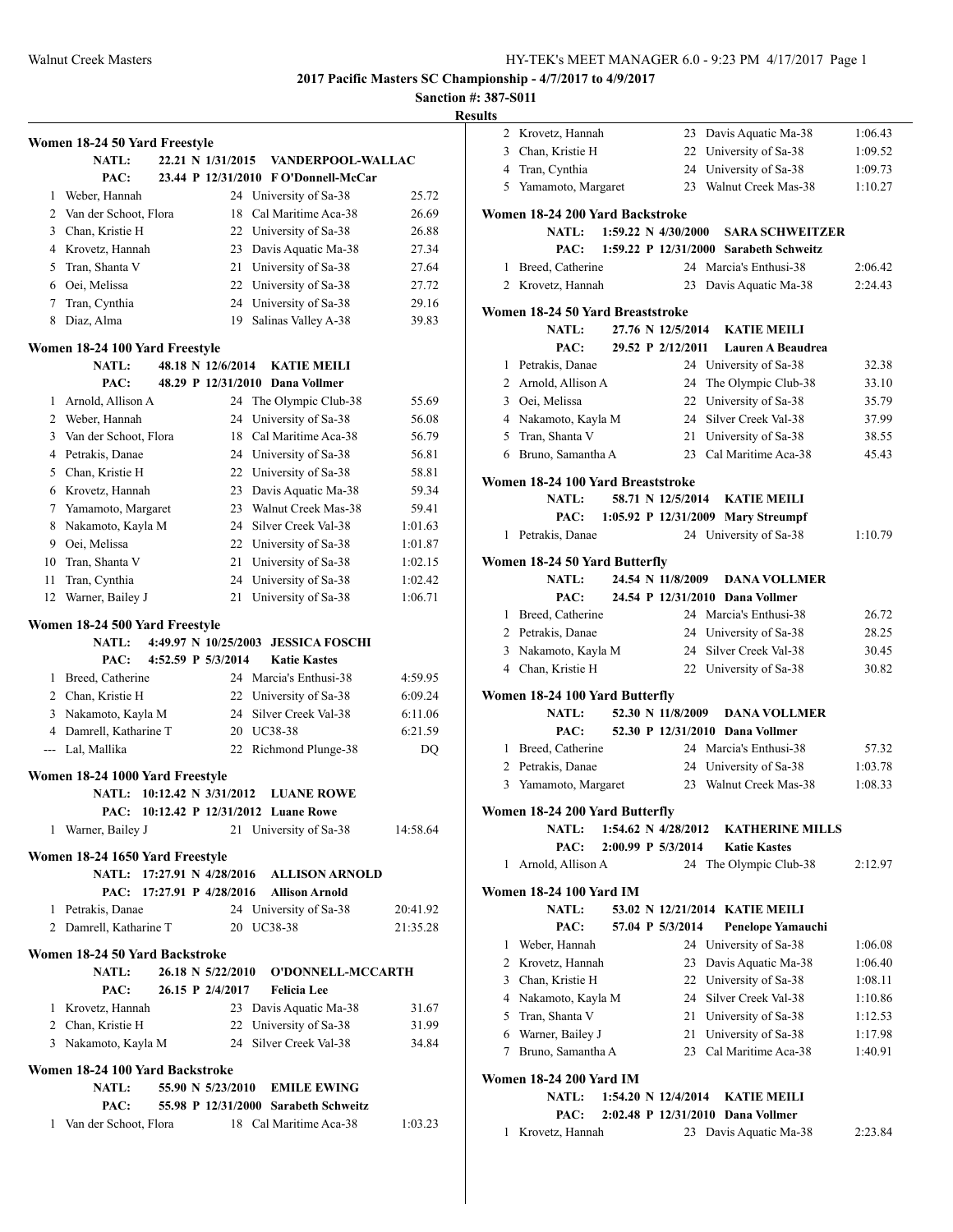|   | (Women 18-24 200 Yard IM)                |                       |                     |                                               |                      |
|---|------------------------------------------|-----------------------|---------------------|-----------------------------------------------|----------------------|
|   | 2 Nakamoto, Kayla M                      |                       | 24                  | Silver Creek Val-38                           | 2:32.75              |
|   | 3 Yamamoto, Margaret                     |                       |                     | 23 Walnut Creek Mas-38                        | 2:32.77              |
|   |                                          |                       |                     |                                               |                      |
|   | Women 25-29 50 Yard Freestyle            |                       |                     |                                               |                      |
|   | <b>NATL:</b>                             |                       | 22.62 N 1/25/2014   | <b>MADISON KENNEDY</b>                        |                      |
|   | PAC:                                     |                       | 23.20 P 12/31/1992  | <b>Anna Pettis-Scott</b>                      |                      |
|   | 1 Gaudinier, Lindsay E                   |                       |                     | 27 Walnut Creek Mas-38                        | 25.56                |
|   | 2 Petrakis, Kristina                     |                       | 27                  | University of Sa-38                           | 26.03                |
|   | 3 Dahle, Jillian M                       |                       |                     | 26 Marcia's Enthusi-38                        | 26.08                |
|   | 4 Hwang, Jenn                            |                       |                     | 25 Walnut Creek Mas-38                        | 27.05                |
|   | 5 Harris, Kim A                          |                       |                     | 25 Marcia's Enthusi-38                        | 28.57                |
|   | 6 Johnson, Clare B                       |                       |                     | 27 Marcia's Enthusi-38                        | 28.68                |
|   | 7 Cohen, Rivkah                          |                       | 28                  | Marcia's Enthusi-38                           | 37.66                |
|   | Women 25-29 100 Yard Freestyle           |                       |                     |                                               |                      |
|   | <b>NATL:</b>                             |                       | 49.18 N 2/24/2013   | <b>KIM VANDENBERG</b>                         |                      |
|   | PAC:                                     |                       | 51.07 P 12/31/1993  | Sara Shand                                    |                      |
|   | 1 Dahle, Jillian M                       |                       |                     | 26 Marcia's Enthusi-38                        | 54.87                |
|   | 2 Gaudinier, Lindsay E                   |                       |                     | 27 Walnut Creek Mas-38                        | 56.13                |
|   | 3 Houston, Katy                          |                       |                     | 29 The Olympic Club-38                        | 57.36                |
|   | 4 Hwang, Jenn                            |                       |                     | 25 Walnut Creek Mas-38                        | 58.90                |
|   | 5 Johnson, Clare B                       |                       |                     | 27 Marcia's Enthusi-38                        | 1:00.93              |
|   | 6 Harris, Kim A                          |                       |                     | 25 Marcia's Enthusi-38                        | 1:00.98              |
|   | 7 Ford, Magdelena M                      |                       |                     | 26 University of Sa-38                        | 1:07.18              |
|   | 8 Murillo, Catherine                     |                       |                     | 28 Marcia's Enthusi-38                        | 1:18.32              |
|   | 9 Cohen, Rivkah                          |                       |                     | 28 Marcia's Enthusi-38                        | 1:22.55              |
|   |                                          |                       |                     |                                               |                      |
|   | Women 25-29 200 Yard Freestyle           |                       |                     |                                               |                      |
|   | <b>NATL:</b>                             | 1:48.80 N 5/20/2001   |                     | <b>LIMIN LIU</b>                              |                      |
|   |                                          |                       |                     |                                               |                      |
|   | PAC:                                     |                       |                     | 1:48.80 P 12/31/2001 Limin Liu                |                      |
|   | 1 Gaudinier, Lindsay E                   |                       |                     | 27 Walnut Creek Mas-38                        | 1:58.75              |
|   | 2 Yamauchi, Penelope R                   |                       |                     | 26 Marcia's Enthusi-38                        | 2:02.21              |
|   | 3 Keizer, Christa A                      |                       |                     | 27 University of Sa-38                        | 2:40.06              |
|   | 4 Te, Paula                              |                       |                     | 27 Marcia's Enthusi-38                        | 2:50.11              |
|   |                                          |                       |                     |                                               |                      |
|   | Women 25-29 500 Yard Freestyle           |                       |                     |                                               |                      |
|   | <b>NATL:</b>                             |                       | 4:49.88 N 1/3/1996  | <b>SHEILA TAORMINA</b>                        |                      |
|   | PAC:                                     |                       | 4:56.27 P 4/26/2015 | <b>Katie Kastes</b>                           |                      |
|   | 1 Gaudinier, Lindsay E                   |                       |                     | 27 Walnut Creek Mas-38                        | 5:24.72              |
| 2 | Dahle, Jillian M                         |                       | 26                  | Marcia's Enthusi-38                           | 5:29.32              |
| 3 | Harris, Kim A                            |                       | 25                  | Marcia's Enthusi-38                           | 5:50.71              |
|   | 4 Mohn, Jennifer L                       |                       | 25                  | Davis Aquatic Ma-38                           | 5:59.27              |
|   | 5 Volpe, Colleen                         |                       |                     | 29 University of Sa-38                        | 6:00.99              |
|   | 6 Keizer, Christa A                      |                       |                     | 27 University of Sa-38                        | 7:30.77              |
| 7 | Te, Paula                                |                       | 27                  | Marcia's Enthusi-38                           | 7:51.27              |
|   | Women 25-29 1000 Yard Freestyle          |                       |                     |                                               |                      |
|   | <b>NATL:</b>                             | 10:10.67 N 2/3/2017   |                     | <b>HANNAH SAIZ</b>                            |                      |
|   | PAC:                                     | 10:12.34 P 12/31/1994 |                     | Lisa Hazen                                    |                      |
| 1 | Gaudinier, Lindsay E                     |                       |                     | 27 Walnut Creek Mas-38                        | 11:14.85             |
|   | 2 Murillo, Catherine                     |                       | 28                  | Marcia's Enthusi-38                           | 16:33.19             |
|   | 3 Cohen, Rivkah                          |                       | 28                  | Marcia's Enthusi-38                           | 18:47.27             |
|   |                                          |                       |                     |                                               |                      |
|   | Women 25-29 1650 Yard Freestyle          |                       |                     |                                               |                      |
|   | <b>NATL:</b>                             | 16:50.17 N 5/19/1991  |                     | <b>KAREN BURTON</b>                           |                      |
|   | PAC:                                     | 17:23.89 P 12/31/1999 |                     | <b>Alison Zamanian</b>                        |                      |
| 1 | Mohn, Jennifer L<br>2 Petrakis, Kristina |                       | 27                  | 25 Davis Aquatic Ma-38<br>University of Sa-38 | 20:29.09<br>22:13.48 |

| <b>Results</b> |                |                                   |                               |                                    |          |
|----------------|----------------|-----------------------------------|-------------------------------|------------------------------------|----------|
|                | 3              | Te, Paula                         |                               | 27 Marcia's Enthusi-38             | 27:03.64 |
|                |                | Women 25-29 50 Yard Backstroke    |                               |                                    |          |
|                |                | <b>NATL:</b>                      | 25.26 N 5/22/2010             | <b>TANICA JAMISON</b>              |          |
|                |                | PAC:                              | 26.13 P 4/29/2016             | <b>F</b> O'Donnell-McCar           |          |
|                | 1              | Choy, Tammy H                     |                               | 27 Marcia's Enthusi-38             | 27.66    |
|                |                | 2 Sims, Amanda M                  |                               | 28 Marcia's Enthusi-38             | 29.34    |
|                |                | 3 Wyant, Becca W                  |                               | 26 Marcia's Enthusi-38             | 29.43    |
|                |                | 4 Kastes, Katie C                 |                               | 27 The Olympic Club-38             | 29.79    |
|                |                | 5 Schallert, Lia B                |                               | 26 University of Sa-38             | 30.12    |
|                |                | 6 Volpe, Colleen                  |                               | 29 University of Sa-38             | 35.62    |
|                |                | 7 Petrakis, Kristina              |                               | 27 University of Sa-38             | 36.12    |
|                |                | 8 O'Brien, Mackenzie M            |                               | 29 Marcia's Enthusi-38             | 36.75    |
|                |                | 9 Cohen, Rivkah                   |                               | 28 Marcia's Enthusi-38             | 47.73    |
|                |                | Women 25-29 100 Yard Backstroke   |                               |                                    |          |
|                |                | <b>NATL:</b>                      | 54.06 N 5/23/2010             | <b>TANICA JAMISON</b>              |          |
|                |                | PAC:                              | 56.65 P 4/24/2015             | <b>F</b> O'Donnell-McCar           |          |
|                | 1              | Choy, Tammy H                     |                               | 27 Marcia's Enthusi-38             | 1:02.23  |
|                |                | 2 Houston, Katy                   | 29                            | The Olympic Club-38                | 1:06.99  |
|                | 3              | Mohn, Jennifer L                  |                               | 25 Davis Aquatic Ma-38             | 1:16.36  |
|                |                | 4 Murillo, Catherine              |                               | 28 Marcia's Enthusi-38             | 1:45.41  |
|                |                | Women 25-29 200 Yard Backstroke   |                               |                                    |          |
|                |                | <b>NATL:</b>                      | 1:56.87 N 2/28/2015           | <b>F PELLEGRINI</b>                |          |
|                |                | PAC:                              | 2:04.52 P 4/25/2015           | F O'Donnell-McCar                  |          |
|                |                | 1 Yamauchi, Penelope R            |                               | 26 Marcia's Enthusi-38             | 2:13.14  |
|                |                | 2 Mohn, Jennifer L                |                               | 25 Davis Aquatic Ma-38             | 2:42.67  |
|                |                | 3 O'Brien, Mackenzie M            |                               | 29 Marcia's Enthusi-38             | 2:57.41  |
|                |                | Women 25-29 50 Yard Breaststroke  |                               |                                    |          |
|                |                | <b>NATL:</b>                      | 27.10 N 4/30/2016             | <b>KATIE MEILI</b>                 |          |
|                |                | PAC:                              | 29.58 P 4/25/2015             | <b>Marie Ballenger</b>             |          |
|                | 1              | Wyant, Becca W                    |                               | 26 Marcia's Enthusi-38             | 33.06    |
|                |                | 2 Houston, Katy                   |                               | 29 The Olympic Club-38             | 33.17    |
|                |                | 3 Petrakis, Kristina              |                               | 27 University of Sa-38             | 34.49    |
|                |                | 4 Yoder-Hogan, Shaila             |                               | 25 Walnut Creek Mas-38             | 35.94    |
|                | 5              | Hwang, Jenn                       |                               | 25 Walnut Creek Mas-38             | 36.02    |
|                | 6              | Ford, Magdelena M                 |                               | 26 University of Sa-38             | 36.28    |
|                | 7              | Johnson, Clare B                  |                               | 27 Marcia's Enthusi-38             | 36.36    |
|                |                | Women 25-29 100 Yard Breaststroke |                               |                                    |          |
|                |                | <b>NATL:</b>                      | 59.58 N 2/6/2010              | <b>MEGAN JENDRICK</b>              |          |
|                |                | PAC:                              |                               | 1:03.80 P 12/31/2009 Kasey Beckman |          |
|                | 1              | Yamauchi, Penelope R              |                               | 26 Marcia's Enthusi-38             | 1:05.41  |
|                | 2              | Agostino, Kirsten A               |                               | 29 Walnut Creek Mas-38             | 1:08.77  |
|                | 3              | Wyant, Becca W                    |                               | 26 Marcia's Enthusi-38             | 1:12.04  |
|                | 4              | Yoder-Hogan, Shaila               |                               | 25 Walnut Creek Mas-38             | 1:18.54  |
|                | 5              | Hwang, Jenn                       |                               | 25 Walnut Creek Mas-38             | 1:18.60  |
|                | 6              | Ford, Magdelena M                 |                               | 26 University of Sa-38             | 1:19.51  |
|                | 7              | Johnson, Clare B                  |                               | 27 Marcia's Enthusi-38             | 1:21.22  |
|                | 8              | Mohn, Jennifer L                  |                               | 25 Davis Aquatic Ma-38             | 1:23.64  |
|                |                | 9 Keizer, Christa A               | 27                            | University of Sa-38                | 1:35.97  |
|                |                | Women 25-29 200 Yard Breaststroke |                               |                                    |          |
|                |                | <b>NATL:</b>                      | $2:09.05 \text{ N } 2/6/2010$ | <b>MEGAN JENDRICK</b>              |          |
|                |                | PAC:                              | 2:19.51 P 4/26/2015           | <b>Katy Houston</b>                |          |
|                | 1              | Yamauchi, Penelope R              |                               | 26 Marcia's Enthusi-38             | 2:21.24  |
|                | $\overline{2}$ | Kastes, Katie C                   | 27                            | The Olympic Club-38                | 2:34.51  |
|                |                | 3 Ford, Magdelena M               | 26                            | University of Sa-38                | 2:52.12  |
|                |                |                                   |                               |                                    |          |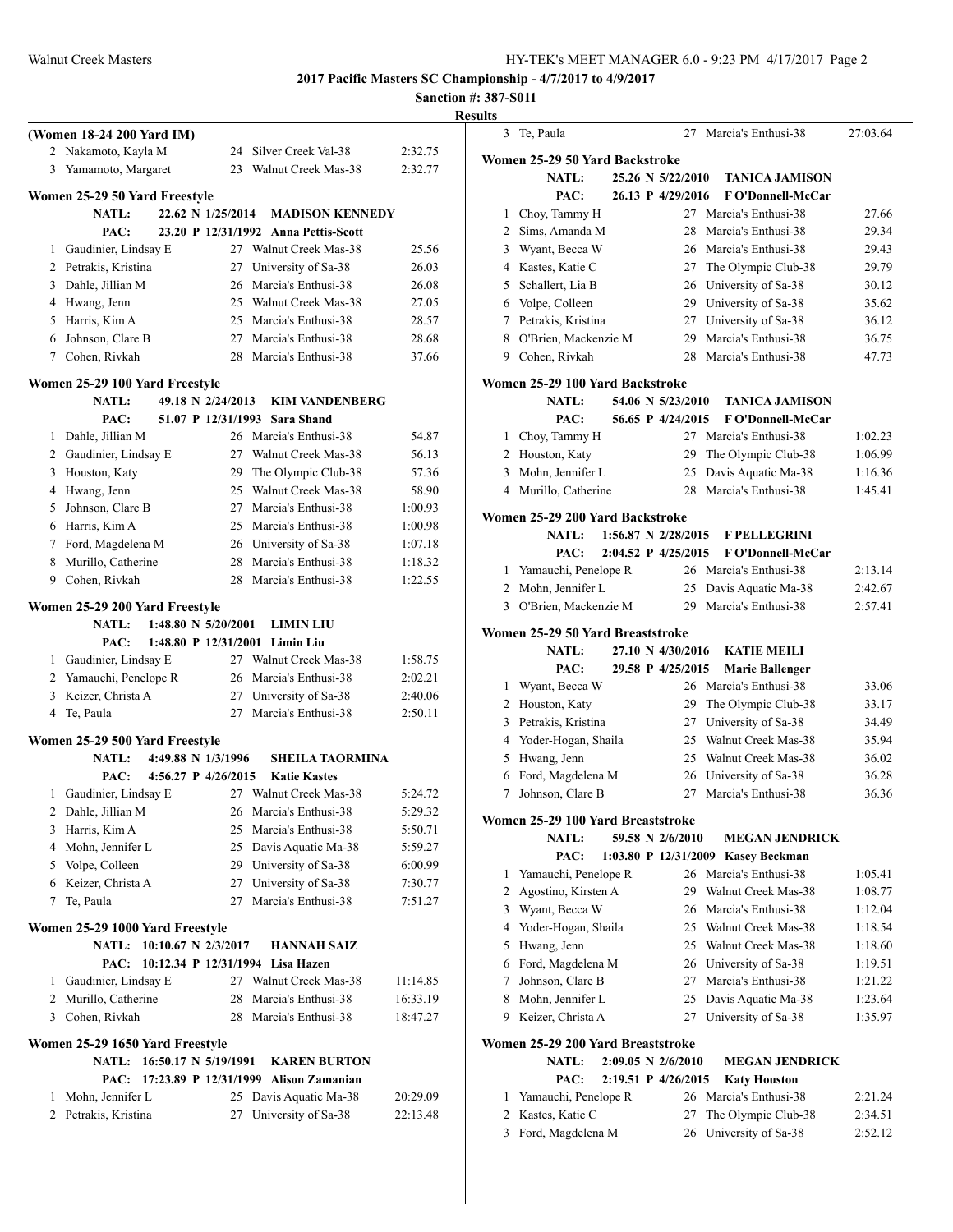#### **Sanction #: 387-S011 Results**

|                                                                                              |                    | resuits |
|----------------------------------------------------------------------------------------------|--------------------|---------|
| (Women 25-29 200 Yard Breaststroke)                                                          |                    |         |
| 4 Mohn, Jennifer L<br>25 Davis Aquatic Ma-38<br>27 Marcia's Enthusi-38<br>5 Te, Paula        | 3:00.20<br>3:20.88 |         |
|                                                                                              |                    |         |
| Women 25-29 50 Yard Butterfly                                                                |                    | Wo      |
| NATL:<br>24.41 N 5/22/2010<br><b>TANICA JAMISON</b>                                          |                    |         |
| 24.68 P 4/26/2015<br>PAC:<br><b>Amanda Sims</b>                                              |                    |         |
| 28 Marcia's Enthusi-38<br>Sims, Amanda M<br>1                                                | 26.48              |         |
| 2 Choy, Tammy H<br>27 Marcia's Enthusi-38                                                    | 27.86              |         |
| 3 Dahle, Jillian M<br>26 Marcia's Enthusi-38                                                 | 29.05              |         |
| 4 Schallert, Lia B<br>26 University of Sa-38                                                 | 29.25              |         |
| 5 Harris, Kim A<br>25 Marcia's Enthusi-38                                                    | 29.64              |         |
| 6 Hwang, Jenn<br>25 Walnut Creek Mas-38                                                      | 29.66              |         |
| 7 Petrakis, Kristina<br>27 University of Sa-38                                               | 30.19              |         |
| 8 Stewart, Heather L<br>29 University of Sa-38                                               | 32.79              |         |
| 9 Te, Paula<br>27 Marcia's Enthusi-38                                                        | 35.79              |         |
| 10 O'Brien, Mackenzie M<br>29 Marcia's Enthusi-38                                            | 36.71              |         |
| Women 25-29 100 Yard Butterfly                                                               |                    |         |
| <b>NATL:</b><br>53.20 N 4/24/2015<br><b>AMANDA SIMS</b>                                      |                    | Wo      |
| 53.20 P 4/24/2015<br><b>Amanda Sims</b><br>PAC:                                              |                    |         |
| 27 The Olympic Club-38<br>1 Kastes, Katie C                                                  | 1:00.36            |         |
| 2 Choy, Tammy H<br>27<br>Marcia's Enthusi-38                                                 | 1:01.59            |         |
| 3 Dahle, Jillian M<br>26 Marcia's Enthusi-38                                                 | 1:01.76            |         |
| 4 Kilkuts, Courtney<br>29 The Olympic Club-38                                                | 1:04.16            |         |
| 5 Schallert, Lia B<br>26 University of Sa-38                                                 | 1:06.25            |         |
| 29 University of Sa-38<br>6 Stewart, Heather L                                               | 1:13.72            |         |
| Women 25-29 200 Yard Butterfly                                                               |                    |         |
| <b>NATL:</b><br>$1:57.84$ N $5/20/2001$<br><b>LIMIN LIU</b>                                  |                    |         |
| 1:57.84 P 12/31/2001 Limin Liu<br>PAC:                                                       |                    |         |
| Dahle, Jillian M<br>26 Marcia's Enthusi-38<br>1                                              | 2:18.72            | Wo      |
|                                                                                              |                    |         |
| <b>Women 25-29 100 Yard IM</b>                                                               |                    |         |
| <b>NATL:</b><br>54.43 N 2/6/2010<br><b>MEGAN JENDRICK</b>                                    |                    |         |
| PAC:<br>56.76 P 12/31/2001 Limin Liu                                                         |                    |         |
| 1 Yamauchi, Penelope R<br>26 Marcia's Enthusi-38                                             | 57.78              |         |
| 2 Choy, Tammy H<br>27 Marcia's Enthusi-38                                                    | 1:02.43            |         |
| 3 Agostino, Kirsten A<br>29 Walnut Creek Mas-38                                              | 1:02.89            |         |
| 4 Hwang, Jenn<br>25 Walnut Creek Mas-38                                                      | 1:09.10            | Wα      |
| 27 Marcia's Enthusi-38<br>5 Johnson, Clare B                                                 | 1:11.00            |         |
| 6 Ford, Magdelena M<br>26 University of Sa-38                                                | 1:16.49            |         |
| Murillo, Catherine<br>28 Marcia's Enthusi-38<br>7                                            | 1:33.50            |         |
| <b>Women 25-29 200 Yard IM</b>                                                               |                    |         |
| <b>NATL:</b><br>1:57.56 N 12/5/2013<br><b>JUSTINE MUELLER</b>                                |                    |         |
| PAC:<br>2:03.94 P 12/31/2006 Alison Wagner                                                   |                    |         |
| 26 Marcia's Enthusi-38<br>1 Yamauchi, Penelope R                                             | 2:11.05            |         |
| 2 Gaudinier, Lindsay E<br>27 Walnut Creek Mas-38                                             | 2:18.79            |         |
| 3 Sims, Amanda M<br>28 Marcia's Enthusi-38                                                   | 2:20.71            | Wα      |
| 4 Dahle, Jillian M<br>26 Marcia's Enthusi-38                                                 | 2:21.72            |         |
| 5 Schallert, Lia B<br>26 University of Sa-38                                                 | 2:26.66            |         |
| 6 Hwang, Jenn<br>Walnut Creek Mas-38<br>25                                                   | 2:27.85            |         |
| Ford, Magdelena M<br>26 University of Sa-38<br>7                                             | 2:56.91            |         |
| <b>Women 25-29 400 Yard IM</b>                                                               |                    |         |
| NATL:                                                                                        |                    |         |
| 4:19.02 N $2/22/2013$<br><b>JUSTINE MUELLER</b><br>PAC:<br>4:21.52 P 12/31/2005 Kasey Harris |                    |         |
| Yamauchi, Penelope R<br>26 Marcia's Enthusi-38<br>1                                          | 4:41.87            |         |
|                                                                                              |                    |         |

| $\cdots$       |                                                |          |                                            |                    |
|----------------|------------------------------------------------|----------|--------------------------------------------|--------------------|
| 2              | Gaudinier, Lindsay E                           | 27       | Walnut Creek Mas-38                        | 4:55.45            |
| 3              | Mohn, Jennifer L                               | 25       | Davis Aquatic Ma-38                        | 5:29.17            |
| 4              | Volpe, Colleen                                 | 29       | University of Sa-38                        | 5:36.12            |
|                |                                                |          |                                            |                    |
|                | Women 30-34 50 Yard Freestyle                  |          | 22.48 N 11/29/2012 ERIKA ERNDL             |                    |
|                | <b>NATL:</b><br>PAC:                           |          | 23.24 P 12/31/2009 Keiko Price             |                    |
|                |                                                |          |                                            |                    |
| 1              | Ballenger, Marie A                             | 30       | The Olympic Club-38                        | 24.28              |
|                | 2 Condon, Laura M                              | 31       | Marcia's Enthusi-38                        | 26.01              |
| 3              | Watanabe, Naoko                                | 34       | The Olympic Club-38                        | 26.62              |
| 4              | Tattan, Julia                                  | 30       | Cal Maritime Aca-38                        | 28.14              |
| 5              | Shipp, Rachel V                                | 34       | The Olympic Club-38                        | 28.38              |
| 6              | Bratberg, Amanda F                             | 31       | Fountaingrove Ma-38                        | 30.68              |
| 7              | Sroka, Nicole                                  | 33       | Marcia's Enthusi-38                        | 30.70              |
| 8              | Woodward, Kaitlyn F                            | 31       | Cal Maritime Aca-38                        | 32.16              |
| 9              | Koo, Constance                                 | 32       | Marcia's Enthusi-38                        | 37.27              |
| 10             | Zimmermann, Dayna M                            | 31       | Marcia's Enthusi-38                        | 38.66              |
| 11             | Robinson, Heather                              | 33       | Marcia's Enthusi-38                        | 43.53              |
|                | Women 30-34 100 Yard Freestyle                 |          |                                            |                    |
|                | <b>NATL:</b><br>48.03 N 2/23/2013              |          | <b>ERIKA ERNDL</b>                         |                    |
|                | PAC:                                           |          | 50.92 P 12/31/2004 Katrina Radke           |                    |
| 1              | Hernandez, Sarah M                             |          | 32 Davis Aquatic Ma-38                     | 52.57              |
| 2              | Ballenger, Marie A                             | 30       | The Olympic Club-38                        | 54.48              |
| 3              | Radecke-Noble, Jennifer D                      | 32       | Tri Valley Maste-38                        | 54.77              |
|                | 4 Condon, Laura M                              | 31       | Marcia's Enthusi-38                        | 57.12              |
| 5              | Tattan, Julia                                  |          | 30 Cal Maritime Aca-38                     | 1:02.02            |
| 6              | Colley, Alexis                                 | 31       | Cal Aquatic Mast-38                        | 1:04.34            |
| 7              | Bratberg, Amanda F                             | 31       | Fountaingrove Ma-38                        | 1:06.21            |
| 8              | Sroka, Nicole                                  | 33       | Marcia's Enthusi-38                        | 1:06.78            |
|                |                                                |          |                                            |                    |
|                | Women 30-34 200 Yard Freestyle<br><b>NATL:</b> |          | 1:43.46 N 11/30/2012 ERIKA ERNDL           |                    |
|                | PAC:                                           |          | 1:51.40 P 12/31/2003 Katrine Radke         |                    |
|                |                                                |          |                                            |                    |
| 1              | Radecke-Noble, Jennifer D                      | 32       | Tri Valley Maste-38<br>Marcia's Enthusi-38 | 1:59.03            |
|                | 2 Condon, Laura M                              | 31       |                                            | 2:06.23            |
|                | 3 Vernon, Rachel V<br>4 Koo, Constance         | 30<br>32 | Marcia's Enthusi-38<br>Marcia's Enthusi-38 | 3:04.63<br>3:14.43 |
|                |                                                |          |                                            |                    |
|                | Women 30-34 500 Yard Freestyle                 |          |                                            |                    |
|                | 4:46.92 N 4/14/2012<br><b>NATL:</b>            |          | <b>DAWN HECKMAN</b>                        |                    |
|                | PAC:                                           |          | 5:03.04 P 12/31/1996 Lisa Hazen            |                    |
| 1              | Radecke-Noble, Jennifer D                      | 32       | Tri Valley Maste-38                        | 5:21.06            |
| $\overline{2}$ | Marullo, Rachel                                | 33       | Club Hot Tub-38                            | 6:01.34            |
| 3              | Reese, DeLorean M                              | 33       | University of Sa-38                        | 6:10.15            |
| 4              | West, Meredith A                               | 32       | San Mateo Master-38                        | 6:49.75            |
| 5              | Russell, Holly                                 | 32       | Menlo Masters Ak-38                        | 7:04.21            |
| 6              | Vernon, Rachel V                               | 30       | Marcia's Enthusi-38                        | 8:02.33            |
|                | Women 30-34 1000 Yard Freestyle                |          |                                            |                    |
|                | NATL:<br>9:51.93 N 4/15/2012                   |          | <b>DAWN HECKMAN</b>                        |                    |
|                | PAC:                                           |          | 10:16.36 P 12/31/1999 Lisa Hazen           |                    |
| 1              | Marullo, Rachel                                | 33       | Club Hot Tub-38                            | 12:19.99           |
| $\overline{2}$ | Reese, DeLorean M                              | 33       | University of Sa-38                        | 13:05.64           |
| 3              | Coggshall, Kathleen T                          | 34       | <b>UC38-38</b>                             | 13:30.57           |
|                | 4 Nishizawa, Yuri                              | 32       | Marcia's Enthusi-38                        | 14:29.12           |
| 5              | Koo, Constance                                 |          | 32 Marcia's Enthusi-38                     | 17:36.38           |
| 6              | Chaiyasane, Koung                              |          | 32 Marcia's Enthusi-38                     | 18:01.80           |
|                |                                                |          |                                            |                    |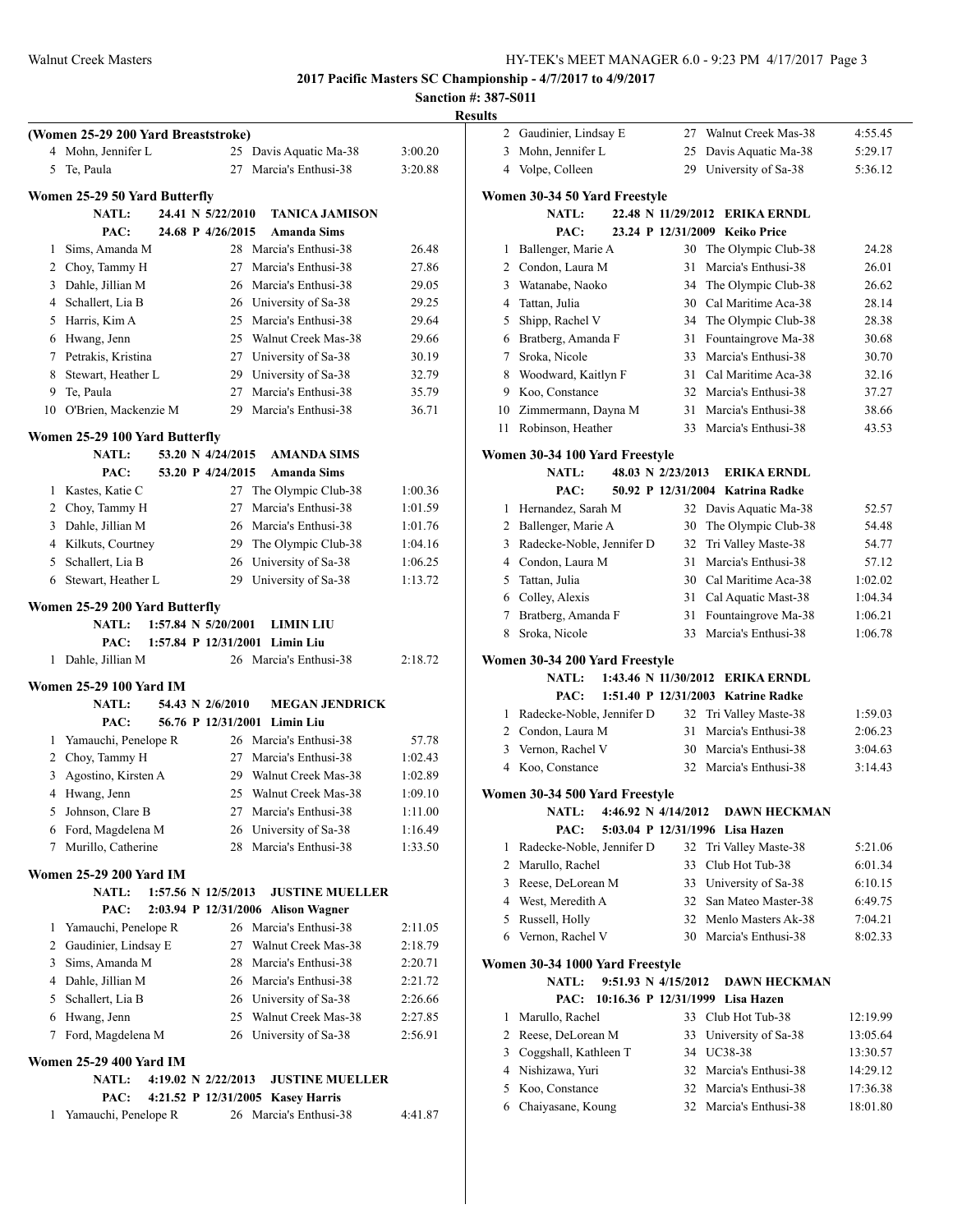**Sanction #: 387-S011**

| Women 30-34 1650 Yard Freestyle |                                                                                    |                                                                                                                                                                                                                                                                                                                                                                                                                                                                                                   |                                                            |                                                                                                                                                                                                                     |                                                                                                                                                                                                                                                                                                                                                                                                                                                                                                                                                                                                                                                                                                                                                                                                                                                                       |
|---------------------------------|------------------------------------------------------------------------------------|---------------------------------------------------------------------------------------------------------------------------------------------------------------------------------------------------------------------------------------------------------------------------------------------------------------------------------------------------------------------------------------------------------------------------------------------------------------------------------------------------|------------------------------------------------------------|---------------------------------------------------------------------------------------------------------------------------------------------------------------------------------------------------------------------|-----------------------------------------------------------------------------------------------------------------------------------------------------------------------------------------------------------------------------------------------------------------------------------------------------------------------------------------------------------------------------------------------------------------------------------------------------------------------------------------------------------------------------------------------------------------------------------------------------------------------------------------------------------------------------------------------------------------------------------------------------------------------------------------------------------------------------------------------------------------------|
|                                 |                                                                                    |                                                                                                                                                                                                                                                                                                                                                                                                                                                                                                   |                                                            |                                                                                                                                                                                                                     |                                                                                                                                                                                                                                                                                                                                                                                                                                                                                                                                                                                                                                                                                                                                                                                                                                                                       |
|                                 |                                                                                    |                                                                                                                                                                                                                                                                                                                                                                                                                                                                                                   |                                                            |                                                                                                                                                                                                                     |                                                                                                                                                                                                                                                                                                                                                                                                                                                                                                                                                                                                                                                                                                                                                                                                                                                                       |
|                                 |                                                                                    |                                                                                                                                                                                                                                                                                                                                                                                                                                                                                                   |                                                            |                                                                                                                                                                                                                     | 28:16.66                                                                                                                                                                                                                                                                                                                                                                                                                                                                                                                                                                                                                                                                                                                                                                                                                                                              |
|                                 |                                                                                    |                                                                                                                                                                                                                                                                                                                                                                                                                                                                                                   |                                                            |                                                                                                                                                                                                                     | 30:32.21                                                                                                                                                                                                                                                                                                                                                                                                                                                                                                                                                                                                                                                                                                                                                                                                                                                              |
|                                 |                                                                                    |                                                                                                                                                                                                                                                                                                                                                                                                                                                                                                   |                                                            |                                                                                                                                                                                                                     |                                                                                                                                                                                                                                                                                                                                                                                                                                                                                                                                                                                                                                                                                                                                                                                                                                                                       |
| NATL:                           |                                                                                    |                                                                                                                                                                                                                                                                                                                                                                                                                                                                                                   |                                                            | <b>NORIKO INADA</b>                                                                                                                                                                                                 |                                                                                                                                                                                                                                                                                                                                                                                                                                                                                                                                                                                                                                                                                                                                                                                                                                                                       |
| PAC:                            |                                                                                    |                                                                                                                                                                                                                                                                                                                                                                                                                                                                                                   |                                                            |                                                                                                                                                                                                                     |                                                                                                                                                                                                                                                                                                                                                                                                                                                                                                                                                                                                                                                                                                                                                                                                                                                                       |
|                                 |                                                                                    |                                                                                                                                                                                                                                                                                                                                                                                                                                                                                                   | 32                                                         |                                                                                                                                                                                                                     | 27.89                                                                                                                                                                                                                                                                                                                                                                                                                                                                                                                                                                                                                                                                                                                                                                                                                                                                 |
|                                 |                                                                                    |                                                                                                                                                                                                                                                                                                                                                                                                                                                                                                   | 31                                                         | Marcia's Enthusi-38                                                                                                                                                                                                 | 29.67                                                                                                                                                                                                                                                                                                                                                                                                                                                                                                                                                                                                                                                                                                                                                                                                                                                                 |
|                                 |                                                                                    |                                                                                                                                                                                                                                                                                                                                                                                                                                                                                                   | 30                                                         |                                                                                                                                                                                                                     | 30.10                                                                                                                                                                                                                                                                                                                                                                                                                                                                                                                                                                                                                                                                                                                                                                                                                                                                 |
|                                 |                                                                                    |                                                                                                                                                                                                                                                                                                                                                                                                                                                                                                   |                                                            |                                                                                                                                                                                                                     | 33.02                                                                                                                                                                                                                                                                                                                                                                                                                                                                                                                                                                                                                                                                                                                                                                                                                                                                 |
|                                 |                                                                                    |                                                                                                                                                                                                                                                                                                                                                                                                                                                                                                   | 31                                                         |                                                                                                                                                                                                                     | 35.86                                                                                                                                                                                                                                                                                                                                                                                                                                                                                                                                                                                                                                                                                                                                                                                                                                                                 |
|                                 |                                                                                    |                                                                                                                                                                                                                                                                                                                                                                                                                                                                                                   | 33                                                         |                                                                                                                                                                                                                     | 36.27                                                                                                                                                                                                                                                                                                                                                                                                                                                                                                                                                                                                                                                                                                                                                                                                                                                                 |
|                                 |                                                                                    |                                                                                                                                                                                                                                                                                                                                                                                                                                                                                                   | 32                                                         |                                                                                                                                                                                                                     | 37.06                                                                                                                                                                                                                                                                                                                                                                                                                                                                                                                                                                                                                                                                                                                                                                                                                                                                 |
|                                 |                                                                                    |                                                                                                                                                                                                                                                                                                                                                                                                                                                                                                   | 30                                                         |                                                                                                                                                                                                                     | 42.99                                                                                                                                                                                                                                                                                                                                                                                                                                                                                                                                                                                                                                                                                                                                                                                                                                                                 |
|                                 |                                                                                    |                                                                                                                                                                                                                                                                                                                                                                                                                                                                                                   |                                                            |                                                                                                                                                                                                                     |                                                                                                                                                                                                                                                                                                                                                                                                                                                                                                                                                                                                                                                                                                                                                                                                                                                                       |
| NATL:                           |                                                                                    |                                                                                                                                                                                                                                                                                                                                                                                                                                                                                                   |                                                            | <b>NORIKO INADA</b>                                                                                                                                                                                                 |                                                                                                                                                                                                                                                                                                                                                                                                                                                                                                                                                                                                                                                                                                                                                                                                                                                                       |
| PAC:                            |                                                                                    |                                                                                                                                                                                                                                                                                                                                                                                                                                                                                                   |                                                            | <b>Sarah Hernandez</b>                                                                                                                                                                                              |                                                                                                                                                                                                                                                                                                                                                                                                                                                                                                                                                                                                                                                                                                                                                                                                                                                                       |
|                                 |                                                                                    |                                                                                                                                                                                                                                                                                                                                                                                                                                                                                                   |                                                            |                                                                                                                                                                                                                     | 59.62                                                                                                                                                                                                                                                                                                                                                                                                                                                                                                                                                                                                                                                                                                                                                                                                                                                                 |
|                                 |                                                                                    |                                                                                                                                                                                                                                                                                                                                                                                                                                                                                                   | 31                                                         | Marcia's Enthusi-38                                                                                                                                                                                                 | 1:02.18                                                                                                                                                                                                                                                                                                                                                                                                                                                                                                                                                                                                                                                                                                                                                                                                                                                               |
|                                 |                                                                                    |                                                                                                                                                                                                                                                                                                                                                                                                                                                                                                   | 34                                                         |                                                                                                                                                                                                                     | 1:02.25                                                                                                                                                                                                                                                                                                                                                                                                                                                                                                                                                                                                                                                                                                                                                                                                                                                               |
|                                 |                                                                                    |                                                                                                                                                                                                                                                                                                                                                                                                                                                                                                   | 32                                                         |                                                                                                                                                                                                                     | 1:03.06                                                                                                                                                                                                                                                                                                                                                                                                                                                                                                                                                                                                                                                                                                                                                                                                                                                               |
|                                 |                                                                                    |                                                                                                                                                                                                                                                                                                                                                                                                                                                                                                   | 33                                                         |                                                                                                                                                                                                                     | 1:07.88                                                                                                                                                                                                                                                                                                                                                                                                                                                                                                                                                                                                                                                                                                                                                                                                                                                               |
|                                 |                                                                                    |                                                                                                                                                                                                                                                                                                                                                                                                                                                                                                   |                                                            |                                                                                                                                                                                                                     |                                                                                                                                                                                                                                                                                                                                                                                                                                                                                                                                                                                                                                                                                                                                                                                                                                                                       |
| <b>NATL:</b>                    |                                                                                    |                                                                                                                                                                                                                                                                                                                                                                                                                                                                                                   |                                                            | <b>K PIPES-NEILSEN</b>                                                                                                                                                                                              |                                                                                                                                                                                                                                                                                                                                                                                                                                                                                                                                                                                                                                                                                                                                                                                                                                                                       |
| PAC:                            |                                                                                    |                                                                                                                                                                                                                                                                                                                                                                                                                                                                                                   |                                                            |                                                                                                                                                                                                                     |                                                                                                                                                                                                                                                                                                                                                                                                                                                                                                                                                                                                                                                                                                                                                                                                                                                                       |
|                                 |                                                                                    |                                                                                                                                                                                                                                                                                                                                                                                                                                                                                                   |                                                            |                                                                                                                                                                                                                     | 2:16.10                                                                                                                                                                                                                                                                                                                                                                                                                                                                                                                                                                                                                                                                                                                                                                                                                                                               |
|                                 |                                                                                    |                                                                                                                                                                                                                                                                                                                                                                                                                                                                                                   |                                                            |                                                                                                                                                                                                                     | 2:19.38                                                                                                                                                                                                                                                                                                                                                                                                                                                                                                                                                                                                                                                                                                                                                                                                                                                               |
|                                 |                                                                                    |                                                                                                                                                                                                                                                                                                                                                                                                                                                                                                   |                                                            |                                                                                                                                                                                                                     | 2:26.67                                                                                                                                                                                                                                                                                                                                                                                                                                                                                                                                                                                                                                                                                                                                                                                                                                                               |
|                                 |                                                                                    |                                                                                                                                                                                                                                                                                                                                                                                                                                                                                                   |                                                            |                                                                                                                                                                                                                     | 2:34.31                                                                                                                                                                                                                                                                                                                                                                                                                                                                                                                                                                                                                                                                                                                                                                                                                                                               |
|                                 |                                                                                    |                                                                                                                                                                                                                                                                                                                                                                                                                                                                                                   |                                                            |                                                                                                                                                                                                                     | 2:36.90                                                                                                                                                                                                                                                                                                                                                                                                                                                                                                                                                                                                                                                                                                                                                                                                                                                               |
|                                 |                                                                                    |                                                                                                                                                                                                                                                                                                                                                                                                                                                                                                   |                                                            |                                                                                                                                                                                                                     | 2:57.52                                                                                                                                                                                                                                                                                                                                                                                                                                                                                                                                                                                                                                                                                                                                                                                                                                                               |
|                                 |                                                                                    |                                                                                                                                                                                                                                                                                                                                                                                                                                                                                                   |                                                            |                                                                                                                                                                                                                     |                                                                                                                                                                                                                                                                                                                                                                                                                                                                                                                                                                                                                                                                                                                                                                                                                                                                       |
| <b>NATL:</b>                    |                                                                                    |                                                                                                                                                                                                                                                                                                                                                                                                                                                                                                   |                                                            | <b>KATIE MCCLELLAND</b>                                                                                                                                                                                             |                                                                                                                                                                                                                                                                                                                                                                                                                                                                                                                                                                                                                                                                                                                                                                                                                                                                       |
| PAC:                            |                                                                                    |                                                                                                                                                                                                                                                                                                                                                                                                                                                                                                   |                                                            | <b>Keiko Price</b>                                                                                                                                                                                                  |                                                                                                                                                                                                                                                                                                                                                                                                                                                                                                                                                                                                                                                                                                                                                                                                                                                                       |
|                                 |                                                                                    |                                                                                                                                                                                                                                                                                                                                                                                                                                                                                                   | 30                                                         | The Olympic Club-38                                                                                                                                                                                                 | 30.83                                                                                                                                                                                                                                                                                                                                                                                                                                                                                                                                                                                                                                                                                                                                                                                                                                                                 |
|                                 |                                                                                    |                                                                                                                                                                                                                                                                                                                                                                                                                                                                                                   | 32                                                         |                                                                                                                                                                                                                     | 32.17                                                                                                                                                                                                                                                                                                                                                                                                                                                                                                                                                                                                                                                                                                                                                                                                                                                                 |
|                                 |                                                                                    |                                                                                                                                                                                                                                                                                                                                                                                                                                                                                                   | 34                                                         | The Olympic Club-38                                                                                                                                                                                                 | 35.29                                                                                                                                                                                                                                                                                                                                                                                                                                                                                                                                                                                                                                                                                                                                                                                                                                                                 |
|                                 |                                                                                    |                                                                                                                                                                                                                                                                                                                                                                                                                                                                                                   | 33                                                         | UC38-38                                                                                                                                                                                                             | 37.57                                                                                                                                                                                                                                                                                                                                                                                                                                                                                                                                                                                                                                                                                                                                                                                                                                                                 |
| Colley, Alexis                  |                                                                                    |                                                                                                                                                                                                                                                                                                                                                                                                                                                                                                   | 31                                                         | Cal Aquatic Mast-38                                                                                                                                                                                                 | 38.71                                                                                                                                                                                                                                                                                                                                                                                                                                                                                                                                                                                                                                                                                                                                                                                                                                                                 |
|                                 |                                                                                    |                                                                                                                                                                                                                                                                                                                                                                                                                                                                                                   | 34                                                         | The Olympic Club-38                                                                                                                                                                                                 | 40.08                                                                                                                                                                                                                                                                                                                                                                                                                                                                                                                                                                                                                                                                                                                                                                                                                                                                 |
| Tattan, Julia                   |                                                                                    |                                                                                                                                                                                                                                                                                                                                                                                                                                                                                                   | 30                                                         |                                                                                                                                                                                                                     | 41.28                                                                                                                                                                                                                                                                                                                                                                                                                                                                                                                                                                                                                                                                                                                                                                                                                                                                 |
|                                 |                                                                                    |                                                                                                                                                                                                                                                                                                                                                                                                                                                                                                   | 31                                                         | Cal Maritime Aca-38                                                                                                                                                                                                 | 43.36                                                                                                                                                                                                                                                                                                                                                                                                                                                                                                                                                                                                                                                                                                                                                                                                                                                                 |
|                                 |                                                                                    |                                                                                                                                                                                                                                                                                                                                                                                                                                                                                                   |                                                            |                                                                                                                                                                                                                     |                                                                                                                                                                                                                                                                                                                                                                                                                                                                                                                                                                                                                                                                                                                                                                                                                                                                       |
| <b>NATL:</b>                    |                                                                                    |                                                                                                                                                                                                                                                                                                                                                                                                                                                                                                   |                                                            | <b>KATIE MCCLELLAND</b>                                                                                                                                                                                             |                                                                                                                                                                                                                                                                                                                                                                                                                                                                                                                                                                                                                                                                                                                                                                                                                                                                       |
| PAC:                            |                                                                                    |                                                                                                                                                                                                                                                                                                                                                                                                                                                                                                   |                                                            | Sarah Bimson                                                                                                                                                                                                        |                                                                                                                                                                                                                                                                                                                                                                                                                                                                                                                                                                                                                                                                                                                                                                                                                                                                       |
| Ganzler, Erin                   |                                                                                    |                                                                                                                                                                                                                                                                                                                                                                                                                                                                                                   | 33                                                         | UC38-38                                                                                                                                                                                                             | 1:21.87                                                                                                                                                                                                                                                                                                                                                                                                                                                                                                                                                                                                                                                                                                                                                                                                                                                               |
|                                 |                                                                                    |                                                                                                                                                                                                                                                                                                                                                                                                                                                                                                   |                                                            |                                                                                                                                                                                                                     |                                                                                                                                                                                                                                                                                                                                                                                                                                                                                                                                                                                                                                                                                                                                                                                                                                                                       |
| 2<br>Woodward, Kaitlyn F        |                                                                                    |                                                                                                                                                                                                                                                                                                                                                                                                                                                                                                   | 31                                                         | Cal Maritime Aca-38                                                                                                                                                                                                 | 1:31.65                                                                                                                                                                                                                                                                                                                                                                                                                                                                                                                                                                                                                                                                                                                                                                                                                                                               |
| 1<br>8                          | 3<br>6 Sroka, Nicole<br>8<br>5<br>6<br>2<br>3<br>Ganzler, Erin<br>4<br>5<br>6<br>7 | Vernon, Rachel V<br>2 Chaiyasane, Koung<br>Hernandez, Sarah M<br>2 Condon, Laura M<br>McGraw, Kathleen E<br>4 Marullo, Rachel<br>5 Bratberg, Amanda F<br>7 Russell, Holly<br>Vernon, Rachel V<br>Hernandez, Sarah M<br>2 Condon, Laura M<br>3 Watanabe, Naoko<br>5 Marullo, Rachel<br>1 Condon, Laura M<br>3 Marullo, Rachel<br>4 Nishizawa, Yuri<br>Reese, DeLorean M<br>Russell, Holly<br>Ballenger, Marie A<br>Hernandez, Sarah M<br>Watanabe, Naoko<br>Shipp, Rachel V<br>Woodward, Kaitlyn F | 4 Radecke-Noble, Jennifer D<br>2 Radecke-Noble, Jennifer D | Women 30-34 50 Yard Backstroke<br>24.96 N 5/1/2011<br>Women 30-34 100 Yard Backstroke<br>Women 30-34 200 Yard Backstroke<br>32<br>32<br>33<br>Women 30-34 50 Yard Breaststroke<br>Women 30-34 100 Yard Breaststroke | NATL: 17:07.52 N 5/23/1993<br><b>KAREN BURTON</b><br>PAC: 17:07.66 P 12/31/1999 Lisa Hazen<br>30 Marcia's Enthusi-38<br>32 Marcia's Enthusi-38<br>26.49 P 4/26/2015<br><b>Sarah Hernandez</b><br>Davis Aquatic Ma-38<br>The Olympic Club-38<br>33 Club Hot Tub-38<br>Fountaingrove Ma-38<br>Marcia's Enthusi-38<br>Menlo Masters Ak-38<br>Marcia's Enthusi-38<br>54.60 N 4/30/2011<br>57.31 P 4/24/2015<br>32 Davis Aquatic Ma-38<br>The Olympic Club-38<br>Tri Valley Maste-38<br>Club Hot Tub-38<br>1:59.93 N 2/19/1996<br>2:01.54 P 12/31/2009<br><b>Sarabeth Metzger</b><br>31 Marcia's Enthusi-38<br>Tri Valley Maste-38<br>33 Club Hot Tub-38<br>Marcia's Enthusi-38<br>University of Sa-38<br>32 Menlo Masters Ak-38<br>28.48 N 5/4/2008<br>30.65 P 12/31/2009<br>Davis Aquatic Ma-38<br>Cal Maritime Aca-38<br>$1:02.08$ N $5/4/2008$<br>1:06.32 P 12/31/2009 |

| Women 30-34 200 Yard Breaststroke |                                        |  |                                             |  |                                       |         |
|-----------------------------------|----------------------------------------|--|---------------------------------------------|--|---------------------------------------|---------|
|                                   | <b>NATL:</b>                           |  | 2:15.99 N 1/20/2013                         |  | <b>ERIKA ERNDL</b>                    |         |
|                                   | PAC:                                   |  |                                             |  | 2:24.66 P 12/31/2010 Kasev Beckman    |         |
| 1                                 | McGraw, Kathleen E                     |  |                                             |  | 30 The Olympic Club-38                | 2:38.22 |
|                                   | 2 Rohr, Meredith B                     |  | 34                                          |  | Mountain View Ma-38                   | 2:45.80 |
|                                   | 3 Ganzler, Erin                        |  | 33                                          |  | <b>UC38-38</b>                        | 3:04.69 |
|                                   |                                        |  |                                             |  |                                       |         |
|                                   | Women 30-34 50 Yard Butterfly<br>NATL: |  | 24.18 N 4/15/2000                           |  | <b>ANGEL MARTINO</b>                  |         |
|                                   | PAC:                                   |  | 25.78 P 4/26/2015                           |  | Sarah Hernandez                       |         |
|                                   | 1 Condon, Laura M                      |  | 31                                          |  | Marcia's Enthusi-38                   | 28.35   |
|                                   | 2 Sroka, Nicole                        |  | 33                                          |  | Marcia's Enthusi-38                   | 34.56   |
|                                   | 3 West, Meredith A                     |  | 32                                          |  | San Mateo Master-38                   | 37.66   |
|                                   |                                        |  |                                             |  |                                       |         |
|                                   | Women 30-34 100 Yard Butterfly         |  |                                             |  |                                       |         |
|                                   | <b>NATL:</b>                           |  | 55.01 N 5/16/1999                           |  | <b>ANGEL MARTINO</b>                  |         |
|                                   | PAC:                                   |  | 56.75 P 4/24/2015                           |  | Sarah Hernandez                       |         |
| 1                                 | Hernandez, Sarah M                     |  | 32                                          |  | Davis Aquatic Ma-38                   | 58.60   |
|                                   | 2 McGraw, Kathleen E                   |  | 30                                          |  | The Olympic Club-38                   | 1:03.97 |
| 3                                 | Reese, DeLorean M                      |  | 33                                          |  | University of Sa-38                   | 1:13.31 |
|                                   | 4 Bratberg, Amanda F                   |  | 31                                          |  | Fountaingrove Ma-38                   | 1:18.20 |
|                                   | 5 West, Meredith A                     |  | 32                                          |  | San Mateo Master-38                   | 1:26.81 |
| 6                                 | Russell, Holly                         |  | 32                                          |  | Menlo Masters Ak-38                   | 1:28.69 |
|                                   | Women 30-34 200 Yard Butterfly         |  |                                             |  |                                       |         |
|                                   | <b>NATL:</b>                           |  | 2:03.46 N 5/12/1996                         |  | <b>K PIPES-NEILSEN</b>                |         |
|                                   | PAC:                                   |  |                                             |  | 2:06.20 P 12/31/1997 Martie Mc Kinney |         |
| 1                                 | Radecke-Noble, Jennifer D              |  | 32                                          |  | Tri Valley Maste-38                   | 2:23.61 |
|                                   | 2 Reese, DeLorean M                    |  | 33                                          |  | University of Sa-38                   | 2:50.79 |
|                                   |                                        |  |                                             |  |                                       |         |
|                                   | <b>Women 30-34 100 Yard IM</b>         |  |                                             |  |                                       |         |
|                                   | <b>NATL:</b>                           |  | 57.01 N 4/15/2000                           |  | <b>ANGEL MARTINO</b>                  |         |
|                                   | PAC:                                   |  |                                             |  | 58.07 P 12/31/2009 Sarabeth Metzger   |         |
|                                   | 1 Hernandez, Sarah M                   |  | 32                                          |  | Davis Aquatic Ma-38                   | 59.89   |
|                                   | 2 Watanabe, Naoko                      |  | 34                                          |  | The Olympic Club-38                   | 1:04.10 |
| 3                                 | Marullo, Rachel                        |  | 33                                          |  | Club Hot Tub-38                       | 1:10.59 |
| 4                                 | Shipp, Rachel V                        |  |                                             |  | 34 The Olympic Club-38                | 1:11.94 |
| 5.                                | Nishizawa, Yuri                        |  |                                             |  | 32 Marcia's Enthusi-38                | 1:12.82 |
|                                   | 6 Colley, Alexis                       |  | 31                                          |  | Cal Aquatic Mast-38                   | 1:12.90 |
| 7                                 | Reese, DeLorean M                      |  | 33                                          |  | University of Sa-38                   | 1:13.30 |
|                                   | 8 Tattan, Julia                        |  |                                             |  | 30 Cal Maritime Aca-38                | 1:14.58 |
| 9                                 | Sroka, Nicole                          |  |                                             |  | 33 Marcia's Enthusi-38                | 1:16.86 |
|                                   | 10 Koo, Constance                      |  |                                             |  | 32 Marcia's Enthusi-38                | 1:36.96 |
|                                   | Women 30-34 200 Yard IM                |  |                                             |  |                                       |         |
|                                   | <b>NATL:</b>                           |  | $1:58.80 \text{ N } 3/11/2009$              |  | <b>ERIKA ERNDL</b>                    |         |
|                                   | PAC:                                   |  | 2:04.85 P 12/31/2009                        |  | <b>Sarabeth Metzger</b>               |         |
| 1                                 | Radecke-Noble, Jennifer D              |  |                                             |  | 32 Tri Valley Maste-38                | 2:16.68 |
| 2                                 | Rohr, Meredith B                       |  | 34                                          |  | Mountain View Ma-38                   | 2:26.19 |
|                                   | 3 Reese, DeLorean M                    |  |                                             |  | 33 University of Sa-38                | 2:39.79 |
|                                   | 4 Sroka, Nicole                        |  |                                             |  | 33 Marcia's Enthusi-38                | 2:43.67 |
|                                   | 5 Ganzler, Erin                        |  |                                             |  | 33 UC38-38                            | 2:49.41 |
|                                   | 6 West, Meredith A                     |  |                                             |  | 32 San Mateo Master-38                | 3:09.23 |
|                                   |                                        |  |                                             |  |                                       |         |
|                                   | <b>Women 30-34 400 Yard IM</b>         |  |                                             |  |                                       |         |
|                                   | <b>NATL:</b><br>PAC:                   |  | 4:14.84 N 1/20/2013<br>4:32.77 P 12/31/1996 |  | ERIKA ERNDL<br><b>Sara Shand</b>      |         |

| 1 Rogers, Rebecca C | 31 Walnut Creek Mas-38 | 5:09.24 |
|---------------------|------------------------|---------|
| 2 Chaiyasane, Koung | 32 Marcia's Enthusi-38 | 7:54.24 |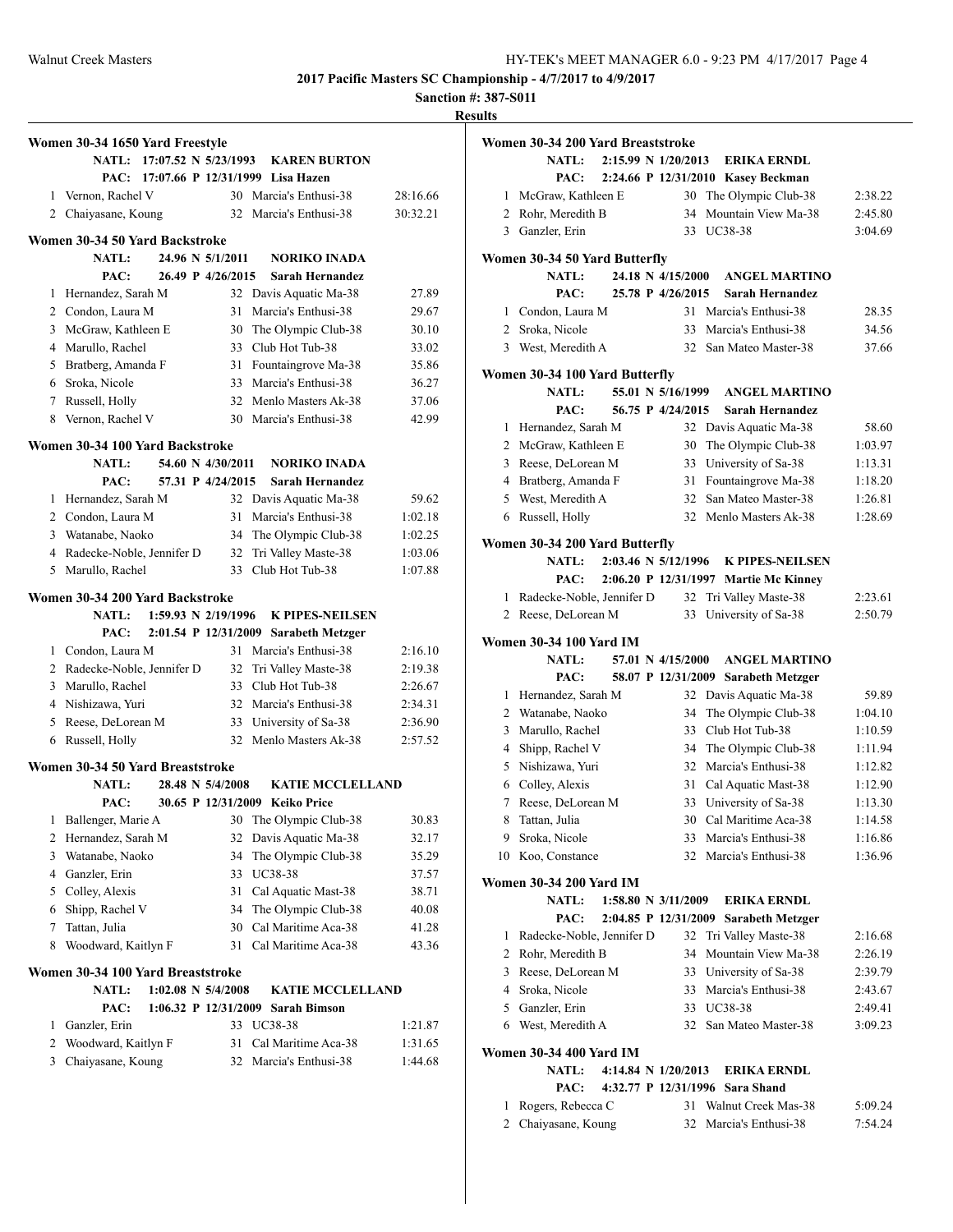## **Sanction #: 387-S011**

|   | Women 35-39 50 Yard Freestyle                  |                    |                                                                          |                      |
|---|------------------------------------------------|--------------------|--------------------------------------------------------------------------|----------------------|
|   | <b>NATL:</b>                                   | 22.34 N 2/25/2007  | <b>DARA TORRES</b>                                                       |                      |
|   | PAC:                                           | 24.04 P 4/23/2014  | Ericka Richards                                                          |                      |
| 1 | Richards, Ericka L                             |                    | 39 Walnut Creek Mas-38                                                   | 24.98                |
|   | 2 Keeler, Susan E                              |                    | 38 Walnut Creek Mas-38                                                   | 27.68                |
|   | 3 Bell, Hiroe A                                | 37                 | Swymnut Masters-38                                                       | 29.91                |
|   | 4 Belluomini, Melanie C                        |                    | 39 Davis Aquatic Ma-38                                                   | 30.30                |
|   | 5 Starlight, April L                           |                    | 35 Marcia's Enthusi-38                                                   | 33.72                |
|   | 6 Ramirez, Millie                              |                    | 36 Marcia's Enthusi-38                                                   | 43.79                |
|   | Women 35-39 100 Yard Freestyle                 |                    |                                                                          |                      |
|   | <b>NATL:</b>                                   | 49.72 N 2/25/2007  | <b>DARA TORRES</b>                                                       |                      |
|   | PAC:                                           | 52.21 P 4/26/2015  | Ericka Richards                                                          |                      |
|   | 1 Richards, Ericka L                           |                    | 39 Walnut Creek Mas-38                                                   | 53.78                |
|   | 2 Lawrence, Laura A                            |                    | 37 Walnut Creek Mas-38                                                   | 1:00.31              |
|   | 3 Nonaka, Marissa G                            |                    | 38 Walnut Creek Mas-38                                                   | 1:03.68              |
|   | 4 Bell, Hiroe A                                |                    | 37 Swymnut Masters-38                                                    | 1:05.34              |
|   | 5 Starlight, April L                           |                    | 35 Marcia's Enthusi-38                                                   | 1:13.45              |
|   | 6 McCullough, Juliette B                       |                    | 35 Rolling Hills Mu-38                                                   | 1:13.63              |
|   | Women 35-39 200 Yard Freestyle                 |                    |                                                                          |                      |
|   | <b>NATL:</b>                                   | 1:51.55 N 5/3/1997 | <b>K PIPES-NEILSEN</b>                                                   |                      |
|   | PAC:                                           |                    | 1:53.33 P 12/31/2002 Laureen Welting                                     |                      |
|   | 1 Lawrence, Laura A                            |                    | 37 Walnut Creek Mas-38                                                   | 2:09.23              |
|   | 2 Keeler, Susan E                              |                    | 38 Walnut Creek Mas-38                                                   | 2:09.73              |
|   | 3 Nonaka, Marissa G                            |                    | 38 Walnut Creek Mas-38                                                   | 2:29.12              |
|   | 4 Flynn, Elizabeth A                           |                    | 37 Marcia's Enthusi-38                                                   | 2:30.09              |
|   | 5 Bell, Hiroe A                                | 37                 | Swymnut Masters-38                                                       | 2:33.33              |
|   | 6 Chin McCormick, Melissa A                    |                    | 36 Walnut Creek Mas-38                                                   | 2:37.17              |
|   | Women 35-39 500 Yard Freestyle                 |                    |                                                                          |                      |
|   | <b>NATL:</b>                                   | 4:56.09 N 5/3/1997 | <b>K PIPES-NEILSEN</b>                                                   |                      |
|   | PAC:                                           |                    | 5:04.58 P 12/31/2001 Lisa Hazen                                          |                      |
|   | 1 Keeler, Susan E                              |                    | 38 Walnut Creek Mas-38                                                   | 5:49.42              |
|   | 2 Groskopf, Sarah L                            |                    | 36 Tri Valley Maste-38                                                   | 6:18.10              |
|   | 3 Hladik, Michelle L                           |                    | 39 Sierra Marlins S-38                                                   | 6:37.86              |
|   | 4 Stretch, Sarah K                             |                    | 37 Marcia's Enthusi-38                                                   | 6:55.56              |
|   | 5 Chin McCormick, Melissa A                    |                    | 36 Walnut Creek Mas-38                                                   | 7:07.46              |
|   | Women 35-39 1000 Yard Freestyle                |                    |                                                                          |                      |
|   | <b>NATL:</b>                                   |                    | 10:11.23 N 11/15/2014 HEIDI GEORGE                                       |                      |
|   | PAC:<br>Hladik, Michelle L                     |                    | 10:11.23 P 11/15/2014 Heidi George                                       |                      |
| 1 |                                                |                    | 39 Sierra Marlins S-38<br>36 Walnut Creek Mas-38                         | 13:31.43             |
|   | 2 Chin McCormick, Melissa A                    |                    |                                                                          | 14:31.77<br>15:08.16 |
|   | 3 Flynn, Elizabeth A                           |                    | 37 Marcia's Enthusi-38<br>35 Marcia's Enthusi-38                         | 15:54.51             |
|   | 4 Starlight, April L                           |                    |                                                                          |                      |
|   | Women 35-39 1650 Yard Freestyle                |                    |                                                                          |                      |
|   | <b>NATL:</b><br>PAC:                           |                    | 16:46.85 N 11/15/2014 HEIDI GEORGE<br>16:46.85 P 11/15/2014 Heidi George |                      |
|   | 1 Nishimoto, Amber D                           |                    | 38 University of Sa-38                                                   | 23:15.29             |
|   | 2 Flynn, Elizabeth A                           | 37                 | Marcia's Enthusi-38                                                      | 23:55.48             |
|   | 3 Stretch, Sarah K                             | 37                 | Marcia's Enthusi-38                                                      | 24:05.12             |
|   |                                                |                    |                                                                          |                      |
|   | Women 35-39 50 Yard Backstroke<br><b>NATL:</b> | 25.02 N 5/3/2014   |                                                                          |                      |
|   | PAC:                                           |                    | <b>NORIKO INADA</b><br>27.82 P 12/31/1991 Laura Val                      |                      |
|   | 1 Richards, Ericka L                           |                    | 39 Walnut Creek Mas-38                                                   | 27.97                |
|   | 2 Lawrence, Laura A                            | 37                 | Walnut Creek Mas-38                                                      | 31.89                |
|   |                                                |                    |                                                                          |                      |

| 3               | Keeler, Susan E                         | 38 | Walnut Creek Mas-38             | 33.27   |
|-----------------|-----------------------------------------|----|---------------------------------|---------|
| 4               | Hladik, Michelle L                      | 39 | Sierra Marlins S-38             | 34.90   |
| 5               | Chow, Jackie I                          | 38 | Davis Aquatic Ma-38             | 36.12   |
|                 | 6 Groskopf, Sarah L                     | 36 | Tri Valley Maste-38             | 36.26   |
| $7\phantom{.0}$ | Bell, Hiroe A                           | 37 | Swymnut Masters-38              | 37.07   |
| 8               | Nonaka, Marissa G                       | 38 | Walnut Creek Mas-38             | 37.67   |
| 9               | Chin McCormick, Melissa A               | 36 | Walnut Creek Mas-38             | 39.01   |
|                 | Women 35-39 100 Yard Backstroke         |    |                                 |         |
|                 | 54.43 N 11/15/2015<br><b>NATL:</b>      |    | NORIKO INADA                    |         |
|                 | PAC:<br>59.86 P 12/31/2004              |    | <b>Jody Smith</b>               |         |
| 1               | Lawrence, Laura A                       |    | 37 Walnut Creek Mas-38          | 1:08.78 |
|                 | 2 Hladik, Michelle L                    | 39 | Sierra Marlins S-38             | 1:15.80 |
| 3               | Hieb-Stock, Lisa M                      | 37 | Tuolumne County-38              | 1:19.48 |
|                 | 4 Rueda, Marcela                        | 35 | Santa Rosa Maste-38             | 1:19.76 |
|                 | Women 35-39 200 Yard Backstroke         |    |                                 |         |
|                 | 2:00.54 N 3/14/1998<br><b>NATL:</b>     |    | <b>K PIPES-NEILSEN</b>          |         |
|                 | PAC:                                    |    | 2:08.31 P 12/31/2005 Jody Smith |         |
| 1               | Hladik, Michelle L                      |    | 39 Sierra Marlins S-38          | 2:40.70 |
| $\overline{2}$  | Groskopf, Sarah L                       | 36 | Tri Valley Maste-38             | 2:42.82 |
| 3               | DeLalla, Laurie B                       |    | 35 Santa Cruz Maste-38          | 2:47.04 |
| 4               | Hieb-Stock, Lisa M                      | 37 | Tuolumne County-38              | 2:49.65 |
| 5               | Chow, Jackie I                          | 38 | Davis Aquatic Ma-38             | 2:51.27 |
|                 | 6 Nonaka, Marissa G                     | 38 | Walnut Creek Mas-38             | 2:56.55 |
| 7               | Flynn, Elizabeth A                      | 37 | Marcia's Enthusi-38             | 2:58.06 |
|                 | Women 35-39 50 Yard Breaststroke        |    |                                 |         |
|                 | 28.51 N 5/2/2014<br><b>NATL:</b>        |    | <b>KATIE GLENN</b>              |         |
|                 | 28.55 P 5/4/2014<br>PAC:                |    | <b>Katie Glenn</b>              |         |
| 1               | Richards, Ericka L                      |    | 39 Walnut Creek Mas-38          | 31.68   |
| 2               | Nishimoto, Amber D                      | 38 | University of Sa-38             | 36.89   |
| 3               | Flynn, Elizabeth A                      | 37 | Marcia's Enthusi-38             | 37.45   |
| $\overline{4}$  | Rueda, Marcela                          | 35 | Santa Rosa Maste-38             | 38.40   |
| 5               | Nonaka, Marissa G                       | 38 | Walnut Creek Mas-38             | 40.60   |
|                 | 6 Hieb-Stock, Lisa M                    | 37 | Tuolumne County-38              | 40.84   |
| 7               | McCullough, Juliette B                  | 35 | Rolling Hills Mu-38             | 43.93   |
| 8               | Ramirez, Millie                         | 36 | Marcia's Enthusi-38             | 54.41   |
|                 | Women 35-39 100 Yard Breaststroke       |    |                                 |         |
|                 | <b>NATL:</b><br>$1:01.88$ N $4/25/2015$ |    | <b>KATIE GLENN</b>              |         |
|                 | PAC:<br>1:01.88 P 4/25/2015             |    | <b>Katie Glenn</b>              |         |
| 1               | Nishimoto, Amber D                      | 38 | University of Sa-38             | 1:19.47 |
| 2               | Rueda, Marcela                          | 35 | Santa Rosa Maste-38             | 1:21.01 |
| 3               | Chin McCormick, Melissa A               | 36 | Walnut Creek Mas-38             | 1:22.07 |
| 4               | Flynn, Elizabeth A                      | 37 | Marcia's Enthusi-38             | 1:23.35 |
| 5               | Hieb-Stock. Lisa M                      | 37 | Tuolumne County-38              | 1:28.00 |
| 6               | McCullough, Juliette B                  | 35 | Rolling Hills Mu-38             | 1:34.61 |
|                 | Women 35-39 200 Yard Breaststroke       |    |                                 |         |
|                 | <b>NATL:</b><br>2:17.51 N 4/26/2015     |    | <b>KATIE GLENN</b>              |         |
|                 | 2:17.51 P 4/26/2015<br>PAC:             |    | <b>Katie Glenn</b>              |         |
| 1               | Nonaka, Marissa G                       | 38 | Walnut Creek Mas-38             | 3:02.99 |
| 2               | Flynn, Elizabeth A                      | 37 | Marcia's Enthusi-38             | 3:03.46 |
| 3               | Hieb-Stock, Lisa M                      | 37 | Tuolumne County-38              | 3:07.92 |
| 4               | DeLalla, Laurie B                       | 35 | Santa Cruz Maste-38             | 3:12.92 |
|                 |                                         |    |                                 |         |
|                 |                                         |    |                                 |         |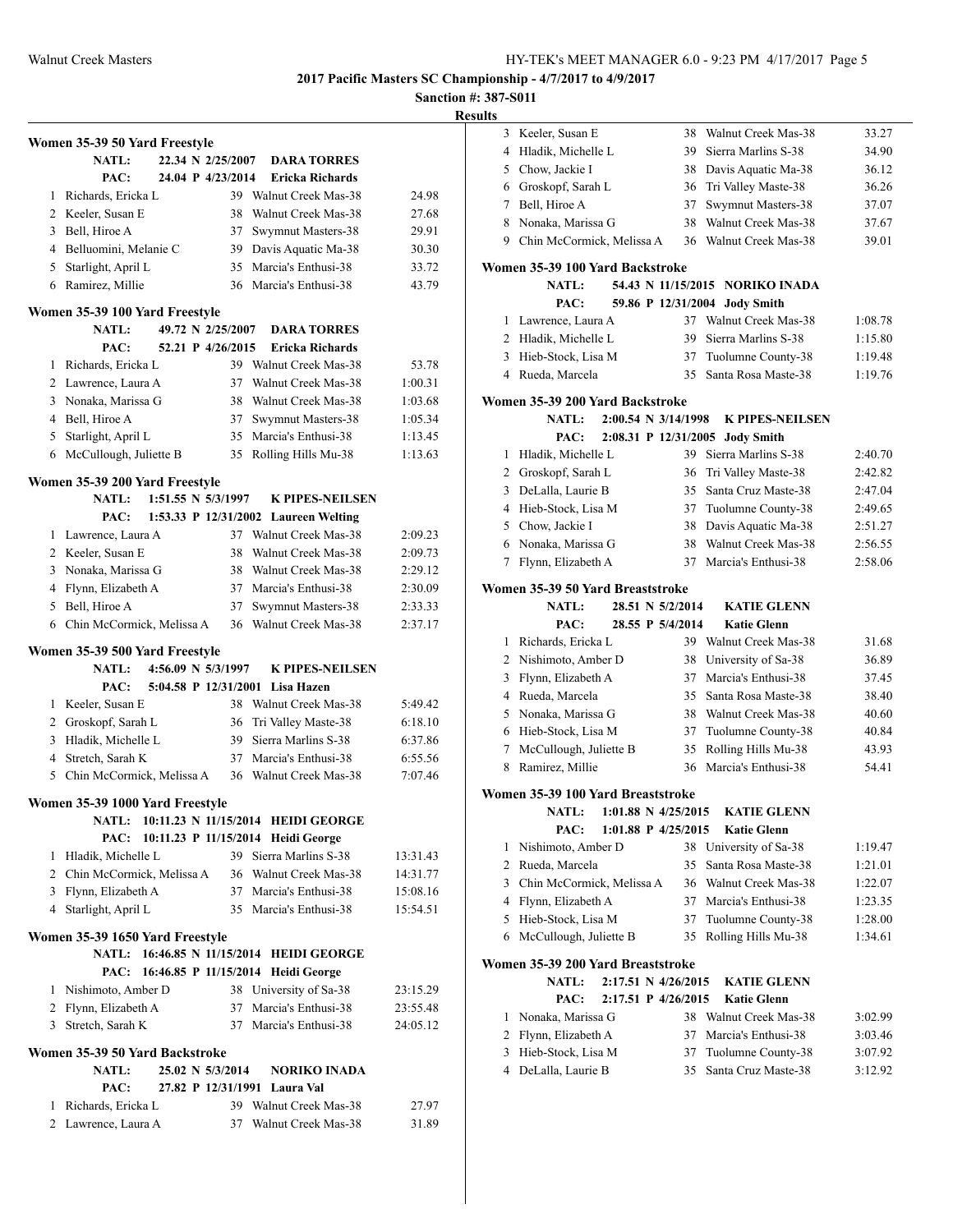## **Sanction #: 387-S011**

|   | Women 35-39 50 Yard Butterfly  |                      |                                      |         |
|---|--------------------------------|----------------------|--------------------------------------|---------|
|   | <b>NATL:</b>                   | 25.05 N 4/26/2015    | <b>NORIKO INADA</b>                  |         |
|   | PAC:                           | 26.07 P 4/13/2015    | <b>Ericka Richards</b>               |         |
| 1 | Richards, Ericka L             |                      | 39 Walnut Creek Mas-38               | 27.11   |
|   | 2 Lawrence, Laura A            | 37                   | Walnut Creek Mas-38                  | 29.89   |
|   | 3 Belluomini, Melanie C        |                      | 39 Davis Aquatic Ma-38               | 31.52   |
|   | 4 Bell, Hiroe A                | 37                   | Swymnut Masters-38                   | 31.60   |
|   | 5 Nishimoto, Amber D           |                      | 38 University of Sa-38               | 32.14   |
|   | 6 Chow, Jackie I               | 38                   | Davis Aquatic Ma-38                  | 34.01   |
|   | 7 Groskopf, Sarah L            | 36                   | Tri Valley Maste-38                  | 35.26   |
|   |                                |                      |                                      |         |
|   | Women 35-39 100 Yard Butterfly | 55.78 N 5/18/2003    |                                      |         |
|   | <b>NATL:</b>                   |                      | <b>S VON DER LIPPE</b>               |         |
|   | PAC:                           |                      | 58.46 P 12/31/2000 Jill Hernandez    |         |
| 1 | Richards, Ericka L             |                      | 39 Walnut Creek Mas-38               | 1:01.91 |
| 2 | Belluomini, Melanie C          | 39                   | Davis Aquatic Ma-38                  | 1:13.34 |
|   | Women 35-39 200 Yard Butterfly |                      |                                      |         |
|   | <b>NATL:</b>                   | 2:03.48 N 5/22/2005  | <b>S VON DER LIPPE</b>               |         |
|   | PAC:                           |                      | 2:08.54 P 12/31/2009 Alison Zamanian |         |
| 1 | Belluomini, Melanie C          |                      | 39 Davis Aquatic Ma-38               | 2:53.26 |
|   | Women 35-39 100 Yard IM        |                      |                                      |         |
|   | <b>NATL:</b>                   | 57.67 N 5/23/2010    | <b>SHERI HART</b>                    |         |
|   | PAC:                           | 59.87 P 5/1/2014     | K Glenn& E Richar                    |         |
| 1 | Richards, Ericka L             |                      | 39 Walnut Creek Mas-38               | 1:03.27 |
|   | 2 Lawrence, Laura A            | 37                   | Walnut Creek Mas-38                  | 1:08.32 |
|   |                                |                      |                                      |         |
|   | 3 Keeler, Susan E              | 38                   | Walnut Creek Mas-38                  | 1:09.21 |
|   | 4 Nishimoto, Amber D           | 38                   | University of Sa-38                  | 1:12.13 |
|   | 5 Rueda, Marcela               | 35                   | Santa Rosa Maste-38                  | 1:14.59 |
|   | 6 Hieb-Stock, Lisa M           | 37                   | Tuolumne County-38                   | 1:16.63 |
|   | 7 Bell, Hiroe A                | 37                   | Swymnut Masters-38                   | 1:17.18 |
| 8 | Hladik, Michelle L             | 39                   | Sierra Marlins S-38                  | 1:19.77 |
|   | 9 McCullough, Juliette B       | 35                   | Rolling Hills Mu-38                  | 1:23.26 |
|   | <b>Women 35-39 200 Yard IM</b> |                      |                                      |         |
|   | <b>NATL:</b>                   | 2:05.24 N 3/14/1998  | <b>K PIPES-NEILSEN</b>               |         |
|   | PAC:                           |                      | 2:09.51 P 12/31/2000 Jill Hernandez  |         |
| 1 | Lawrence, Laura A              |                      | 37 Walnut Creek Mas-38               | 2:27.79 |
| 2 | Keeler, Susan E                | 38                   | Walnut Creek Mas-38                  | 2:29.61 |
| 3 | Groskopf, Sarah L              | 36                   | Tri Valley Maste-38                  | 2:42.27 |
| 4 | Nishimoto, Amber D             | 38                   | University of Sa-38                  | 2:42.68 |
|   | 5 DeLalla, Laurie B            | 35                   | Santa Cruz Maste-38                  | 2:46.68 |
|   | 6 Hieb-Stock, Lisa M           | 37                   | Tuolumne County-38                   | 2:47.19 |
| 7 | Belluomini, Melanie C          | 39                   | Davis Aquatic Ma-38                  | 2:49.98 |
|   |                                |                      |                                      |         |
|   | <b>Women 35-39 400 Yard IM</b> |                      |                                      |         |
|   | <b>NATL:</b>                   | 4:24.18 N 3/14/1998  | K PIPES-NEILSEN                      |         |
|   | PAC:                           | 4:34.77 P 12/31/1999 | <b>Jill Hernandez</b>                |         |
| 1 | Nishimoto, Amber D             |                      | 38 University of Sa-38               | 5:50.36 |
|   | Women 40-44 50 Yard Freestyle  |                      |                                      |         |
|   | <b>NATL:</b>                   | 21.91 N 4/15/2007    | <b>DARA TORRES</b>                   |         |
|   | PAC:                           | 24.68 P 12/31/1994   | Laura Val                            |         |
| 1 | Smith, Angela R                |                      | 42 San Ramon Valley-38               | 27.82   |
| 2 | Johnson, Michelle              | 40                   | San Ramon Valley-38                  | 28.83   |
| 3 | Wall-Cyb, Teresa               | 42                   | Burlingame Aquat-38                  | 29.62   |
| 4 | Watkins, Julie K               | 41                   | Almaden Masters-38                   | 29.64   |
| 5 | Hermann, Heather               | 43                   | Marcia's Enthusi-38                  | 30.14   |
|   |                                |                      |                                      |         |

| 6              | King, Kathlean Brooke           | 43 Cal Maritime Aca-38                                         | 30.38    |
|----------------|---------------------------------|----------------------------------------------------------------|----------|
| 7              | Peck, Julie N                   | 40<br>San Ramon Valley-38                                      | 31.12    |
| 8              | Moll, Jessica E                 | 44<br>Marcia's Enthusi-38                                      | 31.96    |
|                | 9 Ongerth, Ann Michelle         | 42<br>Walnut Creek Mas-38                                      | 32.06    |
|                | 10 Lindahl, Sarah               | 40<br>Marcia's Enthusi-38                                      | 33.13    |
|                | 11 Clarke, Sunne A              | 42<br>Marcia's Enthusi-38                                      | 33.96    |
|                | 12 Pedder, Shannon A            | 44<br>Manatee Aquatic-38                                       | 36.05    |
|                | Women 40-44 100 Yard Freestyle  |                                                                |          |
|                | <b>NATL:</b>                    | 48.34 N 4/15/2007<br><b>DARA TORRES</b>                        |          |
|                | PAC:                            | 53.96 P 12/31/2008 Laureen Welting                             |          |
| 1              | Glenn, Katie                    | Stanford Masters-38<br>40                                      | 53.67P   |
|                | 2 Maidenberg, Eve G             | Manatee Aquatic-38<br>40                                       | 1:01.88  |
| 3              | Johnson, Michelle               | San Ramon Valley-38<br>40                                      | 1:03.55  |
|                | 4 Watkins, Julie K              | Almaden Masters-38<br>41                                       | 1:04.61  |
| 5              | King, Kathlean Brooke           | 43 Cal Maritime Aca-38                                         | 1:06.79  |
| 6              | Peck, Julie N                   | 40<br>San Ramon Valley-38                                      | 1:06.94  |
| 7              | Wall-Cyb, Teresa                | Burlingame Aquat-38<br>42                                      | 1:07.64  |
| 8              | Moll, Jessica E                 | 44<br>Marcia's Enthusi-38                                      | 1:09.31  |
|                | 9 Ongerth, Ann Michelle         | Walnut Creek Mas-38<br>42                                      | 1:10.88  |
|                | 10 Lindahl, Sarah               | Marcia's Enthusi-38<br>40                                      | 1:17.72  |
| 11             | Hebert, Trudi                   | 44<br>Richmond Plunge-38                                       | 1:29.17  |
|                |                                 |                                                                |          |
|                | Women 40-44 200 Yard Freestyle  |                                                                |          |
|                | <b>NATL:</b>                    | 1:51.06 N 12/22/2002 K PIPES-NEILSEN                           |          |
| 1              | PAC:                            | 1:56.17 P 12/31/2007 Laureen Welting<br>40 Marcia's Enthusi-38 |          |
|                | Agocs, Melissa                  |                                                                | 3:46.07  |
|                | Women 40-44 500 Yard Freestyle  |                                                                |          |
|                | <b>NATL:</b>                    | 4:58.98 N 10/5/2002<br><b>K PIPES-NEILSEN</b>                  |          |
|                | PAC:                            | 5:06.99 P 12/31/2012 Alison Zamanian                           |          |
| $\mathbf{1}$   | Glenn, Katie                    | <b>Stanford Masters-38</b><br>40                               | 5:11.97  |
|                | 2 Maidenberg, Eve G             | 40<br>Manatee Aquatic-38                                       | 5:50.04  |
| 3              | Romero, Mary                    | 41<br>Sierra Marlins S-38                                      | 6:00.29  |
| $\overline{4}$ | Hermann, Heather                | 43<br>Marcia's Enthusi-38                                      | 6:59.98  |
|                | 5 Maze, Ghislaine               | 42 University of Sa-38                                         | 7:16.53  |
|                | 6 Starr, Monica K               | 43<br>Marcia's Enthusi-38                                      | 7:17.12  |
| $7^{\circ}$    | Ongerth, Ann Michelle           | Walnut Creek Mas-38<br>42                                      | 7:30.27  |
| 8              | Lindahl, Sarah                  | 40<br>Marcia's Enthusi-38                                      | 8:31.71  |
|                | Women 40-44 1000 Yard Freestyle |                                                                |          |
|                | <b>NATL:</b>                    | 10:20.45 N 12/21/2003 K PIPES-NEILSEN                          |          |
|                | PAC:                            | 10:24.43 P 12/31/2012 Alison Zamanian                          |          |
| 1              | Maidenberg, Eve G               | 40<br>Manatee Aquatic-38                                       | 11:52.95 |
| 2              | Watkins, Julie K                | Almaden Masters-38<br>41                                       | 13:42.79 |
| 3              | Hansel, Neila                   | 41<br>Walnut Creek Mas-38                                      | 13:51.61 |
| 4              | Hermann, Heather                | 43<br>Marcia's Enthusi-38                                      | 14:12.72 |
| 5              | Mahn, Tanya                     | Marcia's Enthusi-38<br>43                                      | 14:29.34 |
| 6              | Peroni, Diana H                 | 44<br>Swymnut Masters-38                                       | 15:14.69 |
| 7              | Starr, Monica K                 | Marcia's Enthusi-38<br>43                                      | 15:47.35 |
| 8              | Lindahl, Sarah                  | Marcia's Enthusi-38<br>40                                      | 17:25.14 |
|                | Women 40-44 1650 Yard Freestyle |                                                                |          |
|                | <b>NATL:</b>                    | 17:12.04 N 11/5/2016<br><b>HEIDI GEORGE</b>                    |          |
|                | PAC:                            | 17:22.56 P 12/31/2012<br><b>Alison Zamanian</b>                |          |
| 1              | Maidenberg, Eve G               | Manatee Aquatic-38<br>40                                       | 20:14.90 |
| 2              | Maze, Ghislaine                 | University of Sa-38<br>42                                      | 24:42.83 |
| 3              | Robinson, Mary                  | Marcia's Enthusi-38<br>42                                      | 32:45.38 |
|                |                                 |                                                                |          |
|                |                                 |                                                                |          |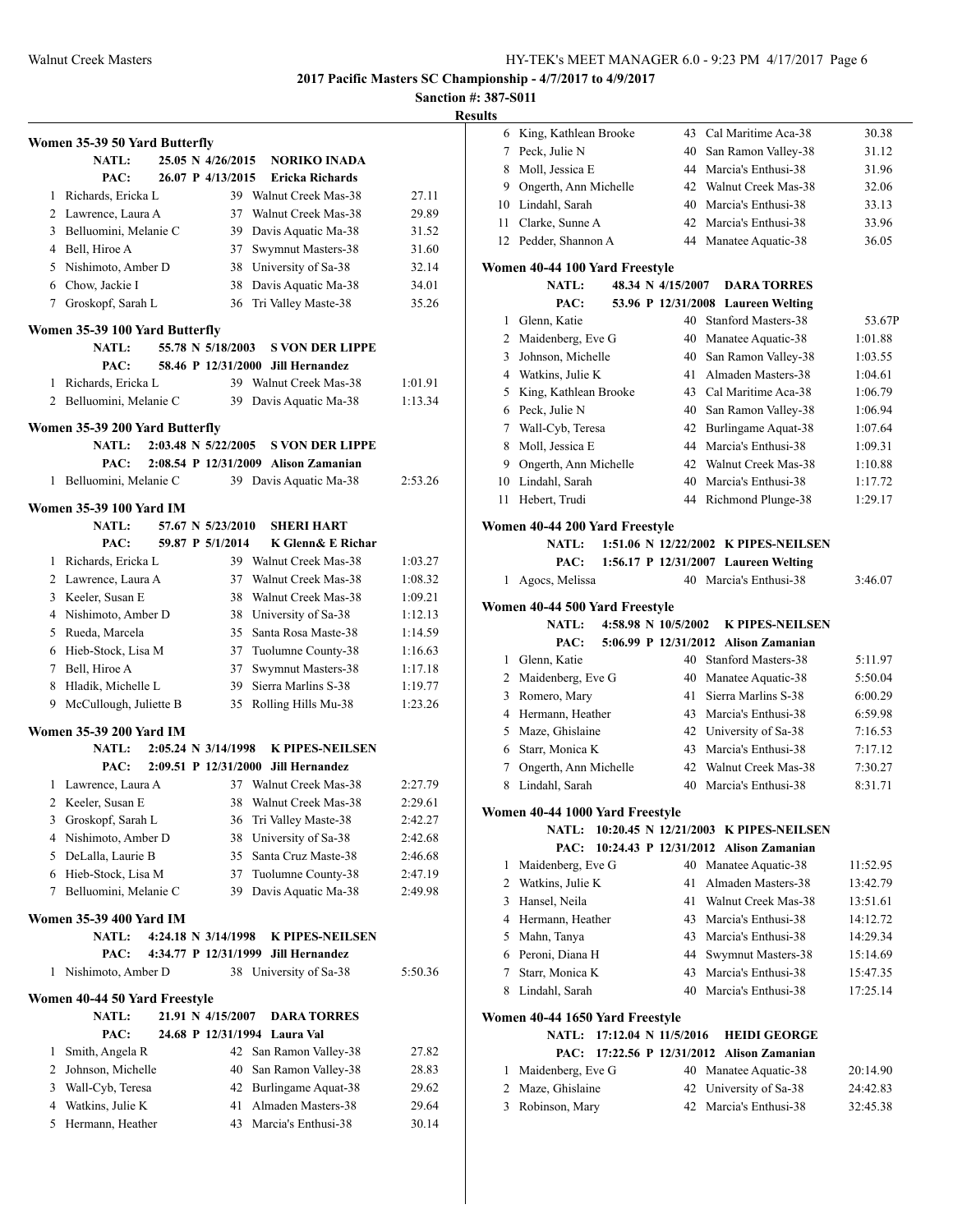**Sanction #: 387-S011**

#### **Results**

|                | Women 40-44 50 Yard Backstroke           |  |                                |                                                  |                |
|----------------|------------------------------------------|--|--------------------------------|--------------------------------------------------|----------------|
|                | <b>NATL:</b>                             |  | 26.12 N 5/1/2011               | <b>SHERI HART</b>                                |                |
|                | PAC:                                     |  |                                | 27.83 P 12/31/2009 Jody Smith                    |                |
| 1              | Smith, Angela R                          |  |                                | 42 San Ramon Valley-38                           | 34.50          |
|                | 2 Starr, Monica K                        |  |                                | 43 Marcia's Enthusi-38                           | 38.59          |
|                | 3 Clarke, Sunne A                        |  |                                | 42 Marcia's Enthusi-38                           | 43.32          |
|                | Women 40-44 100 Yard Backstroke          |  |                                |                                                  |                |
|                | <b>NATL:</b>                             |  | 56.03 N 4/30/2011              | <b>SHERI HART</b>                                |                |
|                | PAC:                                     |  |                                | 59.89 P 12/31/2009 Jody Smith                    |                |
| 1              | Smith, Angela R                          |  |                                | 42 San Ramon Valley-38                           | 1:14.95        |
|                | Women 40-44 200 Yard Backstroke          |  |                                |                                                  |                |
|                | <b>NATL:</b>                             |  | $2:04.43 \text{ N } 4/24/2010$ | <b>KRISTIN GARY</b>                              |                |
|                | PAC:                                     |  |                                | 2:06.91 P 12/31/2009 Jody Smith                  |                |
| 1              | Romero, Mary                             |  |                                | 41 Sierra Marlins S-38                           | 2:37.65        |
| 2              | Mahn, Tanya                              |  |                                | 43 Marcia's Enthusi-38                           | 3:00.18        |
|                | Women 40-44 50 Yard Breaststroke         |  |                                |                                                  |                |
|                | <b>NATL:</b>                             |  | 29.24 N 2/28/2010              | <b>S VON DER LIPPE</b>                           |                |
|                | PAC:                                     |  |                                | 31.19 P 12/31/2000 DeaAnn Joslin                 |                |
|                | 1 Glenn, Katie                           |  |                                | 40 Stanford Masters-38                           | 29.78P         |
|                | 2 Smith, Angela R                        |  |                                | 42 San Ramon Valley-38                           | 37.95          |
| 3              | Peck, Julie N                            |  | 40                             | San Ramon Valley-38                              | 38.52          |
| 4              | Hermann, Heather                         |  | 43                             | Marcia's Enthusi-38                              | 39.79          |
|                | 5 Hansel, Neila                          |  | 41                             | Walnut Creek Mas-38                              | 40.47          |
|                | 6 Moll, Jessica E                        |  |                                | 44 Marcia's Enthusi-38                           | 42.56          |
|                | 7 Starr, Monica K                        |  |                                | 43 Marcia's Enthusi-38                           | 43.11          |
|                |                                          |  |                                |                                                  |                |
| 8<br>9         | Ongerth, Ann Michelle<br>Huynh, Denise K |  |                                | 42 Walnut Creek Mas-38<br>44 Marcia's Enthusi-38 | 45.35<br>48.53 |
|                |                                          |  |                                |                                                  |                |
|                | Women 40-44 100 Yard Breaststroke        |  |                                |                                                  |                |
|                | <b>NATL:</b>                             |  | $1:03.00 \text{ N } 5/4/2008$  | <b>S VON DER LIPPE</b>                           |                |
|                | PAC:                                     |  |                                | 1:08.29 P 12/31/2000 DeaAnn Joslin               |                |
|                | 1 Glenn, Katie                           |  |                                | 40 Stanford Masters-38                           | 1:05.08P       |
|                | 2 Hermann, Heather                       |  |                                | 43 Marcia's Enthusi-38                           | 1:24.75        |
| 3              | Hansel, Neila                            |  | 41                             | Walnut Creek Mas-38                              | 1:29.05        |
|                | 4 Clarke, Sunne A                        |  | 42                             | Marcia's Enthusi-38                              | 1:39.04        |
| 5              | Agocs, Melissa                           |  |                                | 40 Marcia's Enthusi-38                           | 1:48.03        |
|                | Women 40-44 200 Yard Breaststroke        |  |                                |                                                  |                |
|                | <b>NATL:</b>                             |  | 2:17.06 N 5/14/2006            | <b>S VON DER LIPPE</b>                           |                |
|                | PAC:                                     |  |                                | 2:29.70 P 12/31/2000 DeaAnn Joslin               |                |
| 1              | Glenn, Katie                             |  |                                | 40 Stanford Masters-38                           | 2:26.57P       |
| $\overline{c}$ | Romero, Mary                             |  | 41                             | Sierra Marlins S-38                              | 2:49.32        |
| 3              | Smith, Angela R                          |  | 42                             | San Ramon Valley-38                              | 3:01.32        |
| 4              | Starr, Monica K                          |  | 43                             | Marcia's Enthusi-38                              | 3:28.60        |
|                | Women 40-44 50 Yard Butterfly            |  |                                |                                                  |                |
|                | <b>NATL:</b>                             |  | 25.14 N 5/10/2009              | <b>S VON DER LIPPE</b>                           |                |
|                | PAC:                                     |  |                                | 26.46 P 12/31/1994 Laura Val                     |                |
| 1              | Smith, Angela R                          |  | 42                             | San Ramon Valley-38                              | 30.65          |
| 2              | Peroni, Diana H                          |  | 44                             | Swymnut Masters-38                               | 36.70          |
| 3              | Ongerth, Ann Michelle                    |  | 42                             | Walnut Creek Mas-38                              | 38.19          |
| $\overline{4}$ | Lindahl, Sarah                           |  | 40                             | Marcia's Enthusi-38                              | 40.94          |
| 5              | Clarke, Sunne A                          |  |                                | 42 Marcia's Enthusi-38                           | 41.48          |
|                |                                          |  |                                |                                                  |                |

| Women 40-44 100 Yard Butterfly<br>NATL:<br>54.83 N 5/10/2009<br><b>S VON DER LIPPE</b> |         |
|----------------------------------------------------------------------------------------|---------|
|                                                                                        |         |
|                                                                                        |         |
| PAC:<br>59.06 P 12/31/2009 Laureen Welting                                             |         |
| Maidenberg, Eve G<br>40 Manatee Aquatic-38<br>1                                        | 1:17.44 |
| 2 Peroni, Diana H<br>44<br>Swymnut Masters-38                                          | 1:22.03 |
| 3 Maze, Ghislaine<br>42 University of Sa-38                                            | 1:25.05 |
| 43<br>Marcia's Enthusi-38<br>4 Mahn, Tanya                                             | 1:26.12 |
|                                                                                        |         |
| Women 40-44 200 Yard Butterfly                                                         |         |
| $2:03.13 \text{ N } 5/4/2008$<br><b>NATL:</b><br><b>S VON DER LIPPE</b>                |         |
| 2:11.01 P 12/31/2012 Alison Zamanian<br>PAC:                                           |         |
| Peroni, Diana H<br>44<br>Swymnut Masters-38<br>1                                       | 3:02.04 |
| Women 40-44 100 Yard IM                                                                |         |
| 57.95 N 4/28/2012<br><b>NATL:</b><br><b>ERIKA BRAUN</b>                                |         |
| PAC:<br>1:01.04 P 12/31/2009 Laureen Welting                                           |         |
| Glenn, Katie<br>Stanford Masters-38<br>1<br>40                                         | 1:01.66 |
| 2 Maidenberg, Eve G<br>40<br>Manatee Aquatic-38                                        | 1:13.69 |
| 3 Peck, Julie N<br>40 San Ramon Valley-38                                              | 1:18.99 |
| 4 Moll, Jessica E<br>44 Marcia's Enthusi-38                                            | 1:19.79 |
| King, Kathlean Brooke<br>43 Cal Maritime Aca-38<br>5                                   | 1:22.01 |
| Mahn, Tanya<br>43 Marcia's Enthusi-38<br>6                                             | 1:22.98 |
| Ongerth, Ann Michelle<br>42 Walnut Creek Mas-38<br>7                                   | 1:24.74 |
| Starr, Monica K<br>Marcia's Enthusi-38<br>8<br>43                                      | 1:27.68 |
| Clarke, Sunne A<br>42<br>Marcia's Enthusi-38<br>9                                      | 1:29.97 |
| 10 Peroni, Diana H<br>44<br>Swymnut Masters-38                                         | 1:31.14 |
| Pedder, Shannon A<br>Manatee Aquatic-38<br>11 -<br>44                                  | 1:37.02 |
| Hebert, Trudi<br>44<br>Richmond Plunge-38<br>12                                        | 1:39.87 |
| 40<br>Marcia's Enthusi-38<br>13<br>Agocs, Melissa                                      | 1:43.86 |
| <b>Women 40-44 200 Yard IM</b>                                                         |         |
| 2:04.85 N 5/4/2008<br><b>NATL:</b><br><b>S VON DER LIPPE</b>                           |         |
| PAC:<br>2:10.62 P 12/31/2003<br><b>Jill Hernandez</b>                                  |         |
| Glenn, Katie<br>40 Stanford Masters-38<br>1                                            | 2:15.02 |
| 2 Maidenberg, Eve G<br>40<br>Manatee Aquatic-38                                        | 2:37.36 |
| Smith, Angela R<br>San Ramon Valley-38<br>3<br>42                                      | 2:37.41 |
| Hermann, Heather<br>43 Marcia's Enthusi-38<br>$\overline{4}$                           | 2:53.50 |
| 42 Walnut Creek Mas-38<br>Ongerth, Ann Michelle<br>5                                   | 3:04.07 |
| 6 Maze, Ghislaine<br>University of Sa-38<br>42                                         | 3:04.19 |
| 7<br>Starr, Monica K<br>43<br>Marcia's Enthusi-38                                      | 3:15.76 |
| 8 Clarke, Sunne A<br>42 Marcia's Enthusi-38                                            | 3:22.38 |
| Women 45-49 50 Yard Freestyle                                                          |         |
| 24.00 N 5/4/2008<br><b>NATL:</b><br><b>SUSAN WALSH</b>                                 |         |
| PAC:<br>25.10 P 12/31/1999 Laura Val                                                   |         |
| 1 Phelps, Sarah K<br>47 Club Hot Tub-38                                                | 27.65   |
| 2 Curtin, Janice A<br>49 Sierra Marlins S-38                                           | 28.21   |
| 3 Edler, Monica<br>45 University of Sa-38                                              | 31.80   |
| 46 Marcia's Enthusi-38<br>4 Espinosa, Rebecca                                          | 42.32   |
| 46 Club Hot Tub-38<br>5 Steinheiser, Fritzi                                            | 44.10   |
| 6 Santos, Joan N<br>49 Almaden Masters-38                                              | 50.78   |
| Women 45-49 100 Yard Freestyle                                                         |         |
| <b>NATL:</b><br>52.23 N 12/16/2007 K PIPES-NEILSEN                                     |         |
| PAC:<br>53.27 P 12/31/2001 Laura Val                                                   |         |
| 49 Sierra Marlins S-38<br>1 Curtin, Janice A                                           | 1:01.19 |
| 2 Denison, Stephanie<br>46 Sierra Marlins S-38                                         | 1:04.54 |

3 Jensen, Karen 49 Cal Maritime Aca-38 1:04.73 4 May, Tracy E 46 San Ramon Valley-38 1:23.27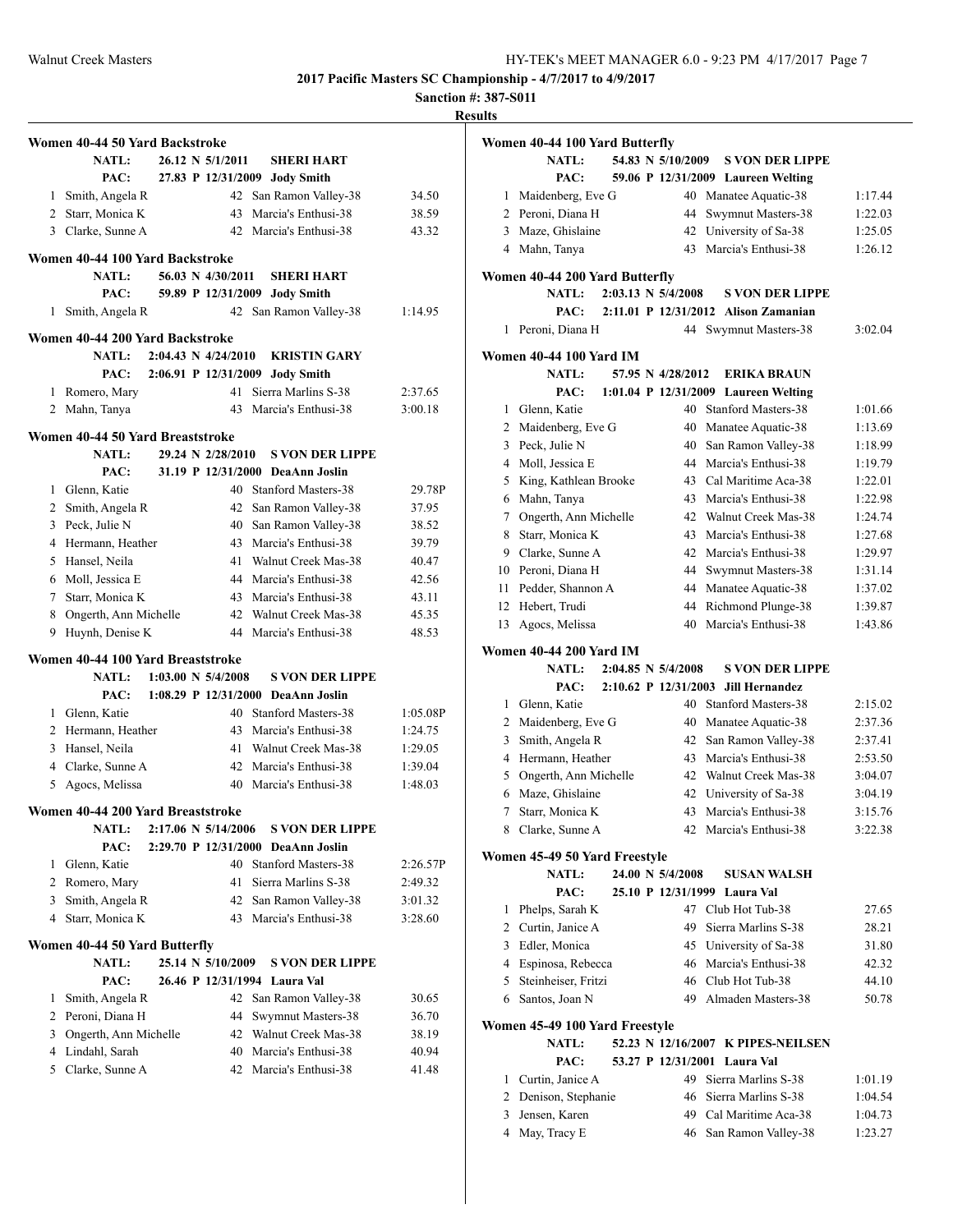|                |                                  |                     |                                      | Rε       |
|----------------|----------------------------------|---------------------|--------------------------------------|----------|
|                | (Women 45-49 100 Yard Freestyle) |                     |                                      |          |
| 5              | Steinheiser, Fritzi              |                     | 46 Club Hot Tub-38                   | 1:24.26  |
| 6              | Bevilacqua, Deborah A            |                     | 48 Marcia's Enthusi-38               | 1:30.03  |
|                | Women 45-49 200 Yard Freestyle   |                     |                                      |          |
|                | <b>NATL:</b>                     |                     | 1:53.28 N 12/16/2007 K PIPES-NEILSEN |          |
|                | PAC:                             |                     | 1:58.53 P 12/31/2001 Laura Val       |          |
| 1              | Zamanian, Alison H               |                     | 46 Walnut Creek Mas-38               | 1:57.73P |
| $\overline{2}$ | Curtin, Janice A                 | 49                  | Sierra Marlins S-38                  | 2:12.97  |
| 3              | Denison, Stephanie               | 46                  | Sierra Marlins S-38                  | 2:18.37  |
| 4              | Jensen, Karen                    |                     | 49 Cal Maritime Aca-38               | 2:21.20  |
| 5              | Jones, Sara H                    | 48                  | Santa Rosa Maste-38                  | 2:21.50  |
|                | 6 Garforth, Emma                 |                     | 49 Davis Aquatic Ma-38               | 2:22.25  |
| 7              | Burger, Clare P                  |                     | 49 Marcia's Enthusi-38               | 2:29.38  |
| 8              | Le Febre, Karen J                |                     | 49 Walnut Creek Mas-38               | 2:38.89  |
| 9              | Espinosa, Rebecca                |                     | 46 Marcia's Enthusi-38               | 3:23.33  |
|                |                                  |                     |                                      |          |
|                | Women 45-49 500 Yard Freestyle   |                     |                                      |          |
|                | <b>NATL:</b>                     | 5:04.13 N 4/11/2009 | <b>K PIPES-NEILSEN</b>               |          |
|                | PAC:                             | 5:09.18 P 4/9/2016  | Alison Zamanian                      |          |
| 1              | Hertzer, Cynthia J               | 47                  | Santa Cruz Maste-38                  | 5:55.33  |
| 2              | Garforth, Emma                   | 49                  | Davis Aquatic Ma-38                  | 6:10.91  |
| 3              | Jensen, Karen                    | 49                  | Cal Maritime Aca-38                  | 6:22.26  |
| 4              | Burger, Clare P                  | 49                  | Marcia's Enthusi-38                  | 6:34.43  |
| 5              | Philpott, Patti H                | 46                  | Tuolumne County-38                   | 7:08.69  |
|                | 6 Cavalli, Christina             | 49                  | Marcia's Enthusi-38                  | 7:26.30  |
| 7              | Fahlen, Lola L                   | 47                  | Almaden Masters-38                   | 7:48.81  |
| 8              | May, Tracy E                     |                     | 46 San Ramon Valley-38               | 7:51.73  |
| 9              | Espinosa, Rebecca                |                     | 46 Marcia's Enthusi-38               | 9:46.59  |
|                | Women 45-49 1000 Yard Freestyle  |                     |                                      |          |
|                | NATL: 10:32.91 N 4/19/2009       |                     | <b>K PIPES-NEILSEN</b>               |          |
|                | PAC: 10:36.22 P 4/10/2016        |                     | <b>Alison Zamanian</b>               |          |
| 1              | Zamanian, Alison H               |                     | 46 Walnut Creek Mas-38               | 10:40.43 |
| 2              | Denison, Stephanie               | 46                  | Sierra Marlins S-38                  | 12:20.58 |
| 3              | Jensen, Karen                    | 49                  | Cal Maritime Aca-38                  | 12:50.81 |
| 4              | Rogers, Lori J                   | 46                  | Walnut Creek Mas-38                  | 13:14.47 |
| 5              | Burger, Clare P                  | 49                  | Marcia's Enthusi-38                  | 13:55.03 |
| 6              | Edler, Monica                    |                     | 45 University of Sa-38               | 14:09.99 |
|                | 7 Philpott, Patti H              |                     | 46 Tuolumne County-38                | 14:35.87 |
|                | 8 Jacques, Cathy E               |                     | 48 Walnut Creek Mas-38               | 14:55.94 |
| 9              | Lewis, Aki                       | 46                  | San Ramon Valley-38                  | 15:28.73 |
|                | 10 May, Tracy E                  |                     | 46 San Ramon Valley-38               | 16:20.69 |
| 11             | Espinosa, Rebecca                |                     | 46 Marcia's Enthusi-38               | 19:49.06 |
|                | Women 45-49 1650 Yard Freestyle  |                     |                                      |          |
|                | NATL: 17:39.79 N 4/8/2016        |                     | <b>ALISON ZAMANIAN</b>               |          |
|                | PAC:                             | 17:39.79 P 4/9/2016 | <b>Alison Zamanian</b>               |          |
|                | 1 Curtin, Janice A               |                     | 49 Sierra Marlins S-38               | 20:22.22 |
| $\overline{2}$ | Jensen, Karen                    |                     | 49 Cal Maritime Aca-38               | 21:50.32 |
|                | 3 Burger, Clare P                |                     | 49 Marcia's Enthusi-38               | 23:00.15 |
|                | Women 45-49 50 Yard Backstroke   |                     |                                      |          |
|                | <b>NATL:</b>                     |                     | 27.35 N 12/21/2008 K PIPES-NEILSEN   |          |
|                | PAC:                             |                     | 28.26 P 12/31/1997 Laura Val         |          |
| 1              | Ward, Jennifer A                 |                     | 45 Walnut Creek Mas-38               | 34.32    |
| 2              | Le Febre, Karen J                |                     | 49 Walnut Creek Mas-38               | 34.74    |
| 3              | Denison, Stephanie               |                     | 46 Sierra Marlins S-38               | 35.73    |
|                |                                  |                     |                                      |          |
|                |                                  |                     |                                      |          |

| esults         |                                                  |  |                         |                                                              |                    |
|----------------|--------------------------------------------------|--|-------------------------|--------------------------------------------------------------|--------------------|
|                | 4 Jones, Sara H                                  |  |                         | 48 Santa Rosa Maste-38                                       | 37.73              |
|                | 5 Hata, Yoko                                     |  |                         | 48 Orinda Country C-38                                       | 38.23              |
|                | 6 Field, Lessly W                                |  | 49                      | Albany Masters S-38                                          | 43.49              |
|                | Women 45-49 100 Yard Backstroke                  |  |                         |                                                              |                    |
|                | NATL:                                            |  | 57.83 N 5/23/2010       | <b>ELLEN REYNOLDS</b>                                        |                    |
|                | PAC:                                             |  |                         | 1:01.50 P 12/31/1997 Laura Val                               |                    |
|                | 1 Zamanian, Alison H                             |  |                         | 46 Walnut Creek Mas-38                                       | 1:03.72            |
|                | 2 Garforth, Emma                                 |  |                         | 49 Davis Aquatic Ma-38                                       | 1:12.27            |
|                | 3 Jensen, Karen                                  |  |                         | 49 Cal Maritime Aca-38                                       | 1:16.59            |
|                | 4 Hata, Yoko                                     |  |                         | 48 Orinda Country C-38                                       | 1:22.69            |
|                | 5 Laszlo, Zsuzsanna                              |  |                         | 48 Marcia's Enthusi-38                                       | 1:48.39            |
|                | Women 45-49 200 Yard Backstroke                  |  |                         |                                                              |                    |
|                | <b>NATL:</b>                                     |  | 2:04.65 N 4/19/2009     | <b>K PIPES-NEILSEN</b>                                       |                    |
|                | PAC:                                             |  |                         | 2:13.27 P 12/31/2009 Lisa Ward                               |                    |
|                | 1 Zamanian, Alison H                             |  |                         | 46 Walnut Creek Mas-38                                       | 2:16.55            |
|                | 2 Denison, Stephanie                             |  | 46                      | Sierra Marlins S-38                                          | 2:36.79            |
|                | 3 Le Febre, Karen J                              |  |                         | 49 Walnut Creek Mas-38                                       | 2:39.27            |
|                | 4 Garforth, Emma                                 |  |                         | 49 Davis Aquatic Ma-38                                       | 2:41.88            |
|                | 5 Hertzer, Cynthia J                             |  |                         | 47 Santa Cruz Maste-38                                       | 2:42.74            |
|                | 6 Jensen, Karen                                  |  |                         | 49 Cal Maritime Aca-38                                       | 2:44.76            |
|                | 7 Cavalli, Christina                             |  |                         | 49 Marcia's Enthusi-38                                       | 3:07.37            |
|                |                                                  |  |                         |                                                              |                    |
|                | Women 45-49 50 Yard Breaststroke<br><b>NATL:</b> |  | 30.17 N 5/20/2007       | <b>CAROLINE KRATTLI</b>                                      |                    |
|                | PAC:                                             |  |                         | 32.82 P 12/31/1994 Susan Roy                                 |                    |
|                | 1 Hata, Yoko                                     |  |                         | 48 Orinda Country C-38                                       | 40.50              |
|                | 2 Jeong, Michelle M                              |  | 48                      | University of Sa-38                                          | 41.21              |
|                | 3 Nelson, Sheila                                 |  | 48                      | Santa Rosa Maste-38                                          | 42.19              |
|                |                                                  |  |                         |                                                              |                    |
|                | Women 45-49 100 Yard Breaststroke                |  |                         |                                                              |                    |
|                | <b>NATL:</b>                                     |  | $1:05.85$ N $3/27/2011$ | <b>S VON DER LIPPE</b>                                       |                    |
|                | PAC:                                             |  |                         | 1:10.77 P 12/31/2009 Lisa Ward                               |                    |
|                | 1 Garforth, Emma<br>2 Hata, Yoko                 |  |                         | 49 Davis Aquatic Ma-38<br>48 Orinda Country C-38             | 1:19.56<br>1:27.88 |
|                | 3 Nelson, Sheila                                 |  |                         | 48 Santa Rosa Maste-38                                       | 1:30.38            |
| $\overline{4}$ | Huse, Green                                      |  |                         | 49 Marcia's Enthusi-38                                       | 1:49.49            |
|                |                                                  |  |                         |                                                              |                    |
|                | Women 45-49 200 Yard Breaststroke                |  |                         |                                                              |                    |
|                | NATL: 2:22.76 N 5/1/2011                         |  |                         | <b>S VON DER LIPPE</b>                                       |                    |
|                | PAC:<br>1 Hertzer, Cynthia J                     |  |                         | 2:35.57 P 12/31/2004 DeaAnn Joslin<br>47 Santa Cruz Maste-38 |                    |
|                | 2 Hata, Yoko                                     |  |                         | 48 Orinda Country C-38                                       | 2:47.64<br>3:05.13 |
|                | 3 Cavalli, Christina                             |  |                         | 49 Marcia's Enthusi-38                                       | 3:30.82            |
|                |                                                  |  |                         |                                                              |                    |
|                | Women 45-49 50 Yard Butterfly                    |  |                         |                                                              |                    |
|                | <b>NATL:</b>                                     |  | 25.96 N 4/21/2013       | <b>SUSAN WILLIAMS</b>                                        |                    |
|                | PAC:                                             |  |                         | 27.02 P 12/31/1998 Laura Val                                 |                    |
|                | 1 Le Febre, Karen J                              |  |                         | 49 Walnut Creek Mas-38                                       | 31.93              |
|                | 2 Curtin, Janice A                               |  |                         | 49 Sierra Marlins S-38                                       | 32.20              |
|                | 3 Burger, Clare P                                |  |                         | 49 Marcia's Enthusi-38                                       | 36.39              |
|                | 4 Field, Lessly W<br>5 Philpott, Patti H         |  |                         | 49 Albany Masters S-38<br>46 Tuolumne County-38              | 37.06<br>43.18     |
|                | 6 Huse, Green                                    |  |                         | 49 Marcia's Enthusi-38                                       | 47.40              |
|                |                                                  |  |                         |                                                              |                    |
|                | Women 45-49 100 Yard Butterfly                   |  |                         |                                                              |                    |
|                | <b>NATL:</b>                                     |  | 56.97 N 5/1/2011        | <b>S VON DER LIPPE</b>                                       |                    |
|                | PAC:                                             |  |                         | 59.82 P 12/31/2001 Laura Val                                 |                    |
|                | 1 Zamanian, Alison H                             |  |                         | 46 Walnut Creek Mas-38                                       | 1:02.91            |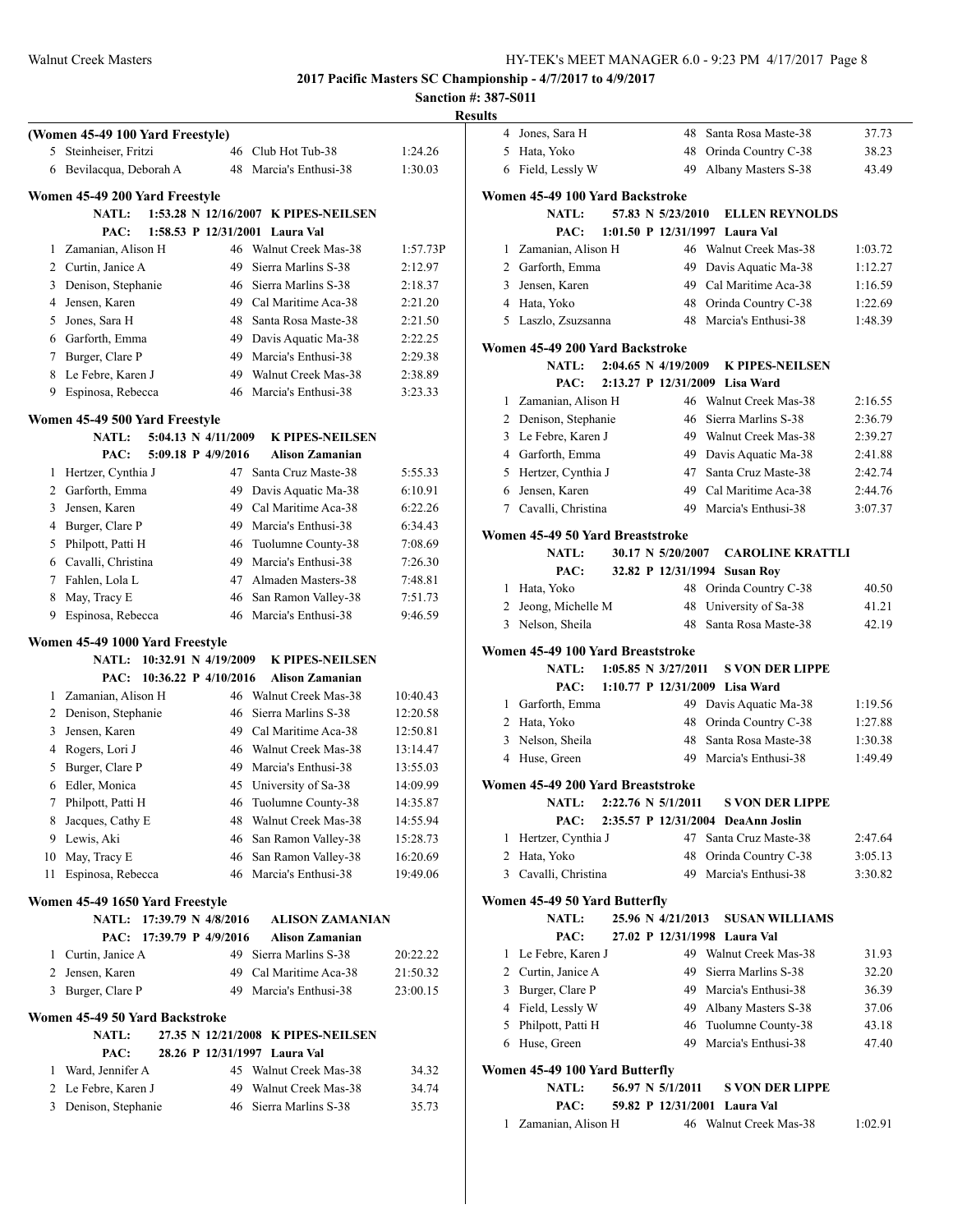|    |                                     |    |                                      | Sancti  |
|----|-------------------------------------|----|--------------------------------------|---------|
|    | (Women 45-49 100 Yard Butterfly)    |    |                                      |         |
|    | 2 Curtin, Janice A                  | 49 | Sierra Marlins S-38                  | 1:11.26 |
| 3  | Hertzer, Cynthia J                  | 47 | Santa Cruz Maste-38                  | 1:20.09 |
|    | 4 Denison, Stephanie                | 46 | Sierra Marlins S-38                  | 1:20.58 |
|    | 5 Ward, Jennifer A                  |    | 45 Walnut Creek Mas-38               | 1:21.69 |
|    | 6 Burger, Clare P                   | 49 | Marcia's Enthusi-38                  | 1:27.56 |
|    |                                     |    |                                      |         |
|    | Women 45-49 200 Yard Butterfly      |    |                                      |         |
|    | <b>NATL:</b>                        |    | 2:07.39 N 12/26/2008 K PIPES-NEILSEN |         |
|    | PAC:                                |    | 2:11.12 P 12/31/2001 Laura Val       |         |
| 1  | Zamanian, Alison H                  |    | 46 Walnut Creek Mas-38               | 2:16.82 |
| 2  | Philpott, Patti H                   | 46 | Tuolumne County-38                   | 3:24.90 |
|    | <b>Women 45-49 100 Yard IM</b>      |    |                                      |         |
|    | 59.39 N 4/28/2012<br><b>NATL:</b>   |    | <b>FALL WILLEBOORDSE</b>             |         |
|    | PAC:                                |    | 1:02.13 P 12/31/2009 Lisa Ward       |         |
| 1  | Curtin, Janice A                    | 49 | Sierra Marlins S-38                  | 1:11.47 |
|    | 2 Rogers, Lori J                    | 46 | Walnut Creek Mas-38                  | 1:12.03 |
|    | 3 Hunter, Missy L                   |    | 48 Walnut Creek Mas-38               | 1:15.44 |
|    | 4 Edler, Monica                     | 45 | University of Sa-38                  | 1:19.55 |
|    | 5 Hata, Yoko                        | 48 | Orinda Country C-38                  | 1:20.22 |
| 6  | Jeong, Michelle M                   | 48 | University of Sa-38                  | 1:20.57 |
|    | <b>Women 45-49 200 Yard IM</b>      |    |                                      |         |
|    | <b>NATL:</b>                        |    | 2:07.26 N 12/16/2007 K PIPES-NEILSEN |         |
|    | PAC:                                |    | 2:15.42 P 12/31/2010 Lisa Ward       |         |
|    | 1 Zamanian, Alison H                |    | 46 Walnut Creek Mas-38               | 2:18.06 |
|    | 2 Hertzer, Cynthia J                | 47 | Santa Cruz Maste-38                  | 2:36.02 |
|    | 3 Garforth, Emma                    |    | 49 Davis Aquatic Ma-38               | 2:36.09 |
|    | 4 Morris, Deborah C                 | 46 | Temescal Aquatic-38                  | 2:56.79 |
|    | 5 Field, Lessly W                   | 49 | Albany Masters S-38                  | 3:03.10 |
| 6  | Philpott, Patti H                   | 46 | Tuolumne County-38                   | 3:14.65 |
|    | <b>Women 45-49 400 Yard IM</b>      |    |                                      |         |
|    | <b>NATL:</b>                        |    | 4:32.87 N 12/26/2009 K PIPES-NEILSEN |         |
|    | PAC: 4:47.26 P 12/31/2009 Lisa Ward |    |                                      |         |
|    | 1 Jones, Sara H                     | 48 | Santa Rosa Maste-38                  | 5:26.60 |
|    | 2 Garforth, Emma                    |    | 49 Davis Aquatic Ma-38               | 5:28.74 |
| 3  | Le Febre, Karen J                   |    | 49 Walnut Creek Mas-38               | 5:45.20 |
|    | 4 Santos, Debbie M                  |    | 48 Walnut Creek Mas-38               | 5:53.57 |
| 5  | Morris, Deborah C                   | 46 | Temescal Aquatic-38                  | 6:13.31 |
|    | Women 50-54 50 Yard Freestyle       |    |                                      |         |
|    | <b>NATL:</b><br>24.53 N 3/18/2016   |    | <b>FALL WILLEBOORDSE</b>             |         |
|    | 25.30 P 12/31/2002<br>PAC:          |    | Laura Val                            |         |
| 1  | Quick, Sarah E                      | 53 | North Bay Aquati-38                  | 26.52   |
| 2  | Matena, Jana                        | 54 | Menlo Masters Ak-38                  | 28.24   |
| 3  | Salmi, Andrea L                     | 52 | North Bay Aquati-38                  | 28.55   |
| 4  | Keighley, Carole L                  | 53 | Quick Silver Swi-38                  | 28.64   |
| 5  | Augliera, Nancy L                   | 53 | UC38-38                              | 28.89   |
| 6  | Houts, Jennifer                     | 51 | Rolling Hills Mu-38                  | 28.95   |
| 7  | Roberts, Julie E                    | 53 | Davis Aquatic Ma-38                  | 29.15   |
| 8  | Ayora, Clara                        | 50 | Marcia's Enthusi-38                  | 29.51   |
| 9  | ZuppanHood, Patricia J              | 52 | Walnut Creek Mas-38                  | 29.82   |
| 10 | Neoh, Sheree                        | 52 | Club Hot Tub-38                      | 29.99   |
| 11 | Loomis, Caroline                    | 53 | Davis Aquatic Ma-38                  | 30.15   |
| 12 | Taylor, Catherine W                 | 54 | Walnut Creek Mas-38                  | 31.33   |
| 13 | Hurt, Liz                           | 52 | Marcia's Enthusi-38                  | 32.37   |
|    |                                     |    |                                      |         |

| <b>Results</b> |                                                |                   |                              |          |
|----------------|------------------------------------------------|-------------------|------------------------------|----------|
|                | 14 Luebker, Linda                              |                   | 54 East Bay Bat Ray-38       | 32.82    |
|                | 15 Chin, Jian W                                | 53                | University of Sa-38          | 32.89    |
|                | 16 Kirk, Eleanore L                            |                   | 52 Almaden Masters-38        | 33.98    |
|                | 17 Krause, Kim J                               |                   | 54 Marcia's Enthusi-38       | 36.15    |
|                | 18 Kwai Ben, Valerie C                         |                   | 53 Silver Creek Val-38       | 38.35    |
|                | 19 Bowden, Melanie                             | 53                | Davis Aquatic Ma-38          | 40.08    |
|                | 20 Bennett, Sue                                |                   | 54 Marcia's Enthusi-38       | 50.08    |
|                |                                                |                   |                              |          |
|                | Women 50-54 100 Yard Freestyle<br><b>NATL:</b> | 53.60 N 4/29/2016 | <b>FALL WILLEBOORDSE</b>     |          |
|                | PAC:                                           |                   | 54.38 P 12/31/2002 Laura Val |          |
|                | 1 Quick, Sarah E                               |                   | 53 North Bay Aquati-38       | 57.39    |
|                | 2 Matena, Jana                                 | 54                | Menlo Masters Ak-38          | 1:00.12  |
|                | 3 Augliera, Nancy L                            |                   | 53 UC38-38                   | 1:02.03  |
|                | 4 Salmi, Andrea L                              |                   | 52 North Bay Aquati-38       | 1:02.41  |
|                | 5 Keighley, Carole L                           |                   | 53 Quick Silver Swi-38       | 1:02.60  |
|                | 6 Roberts, Julie E                             |                   | 53 Davis Aquatic Ma-38       | 1:03.23  |
|                | 7 Dewey, Vicky S                               |                   | 54 Walnut Creek Mas-38       | 1:04.91  |
|                | 8 Neoh, Sheree                                 |                   | 52 Club Hot Tub-38           | 1:05.57  |
|                | 9 Ayora, Clara                                 |                   | 50 Marcia's Enthusi-38       | 1:06.39  |
|                | 10 Taylor, Catherine W                         |                   | 54 Walnut Creek Mas-38       | 1:07.92  |
|                | 11 ZuppanHood, Patricia J                      |                   | 52 Walnut Creek Mas-38       | 1:09.58  |
|                | 12 Cannon, Lindsey A                           | 51                | Walnut Creek Mas-38          | 1:12.35  |
|                | 13 Bruno, Susan A                              |                   | 50 Cal Maritime Aca-38       | 1:17.02  |
|                | 14 Krause, Kim J                               |                   | 54 Marcia's Enthusi-38       | 1:18.07  |
|                | 15 Kwai Ben, Valerie C                         |                   | 53 Silver Creek Val-38       | 1:25.74  |
|                | 16 Flynn, Margaret                             |                   | 53 Marcia's Enthusi-38       | 1:27.06  |
|                | 17 Quezada, Beatriz E                          |                   | 54 Silver Creek Val-38       | 2:19.94  |
|                |                                                |                   |                              |          |
|                | Women 50-54 200 Yard Freestyle                 |                   |                              |          |
|                | <b>NATL:</b><br>1:58.34 N 4/10/2016            |                   | <b>ELLEN REYNOLDS</b>        |          |
|                | PAC:<br>1:58.43 P 5/4/2014                     |                   | <b>Jill S. Hernandez</b>     |          |
|                | 1 Quick, Sarah E                               |                   | 53 North Bay Aquati-38       | 2:06.10  |
|                | 2 Welting, Laureen K                           | 51                | The Olympic Club-38          | 2:06.97  |
|                | 3 Salmi, Andrea L                              | 52                | North Bay Aquati-38          | 2:12.30  |
|                | 4 Augliera, Nancy L                            |                   | 53 UC38-38                   | 2:16.66  |
|                | 5 Coomber, Molly D                             | 51                | North Bay Aquati-38          | 2:26.54  |
|                | 6 Ayora, Clara                                 |                   | 50 Marcia's Enthusi-38       | 2:31.65  |
| 7              | Taylor, Catherine W                            |                   | 54 Walnut Creek Mas-38       | 2:36.29  |
| 8              | Phalen, Jennifer R                             | 52                | Davis Aquatic Ma-38          | 2:38.56  |
| 9              | ZuppanHood, Patricia J                         | 52                | Walnut Creek Mas-38          | 2:46.28  |
|                | Women 50-54 500 Yard Freestyle                 |                   |                              |          |
|                | NATL:<br>5:14.56 N 5/12/2013                   |                   | <b>JILL HERNANDEZ</b>        |          |
|                | PAC:<br>5:14.56 P 5/9/2013                     |                   | Jill S. Hernandez            |          |
| 1              | Welting, Laureen K                             | 51                | The Olympic Club-38          | 5:50.46  |
|                | 2 Salmi, Andrea L                              | 52                | North Bay Aquati-38          | 6:00.74  |
|                | 3 Weiderman, Jennifer                          | 50                | Conejo Valley Ma-33          | 6:00.95  |
|                | 4 Dornan, Gwen                                 | 54                | University of Sa-38          | 6:20.99  |
|                | 5 Coomber, Molly D                             | 51                | North Bay Aquati-38          | 6:26.48  |
|                | 6 Bruno, Susan A                               |                   | 50 Cal Maritime Aca-38       | 7:30.15  |
|                | 7 Bennett, Sue                                 |                   | 54 Marcia's Enthusi-38       | 11:28.84 |
|                | 8 Quezada, Beatriz E                           |                   | 54 Silver Creek Val-38       | 13:41.87 |
|                | Women 50-54 1000 Yard Freestyle                |                   |                              |          |
|                | <b>NATL:</b><br>10:58.56 N 4/23/2015           |                   | <b>JILL HERNANDEZ</b>        |          |
|                | PAC:<br>10:58.56 P 4/23/2015                   |                   | <b>Jill Hernandez</b>        |          |
| 1              | Riley, Jayne E                                 | 53                | San Ramon Valley-38          | 12:31.04 |
|                | 2 Russell, Jane E                              | 53                | Davis Aquatic Ma-38          | 12:44.01 |
|                |                                                |                   |                              |          |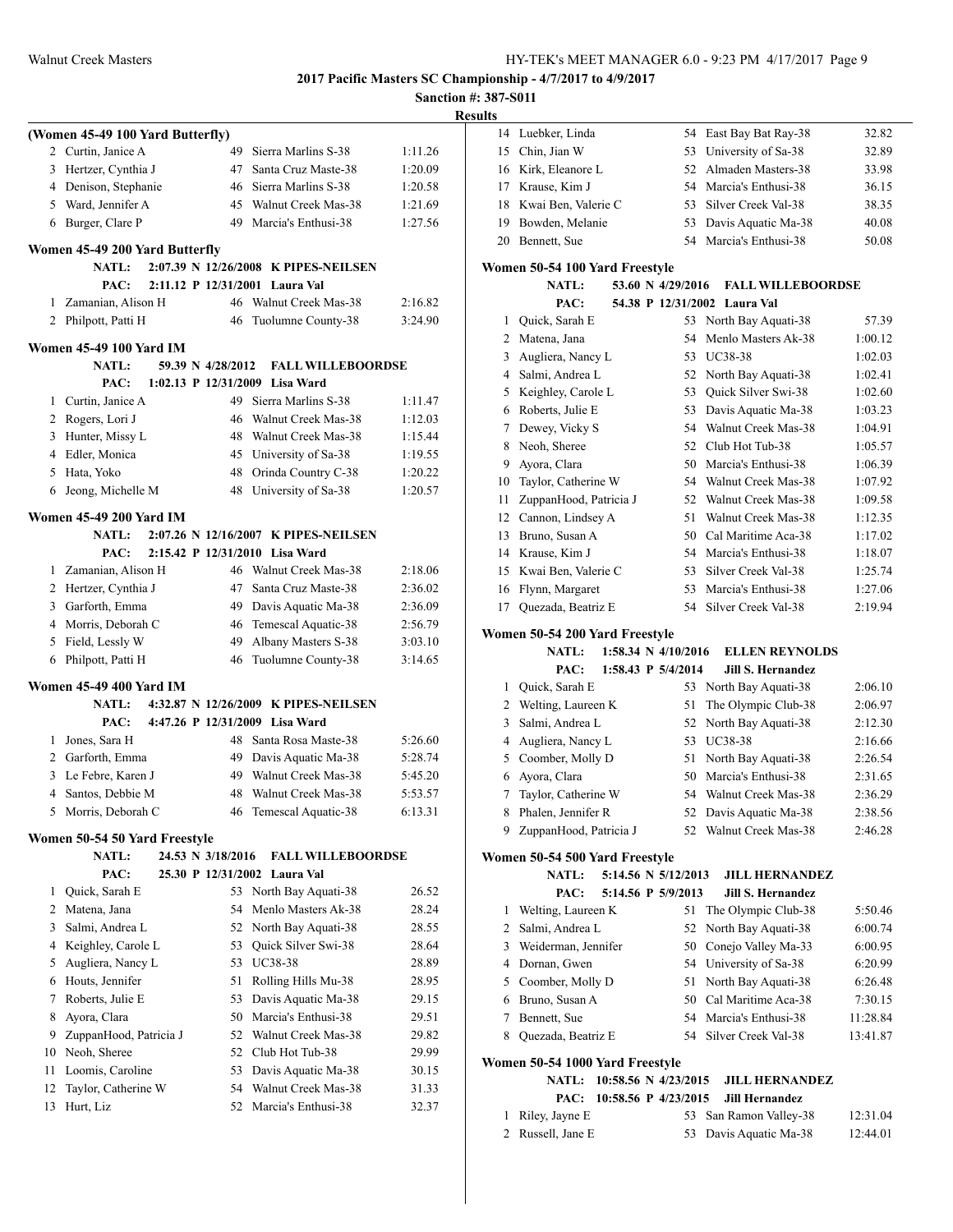|                |                                      |    |                                               |                    | Sanction #: 38<br><b>Results</b> |
|----------------|--------------------------------------|----|-----------------------------------------------|--------------------|----------------------------------|
|                | (Women 50-54 1000 Yard Freestyle)    |    |                                               |                    |                                  |
|                | 3 Bulman, Robin A                    | 51 | Santa Rosa Maste-38                           | 13:36.24           |                                  |
|                | 4 Phalen, Jennifer R                 |    | 52 Davis Aquatic Ma-38                        | 13:57.69           |                                  |
|                | 5 Bruno, Susan A                     |    | 50 Cal Maritime Aca-38                        | 15:34.81           |                                  |
|                | 6 Mose, Becky                        |    | 50 San Ramon Valley-38                        | 16:07.48           |                                  |
|                | 7 Chin, Jian W                       |    | 53 University of Sa-38                        | 16:32.38           |                                  |
|                | 8 Kwai Ben, Valerie C                |    | 53 Silver Creek Val-38                        | 16:49.19           | W0                               |
|                | 9 Trevisan, Cynthia S                |    | 51 Cal Maritime Aca-38                        | 17:24.66           |                                  |
|                | 10 Flynn, Margaret                   |    | 53 Marcia's Enthusi-38                        | 18:45.45           |                                  |
| 11             | Bennett, Sue                         |    | 54 Marcia's Enthusi-38                        | 23:35.91           |                                  |
|                | Women 50-54 1650 Yard Freestyle      |    |                                               |                    |                                  |
|                | NATL: 18:16.49 N 4/23/2015           |    | <b>C PETERSEN</b>                             |                    |                                  |
|                | PAC: 18:37.22 P 3/30/2014            |    | <b>Margee Curran</b>                          |                    |                                  |
|                | 1 Riley, Jayne E                     |    | 53 San Ramon Valley-38                        | 20:58.69           |                                  |
|                | 2 Weiderman, Jennifer                |    | 50 Conejo Valley Ma-33                        | 21:04.62           |                                  |
|                | 3 Bruno, Susan A                     |    | 50 Cal Maritime Aca-38                        | 26:28.41           |                                  |
|                | 4 Mose, Becky                        |    | 50 San Ramon Valley-38                        | 27:02.68           |                                  |
|                | 5 Boeger, Kari L                     |    | 50 Marcia's Enthusi-38                        | 31:00.61           |                                  |
|                | 6 McCormick, Ann                     |    | 53 Marcia's Enthusi-38                        | 37:40.65           |                                  |
|                | Women 50-54 50 Yard Backstroke       |    |                                               |                    |                                  |
|                | 27.04 N 5/10/2013<br><b>NATL:</b>    |    | <b>LESLIE LIVINGSTON</b>                      |                    |                                  |
|                | PAC:                                 |    | 29.35 P 12/31/2005 Laura Val                  |                    |                                  |
|                | 1 Welting, Laureen K                 |    | 51 The Olympic Club-38                        | 31.42              | Wo                               |
|                | 2 Roberts, Julie E                   |    | 53 Davis Aquatic Ma-38                        | 32.56              |                                  |
|                | 3 Russell, Jane E                    |    | 53 Davis Aquatic Ma-38                        | 33.59              |                                  |
|                | 4 Perry, Rebecca R                   |    | 52 Manatee Aquatic-38                         | 33.98              |                                  |
|                | 5 Connolly, Cindi                    |    | 52 Fountaingrove Ma-38                        | 34.74              |                                  |
|                | 6 Soe, Jeanette G                    |    | 52 Almaden Masters-38                         | 36.34              |                                  |
|                | 7 Dewey, Vicky S                     |    | 54 Walnut Creek Mas-38                        | 36.53              |                                  |
|                | 8 Keighley, Carole L                 |    | 53 Quick Silver Swi-38                        | 36.81              |                                  |
|                | 9 Chin, Jian W                       |    | 53 University of Sa-38                        | 38.67              |                                  |
|                | 10 Houts, Jennifer                   |    | 51 Rolling Hills Mu-38                        | 38.69              |                                  |
| 11 -           | Loomis, Caroline                     |    | 53 Davis Aquatic Ma-38                        | 39.21              |                                  |
|                | 12 Bennett, Sue                      |    | 54 Marcia's Enthusi-38                        | 1:03.03            |                                  |
|                | Women 50-54 100 Yard Backstroke      |    |                                               |                    | Wo                               |
|                | NATL:<br>59.19 N 3/18/2016           |    | <b>FALL WILLEBOORDSE</b>                      |                    |                                  |
|                | PAC:                                 |    | 1:03.24 P 12/31/2005 Karen Humphreys          |                    |                                  |
| 1              | Perry, Rebecca R                     |    | 52 Manatee Aquatic-38                         | 1:10.97            |                                  |
| $\overline{2}$ | Ward, Lisa A                         | 53 | Walnut Creek Mas-38                           | 1:11.18            |                                  |
| 3              | Russell, Jane E                      | 53 | Davis Aquatic Ma-38                           | 1:11.68            |                                  |
| 4              | Roberts, Julie E                     | 53 | Davis Aquatic Ma-38                           | 1:12.49            |                                  |
| 5              | Augliera, Nancy L                    | 53 | UC38-38                                       | 1:14.96            |                                  |
|                | 6 Connolly, Cindi                    |    | 52 Fountaingrove Ma-38                        | 1:16.01            | Wo                               |
| 7              | Ayora, Clara                         |    | 50 Marcia's Enthusi-38                        | 1:18.35            |                                  |
|                | 8 Neoh, Sheree                       |    | 52 Club Hot Tub-38                            | 1:19.51            |                                  |
|                | 9 Anderson, Meredith C               |    | 53 Marcia's Enthusi-38                        | 1:24.63            |                                  |
|                | 10 Cannon, Lindsey A                 | 54 | 51 Walnut Creek Mas-38                        | 1:27.66            |                                  |
| 11             | Krause, Kim J                        |    | Marcia's Enthusi-38                           | 1:30.61            |                                  |
|                | Women 50-54 200 Yard Backstroke      |    |                                               |                    |                                  |
|                | <b>NATL:</b><br>2:07.51 N 11/22/2014 |    | <b>ELLEN REYNOLDS</b>                         |                    |                                  |
|                | 2:16.65 P 4/18/2010<br>PAC:          | 53 | <b>Bonnie M Bilich</b><br>Walnut Creek Mas-38 |                    |                                  |
| 1<br>2         | Ward, Lisa A<br>Perry, Rebecca R     | 52 | Manatee Aquatic-38                            | 2:30.92<br>2:35.93 |                                  |
| 3              | Russell, Jane E                      | 53 | Davis Aquatic Ma-38                           | 2:39.14            |                                  |
|                |                                      |    |                                               |                    |                                  |
|                |                                      |    |                                               |                    |                                  |

| 4  | Connolly, Cindi                   |                         | 52 Fountaingrove Ma-38               | 2:46.19  |
|----|-----------------------------------|-------------------------|--------------------------------------|----------|
| 5  | Soe, Jeanette G                   | 52                      | Almaden Masters-38                   | 2:48.18  |
|    | 6 Chin, Jian W                    |                         | 53 University of Sa-38               | 3:20.00  |
| 7  | Trevisan, Cynthia S               | 51                      | Cal Maritime Aca-38                  | 3:57.17  |
| 8  | Bennett, Sue                      |                         | 54 Marcia's Enthusi-38               | 4:59.36  |
|    | Women 50-54 50 Yard Breaststroke  |                         |                                      |          |
|    | <b>NATL:</b>                      | 32.37 N 5/21/2010       | <b>BRIGITTE HEUER</b>                |          |
|    | PAC:                              |                         | 33.38 P 12/31/2007 Leianne Cruittend |          |
| 1  | Weiderman, Jennifer               |                         | 50 Conejo Valley Ma-33               | 35.98    |
| 2  | Bulman, Robin A                   | 51                      | Santa Rosa Maste-38                  | 37.29    |
| 3  | Connolly, Cindi                   | 52                      | Fountaingrove Ma-38                  | 37.79    |
| 4  | Weinman, Michal Sue               | 53                      | Davis Aquatic Ma-38                  | 38.28    |
| 5  | Soe, Jeanette G                   | 52                      | Almaden Masters-38                   | 38.62    |
|    | 6 Matena, Jana                    | 54                      | Menlo Masters Ak-38                  | 38.97    |
| 7  | Houts, Jennifer                   | 51                      | Rolling Hills Mu-38                  | 39.79    |
| 8  | Hurt, Liz                         | 52                      | Marcia's Enthusi-38                  | 40.56    |
| 9  | Kirk, Eleanore L                  | 52                      | Almaden Masters-38                   | 40.95    |
| 10 | Loomis, Caroline                  | 53                      | Davis Aquatic Ma-38                  | 41.00    |
| 11 | Luebker, Linda                    | 54                      | East Bay Bat Ray-38                  | 41.43    |
| 12 | Crow, Joan A                      | 52                      | Davis Aquatic Ma-38                  | 41.61    |
| 13 | ZuppanHood, Patricia J            | 52                      | Walnut Creek Mas-38                  | 43.93    |
| 14 | Bowden, Melanie                   | 53                      | Davis Aquatic Ma-38                  | 50.21    |
|    | Women 50-54 100 Yard Breaststroke |                         |                                      |          |
|    | <b>NATL:</b>                      | $1:09.21$ N $2/18/2012$ | <b>CAROLINE KRATTLI</b>              |          |
|    | PAC:                              |                         | 1:12.45 P 12/31/2010 Cokie Lepinski  |          |
| 1  | Weiderman, Jennifer               |                         | 50 Conejo Valley Ma-33               | 1:16.62  |
| 2  | Bulman, Robin A                   | 51                      | Santa Rosa Maste-38                  | 1:21.08  |
| 3  | Connolly, Cindi                   | 52                      | Fountaingrove Ma-38                  | 1:22.86  |
| 4  | Weinman, Michal Sue               | 53                      | Davis Aquatic Ma-38                  | 1:25.24  |
| 5  | Phalen, Jennifer R                | 52                      | Davis Aquatic Ma-38                  | 1:27.11  |
| 6  | Loomis, Caroline                  | 53                      | Davis Aquatic Ma-38                  | 1:27.31  |
| 7  | Hurt, Liz                         | 52                      | Marcia's Enthusi-38                  | 1:29.30  |
| 8  | Crow, Joan A                      | 52                      | Davis Aquatic Ma-38                  | 1:32.94  |
| 9  | Bowden, Melanie                   | 53                      | Davis Aquatic Ma-38                  | 1:48.42  |
|    | Women 50-54 200 Yard Breaststroke |                         |                                      |          |
|    | <b>NATL:</b>                      | 2:29.92 N 2/20/2012     | <b>CAROLINE KRATTLI</b>              |          |
|    | PAC:<br>$4:13.00$ P 2000          |                         | <b>Hilary Hafner</b>                 |          |
|    | 1 Weiderman, Jennifer             |                         | 50 Conejo Valley Ma-33               | 2:45.41P |
| 2  | Ward, Lisa A                      | 53                      | Walnut Creek Mas-38                  | 2:53.51P |
| 3  | Phalen, Jennifer R                | 52                      | Davis Aquatic Ma-38                  | 3:05.25P |
| 4  | Crow, Joan A                      | 52                      | Davis Aquatic Ma-38                  | 3:19.04P |
| 5  | Hurt, Liz                         | 52                      | Marcia's Enthusi-38                  | 3:21.59P |
|    | Women 50-54 50 Yard Butterfly     |                         |                                      |          |
|    | <b>NATL:</b>                      | 25.70 N 5/11/2013       | <b>LESLIE LIVINGSTON</b>             |          |
|    | PAC:                              | 27.81 P 12/31/2002      | Laura Val                            |          |
| 1  | Welting, Laureen K                | 51                      | The Olympic Club-38                  | 28.97    |
| 2  | Russell, Jane E                   | 53                      | Davis Aquatic Ma-38                  | 31.18    |
| 3  | Perry, Rebecca R                  | 52                      | Manatee Aquatic-38                   | 31.19    |
| 4  | Roberts, Julie E                  | 53                      | Davis Aquatic Ma-38                  | 31.22    |
| 5  | Ward, Lisa A                      | 53                      | Walnut Creek Mas-38                  | 31.35    |
| 6  | Neoh, Sheree                      | 52                      | Club Hot Tub-38                      | 32.61    |
| 7  | Houts, Jennifer                   | 51                      | Rolling Hills Mu-38                  | 33.16    |
| 8  | Connolly, Cindi                   | 52                      | Fountaingrove Ma-38                  | 33.99    |
| 9  | Keighley, Carole L                | 53                      | Quick Silver Swi-38                  | 34.43    |
| 10 | Dornan, Gwen                      | 54                      | University of Sa-38                  | 34.86    |
|    |                                   |                         |                                      |          |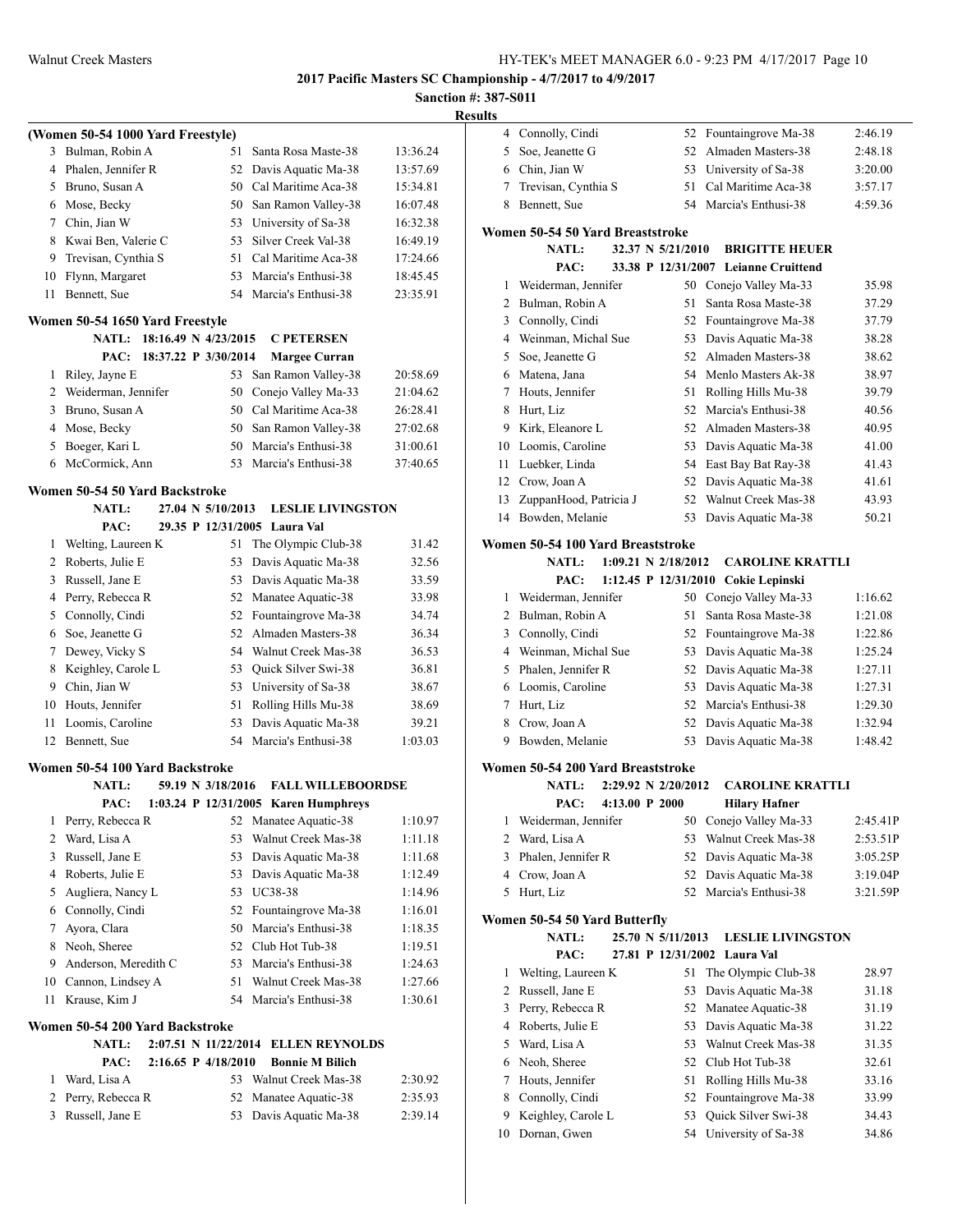## **Sanction #: 387-S011 Results**

|    | (Women 50-54 50 Yard Butterfly)                |                                |                                  |         |
|----|------------------------------------------------|--------------------------------|----------------------------------|---------|
| 11 | Loomis, Caroline                               | 53                             | Davis Aquatic Ma-38              | 35.07   |
| 12 | Hurt, Liz                                      |                                | 52 Marcia's Enthusi-38           | 36.76   |
| 13 | Luebker, Linda                                 |                                | 54 East Bay Bat Ray-38           | 41.72   |
|    |                                                |                                |                                  |         |
|    | Women 50-54 100 Yard Butterfly<br><b>NATL:</b> | $1:00.17 \text{ N } 5/12/2013$ | <b>JILL HERNANDEZ</b>            |         |
|    | PAC:                                           | $1:00.17$ P $5/9/2013$         | <b>Jill S. Hernandez</b>         |         |
| 1  | Welting, Laureen K                             | 51                             | The Olympic Club-38              | 1:06.33 |
|    | 2 Perry, Rebecca R                             | 52                             | Manatee Aquatic-38               | 1:11.01 |
| 3  | Trevisan, Cynthia S                            | 51                             | Cal Maritime Aca-38              | 1:32.64 |
|    | 4 Hurt, Liz                                    |                                | 52 Marcia's Enthusi-38           | 1:36.69 |
|    |                                                |                                |                                  |         |
|    | Women 50-54 200 Yard Butterfly                 |                                |                                  |         |
|    | <b>NATL:</b>                                   | 2:15.18 N 5/17/2002            | <b>LAURA VAL</b>                 |         |
|    | PAC:                                           | 2:15.18 P 12/31/2002           | Laura Val                        |         |
| 1  | Weiderman, Jennifer                            |                                | 50 Conejo Valley Ma-33           | 2:46.02 |
|    | 2 Trevisan, Cynthia S                          | 51                             | Cal Maritime Aca-38              | 3:27.72 |
| 3  | Phalen, Jennifer R                             |                                | 52 Davis Aquatic Ma-38           | 3:30.49 |
| 4  | Flynn, Margaret                                | 53                             | Marcia's Enthusi-38              | 4:20.22 |
|    | <b>Women 50-54 100 Yard IM</b>                 |                                |                                  |         |
|    | <b>NATL:</b>                                   | $1:01.28 \text{ N } 4/29/2016$ | <b>FALL WILLEBOORDSE</b>         |         |
|    | PAC:                                           |                                | 1:05.48 P 12/31/2005 Laura B Val |         |
| 1  | Quick, Sarah E                                 | 53                             | North Bay Aquati-38              | 1:09.57 |
|    | 2 Roberts, Julie E                             | 53                             | Davis Aquatic Ma-38              | 1:11.97 |
| 3  | Russell, Jane E                                |                                | 53 Davis Aquatic Ma-38           | 1:12.22 |
|    | 4 Ward, Lisa A                                 |                                | 53 Walnut Creek Mas-38           | 1:12.61 |
| 5  | Matena, Jana                                   |                                | 54 Menlo Masters Ak-38           | 1:12.64 |
|    | 6 Perry, Rebecca R                             |                                | 52 Manatee Aquatic-38            | 1:12.86 |
| 7  | Keighley, Carole L                             |                                | 53 Quick Silver Swi-38           | 1:15.08 |
| 8  | Ayora, Clara                                   |                                | 50 Marcia's Enthusi-38           | 1:15.21 |
| 9  | Loomis, Caroline                               |                                | 53 Davis Aquatic Ma-38           | 1:16.71 |
| 10 | Houts, Jennifer                                |                                | 51 Rolling Hills Mu-38           | 1:17.48 |
| 11 | Soe, Jeanette G                                | 52                             | Almaden Masters-38               | 1:19.78 |
| 12 | Taylor, Catherine W                            |                                | 54 Walnut Creek Mas-38           | 1:20.55 |
| 13 | ZuppanHood, Patricia J                         |                                | 52 Walnut Creek Mas-38           | 1:21.37 |
| 14 | Kirk, Eleanore L                               | 52                             | Almaden Masters-38               | 1:24.50 |
| 15 | Chin, Jian W                                   |                                | 53 University of Sa-38           | 1:27.50 |
|    | 16 Anderson, Meredith C                        |                                | 53 Marcia's Enthusi-38           | 1:29.01 |
|    | <b>Women 50-54 200 Yard IM</b>                 |                                |                                  |         |
|    | <b>NATL:</b>                                   | 2:13.16 N 5/10/2015            | <b>ELLEN REYNOLDS</b>            |         |
|    | PAC:                                           | 2:14.40 P 5/9/2013             | <b>Jill S Hernandez</b>          |         |
| 1  | Welting, Laureen K                             | 51                             | The Olympic Club-38              | 2:26.52 |
|    | 2 Ward, Lisa A                                 |                                | 53 Walnut Creek Mas-38           | 2:35.11 |
|    | 3 Weiderman, Jennifer                          |                                | 50 Conejo Valley Ma-33           | 2:36.08 |
|    | 4 Coomber, Molly D                             | 51                             | North Bay Aquati-38              | 2:45.36 |
| 5  | Taylor, Catherine W                            |                                | 54 Walnut Creek Mas-38           | 2:54.39 |
| 6  | Phalen, Jennifer R                             |                                | 52 Davis Aquatic Ma-38           | 3:04.52 |
|    |                                                |                                |                                  |         |
|    | <b>Women 50-54 400 Yard IM</b>                 |                                |                                  |         |
|    | <b>NATL:</b>                                   | 4:43.11 N 4/9/2016             | <b>ELLEN REYNOLDS</b>            |         |
|    | PAC:                                           | 4:44.38 P 5/2/2014             | <b>Jill S Hernandez</b>          |         |
| 1  | Welting, Laureen K                             | 51                             | The Olympic Club-38              | 5:08.03 |
|    | 2 Ward, Lisa A                                 | 53                             | Walnut Creek Mas-38              | 5:16.32 |
| 3  | Russell, Jane E                                | 53                             | Davis Aquatic Ma-38              | 5:32.31 |
| 4  | Perry, Rebecca R                               |                                | 52 Manatee Aquatic-38            | 5:47.82 |
|    |                                                |                                |                                  |         |
|    |                                                |                                |                                  |         |

| ПS             |                                                             |    |                                |         |
|----------------|-------------------------------------------------------------|----|--------------------------------|---------|
| 5              | Ayora, Clara                                                |    | 50 Marcia's Enthusi-38         | 5:55.35 |
| 6              | Taylor, Catherine W                                         |    | 54 Walnut Creek Mas-38         | 6:17.88 |
| $\overline{7}$ | Phalen, Jennifer R                                          | 52 | Davis Aquatic Ma-38            | 6:22.08 |
| 8              | Chin, Jian W                                                | 53 | University of Sa-38            | 6:48.32 |
|                |                                                             |    |                                |         |
|                | Women 55-59 50 Yard Freestyle<br>NATL:<br>25.29 N 5/10/2009 |    | <b>LAURA VAL</b>               |         |
|                | PAC:<br>25.29 P 12/31/2009                                  |    | Laura Val                      |         |
| 1              | Heim-Bowen, Suzanne M                                       | 58 | Walnut Creek Mas-38            | 28.19   |
| 2              | Walts, Merrie E                                             | 56 | Santa Rosa Maste-38            | 28.47   |
| 3              | Cagigas, Debbie                                             | 55 | East Bay Bat Ray-38            | 28.53   |
|                | 4 McNamara, Kathleen A                                      | 57 | University of Sa-38            | 30.00   |
| 5              | Haufler, Susan L                                            | 59 | Marcia's Enthusi-38            | 30.18   |
| 6              | Feeley, Louise S                                            | 58 | Menlo Masters Ak-38            | 30.27   |
| 7              | Lepinski, Cokie                                             | 57 | Swymnut Masters-38             | 30.43   |
| 8              | Rafkin, Louise                                              | 58 | <b>UC38-38</b>                 | 30.59   |
| 9              | Nichelman, Sherri A                                         | 56 | Cal Maritime Aca-38            | 31.21   |
| 10             | Terhorst, Hermine M                                         | 58 | UC38-38                        | 31.78   |
| 11             | Jansen, Dori                                                | 58 | Walnut Creek Mas-38            | 34.00   |
|                |                                                             |    |                                |         |
|                | Women 55-59 100 Yard Freestyle<br>NATL:<br>54.72 N 5/4/2008 |    | <b>LAURA VAL</b>               |         |
|                | PAC:                                                        |    | 54.72 P 12/31/2008 Laura Val   |         |
| 1              | Bilich, Bonnie M                                            |    | 59 Walnut Creek Mas-38         | 59.97   |
| 2              | Heim-Bowen, Suzanne M                                       | 58 | Walnut Creek Mas-38            | 1:01.24 |
| 3              | Walts, Merrie E                                             | 56 | Santa Rosa Maste-38            | 1:01.57 |
| 4              | Cagigas, Debbie                                             | 55 | East Bay Bat Ray-38            | 1:02.97 |
| 5              | McNamara, Kathleen A                                        | 57 | University of Sa-38            | 1:05.08 |
| 6              | Lepinski, Cokie                                             | 57 | Swymnut Masters-38             | 1:05.82 |
| 7              | Feeley, Louise S                                            | 58 | Menlo Masters Ak-38            | 1:08.37 |
| 8              | Haufler, Susan L                                            | 59 | Marcia's Enthusi-38            | 1:08.81 |
| 9              | Nichelman, Sherri A                                         | 56 | Cal Maritime Aca-38            | 1:09.21 |
| 10             | Jansen, Dori                                                | 58 | Walnut Creek Mas-38            | 1:14.14 |
| 11             | Dibley, Allison M                                           | 55 | Walnut Creek Mas-38            | 1:16.19 |
| 12             | Shepard, Emily P                                            | 55 | Albany Masters S-38            | 1:23.81 |
| 13             | Craig, Cary A                                               | 59 | Davis Aquatic Ma-38            | 1:31.08 |
|                | Women 55-59 200 Yard Freestyle                              |    |                                |         |
|                | <b>NATL:</b><br>$1:59.02 \text{ N } 5/10/2009$              |    | <b>LAURA VAL</b>               |         |
|                | PAC:                                                        |    | 1:59.02 P 12/31/2009 Laura Val |         |
| 1              | Heim-Bowen, Suzanne M                                       | 58 | Walnut Creek Mas-38            | 2:11.71 |
| 2              | Bilich, Bonnie M                                            | 59 | Walnut Creek Mas-38            | 2:12.75 |
| 3              | McNamara, Margaret M                                        | 57 | Temescal Aquatic-38            | 2:26.08 |
| 4              | Rafkin, Louise                                              | 58 | <b>UC38-38</b>                 | 2:31.08 |
| 5              | Haufler, Susan L                                            | 59 | Marcia's Enthusi-38            | 2:37.40 |
| 6              | McNamara, Kathleen A                                        | 57 | University of Sa-38            | 2:37.87 |
| 7              | Carboni, Lisa                                               | 55 | Marcia's Enthusi-38            | 3:12.45 |
| 8              | Craig, Cary A                                               | 59 | Davis Aquatic Ma-38            | 3:22.85 |
|                | Women 55-59 500 Yard Freestyle                              |    |                                |         |
|                | <b>NATL:</b><br>5:27.33 N 1/25/2009                         |    | <b>LAURA VAL</b>               |         |
|                | 5:27.33 P 12/31/2009<br>PAC:                                |    | Laura Val                      |         |
| 1              | Heim-Bowen, Suzanne M                                       | 58 | Walnut Creek Mas-38            | 5:39.10 |
| 2              | Bilich, Bonnie M                                            | 59 | Walnut Creek Mas-38            | 5:58.11 |
| 3              | McNamara, Margaret M                                        | 57 | Temescal Aquatic-38            | 6:21.13 |
| 4              | Dibley, Allison M                                           | 55 | Walnut Creek Mas-38            | 7:49.40 |
| 5              | Focha, Teresa M                                             | 56 | Modesto Area Aqu-38            | 8:50.94 |
| 6              | Craig, Cary A                                               | 59 | Davis Aquatic Ma-38            | 9:06.80 |
|                |                                                             |    |                                |         |
|                |                                                             |    |                                |         |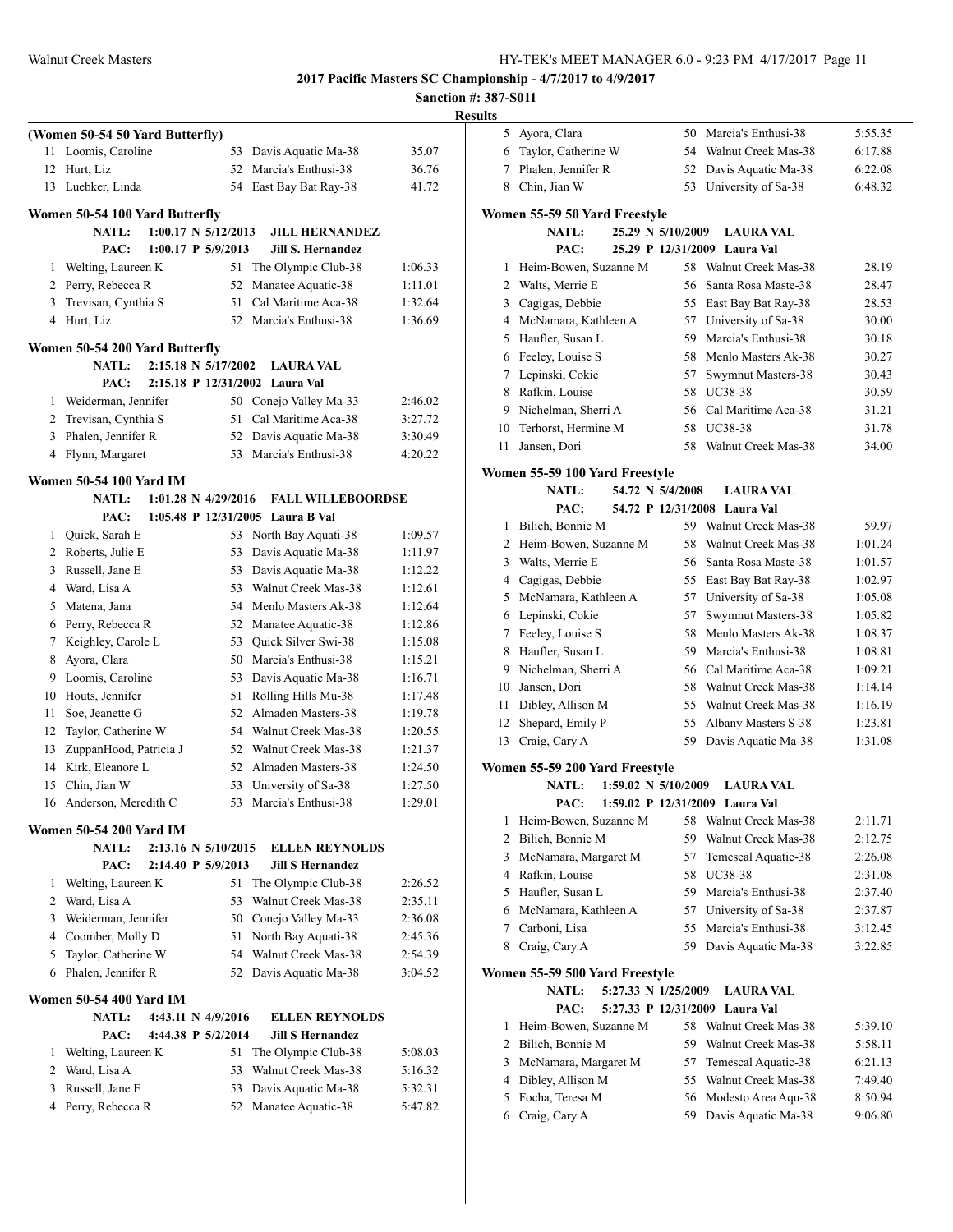| Results |
|---------|
|---------|

|        | Women 55-59 1000 Yard Freestyle          |           |                                            |                    |
|--------|------------------------------------------|-----------|--------------------------------------------|--------------------|
|        | <b>NATL:</b><br>11:19.85 N 2/5/2017      |           | <b>K PARKER PALACE</b>                     |                    |
|        | PAC:<br>11:20.53 P $3/13/2010$           |           | Laura B Val                                |                    |
| 1      | Heim-Bowen, Suzanne M                    |           | 58 Walnut Creek Mas-38                     | 11:31.05           |
|        | 2 Gerhan, Martha                         | 55        | University of Sa-38                        | 14:21.73           |
|        | 3 McNamara, Kathleen A                   | 57        | University of Sa-38                        | 14:28.65           |
|        | 4 Haufler, Susan L                       | 59.       | Marcia's Enthusi-38                        | 14:33.86           |
|        | 5 Carroll, Leah A                        | 55        | Albany Masters S-38                        | 21:15.90           |
|        | Women 55-59 1650 Yard Freestyle          |           |                                            |                    |
|        | NATL:<br>18:56.04 N 4/16/2010            |           | <b>LAURA VAL</b>                           |                    |
|        | 18:56.04 P 4/18/2010<br>PAC:             |           | Laura B Val                                |                    |
| 1      | Heim-Bowen, Suzanne M                    | 58        | Walnut Creek Mas-38                        | 19:17.23           |
|        | 2 Kaiser, Amy J                          | 57        | University of Sa-38                        | 24:49.08           |
| 3      | Carboni, Lisa                            | 55        | Marcia's Enthusi-38                        | 27:55.78           |
|        | 4 Focha, Teresa M                        | 56        | Modesto Area Aqu-38                        | 29:03.08           |
|        | 5 Craig, Cary A                          | 59        | Davis Aquatic Ma-38                        | 31:45.19           |
|        | 6 Carroll, Leah A                        | 55        | Albany Masters S-38                        | 34:37.68           |
|        | Women 55-59 50 Yard Backstroke           |           |                                            |                    |
|        | NATL:                                    |           | 28.14 N 10/30/2016 LESLIE LIVINGSTON       |                    |
|        | 28.88 P 3/28/2010<br>PAC:                |           | Laura B Val                                |                    |
| 1      | Bilich, Bonnie M                         |           | 59 Walnut Creek Mas-38                     | 31.77              |
|        | 2 Walts, Merrie E                        | 56        | Santa Rosa Maste-38                        | 32.05              |
| 3      | Heim-Bowen, Suzanne M                    | 58        | Walnut Creek Mas-38                        | 32.83              |
|        | 4 McNamara, Kathleen A                   |           | 57 University of Sa-38                     | 35.31              |
| 5      | Lepinski, Cokie                          | 57        | Swymnut Masters-38                         | 36.32              |
| 6      | Haufler, Susan L                         | 59        | Marcia's Enthusi-38                        | 39.44              |
| 7      | Craig, Cary A                            | 59        | Davis Aquatic Ma-38                        | 51.05              |
|        | Women 55-59 100 Yard Backstroke          |           |                                            |                    |
|        | <b>NATL:</b><br>$1:04.65$ N $5/23/2010$  |           | <b>LAURA VAL</b>                           |                    |
|        | PAC:                                     |           | 1:04.65 P 12/31/2010 Laura B Val           |                    |
| 1      | Bilich, Bonnie M                         |           | 59 Walnut Creek Mas-38                     | 1:05.99            |
|        | 2 McNamara, Kathleen A                   | 57        | University of Sa-38                        | 1:16.85            |
| 3      | Lepinski, Cokie<br>4 Haufler, Susan L    | 57<br>59. | Swymnut Masters-38<br>Marcia's Enthusi-38  | 1:17.32            |
| 5      | Shepard, Emily P                         | 55        | Albany Masters S-38                        | 1:26.91<br>1:36.90 |
| 6      | Focha, Teresa M                          | 56        | Modesto Area Aqu-38                        | 1:52.11            |
|        |                                          |           |                                            |                    |
|        | Women 55-59 200 Yard Backstroke          |           |                                            |                    |
|        | <b>NATL:</b><br>2:19.94 N 5/2/2014       |           | <b>BONNIE BILICH</b>                       |                    |
|        | PAC:<br>2:19.94 P 5/2/2014               |           | <b>Bonnie Bilich</b>                       |                    |
| 1      | Bilich, Bonnie M                         |           | 59 Walnut Creek Mas-38                     | 2:26.51            |
| 2      | McNamara, Kathleen A<br>Haufler, Susan L | 57        | University of Sa-38                        | 2:52.52            |
| 3<br>4 | Dibley, Allison M                        | 59<br>55  | Marcia's Enthusi-38<br>Walnut Creek Mas-38 | 3:04.46<br>3:47.95 |
| 5      | Focha, Teresa M                          | 56        | Modesto Area Aqu-38                        | 3:54.89            |
|        |                                          |           |                                            |                    |
|        | Women 55-59 50 Yard Breaststroke         |           |                                            |                    |
|        | 33.76 N 5/14/2011<br><b>NATL:</b>        |           | <b>LISA BENNETT</b>                        |                    |
|        | 35.60 P 12/31/2001<br>PAC:               |           | <b>Carolyn Boak</b>                        |                    |
| 1      | Walts, Merrie E                          |           | 56 Santa Rosa Maste-38                     | 37.99              |
| 2      | Lepinski, Cokie<br>Sotelo, Sophia S      | 57        | Swymnut Masters-38<br>Walnut Creek Mas-38  | 38.45              |
| 3<br>4 | Rafkin, Louise                           | 55<br>58  | UC38-38                                    | 38.63<br>39.97     |
| 5      | Feeley, Louise S                         | 58        | Menlo Masters Ak-38                        | 41.24              |
| 6      | Dibley, Allison M                        | 55        | Walnut Creek Mas-38                        | 48.38              |
| 7      | Carroll, Leah A                          | 55        | Albany Masters S-38                        | 50.65              |
|        |                                          |           |                                            |                    |

| 8 | Podolinsky, Elizabeth                             |                          |                   | 59 University of Sa-38               | 53.36   |
|---|---------------------------------------------------|--------------------------|-------------------|--------------------------------------|---------|
| 9 | Craig, Cary A                                     |                          | 59                | Davis Aquatic Ma-38                  | 54.45   |
|   |                                                   |                          |                   |                                      |         |
|   | Women 55-59 100 Yard Breaststroke<br><b>NATL:</b> | 1:13.76 N 4/25/2015      |                   |                                      |         |
|   |                                                   | 1:19.40 P $4/13/2015$    |                   | <b>CHRIS WENZEL</b>                  |         |
|   | PAC:                                              |                          |                   | <b>Hilary Hafner</b>                 |         |
|   | 1 Sotelo, Sophia S                                |                          |                   | 55 Walnut Creek Mas-38               | 1:23.27 |
|   | 2 Feeley, Louise S                                |                          |                   | 58 Menlo Masters Ak-38               | 1:30.40 |
|   | 3 Gerhan, Martha                                  |                          |                   | 55 University of Sa-38               | 1:37.31 |
|   | 4 Dibley, Allison M                               |                          |                   | 55 Walnut Creek Mas-38               | 1:45.36 |
|   | 5 Carroll, Leah A                                 |                          |                   | 55 Albany Masters S-38               | 1:52.46 |
|   | Women 55-59 200 Yard Breaststroke                 |                          |                   |                                      |         |
|   | <b>NATL:</b>                                      | 2:40.19 N 5/10/2009      |                   | <b>CATHERINE KOHN</b>                |         |
|   |                                                   | PAC: 2:52.90 P 4/11/2015 |                   | <b>Hilary Hafner</b>                 |         |
|   | 1 Carroll, Leah A                                 |                          | 55                | Albany Masters S-38                  | 4:03.06 |
|   |                                                   |                          |                   |                                      |         |
|   | Women 55-59 50 Yard Butterfly                     |                          |                   |                                      |         |
|   | <b>NATL:</b>                                      |                          |                   | 27.04 N 10/30/2016 LESLIE LIVINGSTON |         |
|   | PAC:                                              |                          | 28.20 P 4/10/2010 | Laura B Val                          |         |
|   | 1 Cagigas, Debbie                                 |                          |                   | 55 East Bay Bat Ray-38               | 31.81   |
|   | 2 Walts, Merrie E                                 |                          |                   | 56 Santa Rosa Maste-38               | 33.20   |
|   | 3 Lepinski, Cokie                                 |                          |                   | 57 Swymnut Masters-38                | 33.25   |
|   | 4 Rafkin, Louise                                  |                          |                   | 58 UC38-38                           | 34.28   |
|   | Women 55-59 100 Yard Butterfly                    |                          |                   |                                      |         |
|   | <b>NATL:</b>                                      | $1:01.31$ N $5/10/2009$  |                   | <b>LAURA VAL</b>                     |         |
|   | PAC:                                              |                          |                   | 1:01.31 P 12/31/2009 Laura B Val     |         |
| 1 |                                                   |                          |                   | 58 UC38-38                           | 1:17.68 |
|   | Rafkin, Louise                                    |                          |                   |                                      |         |
|   | Women 55-59 200 Yard Butterfly                    |                          |                   |                                      |         |
|   | NATL: 2:16.28 N 5/10/2009                         |                          |                   | <b>LAURA VAL</b>                     |         |
|   | PAC:                                              |                          |                   | 2:16.28 P 12/31/2009 Laura Val       |         |
|   | 1 Gerhan, Martha                                  |                          |                   | 55 University of Sa-38               | 3:32.57 |
|   | 2 Focha, Teresa M                                 |                          |                   | 56 Modesto Area Aqu-38               | 3:47.73 |
|   |                                                   |                          |                   |                                      |         |
|   | Women 55-59 100 Yard IM                           |                          |                   |                                      |         |
|   | <b>NATL:</b>                                      | $1:05.21$ N $5/20/2007$  |                   | <b>LAURA VAL</b>                     |         |
|   | PAC:                                              |                          |                   | 1:05.21 P 12/31/2007 Laura B Val     |         |
|   | 1 Bilich, Bonnie M                                |                          |                   | 59 Walnut Creek Mas-38               | 1:10.55 |
| 2 | Walts, Merrie E                                   |                          |                   | 56 Santa Rosa Maste-38               | 1:11.95 |
| 3 | Cagigas, Debbie                                   |                          | 55                | East Bay Bat Ray-38                  | 1:13.88 |
|   | 4 Rafkin, Louise                                  |                          |                   | 58 UC38-38                           | 1:16.52 |
| 5 | Feeley, Louise S                                  |                          |                   | 58 Menlo Masters Ak-38               | 1:18.48 |
|   | 6 Sotelo, Sophia S                                |                          |                   | 55 Walnut Creek Mas-38               | 1:22.07 |
|   | 7 Terhorst, Hermine M                             |                          |                   | 58 UC38-38                           | 1:24.05 |
| 8 | Dibley, Allison M                                 |                          |                   | 55 Walnut Creek Mas-38               | 1:35.92 |
|   | 9 Craig, Cary A                                   |                          |                   | 59 Davis Aquatic Ma-38               | 1:47.55 |
|   |                                                   |                          |                   |                                      |         |
|   | Women 55-59 200 Yard IM                           |                          |                   |                                      |         |
|   | <b>NATL:</b>                                      | 2:21.91 N 5/22/2010      |                   | <b>LAURA VAL</b>                     |         |
|   | PAC:                                              | 2:20.76 P 3/19/2017      |                   | <b>Jill S Hernandez</b>              |         |
| 1 | Walts, Merrie E                                   |                          |                   | 56 Santa Rosa Maste-38               | 2:34.74 |
|   | 2 Rafkin, Louise                                  |                          |                   | 58 UC38-38                           | 2:52.58 |
|   | 3 Dibley, Allison M                               |                          |                   | 55 Walnut Creek Mas-38               | 3:35.18 |
|   | 4 Focha, Teresa M                                 |                          |                   | 56 Modesto Area Aqu-38               | 4:00.41 |
|   |                                                   |                          |                   |                                      |         |
|   | Women 55-59 400 Yard IM                           |                          |                   |                                      |         |
|   | <b>NATL:</b>                                      | 5:03.92 N 5/7/2010       |                   | <b>LAURA VAL</b>                     |         |
|   | PAC:                                              |                          |                   | 5:03.92 P 12/31/2010 Laura Val       |         |
|   | 1 Focha, Teresa M                                 |                          |                   | 56 Modesto Area Aqu-38               | 7:59.27 |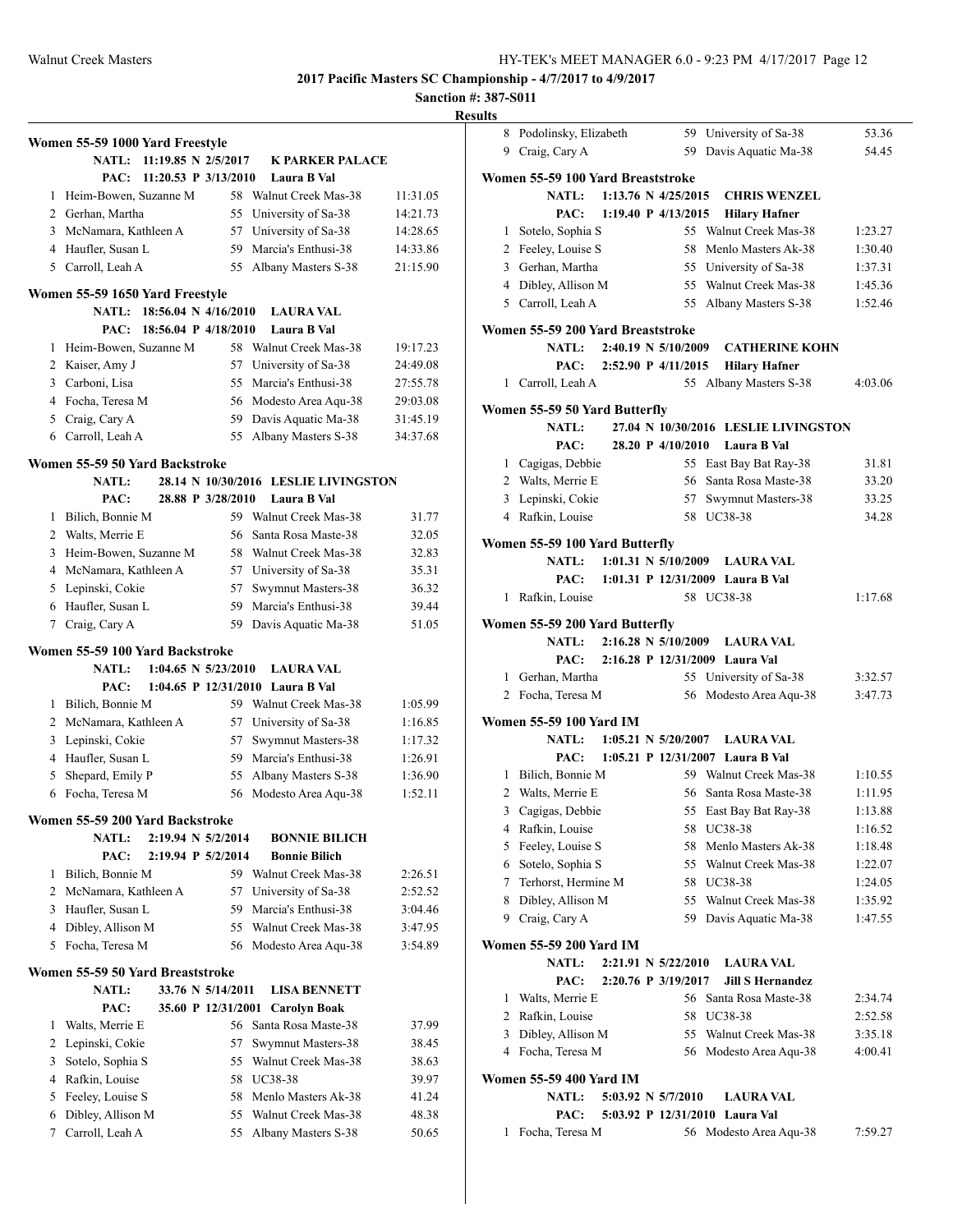**Sanction #: 387-S011**

|   | Women 60-64 50 Yard Freestyle   |  |                       |                                 |          |
|---|---------------------------------|--|-----------------------|---------------------------------|----------|
|   | <b>NATL:</b>                    |  | 26.48 N 3/9/2014      | <b>LAURA VAL</b>                |          |
|   | PAC:                            |  | 26.48 P 3/9/2014      | Laura Val                       |          |
| 1 | Wheeler, Barbara C              |  | 60                    | Tamalpais Aquati-38             | 29.13    |
| 2 | Klatzkin, Amy                   |  | 61                    | University of Sa-38             | 31.84    |
| 3 | Sprouse, Cecily                 |  | 60                    | Davis Aquatic Ma-38             | 32.42    |
| 4 | Jwaideh, Dara N                 |  | 61                    | Davis Aquatic Ma-38             | 37.51    |
| 5 | Appel, Pamela J                 |  | 60                    | Walnut Creek Mas-38             | 37.78    |
|   | 6 Palmer, Teddy                 |  | 62                    | Manatee Aquatic-38              | 38.03    |
|   | Women 60-64 100 Yard Freestyle  |  |                       |                                 |          |
|   | <b>NATL:</b>                    |  | 56.45 N 4/29/2012     | <b>LAURA VAL</b>                |          |
|   | PAC:                            |  |                       | 56.45 P 12/31/2012 Laura Val    |          |
| 1 | Klatzkin, Amy                   |  | 61                    | University of Sa-38             | 1:09.08  |
| 2 | Sprouse, Cecily                 |  | 60                    | Davis Aquatic Ma-38             | 1:12.65  |
| 3 | Jwaideh, Dara N                 |  | 61                    | Davis Aquatic Ma-38             | 1:21.58  |
| 4 | Appel, Pamela J                 |  | 60                    | Walnut Creek Mas-38             | 1:23.27  |
| 5 | Niccolls, Dorothy J             |  | 63                    | University of Sa-38             | 1:55.83  |
|   | Women 60-64 200 Yard Freestyle  |  |                       |                                 |          |
|   | NATL:                           |  | 2:05.75 N 5/22/2016   | <b>LAURA VAL</b>                |          |
|   | PAC:                            |  | 2:05.75 P 5/22/2016   | Laura Val                       |          |
| 1 | Ogilvie, Carol M                |  | 61                    | University of Sa-38             | 2:31.75  |
| 2 | Niccolls, Dorothy J             |  | 63                    | University of Sa-38             | 4:27.39  |
|   | Women 60-64 500 Yard Freestyle  |  |                       |                                 |          |
|   | <b>NATL:</b>                    |  | 5:39.00 N 1/26/2014   | <b>LAURA VAL</b>                |          |
|   | PAC:                            |  | 5:39.00 P 1/26/2014   | Laura Val                       |          |
| 1 | O'Brien, Charlene A             |  |                       | 60 Walnut Creek Mas-38          | 5:59.05  |
|   | 2 Helmrich, Susan P             |  | 61                    | Streamliners-38                 | 6:22.95  |
| 3 | Quinn, Phyllis E                |  | 61                    | The Olympic Club-38             | 7:07.16  |
| 4 | Appel, Pamela J                 |  | 60                    | Walnut Creek Mas-38             | 8:15.81  |
| 5 | Dunn, Audrey J                  |  | 63                    | University of Sa-38             | 8:33.18  |
|   | Women 60-64 1000 Yard Freestyle |  |                       |                                 |          |
|   | <b>NATL:</b>                    |  | 11:41.77 N 3/30/2012  | <b>LAURA VAL</b>                |          |
|   | PAC:                            |  |                       | 11:41.77 P 12/31/2012 Laura Val |          |
| 1 | Helmrich, Susan P               |  | 61                    | Streamliners-38                 | 12:51.24 |
| 2 | Finch, Merry B                  |  | 62                    | Yuba City Master-38             | 13:31.89 |
| 3 | Quinn, Phyllis E                |  | 61                    | The Olympic Club-38             | 14:35.81 |
| 4 | Willard, Mimi                   |  | 63                    | Swymnut Masters-38              | 15:01.31 |
| 5 | Dunn, Audrey J                  |  |                       | 63 University of Sa-38          | 17:41.77 |
| 6 | Griest, Kelley L                |  | 60                    | Walnut Creek Mas-38             | 18:26.16 |
| 7 | Niccolls, Dorothy J             |  | 63                    | University of Sa-38             | 22:50.56 |
|   | Women 60-64 1650 Yard Freestyle |  |                       |                                 |          |
|   | <b>NATL:</b>                    |  | 19:43.99 N 3/30/2012  | <b>LAURA VAL</b>                |          |
|   | PAC:                            |  | 19:43.99 P 12/31/2012 | Laura Val                       |          |
| 1 | Helmrich, Susan P               |  | 61                    | Streamliners-38                 | 21:55.86 |
| 2 | Silva, Leslie L                 |  | 61                    | Walnut Creek Mas-38             | 24:00.70 |
| 3 | Quinn, Phyllis E                |  | 61                    | The Olympic Club-38             | 24:42.33 |
| 4 | Willard, Mimi                   |  | 63                    | Swymnut Masters-38              | 24:55.02 |
| 5 | Ruymaker, Danielle              |  | 62                    | Marcia's Enthusi-38             | 26:52.97 |
| 6 | Dunn, Audrey J                  |  | 63                    | University of Sa-38             | 28:55.18 |
| 7 | Griest, Kelley L                |  | 60                    | Walnut Creek Mas-38             | 30:30.94 |
| 8 | Niccolls, Dorothy J             |  | 63                    | University of Sa-38             | 37:41.77 |
|   |                                 |  |                       |                                 |          |

|   | Women 60-64 50 Yard Backstroke    |  |                                |                                     |          |
|---|-----------------------------------|--|--------------------------------|-------------------------------------|----------|
|   | <b>NATL:</b>                      |  | 29.58 N 4/26/2015              | <b>LAURA VAL</b>                    |          |
|   | PAC:                              |  | 29.58 P 4/26/2015              | Laura Val                           |          |
| 1 | Klatzkin, Amy                     |  | 61                             | University of Sa-38                 | 39.75    |
| 2 | Jwaideh, Dara N                   |  | 61                             | Davis Aquatic Ma-38                 | 43.48    |
| 3 | Appel, Pamela J                   |  | 60                             | Walnut Creek Mas-38                 | 46.04    |
|   |                                   |  |                                |                                     |          |
|   | Women 60-64 100 Yard Backstroke   |  |                                |                                     |          |
|   | <b>NATL:</b>                      |  | $1:03.72 \text{ N } 5/12/2013$ | <b>LAURA VAL</b>                    |          |
|   | PAC:                              |  | 1:03.72 P 5/9/2013             | Laura B Val                         |          |
| 1 | Boyer, Karen L                    |  | 61                             | Peninsula Commun-38                 | 1:24.31  |
|   | 2 Willard, Mimi                   |  | 63                             | Swymnut Masters-38                  | 1:28.00  |
| 3 | Jwaideh, Dara N                   |  | 61                             | Davis Aquatic Ma-38                 | 1:32.94  |
| 4 | Appel, Pamela J                   |  | 60                             | Walnut Creek Mas-38                 | 1:37.33  |
| 5 | Buzolich, Marilyn J               |  | 62                             | University of Sa-38                 | 1:41.81  |
| 6 | Griest, Kelley L                  |  | 60                             | Walnut Creek Mas-38                 | 1:50.97  |
|   | Women 60-64 200 Yard Backstroke   |  |                                |                                     |          |
|   | <b>NATL:</b>                      |  | 2:21.44 N 5/11/2013            | <b>LAURA VAL</b>                    |          |
|   | PAC:                              |  | 2:21.44 P 5/9/2013             | Laura B Val                         |          |
| 1 | Quinn, Phyllis E                  |  | 61                             | The Olympic Club-38                 | 3:06.92  |
|   | 2 Willard, Mimi                   |  | 63                             | Swymnut Masters-38                  | 3:10.09  |
|   | Women 60-64 50 Yard Breaststroke  |  |                                |                                     |          |
|   | <b>NATL:</b>                      |  | 35.09 N 5/10/2013              |                                     |          |
|   | PAC:                              |  | 37.72 P 4/10/2016              | <b>MELINDA WOLFF</b><br>Laura B Val |          |
| 1 | Wheeler, Barbara C                |  | 60                             | Tamalpais Aquati-38                 | 37.33P   |
| 2 | Fox-Yoder, Kimberly               |  | 61                             | Walnut Creek Mas-38                 | 39.80    |
| 3 | Finch, Merry B                    |  | 62                             | Yuba City Master-38                 | 41.35    |
|   | 4 Boyer, Karen L                  |  | 61                             | Peninsula Commun-38                 | 42.13    |
| 5 | Sprouse, Cecily                   |  | 60                             | Davis Aquatic Ma-38                 | 44.11    |
|   | 6 Benjamin, Marcia S              |  | 60                             | Marcia's Enthusi-38                 | 45.58    |
| 7 | Palmer, Teddy                     |  | 62                             | Manatee Aquatic-38                  | 53.78    |
|   |                                   |  |                                |                                     |          |
|   | Women 60-64 100 Yard Breaststroke |  |                                |                                     |          |
|   | <b>NATL:</b>                      |  | $1:16.80 \text{ N } 4/25/2015$ | <b>LO KNAPP</b>                     |          |
|   | PAC:                              |  | 1:19.78 P 6/18/2016            | <b>Genevieve Foster</b>             |          |
|   | 1 Wheeler, Barbara C              |  | 60                             | Tamalpais Aquati-38                 | 1:21.86  |
| 2 | Finch, Merry B                    |  | 62                             | Yuba City Master-38                 | 1:28.90  |
| 3 | Fox-Yoder, Kimberly               |  | 61                             | Walnut Creek Mas-38                 | 1:29.28  |
| 4 | Boyer, Karen L                    |  | 61                             | Peninsula Commun-38                 | 1:33.40  |
| 5 | Sprouse, Cecily                   |  | 60                             | Davis Aquatic Ma-38                 | 1:36.29  |
|   | 6 Willard, Mimi                   |  | 63                             | Swymnut Masters-38                  | 1:41.13  |
| 7 | Dunn, Audrey J                    |  | 63                             | University of Sa-38                 | 2:10.46  |
|   | Women 60-64 200 Yard Breaststroke |  |                                |                                     |          |
|   | NATL:                             |  | 2:44.73 N 4/26/2015            | <b>LO KNAPP</b>                     |          |
|   | PAC:                              |  | 3:02.86 P 12/31/2004           | Daniela Barnea                      |          |
| 1 | Wheeler, Barbara C                |  | 60                             | Tamalpais Aquati-38                 | 3:00.12P |
| 2 | Sprouse, Cecily                   |  | 60                             | Davis Aquatic Ma-38                 | 3:23.90  |
|   | 3 Ogilvie, Carol M                |  | 61                             | University of Sa-38                 | 3:27.25  |
|   | 4 Willard, Mimi                   |  | 63                             | Swymnut Masters-38                  | 3:36.58  |
| 5 | Dunn, Audrey J                    |  | 63                             | University of Sa-38                 | 4:27.33  |
|   |                                   |  |                                |                                     |          |
|   | Women 60-64 50 Yard Butterfly     |  |                                |                                     |          |
|   | NATL:                             |  | 29.14 N 5/11/2013              | <b>CHARLOTTE DAVIS</b>              |          |
|   | PAC:                              |  | 29.28 P 2/9/2014               | Laura B Val                         |          |
| 1 | Klatzkin, Amy                     |  | 61                             | University of Sa-38                 | 33.26    |
| 2 | Ogilvie, Carol M                  |  | 61                             | University of Sa-38                 | 35.84    |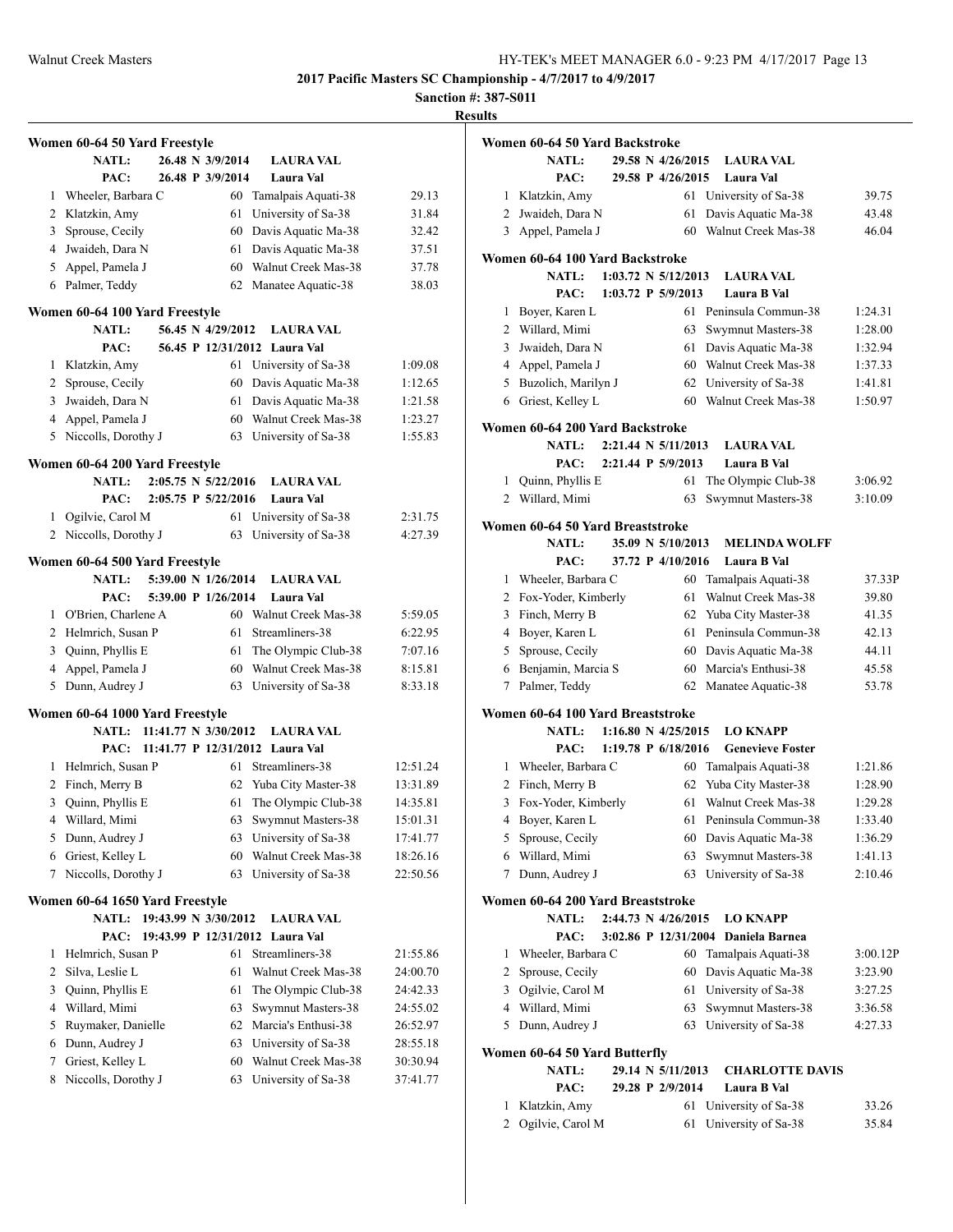**Sanction #: 387-S011 Results**

|                                                      | 11650165 |                                       |                                              |           |
|------------------------------------------------------|----------|---------------------------------------|----------------------------------------------|-----------|
| (Women 60-64 50 Yard Butterfly)                      |          | 2 Collins, Susan M                    | Walnut Creek Mas-38<br>67                    | 1:23.03   |
| 3 Pinto, Rebecca A<br>62 Menlo Masters Ak-38         | 38.80    | Coholan, Annette M<br>3               | Rolling Hills Mu-38<br>68                    | 1:29.56   |
| 4 Sprouse, Cecily<br>Davis Aquatic Ma-38<br>60       | 40.26    | Thursby, Nancy L<br>4                 | Walnut Creek Mas-38<br>69                    | 1:43.03   |
| 5 Appel, Pamela J<br>60 Walnut Creek Mas-38          | 44.72    | 5 Narlesky, Lynn                      | Davis Aquatic Ma-38<br>65                    | 1:49.69   |
|                                                      |          | Iwamoto, Mizuho<br>6                  | Davis Aquatic Ma-38<br>69                    | 1:51.25   |
| Women 60-64 100 Yard Butterfly                       |          | Kessel, Karen<br>7                    | Tuolumne County-38<br>67                     | 1:55.85   |
| 1:04.27 N 4/27/2012<br>NATL:<br><b>LAURA VAL</b>     |          | Melamed, Ann<br>8                     | University of Sa-38<br>65                    | 2:16.20   |
| PAC:<br>1:04.27 P 12/31/2012 Laura B Val             |          |                                       |                                              |           |
| 1 Pinto, Rebecca A<br>62 Menlo Masters Ak-38         | 1:24.59  | Women 65-69 200 Yard Freestyle        |                                              |           |
| 2 Ogilvie, Carol M<br>61 University of Sa-38         | 1:25.36  | <b>NATL:</b><br>2:17.15 N 3/6/2016    | <b>CHARLOTTE DAVIS</b>                       |           |
| 3 Sprouse, Cecily<br>60 Davis Aquatic Ma-38          | 1:35.44  | 2:23.44 P 4/24/2015<br>PAC:           | <b>Celeste Miller</b>                        |           |
| Women 60-64 200 Yard Butterfly                       |          | Guthrie, Sally K<br>1                 | 67 Sierra Marlins S-38                       | 2:34.72   |
| NATL:<br>2:24.30 N 5/10/2013<br><b>LAURA VAL</b>     |          | Shaps, Ruth Y<br>2                    | Manatee Aquatic-38<br>69                     | 2:42.18   |
| PAC:<br>2:24.30 P 5/9/2013<br>Laura Val              |          | Kulla, Morgan L<br>3                  | University of Sa-38<br>65                    | 3:02.43   |
| 1 Quinn, Phyllis E<br>61 The Olympic Club-38         | 3:42.08  | Coholan, Annette M<br>4               | Rolling Hills Mu-38<br>68                    | 3:04.84   |
|                                                      |          | Zlotoff, Mara J<br>5                  | Quick Silver Swi-38<br>65                    | 3:11.24   |
| Women 60-64 100 Yard IM                              |          | Iwamoto, Mizuho<br>6                  | Davis Aquatic Ma-38<br>69                    | 3:59.73   |
| $1:07.08$ N $5/17/2015$<br>NATL:<br><b>LAURA VAL</b> |          | 7 Petro, Susan                        | University of Sa-38<br>66                    | 5:46.97   |
| PAC:<br>1:07.08 P 5/17/2015<br>Laura B Val           |          | Women 65-69 500 Yard Freestyle        |                                              |           |
| 1 Wheeler, Barbara C<br>60 Tamalpais Aquati-38       | 1:14.53  | <b>NATL:</b><br>6:03.86 N $4/10/2016$ | <b>CHARLOTTE DAVIS</b>                       |           |
| 2 Helmrich, Susan P<br>61 Streamliners-38            | 1:18.85  | PAC:<br>6:23.83 P 4/26/2015           | <b>Celeste Miller</b>                        |           |
| 3 Fox-Yoder, Kimberly<br>Walnut Creek Mas-38<br>61   | 1:21.71  | Shoenberger, Linda R<br>1             | 69 Tamalpais Aquati-38                       | 7:24.29   |
| 4 Klatzkin, Amy<br>University of Sa-38<br>61         | 1:22.66  | Collins, Susan M<br>2                 | Walnut Creek Mas-38<br>67                    | 8:02.85   |
| Finch, Merry B<br>Yuba City Master-38<br>5<br>62     | 1:23.15  | Coholan, Annette M<br>3               | Rolling Hills Mu-38<br>68                    | 8:21.54   |
| Boyer, Karen L<br>Peninsula Commun-38<br>61<br>6     | 1:25.45  | Parola, Sheryl A<br>4                 | Tuolumne County-38<br>68                     | 8:44.94   |
| 7 Buzolich, Marilyn J<br>62 University of Sa-38      | 1:43.92  | Carter, Robin M<br>5                  | Tuolumne County-38<br>66                     | 9:30.29   |
| Women 60-64 200 Yard IM                              |          | Kessel, Karen<br>6                    | Tuolumne County-38<br>67                     | 10:15.78  |
| NATL:<br>2:25.40 N 3/4/2012<br><b>LAURA VAL</b>      |          | Iwamoto, Mizuho<br>7                  | Davis Aquatic Ma-38<br>69                    | 10:33.15  |
| PAC:<br>2:25.40 P 12/31/2012 Laura Val               |          | 8 Armstrong, Judy K                   | Marcia's Enthusi-38<br>69                    | 10:52.55  |
| 1 Wheeler, Barbara C<br>60 Tamalpais Aquati-38       | 2:45.22  |                                       |                                              |           |
| 2 Ogilvie, Carol M<br>61 University of Sa-38         | 2:55.24  | Women 65-69 1000 Yard Freestyle       |                                              |           |
| Quinn, Phyllis E<br>The Olympic Club-38<br>3<br>61   | 3:07.03  | NATL: 12:30.97 N 4/9/2016             | <b>CHARLOTTE DAVIS</b>                       |           |
| 4 Pinto, Rebecca A<br>62 Menlo Masters Ak-38         | 3:19.62  | PAC: 12:55.01 P 4/23/2015             | <b>Celeste Miller</b>                        |           |
|                                                      |          | Val, Laura B<br>1                     | Tamalpais Aquati-38<br>65                    | 11:59.34N |
| Women 60-64 400 Yard IM                              |          | Zlotoff, Mara J<br>2                  | Quick Silver Swi-38<br>65                    | 15:48.95  |
| NATL:<br>5:16.18 N 3/15/2014<br><b>LAURA VAL</b>     |          | Collins, Susan M<br>3                 | Walnut Creek Mas-38<br>67                    | 16:48.99  |
| PAC:<br>5:16.18 P 3/15/2014<br>Laura Val             |          | Tevis, Maggie H<br>4                  | Rolling Hills Mu-38<br>69                    | 17:51.26  |
| 1 Quinn, Phyllis E<br>61 The Olympic Club-38         | 6:42.64  | Armstrong, Judy K<br>5                | Marcia's Enthusi-38<br>69                    | 22:49.44  |
| 2 Mothersill, Jane C<br>60 Swymnut Masters-38        | 7:02.40  | 6 Melamed, Ann                        | 65 University of Sa-38                       | 25:08.96  |
| Women 65-69 50 Yard Freestyle                        |          | 7 Petro, Susan                        | 66 University of Sa-38                       | 29:22.78  |
| NATL:<br>27.37 N 1/14/2017<br><b>LAURA VAL</b>       |          | Women 65-69 1650 Yard Freestyle       |                                              |           |
| PAC:<br>Laura B Val<br>27.44 P 1/21/2017             |          |                                       | NATL: 20:43.29 N 11/12/2016 S LOFTUS-CHARLEY |           |
| Val, Laura B<br>65 Tamalpais Aquati-38<br>1          | 26.81N   | PAC: 23:22.54 P 4/7/2013              | Linda Shoenberger                            |           |
| 2 Shaps, Ruth Y<br>69<br>Manatee Aquatic-38          | 32.36    | Guthrie, Sally K<br>$\mathbf{1}$      | 67 Sierra Marlins S-38                       | 23:37.86  |
| 3 Guthrie, Sally K<br>67<br>Sierra Marlins S-38      | 33.01    | Kulla, Morgan L<br>$\overline{2}$     | University of Sa-38<br>65                    | 27:04.31  |
| Tevis, Maggie H<br>69<br>Rolling Hills Mu-38<br>4    | 37.46    | 3<br>Zlotoff, Mara J                  | Quick Silver Swi-38<br>65                    | 27:20.81  |
| Thursby, Nancy L<br>Walnut Creek Mas-38<br>69<br>5   | 43.21    | Collins, Susan M<br>4                 | Walnut Creek Mas-38<br>67                    | 27:20.99  |
| 6 Iwamoto, Mizuho<br>Davis Aquatic Ma-38<br>69       | 47.53    | Coholan, Annette M<br>5               | Rolling Hills Mu-38<br>68                    | 28:28.23  |
| 7 Kessel, Karen<br>Tuolumne County-38<br>67          | 50.61    | Nakell, Linda C<br>6                  | Walnut Creek Mas-38<br>65                    | 36:51.35  |
| Walker, Jan C<br>Davis Aquatic Ma-38<br>8<br>67      | 52.12    | Armstrong, Judy K<br>7                | Marcia's Enthusi-38<br>69                    | 37:19.03  |
| 9 Petro, Susan<br>66 University of Sa-38             | 1:07.39  | 8 Petro, Susan                        | University of Sa-38<br>66                    | 50:45.38  |
|                                                      |          |                                       |                                              |           |
| Women 65-69 100 Yard Freestyle                       |          | Women 65-69 50 Yard Backstroke        |                                              |           |
| NATL:<br>59.78 N 1/21/2017<br><b>LAURA VAL</b>       |          | 30.87 N 1/14/2017<br><b>NATL:</b>     | <b>LAURA VAL</b>                             |           |
| PAC:<br>Laura B Val<br>59.78 P 1/21/2017             |          | PAC:<br>36.87 P 4/5/2013              | <b>Ruth Y. Shaps</b>                         |           |
| 1 Shaps, Ruth Y<br>69 Manatee Aquatic-38             | 1:09.87  | Guthrie, Sally K<br>1                 | 67 Sierra Marlins S-38                       | 39.62     |
|                                                      |          | 2 Shaps, Ruth Y                       | Manatee Aquatic-38<br>69                     | 42.45     |
|                                                      |          |                                       |                                              |           |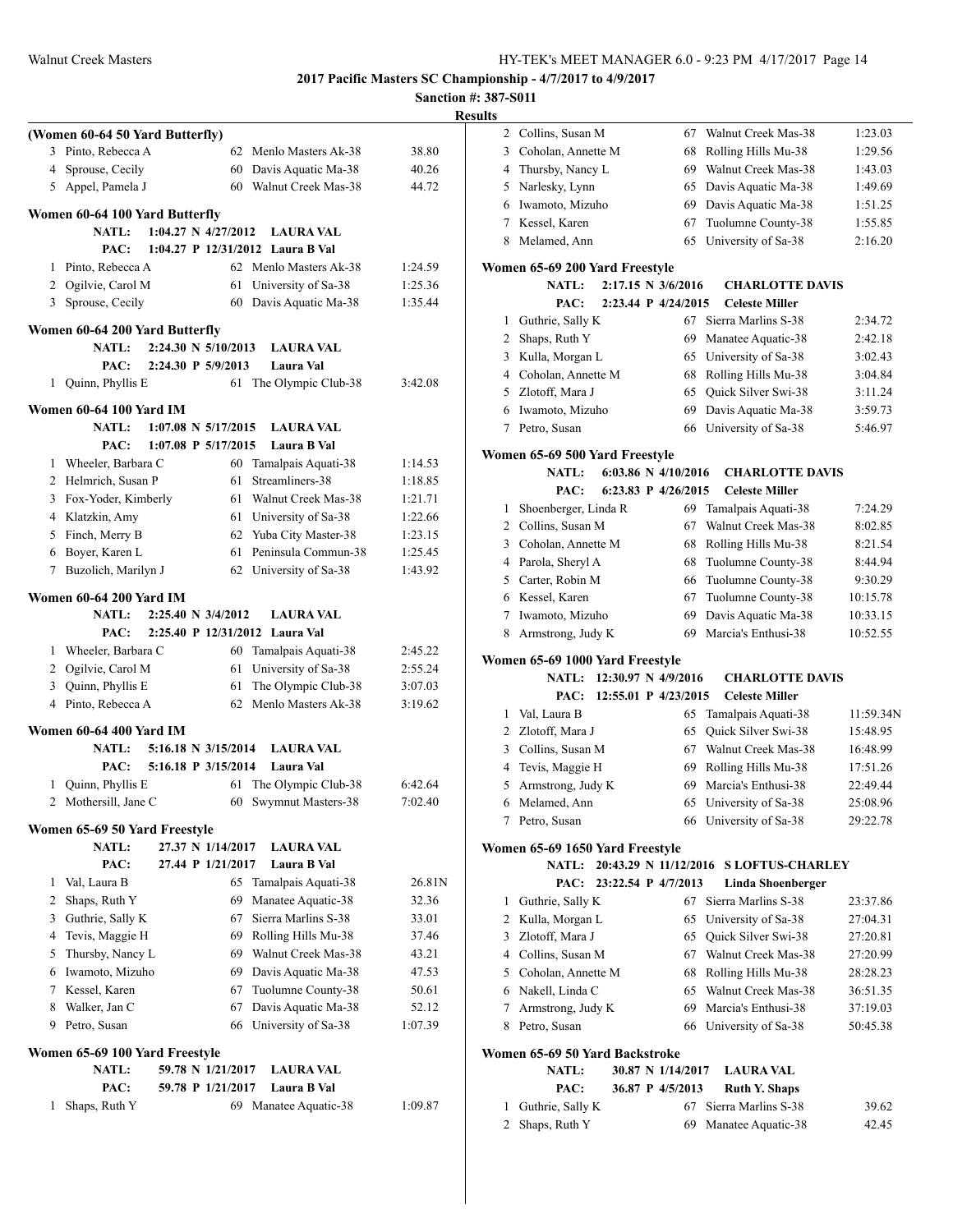|                |                                                     |                                |                                     | эапс    |
|----------------|-----------------------------------------------------|--------------------------------|-------------------------------------|---------|
|                |                                                     |                                |                                     |         |
| 3              | (Women 65-69 50 Yard Backstroke)<br>Tevis, Maggie H | 69                             | Rolling Hills Mu-38                 | 46.61   |
| 4              | Kulla, Morgan L                                     | 65                             | University of Sa-38                 | 47.20   |
| 5              | Parola, Sheryl A                                    | 68                             | Tuolumne County-38                  | 50.01   |
| 6              | Farley, Nancy E                                     | 65                             | Davis Aquatic Ma-38                 | 52.43   |
| 7              | Armstrong, Judy K                                   | 69                             | Marcia's Enthusi-38                 | 53.23   |
| 8              | Campbell, Martha C                                  | 68                             | University of Sa-38                 | 1:01.60 |
| 9              | Iwamoto, Mizuho                                     | 69                             | Davis Aquatic Ma-38                 | 1:12.20 |
|                |                                                     |                                |                                     |         |
|                | Women 65-69 100 Yard Backstroke                     |                                |                                     |         |
|                | NATL:                                               | $1:10.15 \text{ N } 4/11/2015$ | <b>CECILIA MCCLOSKEY</b>            |         |
|                | PAC:                                                | 1:07.64 P 2/4/2017             | Laura B Val                         |         |
| 1              | Tevis, Maggie H                                     | 69                             | Rolling Hills Mu-38                 | 1:42.90 |
| 2              | Kessel, Karen                                       | 67                             | Tuolumne County-38                  | 2:03.21 |
| 3              | Campbell, Martha C                                  | 68                             | University of Sa-38                 | 2:07.15 |
| 4              | Taub, Pamela A                                      | 66                             | Walnut Creek Mas-38                 | 2:12.79 |
|                | Women 65-69 200 Yard Backstroke                     |                                |                                     |         |
|                | <b>NATL:</b>                                        | 2:28.21 N 1/21/2017            | <b>LAURA VAL</b>                    |         |
|                | PAC:                                                | 2:28.21 P 1/21/2017            | Laura B Val                         |         |
| 1              | Kulla, Morgan L                                     | 65                             | University of Sa-38                 | 3:31.59 |
| $\overline{2}$ | Tevis, Maggie H                                     | 69                             | Rolling Hills Mu-38                 | 3:46.57 |
| 3              | Parola, Sheryl A                                    | 68                             | Tuolumne County-38                  | 3:55.69 |
|                | 4 Patterson, Cheryl M                               | 65                             | Walnut Creek Mas-38                 | 4:12.14 |
| 5              | Armstrong, Judy K                                   | 69                             | Marcia's Enthusi-38                 | 4:18.87 |
| 6              | Campbell, Martha C                                  | 68                             | University of Sa-38                 | 4:30.34 |
|                | Women 65-69 50 Yard Breaststroke                    |                                |                                     |         |
|                | <b>NATL:</b>                                        | 37.74 N 4/25/2004              | <b>JOANN LEILICH</b>                |         |
|                | PAC:                                                | 38.56 P 3/19/2017              | Laura B Val                         |         |
| 1              | Collins, Susan M                                    | 67                             | Walnut Creek Mas-38                 | 48.98   |
|                | 2 Patterson, Cheryl M                               | 65                             | Walnut Creek Mas-38                 | 50.41   |
| 3              | Thursby, Nancy L                                    | 69                             | Walnut Creek Mas-38                 | 55.64   |
|                | 4 Walker, Jan C                                     | 67                             | Davis Aquatic Ma-38                 | 1:00.74 |
| 5              | Iwamoto, Mizuho                                     | 69                             | Davis Aquatic Ma-38                 | 1:04.25 |
|                | 6 Nakell, Linda C                                   | 65                             | Walnut Creek Mas-38                 | 1:04.61 |
| 7              | Campbell, Martha C                                  | 68                             | University of Sa-38                 | 1:13.35 |
|                | Women 65-69 100 Yard Breaststroke                   |                                |                                     |         |
|                | NATL: 1:23.95 N 4/25/2004                           |                                | <b>JOANN LEILICH</b>                |         |
|                | PAC:                                                |                                | 1:25.65 P 12/31/2009 Daniela Barnea |         |
| 1              | Patterson, Cheryl M                                 | 65                             | Walnut Creek Mas-38                 | 1:51.33 |
| 2              | Coholan, Annette M                                  | 68                             | Rolling Hills Mu-38                 | 1:52.65 |
| 3              | Thursby, Nancy L                                    | 69                             | Walnut Creek Mas-38                 | 2:11.83 |
| $\overline{4}$ | Nakell, Linda C                                     | 65                             | Walnut Creek Mas-38                 | 2:21.61 |
| 5              | Iwamoto, Mizuho                                     | 69                             | Davis Aquatic Ma-38                 | 2:22.36 |
| 6              | Campbell, Martha C                                  | 68                             | University of Sa-38                 | 2:42.34 |
| 7              | Kessel, Karen                                       | 67                             | Tuolumne County-38                  | 2:43.03 |
|                | Collins, Susan M                                    | 67                             | Walnut Creek Mas-38                 | DQ      |
|                | Women 65-69 200 Yard Breaststroke                   |                                |                                     |         |
|                | <b>NATL:</b>                                        | 3:01.50 N 4/4/2004             | <b>JOANN LEILICH</b>                |         |
|                | PAC:                                                | 3:06.16 P 12/31/2009           | Daniela Barnea                      |         |
| 1              | Collins, Susan M                                    | 67                             | Walnut Creek Mas-38                 | 3:49.49 |
| 2              | Patterson, Cheryl M                                 | 65                             | Walnut Creek Mas-38                 | 3:51.19 |
| 3              | Coholan, Annette M                                  | 68                             | Rolling Hills Mu-38                 | 4:11.29 |
| $\overline{4}$ | Carter, Robin M                                     | 66                             | Tuolumne County-38                  | 4:35.83 |
| 5              | Nakell, Linda C                                     | 65                             | Walnut Creek Mas-38                 | 5:03.24 |
|                |                                                     |                                |                                     |         |
|                |                                                     |                                |                                     |         |

| <b>Results</b> |              |                                |  |                                |                                     |          |
|----------------|--------------|--------------------------------|--|--------------------------------|-------------------------------------|----------|
|                |              | 6 Campbell, Martha C           |  |                                | 68 University of Sa-38              | 5:47.83  |
|                |              | Women 65-69 50 Yard Butterfly  |  |                                |                                     |          |
|                |              | <b>NATL:</b>                   |  | 29.91 N 4/10/2016              | <b>CHARLOTTE DAVIS</b>              |          |
|                |              | PAC:                           |  | 29.58 P 3/19/2017              | Laura B Val                         |          |
|                |              | 1 Val, Laura B                 |  | 65                             | Tamalpais Aquati-38                 | 30.19    |
|                |              | 2 Shaps, Ruth Y                |  | 69                             | Manatee Aquatic-38                  | 42.65    |
|                |              | 3 Tevis, Maggie H              |  |                                | 69 Rolling Hills Mu-38              | 48.84    |
|                |              | 4 Parola, Sheryl A             |  |                                | 68 Tuolumne County-38               | 54.39    |
|                |              | 5 Carter, Robin M              |  |                                | 66 Tuolumne County-38               | 57.46    |
|                |              | 6 Kessel, Karen                |  |                                | 67 Tuolumne County-38               | 1:05.43  |
|                |              | 7 Nakell, Linda C              |  |                                | 65 Walnut Creek Mas-38              | 1:09.17  |
|                |              | 8 Taub, Pamela A               |  |                                | 66 Walnut Creek Mas-38              | 1:15.66  |
|                |              | Women 65-69 100 Yard Butterfly |  |                                |                                     |          |
|                |              | <b>NATL:</b>                   |  | $1:10.12 \text{ N } 4/30/2016$ | <b>CHARLOTTE DAVIS</b>              |          |
|                |              | PAC:                           |  | 1:07.42 P $2/4/2017$           | Laura B Val                         |          |
|                | 1            | Val, Laura B                   |  | 65                             | Tamalpais Aquati-38                 | 1:06.90P |
|                |              | 2 Guthrie, Sally K             |  | 67                             | Sierra Marlins S-38                 | 1:26.51  |
|                |              | Women 65-69 200 Yard Butterfly |  |                                |                                     |          |
|                |              | <b>NATL:</b>                   |  | 2:46.89 N 1/29/2017            | <b>S LOFTUS-CHARLEY</b>             |          |
|                |              | PAC:                           |  |                                | 3:09.16 P 12/31/2009 Daniela Barnea |          |
|                | 1            | Val, Laura B                   |  |                                | 65 Tamalpais Aquati-38              | 2:29.12N |
|                |              | 2 Guthrie, Sally K             |  | 67                             | Sierra Marlins S-38                 | 3:23.60  |
|                |              | <b>Women 65-69 100 Yard IM</b> |  |                                |                                     |          |
|                |              | <b>NATL:</b>                   |  | 1:10.09 N 4/29/2016            | <b>CHARLOTTE DAVIS</b>              |          |
|                |              | PAC:                           |  | 1:09.44 P $2/4/2017$           | Laura B Val                         |          |
|                | $\mathbf{1}$ | Shaps, Ruth Y                  |  |                                | 69 Manatee Aquatic-38               | 1:23.83  |
|                |              | 2 Patterson, Cheryl M          |  |                                | 65 Walnut Creek Mas-38              | 1:42.99  |
|                |              | 3 Farley, Nancy E              |  |                                | 65 Davis Aquatic Ma-38              | 1:46.95  |
|                |              | 4 Narlesky, Lynn               |  |                                | 65 Davis Aquatic Ma-38              | 2:13.33  |
|                |              | 5 Campbell, Martha C           |  |                                | 68 University of Sa-38              | 2:13.54  |
|                |              | 6 Nakell, Linda C              |  |                                | 65 Walnut Creek Mas-38              | 2:15.16  |
|                | 7            | Armstrong, Judy K              |  |                                | 69 Marcia's Enthusi-38              | 2:19.60  |
|                |              | <b>Women 65-69 200 Yard IM</b> |  |                                |                                     |          |
|                |              | <b>NATL:</b>                   |  | 2:35.18 N 4/30/2016            | <b>CHARLOTTE DAVIS</b>              |          |
|                |              | PAC:                           |  | 2:48.88 P 4/26/2015            | <b>Celeste Miller</b>               |          |
|                |              | 1 Guthrie, Sally K             |  |                                | 67 Sierra Marlins S-38              | 3:07.86  |
|                | 2            | Kulla, Morgan L                |  |                                | 65 University of Sa-38              | 3:41.19  |
|                | 3            | Parola, Sheryl A               |  | 68                             | Tuolumne County-38                  | 3:57.09  |
|                | 4            | Kessel, Karen                  |  | 67                             | Tuolumne County-38                  | 4:49.92  |
|                | 5            | Taub, Pamela A                 |  |                                | 66 Walnut Creek Mas-38              | 5:13.18  |
|                |              | Women 65-69 400 Yard IM        |  |                                |                                     |          |
|                |              | <b>NATL:</b>                   |  | 5:35.85 N 5/1/2016             | <b>CHARLOTTE DAVIS</b>              |          |
|                |              | PAC:                           |  | 6:22.17 P 12/31/2009           | Daniela Barnea                      |          |
|                | 1            | Kulla, Morgan L                |  |                                | 65 University of Sa-38              | 7:42.75  |
|                |              | Women 70-74 50 Yard Freestyle  |  |                                |                                     |          |
|                |              | NATL:                          |  | 31.05 N 4/30/2000              | <b>GAIL ROPER</b>                   |          |
|                |              | PAC:                           |  |                                | 31.05 P 12/31/2000 Gail Roper       |          |
|                | 1            | Barnea, Daniela                |  | 72                             | Stanford Masters-38                 | 38.48    |
|                | 2            | Caso, Susie A                  |  | 70                             | Manatee Aquatic-38                  | 40.66    |
|                | 3            | Hill, Marcia M                 |  |                                | 72 Walnut Creek Mas-38              | 40.86    |
|                | 4            | Mc Partland, Peg K             |  |                                | 74 Manatee Aquatic-38               | 41.02    |
|                | 5            | Carroll, Glenda G              |  | 73                             | Tamalpais Aquati-38                 | 42.60    |
|                | 6            | Westergaard, Leslie M          |  | 74                             | Davis Aquatic Ma-38                 | 46.49    |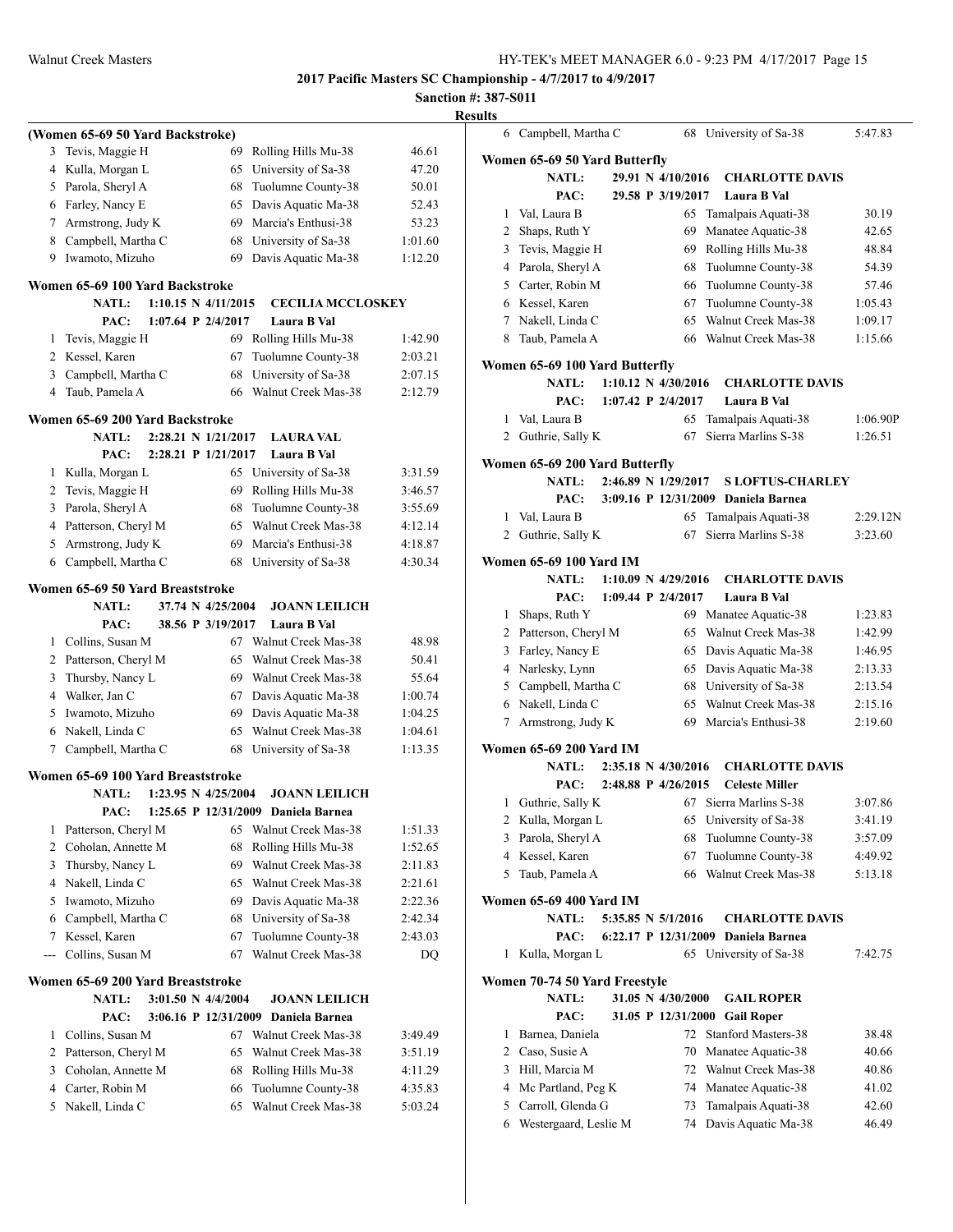**(Women 70-74 50 Yard Freestyle)**

**2017 Pacific Masters SC Championship - 4/7/2017 to 4/9/2017**

|   |       | ŀ |
|---|-------|---|
|   |       |   |
| 8 | 50.43 |   |

|                | 7 Chaitkin, Lauren E                           |  |                     | 72 University of Sa-38                          | 50.43              |
|----------------|------------------------------------------------|--|---------------------|-------------------------------------------------|--------------------|
|                | Women 70-74 100 Yard Freestyle                 |  |                     |                                                 |                    |
|                | <b>NATL:</b>                                   |  | 1:09.79 N 4/30/2000 | <b>GAIL ROPER</b>                               |                    |
|                | PAC:                                           |  |                     | 1:09.79 P 12/31/2000 Gail Roper                 |                    |
|                | 1 Hill, Marcia M                               |  |                     | 72 Walnut Creek Mas-38                          | 1:27.07            |
|                | 2 Mc Partland, Peg K                           |  |                     | 74 Manatee Aquatic-38                           | 1:32.21            |
|                | 3 Caso, Susie A                                |  |                     | 70 Manatee Aquatic-38                           | 1:35.22            |
|                | 4 Carroll, Glenda G                            |  |                     | 73 Tamalpais Aquati-38                          | 1:35.59            |
|                | 5 Westergaard, Leslie M                        |  |                     | 74 Davis Aquatic Ma-38                          | 1:39.53            |
|                | 6 Birdsall, Connie L                           |  |                     | 71 Tuolumne County-38                           | 1:45.06            |
|                |                                                |  |                     |                                                 |                    |
|                | Women 70-74 200 Yard Freestyle<br><b>NATL:</b> |  | 2:35.85 N 4/30/2000 | <b>GAIL ROPER</b>                               |                    |
|                | PAC:                                           |  |                     | 2:35.85 P 12/31/2000 Gail Roper                 |                    |
|                | 1 Scott, Stephanie I                           |  |                     | 70 Walnut Creek Mas-38                          | 2:59.80            |
|                | 2 Hill, Marcia M                               |  |                     | 72 Walnut Creek Mas-38                          | 3:10.23            |
|                | 3 Jacobs, Lois A                               |  |                     | 73 Marcia's Enthusi-38                          | 5:44.52            |
|                |                                                |  |                     |                                                 |                    |
|                | Women 70-74 500 Yard Freestyle                 |  |                     |                                                 |                    |
|                | NATL:                                          |  |                     | 6:46.78 N 4/25/2004 LAVELLE STOINOFF            |                    |
|                | PAC:                                           |  |                     | 7:13.15 P 12/31/2000 Gail Roper                 |                    |
|                | 1 Birdsall, Connie L                           |  |                     | 71 Tuolumne County-38                           | 10:01.72           |
| 2              | Jacobs, Lois A                                 |  |                     | 73 Marcia's Enthusi-38                          | 14:36.01           |
|                | Women 70-74 1650 Yard Freestyle                |  |                     |                                                 |                    |
|                | <b>NATL:</b>                                   |  |                     | 23:45.69 N 3/28/2004 LAVELLE STOINOFF           |                    |
|                |                                                |  |                     | PAC: 25:58.76 P 12/31/2012 Susan L Munn         |                    |
|                | 1 Scott, Stephanie I                           |  |                     | 70 Walnut Creek Mas-38                          | 27:12.03           |
| $\overline{2}$ | Jacobs, Lois A                                 |  | 73                  | Marcia's Enthusi-38                             | 49:09.09           |
|                |                                                |  |                     |                                                 |                    |
|                | Women 70-74 50 Yard Backstroke                 |  |                     |                                                 |                    |
|                | <b>NATL:</b>                                   |  |                     | 36.91 N 5/20/2007 BETSY JORDAN                  |                    |
|                | PAC:                                           |  |                     | 40.21 P 12/31/2000 Gail Roper                   |                    |
|                | 1 Mc Partland, Peg K                           |  |                     | 74 Manatee Aquatic-38                           | 46.73              |
|                | 2 Westergaard, Leslie M                        |  |                     | 74 Davis Aquatic Ma-38                          | 48.00              |
|                | *3 White, Susan E<br>*3 Chaitkin, Lauren E     |  |                     | 74 Tuolumne County-38<br>72 University of Sa-38 | 1:00.35            |
|                | 5 Norris, Roswita D                            |  |                     | 74 Davis Aquatic Ma-38                          | 1:00.35<br>1:03.27 |
|                |                                                |  |                     |                                                 |                    |
|                | Women 70-74 100 Yard Backstroke                |  |                     |                                                 |                    |
|                | NATL: 1:21.68 N 4/13/2013                      |  |                     | <b>JOY WARD</b>                                 |                    |
|                | PAC:                                           |  |                     | 1:32.99 P 12/31/1994 Margery Meyer              |                    |
| 1              | Westergaard, Leslie M                          |  | 74                  | Davis Aquatic Ma-38                             | 1:43.52            |
| 2              | Mc Partland, Peg K                             |  | 74                  | Manatee Aquatic-38                              | 1:44.97            |
| 3              | Hill, Marcia M                                 |  | 72                  | Walnut Creek Mas-38                             | 1:52.07            |
| 4              | Birdsall, Connie L                             |  | 71                  | Tuolumne County-38                              | 2:06.86            |
| 5              | Chaitkin, Lauren E                             |  | 72                  | University of Sa-38                             | 2:09.11            |
|                | Women 70-74 200 Yard Backstroke                |  |                     |                                                 |                    |
|                | <b>NATL:</b>                                   |  | 2:57.22 N 4/14/2013 | <b>JOY WARD</b>                                 |                    |
|                | PAC:                                           |  | 3:19.09 P 1/10/2015 | Daniela Barnea                                  |                    |
| 1              | Westergaard, Leslie M                          |  | 74                  | Davis Aquatic Ma-38                             | 3:39.09            |
| 2              | Chaitkin, Lauren E                             |  | 72                  | University of Sa-38                             | 4:37.18            |
| 3              | Norris, Roswita D                              |  | 74                  | Davis Aquatic Ma-38                             | 4:37.92            |
| 4              | White, Susan E                                 |  | 74                  | Tuolumne County-38                              | 4:39.40            |
|                |                                                |  |                     |                                                 |                    |

|                | Women 70-74 50 Yard Breaststroke  |                                |                                       |         |
|----------------|-----------------------------------|--------------------------------|---------------------------------------|---------|
|                | NATL:                             | 39.89 N 1/24/2009              | <b>JOANN LEILICH</b>                  |         |
|                | PAC:                              | 40.45 P 4/24/2015              | Daniela Barnea                        |         |
| 1              | Barnea, Daniela                   |                                | 72 Stanford Masters-38                | 44.73   |
|                | 2 Caso, Susie A                   | 70                             | Manatee Aquatic-38                    | 50.84   |
|                | 3 Carroll, Glenda G               | 73                             | Tamalpais Aquati-38                   | 53.20   |
|                | Women 70-74 100 Yard Breaststroke |                                |                                       |         |
|                | <b>NATL:</b>                      | $1:26.77 \text{ N } 4/29/2011$ | <b>JOANN LEILICH</b>                  |         |
|                | PAC:                              | 1:31.44 P 7/9/2015             | Daniela Barnea                        |         |
| 1              | Barnea, Daniela                   |                                | 72 Stanford Masters-38                | 1:37.30 |
| $\overline{2}$ | Scott, Stephanie I                |                                | 70 Walnut Creek Mas-38                | 1:45.87 |
| 3              | Caso, Susie A                     |                                | 70 Manatee Aquatic-38                 | 1:55.08 |
|                | 4 Carroll, Glenda G               | 73                             | Tamalpais Aquati-38                   | 1:56.75 |
| 5              | Hill, Marcia M                    |                                | 72 Walnut Creek Mas-38                | 2:04.65 |
|                | 6 Birdsall, Connie L              | 71                             | Tuolumne County-38                    | 2:21.93 |
|                | Women 70-74 200 Yard Breaststroke |                                |                                       |         |
|                | NATL:                             | $3:07.28$ N $2/2/2009$         | <b>JOANN LEILICH</b>                  |         |
|                | PAC:                              | 3:13.58 P 5/3/2014             | Daniela Barnea                        |         |
| 1              | Barnea, Daniela                   |                                | 72 Stanford Masters-38                | 3:33.47 |
|                | 2 Scott, Stephanie I              |                                | 70 Walnut Creek Mas-38                | 3:50.78 |
|                | 3 Caso, Susie A                   |                                | 70 Manatee Aquatic-38                 | 4:12.22 |
|                | 4 Carroll, Glenda G               | 73                             | Tamalpais Aquati-38                   | 4:13.12 |
| 5              | Norris, Roswita D                 |                                | 74 Davis Aquatic Ma-38                | 4:48.78 |
|                | 6 Jacobs, Lois A                  | 73                             | Marcia's Enthusi-38                   | 6:51.86 |
|                | --- Delaney, Barbara              |                                | 70 University of Sa-38                | DQ      |
|                | Women 70-74 50 Yard Butterfly     |                                |                                       |         |
|                | <b>NATL:</b>                      | 35.06 N 4/30/2000              | <b>GAIL ROPER</b>                     |         |
|                | PAC:                              |                                | 35.06 P 12/31/2000 Gail Roper         |         |
| 1              | Barnea, Daniela                   |                                | 72 Stanford Masters-38                | 45.30   |
|                | 2 Chaitkin, Lauren E              |                                | 72 University of Sa-38                | 57.63   |
|                | 3 White, Susan E                  |                                | 74 Tuolumne County-38                 | 1:05.02 |
| 4              | Birdsall, Connie L                | 71                             | Tuolumne County-38                    | 1:07.31 |
| 5              | Norris, Roswita D                 |                                | 74 Davis Aquatic Ma-38                | 1:33.31 |
|                | Women 70-74 100 Yard Butterfly    |                                |                                       |         |
|                | <b>NATL:</b>                      | 1:23.83 N 9/17/2016            | <b>MARGOT PETTIJOHN</b>               |         |
|                |                                   |                                | PAC: 1:27.74 P 12/31/2000 Gail Roper  |         |
| 1              | White, Susan E                    | 74                             | Tuolumne County-38                    | 2:17.95 |
|                | <b>Women 70-74 100 Yard IM</b>    |                                |                                       |         |
|                | <b>NATL:</b>                      | $1:21.97 \text{ N } 4/30/2000$ | <b>GAIL ROPER</b>                     |         |
|                | PAC:                              |                                | 1:21.97 P 12/31/2000 Gail Roper       |         |
| 1              | Barnea, Daniela                   |                                | 72 Stanford Masters-38                | 1:31.50 |
| $\overline{2}$ | Scott, Stephanie I                |                                | 70 Walnut Creek Mas-38                | 1:42.08 |
| 3              | Mc Partland, Peg K                |                                | 74 Manatee Aquatic-38                 | 1:46.76 |
| 4              | Hill, Marcia M                    |                                | 72 Walnut Creek Mas-38                | 1:52.92 |
| 5              | Birdsall, Connie L                | 71                             | Tuolumne County-38                    | 2:07.35 |
|                | <b>Women 70-74 200 Yard IM</b>    |                                |                                       |         |
|                | <b>NATL:</b>                      |                                | 2:58.42 N 10/30/2016 MARGOT PETTIJOHN |         |
|                | PAC:                              | 3:06.16 P 5/18/2014            | Daniela Barnea                        |         |
| 1              | Barnea, Daniela                   |                                | 72 Stanford Masters-38                | 3:16.63 |
| 2              | Scott, Stephanie I                |                                | 70 Walnut Creek Mas-38                | 3:42.42 |
| 3              | Mc Partland, Peg K                |                                | 74 Manatee Aquatic-38                 | 3:54.70 |
| 4              | Hill, Marcia M                    |                                | 72 Walnut Creek Mas-38                | 4:06.95 |
| 5              | Birdsall, Connie L                | 71                             | Tuolumne County-38                    | 4:36.39 |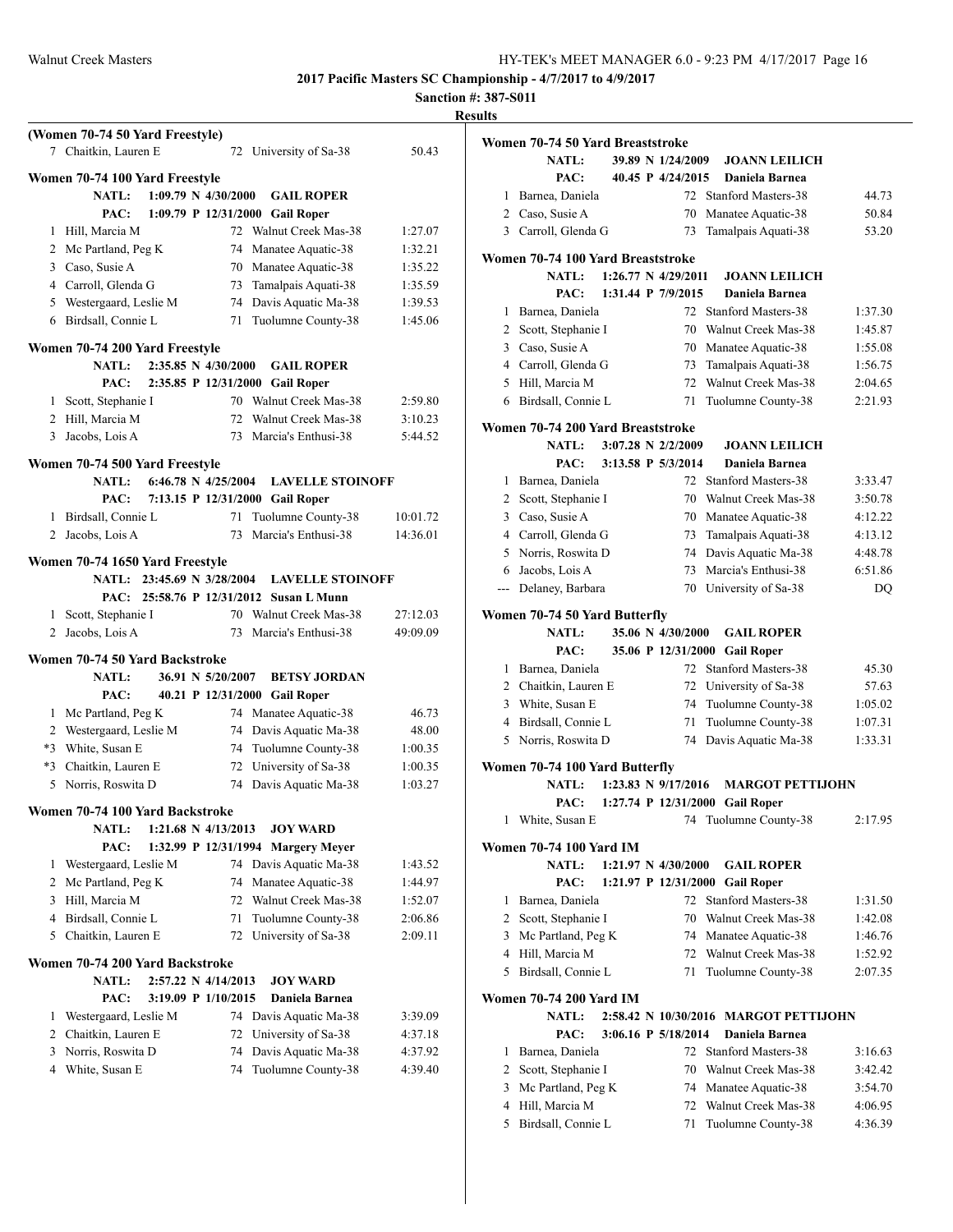|                                                | <b>Results</b>                                                                                                                                                                                                                                                                                                                                                                                                                                                                                                                                                                                                                                                                                                                                                                                                                                                                                                                                                                                                                                                                                                                                                                                   |                                                                                                                                                                                                                                                                                                                    |
|------------------------------------------------|--------------------------------------------------------------------------------------------------------------------------------------------------------------------------------------------------------------------------------------------------------------------------------------------------------------------------------------------------------------------------------------------------------------------------------------------------------------------------------------------------------------------------------------------------------------------------------------------------------------------------------------------------------------------------------------------------------------------------------------------------------------------------------------------------------------------------------------------------------------------------------------------------------------------------------------------------------------------------------------------------------------------------------------------------------------------------------------------------------------------------------------------------------------------------------------------------|--------------------------------------------------------------------------------------------------------------------------------------------------------------------------------------------------------------------------------------------------------------------------------------------------------------------|
|                                                |                                                                                                                                                                                                                                                                                                                                                                                                                                                                                                                                                                                                                                                                                                                                                                                                                                                                                                                                                                                                                                                                                                                                                                                                  |                                                                                                                                                                                                                                                                                                                    |
| 70 University of Sa-38                         | 4:53.23                                                                                                                                                                                                                                                                                                                                                                                                                                                                                                                                                                                                                                                                                                                                                                                                                                                                                                                                                                                                                                                                                                                                                                                          | Wα                                                                                                                                                                                                                                                                                                                 |
| 74 Davis Aquatic Ma-38                         | 5:10.75                                                                                                                                                                                                                                                                                                                                                                                                                                                                                                                                                                                                                                                                                                                                                                                                                                                                                                                                                                                                                                                                                                                                                                                          |                                                                                                                                                                                                                                                                                                                    |
|                                                |                                                                                                                                                                                                                                                                                                                                                                                                                                                                                                                                                                                                                                                                                                                                                                                                                                                                                                                                                                                                                                                                                                                                                                                                  |                                                                                                                                                                                                                                                                                                                    |
|                                                |                                                                                                                                                                                                                                                                                                                                                                                                                                                                                                                                                                                                                                                                                                                                                                                                                                                                                                                                                                                                                                                                                                                                                                                                  |                                                                                                                                                                                                                                                                                                                    |
|                                                |                                                                                                                                                                                                                                                                                                                                                                                                                                                                                                                                                                                                                                                                                                                                                                                                                                                                                                                                                                                                                                                                                                                                                                                                  |                                                                                                                                                                                                                                                                                                                    |
|                                                |                                                                                                                                                                                                                                                                                                                                                                                                                                                                                                                                                                                                                                                                                                                                                                                                                                                                                                                                                                                                                                                                                                                                                                                                  |                                                                                                                                                                                                                                                                                                                    |
|                                                |                                                                                                                                                                                                                                                                                                                                                                                                                                                                                                                                                                                                                                                                                                                                                                                                                                                                                                                                                                                                                                                                                                                                                                                                  | Wс                                                                                                                                                                                                                                                                                                                 |
|                                                |                                                                                                                                                                                                                                                                                                                                                                                                                                                                                                                                                                                                                                                                                                                                                                                                                                                                                                                                                                                                                                                                                                                                                                                                  |                                                                                                                                                                                                                                                                                                                    |
|                                                |                                                                                                                                                                                                                                                                                                                                                                                                                                                                                                                                                                                                                                                                                                                                                                                                                                                                                                                                                                                                                                                                                                                                                                                                  |                                                                                                                                                                                                                                                                                                                    |
|                                                |                                                                                                                                                                                                                                                                                                                                                                                                                                                                                                                                                                                                                                                                                                                                                                                                                                                                                                                                                                                                                                                                                                                                                                                                  |                                                                                                                                                                                                                                                                                                                    |
|                                                |                                                                                                                                                                                                                                                                                                                                                                                                                                                                                                                                                                                                                                                                                                                                                                                                                                                                                                                                                                                                                                                                                                                                                                                                  |                                                                                                                                                                                                                                                                                                                    |
|                                                |                                                                                                                                                                                                                                                                                                                                                                                                                                                                                                                                                                                                                                                                                                                                                                                                                                                                                                                                                                                                                                                                                                                                                                                                  |                                                                                                                                                                                                                                                                                                                    |
|                                                |                                                                                                                                                                                                                                                                                                                                                                                                                                                                                                                                                                                                                                                                                                                                                                                                                                                                                                                                                                                                                                                                                                                                                                                                  | Wс                                                                                                                                                                                                                                                                                                                 |
|                                                |                                                                                                                                                                                                                                                                                                                                                                                                                                                                                                                                                                                                                                                                                                                                                                                                                                                                                                                                                                                                                                                                                                                                                                                                  |                                                                                                                                                                                                                                                                                                                    |
|                                                |                                                                                                                                                                                                                                                                                                                                                                                                                                                                                                                                                                                                                                                                                                                                                                                                                                                                                                                                                                                                                                                                                                                                                                                                  |                                                                                                                                                                                                                                                                                                                    |
|                                                |                                                                                                                                                                                                                                                                                                                                                                                                                                                                                                                                                                                                                                                                                                                                                                                                                                                                                                                                                                                                                                                                                                                                                                                                  |                                                                                                                                                                                                                                                                                                                    |
|                                                |                                                                                                                                                                                                                                                                                                                                                                                                                                                                                                                                                                                                                                                                                                                                                                                                                                                                                                                                                                                                                                                                                                                                                                                                  |                                                                                                                                                                                                                                                                                                                    |
| <b>GAIL ROPER</b>                              |                                                                                                                                                                                                                                                                                                                                                                                                                                                                                                                                                                                                                                                                                                                                                                                                                                                                                                                                                                                                                                                                                                                                                                                                  |                                                                                                                                                                                                                                                                                                                    |
|                                                |                                                                                                                                                                                                                                                                                                                                                                                                                                                                                                                                                                                                                                                                                                                                                                                                                                                                                                                                                                                                                                                                                                                                                                                                  |                                                                                                                                                                                                                                                                                                                    |
|                                                | 1:23.68                                                                                                                                                                                                                                                                                                                                                                                                                                                                                                                                                                                                                                                                                                                                                                                                                                                                                                                                                                                                                                                                                                                                                                                          | Wα                                                                                                                                                                                                                                                                                                                 |
|                                                |                                                                                                                                                                                                                                                                                                                                                                                                                                                                                                                                                                                                                                                                                                                                                                                                                                                                                                                                                                                                                                                                                                                                                                                                  |                                                                                                                                                                                                                                                                                                                    |
|                                                |                                                                                                                                                                                                                                                                                                                                                                                                                                                                                                                                                                                                                                                                                                                                                                                                                                                                                                                                                                                                                                                                                                                                                                                                  |                                                                                                                                                                                                                                                                                                                    |
|                                                |                                                                                                                                                                                                                                                                                                                                                                                                                                                                                                                                                                                                                                                                                                                                                                                                                                                                                                                                                                                                                                                                                                                                                                                                  |                                                                                                                                                                                                                                                                                                                    |
|                                                |                                                                                                                                                                                                                                                                                                                                                                                                                                                                                                                                                                                                                                                                                                                                                                                                                                                                                                                                                                                                                                                                                                                                                                                                  |                                                                                                                                                                                                                                                                                                                    |
|                                                |                                                                                                                                                                                                                                                                                                                                                                                                                                                                                                                                                                                                                                                                                                                                                                                                                                                                                                                                                                                                                                                                                                                                                                                                  | Wα                                                                                                                                                                                                                                                                                                                 |
|                                                |                                                                                                                                                                                                                                                                                                                                                                                                                                                                                                                                                                                                                                                                                                                                                                                                                                                                                                                                                                                                                                                                                                                                                                                                  |                                                                                                                                                                                                                                                                                                                    |
|                                                |                                                                                                                                                                                                                                                                                                                                                                                                                                                                                                                                                                                                                                                                                                                                                                                                                                                                                                                                                                                                                                                                                                                                                                                                  |                                                                                                                                                                                                                                                                                                                    |
| <b>Susan Munn</b>                              |                                                                                                                                                                                                                                                                                                                                                                                                                                                                                                                                                                                                                                                                                                                                                                                                                                                                                                                                                                                                                                                                                                                                                                                                  |                                                                                                                                                                                                                                                                                                                    |
| 75                                             | 3:04.52                                                                                                                                                                                                                                                                                                                                                                                                                                                                                                                                                                                                                                                                                                                                                                                                                                                                                                                                                                                                                                                                                                                                                                                          |                                                                                                                                                                                                                                                                                                                    |
|                                                | 4:22.75                                                                                                                                                                                                                                                                                                                                                                                                                                                                                                                                                                                                                                                                                                                                                                                                                                                                                                                                                                                                                                                                                                                                                                                          |                                                                                                                                                                                                                                                                                                                    |
|                                                |                                                                                                                                                                                                                                                                                                                                                                                                                                                                                                                                                                                                                                                                                                                                                                                                                                                                                                                                                                                                                                                                                                                                                                                                  |                                                                                                                                                                                                                                                                                                                    |
|                                                |                                                                                                                                                                                                                                                                                                                                                                                                                                                                                                                                                                                                                                                                                                                                                                                                                                                                                                                                                                                                                                                                                                                                                                                                  | W <sub>0</sub>                                                                                                                                                                                                                                                                                                     |
|                                                |                                                                                                                                                                                                                                                                                                                                                                                                                                                                                                                                                                                                                                                                                                                                                                                                                                                                                                                                                                                                                                                                                                                                                                                                  |                                                                                                                                                                                                                                                                                                                    |
| Tamalpais Aquati-38<br>75                      | 8:23.51                                                                                                                                                                                                                                                                                                                                                                                                                                                                                                                                                                                                                                                                                                                                                                                                                                                                                                                                                                                                                                                                                                                                                                                          |                                                                                                                                                                                                                                                                                                                    |
| 78<br>University of Sa-38                      | 10:56.95                                                                                                                                                                                                                                                                                                                                                                                                                                                                                                                                                                                                                                                                                                                                                                                                                                                                                                                                                                                                                                                                                                                                                                                         |                                                                                                                                                                                                                                                                                                                    |
|                                                |                                                                                                                                                                                                                                                                                                                                                                                                                                                                                                                                                                                                                                                                                                                                                                                                                                                                                                                                                                                                                                                                                                                                                                                                  | Wα                                                                                                                                                                                                                                                                                                                 |
|                                                |                                                                                                                                                                                                                                                                                                                                                                                                                                                                                                                                                                                                                                                                                                                                                                                                                                                                                                                                                                                                                                                                                                                                                                                                  |                                                                                                                                                                                                                                                                                                                    |
|                                                |                                                                                                                                                                                                                                                                                                                                                                                                                                                                                                                                                                                                                                                                                                                                                                                                                                                                                                                                                                                                                                                                                                                                                                                                  |                                                                                                                                                                                                                                                                                                                    |
|                                                |                                                                                                                                                                                                                                                                                                                                                                                                                                                                                                                                                                                                                                                                                                                                                                                                                                                                                                                                                                                                                                                                                                                                                                                                  |                                                                                                                                                                                                                                                                                                                    |
|                                                |                                                                                                                                                                                                                                                                                                                                                                                                                                                                                                                                                                                                                                                                                                                                                                                                                                                                                                                                                                                                                                                                                                                                                                                                  | Wα                                                                                                                                                                                                                                                                                                                 |
|                                                |                                                                                                                                                                                                                                                                                                                                                                                                                                                                                                                                                                                                                                                                                                                                                                                                                                                                                                                                                                                                                                                                                                                                                                                                  |                                                                                                                                                                                                                                                                                                                    |
|                                                |                                                                                                                                                                                                                                                                                                                                                                                                                                                                                                                                                                                                                                                                                                                                                                                                                                                                                                                                                                                                                                                                                                                                                                                                  |                                                                                                                                                                                                                                                                                                                    |
|                                                |                                                                                                                                                                                                                                                                                                                                                                                                                                                                                                                                                                                                                                                                                                                                                                                                                                                                                                                                                                                                                                                                                                                                                                                                  |                                                                                                                                                                                                                                                                                                                    |
|                                                |                                                                                                                                                                                                                                                                                                                                                                                                                                                                                                                                                                                                                                                                                                                                                                                                                                                                                                                                                                                                                                                                                                                                                                                                  |                                                                                                                                                                                                                                                                                                                    |
|                                                |                                                                                                                                                                                                                                                                                                                                                                                                                                                                                                                                                                                                                                                                                                                                                                                                                                                                                                                                                                                                                                                                                                                                                                                                  | Wс                                                                                                                                                                                                                                                                                                                 |
|                                                |                                                                                                                                                                                                                                                                                                                                                                                                                                                                                                                                                                                                                                                                                                                                                                                                                                                                                                                                                                                                                                                                                                                                                                                                  |                                                                                                                                                                                                                                                                                                                    |
| 41.40 P 12/31/2009 Ann Kay                     |                                                                                                                                                                                                                                                                                                                                                                                                                                                                                                                                                                                                                                                                                                                                                                                                                                                                                                                                                                                                                                                                                                                                                                                                  |                                                                                                                                                                                                                                                                                                                    |
| 75 Davis Aquatic Ma-38                         | 53.84                                                                                                                                                                                                                                                                                                                                                                                                                                                                                                                                                                                                                                                                                                                                                                                                                                                                                                                                                                                                                                                                                                                                                                                            |                                                                                                                                                                                                                                                                                                                    |
|                                                |                                                                                                                                                                                                                                                                                                                                                                                                                                                                                                                                                                                                                                                                                                                                                                                                                                                                                                                                                                                                                                                                                                                                                                                                  |                                                                                                                                                                                                                                                                                                                    |
| 78 Davis Aquatic Ma-38                         | 53.91                                                                                                                                                                                                                                                                                                                                                                                                                                                                                                                                                                                                                                                                                                                                                                                                                                                                                                                                                                                                                                                                                                                                                                                            |                                                                                                                                                                                                                                                                                                                    |
| 75 Walnut Creek Mas-38                         | 58.94                                                                                                                                                                                                                                                                                                                                                                                                                                                                                                                                                                                                                                                                                                                                                                                                                                                                                                                                                                                                                                                                                                                                                                                            |                                                                                                                                                                                                                                                                                                                    |
| 78 Walnut Creek Mas-38<br>78 Oregon Masters-37 | 1:07.58<br>1:18.32                                                                                                                                                                                                                                                                                                                                                                                                                                                                                                                                                                                                                                                                                                                                                                                                                                                                                                                                                                                                                                                                                                                                                                               | Wс                                                                                                                                                                                                                                                                                                                 |
|                                                | 6:15.30 N $5/1/2016$<br><b>KATHY SLIFER</b><br>6:23.44 P 12/31/2000 Gail Roper<br>70 Walnut Creek Mas-38<br>70 University of Sa-38<br>74 Davis Aquatic Ma-38<br>Women 75-79 50 Yard Freestyle<br>33.87 N 4/3/2005<br><b>GAIL ROPER</b><br>35.32 P 3/19/2017<br><b>Nancy Ridout</b><br>75 Tamalpais Aquati-38<br>Davis Aquatic Ma-38<br>75<br>78 University of Sa-38<br>76 University of Sa-38<br>Women 75-79 100 Yard Freestyle<br>$1:16.23 \text{ N } 4/24/2005$<br>1:20.83 P 12/31/1998 Margery Meyer<br>75 Tamalpais Aquati-38<br>78 Davis Aquatic Ma-38<br>75 Davis Aquatic Ma-38<br>75 Walnut Creek Mas-38<br>78 University of Sa-38<br>76 University of Sa-38<br>Women 75-79 200 Yard Freestyle<br>2:53.05 N 3/8/2009<br>2:57.07 P 5/4/2014<br>Tamalpais Aquati-38<br>78<br>University of Sa-38<br>Women 75-79 500 Yard Freestyle<br>7:32.58 N 5/16/2009<br>8:01.81 P 12/31/1998 Margery Meyer<br>Women 75-79 1000 Yard Freestyle<br>PAC: 16:27.17 P 12/31/1999 Margery Meyer<br>78 University of Sa-38<br>Women 75-79 1650 Yard Freestyle<br>26:53.24 N 5/16/2009<br>27:33.86 P 12/31/1999 Margery Meyer<br>78 University of Sa-38<br>Women 75-79 50 Yard Backstroke<br>40.25 N 4/30/2000 | 7:36.97<br>10:21.45<br>10:43.79<br>34.94P<br>43.59<br>53.44<br>1:16.62<br>1:34.18<br>1:42.83<br>1:44.23<br>1:58.09<br>2:40.24<br><b>RONNIE KAMPHAUSEN</b><br><b>RONNIE KAMPHAUSEN</b><br>NATL: 15:47.72 N 3/18/2009 RONNIE KAMPHAUSEN<br>22:27.50<br><b>RONNIE KAMPHAUSEN</b><br>37:20.87<br><b>DORIS STEADMAN</b> |

|              | Women 75-79 100 Yard Backstroke   |  |                                |                                             |         |
|--------------|-----------------------------------|--|--------------------------------|---------------------------------------------|---------|
|              | <b>NATL:</b>                      |  | $1:27.70 \text{ N } 4/15/2011$ | <b>NANCY BROWN</b>                          |         |
|              |                                   |  |                                | PAC: 1:30.69 P 12/31/2009 Ann Kav           |         |
|              | 1 Munn, Susan L                   |  |                                | 78 Davis Aquatic Ma-38                      | 1:54.11 |
|              | 2 Morton, Judith L                |  | 78                             | Walnut Creek Mas-38                         | 2:34.29 |
|              | 3 Allen, Gloria                   |  |                                | 76 University of Sa-38                      | 2:34.41 |
|              |                                   |  |                                |                                             |         |
|              | Women 75-79 200 Yard Backstroke   |  |                                |                                             |         |
|              | <b>NATL:</b>                      |  | $3:15.04 \text{ N } 4/15/2011$ | <b>NANCY BROWN</b>                          |         |
|              | PAC:                              |  |                                | 3:20.52 P 12/31/2009 Ann Kay                |         |
|              | 1 Munn, Susan L                   |  |                                | 78 Davis Aquatic Ma-38                      | 4:00.94 |
|              | 2 Ackerman, Dolly J               |  |                                | 75 Walnut Creek Mas-38                      | 4:38.53 |
| 3            | Morton, Judith L                  |  | 78                             | Walnut Creek Mas-38                         | 5:14.23 |
|              | Women 75-79 50 Yard Breaststroke  |  |                                |                                             |         |
|              | <b>NATL:</b>                      |  | 41.53 N 4/13/2014              | <b>JOANN LEILICH</b>                        |         |
|              | PAC:                              |  |                                | 45.62 P 12/31/2006 Ann Hirsch               |         |
| 1            | Stretch, Nancy                    |  |                                | 77 The Olympic Club-38                      | 51.80   |
|              | 2 Hagiwara, Tanako                |  | 78                             | University of Sa-38                         | 1:12.20 |
|              | 3 Fasbender, Alice J              |  | 78                             | Oregon Masters-37                           | 1:38.83 |
|              | 4 Morton, Judith L                |  |                                | 78 Walnut Creek Mas-38                      | 1:41.76 |
|              |                                   |  |                                |                                             |         |
|              | Women 75-79 100 Yard Breaststroke |  |                                |                                             |         |
|              | <b>NATL:</b>                      |  | $1:29.24 \text{ N } 4/11/2014$ | <b>JOANN LEILICH</b>                        |         |
|              | PAC:                              |  |                                | 1:37.04 P 12/31/2006 Ann Hirsch             |         |
| 1            | Stretch, Nancy                    |  | 77                             | The Olympic Club-38                         | 1:59.42 |
|              | Women 75-79 50 Yard Butterfly     |  |                                |                                             |         |
|              | <b>NATL:</b>                      |  |                                | 38.05 N 4/26/2015 MARY ANN CASE             |         |
|              | PAC:                              |  |                                | 44.32 P 12/31/2009 Ann Kay                  |         |
|              | 1 Dugan, Betty L                  |  |                                | 75 Davis Aquatic Ma-38                      | 51.02   |
|              | 2 Stretch, Nancy                  |  |                                | 77 The Olympic Club-38                      | 53.42   |
|              | 3 Munn, Susan L                   |  | 78                             | Davis Aquatic Ma-38                         | 55.63   |
|              | 4 Morton, Judith L                |  |                                | 78 Walnut Creek Mas-38                      | 1:31.79 |
|              |                                   |  |                                |                                             |         |
|              | Women 75-79 100 Yard Butterfly    |  |                                |                                             |         |
|              | <b>NATL:</b>                      |  |                                | 1:35.55 N 4/24/2015 MARY ANN CASE           |         |
|              |                                   |  |                                | PAC: 1:44.15 P 12/31/2006 Ann Hirsch        |         |
| 1            | Morton, Judith L                  |  |                                | 78 Walnut Creek Mas-38                      | 3:13.51 |
|              | Women 75-79 200 Yard Butterfly    |  |                                |                                             |         |
|              |                                   |  |                                | NATL: 3:41.89 N 4/30/2000 LOIS KIVI NOCHMAN |         |
|              |                                   |  |                                | PAC: 3:57.27 P 12/31/2006 Ann Hirsch        |         |
|              | 1 Morton, Judith L                |  |                                | 78 Walnut Creek Mas-38                      | 6:49.19 |
|              |                                   |  |                                |                                             |         |
|              | Women 75-79 100 Yard IM           |  |                                |                                             |         |
|              | <b>NATL:</b>                      |  |                                | 1:27.31 N 4/24/2005 GAIL ROPER              |         |
|              |                                   |  |                                | PAC: 1:35.11 P 12/31/2009 Ann Kay           |         |
|              | 1 Stretch, Nancy                  |  |                                | 77 The Olympic Club-38                      | 1:48.70 |
|              | 2 Munn, Susan L                   |  |                                | 78 Davis Aquatic Ma-38                      | 1:49.79 |
|              | <b>Women 75-79 200 Yard IM</b>    |  |                                |                                             |         |
|              | <b>NATL:</b>                      |  |                                | 3:18.40 N 4/24/2005 GAIL ROPER              |         |
|              | PAC:                              |  |                                | 3:36.77 P 12/31/2006 Ann Hirsch             |         |
| $\mathbf{1}$ | Stretch, Nancy                    |  |                                | 77 The Olympic Club-38                      | 3:53.25 |
|              | 2 Munn, Susan L                   |  |                                | 78 Davis Aquatic Ma-38                      | 3:53.61 |
|              |                                   |  |                                |                                             |         |
|              | Women 75-79 400 Yard IM           |  |                                |                                             |         |
|              | <b>NATL:</b>                      |  |                                | 7:03.61 N 4/10/2005 GAIL ROPER              |         |
|              |                                   |  |                                | PAC: 7:24.42 P 12/31/2006 Ann Hirsch        |         |
| 1            | Stretch, Nancy                    |  |                                | 77 The Olympic Club-38                      | 8:21.88 |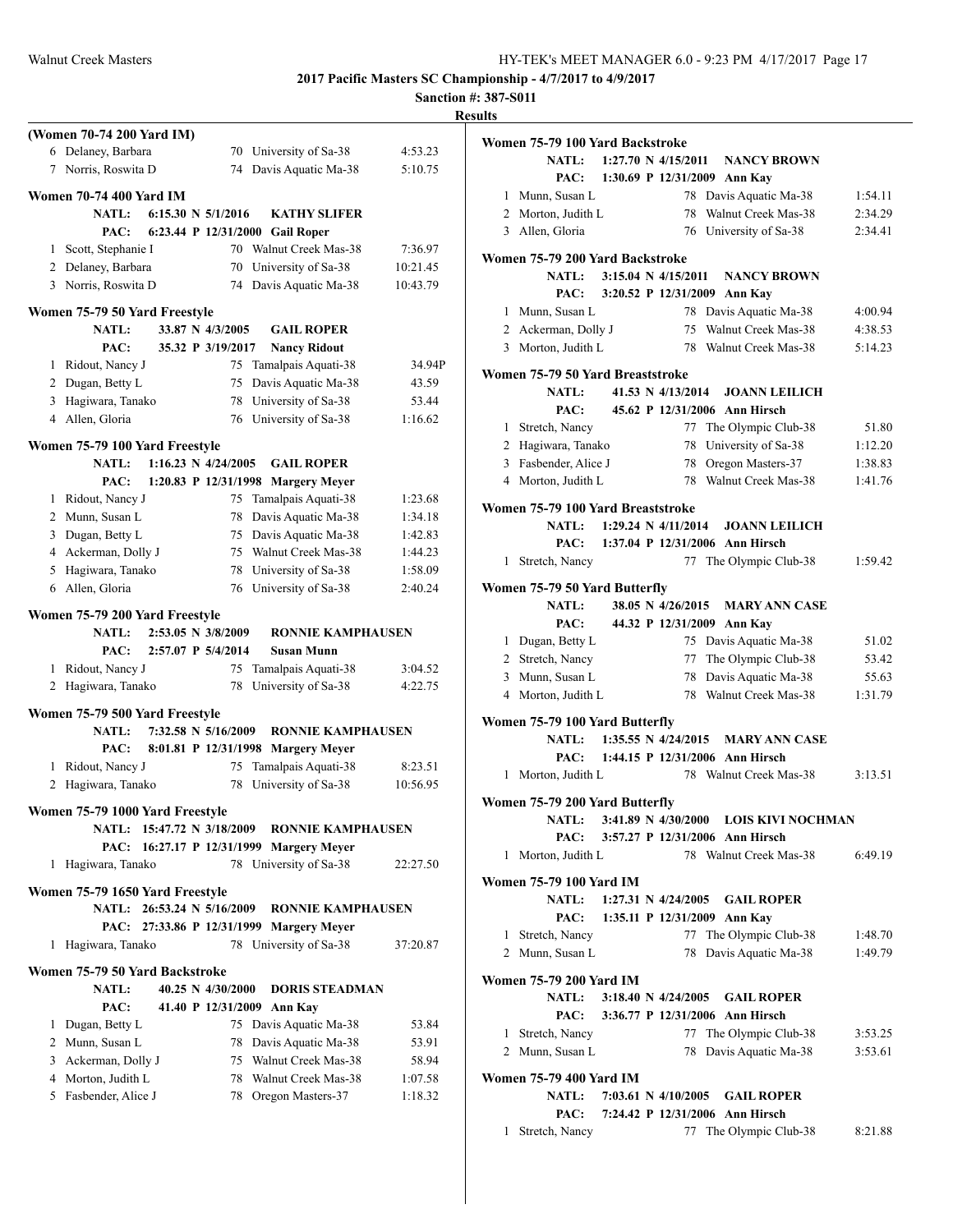| - esults -<br>m |  |
|-----------------|--|
|-----------------|--|

|                | (Women 75-79 400 Yard IM)<br>2 Long, Anne B                   |  |                         | 75 University of Sa-38                   | 8:31.87  |
|----------------|---------------------------------------------------------------|--|-------------------------|------------------------------------------|----------|
|                |                                                               |  |                         |                                          |          |
|                | Women 80-84 50 Yard Freestyle                                 |  |                         |                                          |          |
|                | <b>NATL:</b>                                                  |  |                         | 34.20 N 12/13/2015 JOHNNIE DETRICK       |          |
|                | PAC:                                                          |  |                         | 37.11 P 12/31/2003 Margery Meyer         |          |
|                | 1 Tegner, Thyra                                               |  |                         | 81 Almaden Masters-38                    | 49.95    |
|                | 2 Bensu, Janet L                                              |  |                         | 84 University of Sa-38                   | 1:00.60  |
|                | 3 Wivell, Toni M                                              |  |                         | 80 Tuolumne County-38                    | 1:01.04  |
|                | 4 Duncan, Jean                                                |  |                         | 84 Walnut Creek Mas-38                   | 1:14.69  |
|                | Women 80-84 100 Yard Freestyle                                |  |                         |                                          |          |
|                | <b>NATL:</b>                                                  |  |                         | 1:22.34 N 12/13/2015 JOHNNIE DETRICK     |          |
|                | PAC:                                                          |  |                         | 1:24.09 P 12/31/2003 Margery Meyer       |          |
|                | 1 Tegner, Thyra                                               |  |                         | 81 Almaden Masters-38                    | 1:58.73  |
|                | 2 Bensu, Janet L                                              |  |                         | 84 University of Sa-38                   | 2:07.17  |
|                | 3 Wivell, Toni M                                              |  |                         | 80 Tuolumne County-38                    | 2:07.50  |
|                | 4 Duncan, Jean                                                |  |                         | 84 Walnut Creek Mas-38                   | 2:36.17  |
|                |                                                               |  |                         |                                          |          |
|                | Women 80-84 200 Yard Freestyle<br><b>NATL:</b>                |  | $3:08.99$ N $2/17/2008$ | <b>JEAN TROY</b>                         |          |
|                |                                                               |  |                         | PAC: 3:10.14 P 12/31/2003 Margery Meyer  |          |
|                | 1 Bensu, Janet L                                              |  |                         | 84 University of Sa-38                   | 4:41.16  |
|                | 2 Robben, Barbara                                             |  | 82                      | UC38-38                                  | 5:02.92  |
|                | 3 Duncan, Jean                                                |  |                         | 84 Walnut Creek Mas-38                   | 5:46.85  |
|                |                                                               |  |                         |                                          |          |
|                | Women 80-84 500 Yard Freestyle                                |  |                         |                                          |          |
|                | NATL: 8:26.37 N 3/30/2008                                     |  |                         | <b>JEAN TROY</b>                         |          |
|                |                                                               |  |                         | PAC: 8:33.61 P 12/31/2003 Margery Meyer  |          |
|                | 1 Bensu, Janet L                                              |  |                         | 84 University of Sa-38                   | 11:58.38 |
|                | 2 Wivell, Toni M                                              |  |                         | 80 Tuolumne County-38                    | 12:06.43 |
| 3              | Robben, Barbara                                               |  |                         | 82 UC38-38                               | 12:53.16 |
|                | Women 80-84 1000 Yard Freestyle                               |  |                         |                                          |          |
|                | NATL: 17:20.18 N 3/30/2008                                    |  |                         | <b>JEAN TROY</b>                         |          |
|                |                                                               |  |                         | PAC: 17:33.20 P 12/31/2003 Margery Meyer |          |
| 1              | Bensu, Janet L                                                |  |                         | 84 University of Sa-38                   | 24:48.10 |
|                |                                                               |  |                         |                                          |          |
|                | Women 80-84 1650 Yard Freestyle<br>NATL: 28:35.79 N 4/19/2009 |  |                         | <b>BETTY LORENZI</b>                     |          |
|                |                                                               |  |                         | PAC: 28:59.28 P 12/31/2003 Margery Meyer |          |
|                | 1 Robben, Barbara                                             |  | 82 UC38-38              |                                          | 45:10.14 |
|                |                                                               |  |                         |                                          |          |
|                | Women 80-84 50 Yard Backstroke                                |  |                         |                                          |          |
|                | <b>NATL:</b>                                                  |  | 43.57 N 4/19/2009       | <b>BETTY LORENZI</b>                     |          |
|                | PAC:                                                          |  |                         | 45.16 P 12/31/2003 Margery Meyer         |          |
| 1              | Tegner, Thyra                                                 |  | 81                      | Almaden Masters-38                       | 1:02.77  |
| $\overline{2}$ | Bensu, Janet L                                                |  |                         | 84 University of Sa-38                   | 1:16.44  |
| 3              | Wivell, Toni M                                                |  | 80                      | Tuolumne County-38                       | 1:18.25  |
| 4              | Duncan, Jean                                                  |  | 84                      | Walnut Creek Mas-38                      | 1:33.43  |
|                | Women 80-84 100 Yard Backstroke                               |  |                         |                                          |          |
|                | <b>NATL:</b>                                                  |  | 1:32.37 N 4/19/2009     | <b>BETTY LORENZI</b>                     |          |
|                | PAC:                                                          |  | 1:42.14 P $12/31/2003$  | <b>Margery Meyer</b>                     |          |
| 1              | Tegner, Thyra                                                 |  | 81                      | Almaden Masters-38                       | 2:27.08  |
| $\overline{c}$ | Wivell, Toni M                                                |  | 80                      | Tuolumne County-38                       | 2:47.24  |
| 3              | Duncan, Jean                                                  |  |                         | 84 Walnut Creek Mas-38                   | 3:37.63  |
|                |                                                               |  |                         |                                          |          |
|                |                                                               |  |                         |                                          |          |

|   | Women 80-84 200 Yard Backstroke             |  |                       |                                               |         |
|---|---------------------------------------------|--|-----------------------|-----------------------------------------------|---------|
|   |                                             |  |                       | NATL: 3:26.72 N 4/19/2009 BETTY LORENZI       |         |
|   |                                             |  |                       | PAC: 3:54.08 P 12/31/1998 Marjorie Sharpe     |         |
|   | 1 Tegner, Thyra                             |  |                       | 81 Almaden Masters-38                         | 5:02.93 |
|   | 2 Wivell, Toni M                            |  |                       | 80 Tuolumne County-38                         | 5:33.65 |
|   | 3 Duncan, Jean                              |  |                       | 84 Walnut Creek Mas-38                        | 7:42.46 |
|   | Women 80-84 50 Yard Breaststroke            |  |                       |                                               |         |
|   | <b>NATL:</b>                                |  |                       | 48.29 N 2/12/2011 ANN HIRSCH                  |         |
|   | PAC:                                        |  |                       | 48.29 P 2/12/2011 Ann M Hirsch                |         |
|   | 1 Bensu, Janet L                            |  |                       | 84 University of Sa-38                        | 2:38.36 |
|   | Women 85-89 50 Yard Freestyle               |  |                       |                                               |         |
|   | <b>NATL:</b>                                |  |                       | 41.21 N 3/9/2013 BETTY RUSS                   |         |
|   | PAC:                                        |  |                       | 42.36 P 12/31/2009 Margery Meyer              |         |
|   |                                             |  |                       | 1 Voorhees, Margaret S 88 University of Sa-38 | 1:27.70 |
|   |                                             |  |                       |                                               |         |
|   | Women 85-89 100 Yard Freestyle              |  |                       |                                               |         |
|   |                                             |  |                       | NATL: 1:31.20 N 4/12/2014 NAN BOHL            |         |
|   |                                             |  |                       | PAC: 1:35.48 P 12/31/2008 Margery Meyer       |         |
|   | 1 Hirsch, Ann M                             |  |                       | 86 Walnut Creek Mas-38                        | 2:04.92 |
|   | Women 85-89 50 Yard Backstroke              |  |                       |                                               |         |
|   | <b>NATL:</b>                                |  |                       | 46.77 N 2/9/2013 BETTY LORENZI                |         |
|   |                                             |  |                       | PAC: 52.22 P 12/31/2002 Marjorie Sharpe       |         |
|   | 1 Hirsch, Ann M                             |  |                       | 86 Walnut Creek Mas-38                        | 1:02.25 |
|   | Women 85-89 100 Yard Backstroke             |  |                       |                                               |         |
|   |                                             |  |                       | NATL: 1:40.00 N 2/10/2013 BETTY LORENZI       |         |
|   |                                             |  |                       | PAC: 1:59.59 P 12/31/2003 Marjorie Sharpe     |         |
|   | 1 Hirsch, Ann M                             |  |                       | 86 Walnut Creek Mas-38                        | 2:15.98 |
|   |                                             |  |                       |                                               |         |
|   | Women 85-89 200 Yard Backstroke             |  |                       | NATL: 3:34.09 N 2/9/2013 BETTY LORENZI        |         |
|   |                                             |  |                       | PAC: 4:07.66 P 12/31/2002 Marjorie Sharpe     |         |
|   | 1 Hirsch, Ann M                             |  |                       | 86 Walnut Creek Mas-38                        | 4:53.05 |
|   |                                             |  |                       |                                               |         |
|   | Women 85-89 50 Yard Breaststroke            |  |                       |                                               |         |
|   | <b>NATL:</b>                                |  |                       | 55.14 N 4/10/2016 ANN HIRSCH                  |         |
|   | PAC:                                        |  |                       | 55.14 P 4/10/2016 Ann Hirsch                  |         |
|   | 1 Hirsch, Ann M                             |  |                       | 86 Walnut Creek Mas-38                        | 1:05.22 |
|   | Women 85-89 100 Yard Breaststroke           |  |                       |                                               |         |
|   | <b>NATL:</b>                                |  |                       | 2:01.37 N 2/20/2016 ANN HIRSCH                |         |
|   | PAC:                                        |  | 2:01.37 P 2/20/2016   | Ann Hirsch                                    |         |
| 1 | Hirsch, Ann M                               |  |                       | 86 Walnut Creek Mas-38                        | 2:19.66 |
|   | Women 85-89 200 Yard Breaststroke           |  |                       |                                               |         |
|   | <b>NATL:</b>                                |  | 4:20.23 N $3/12/2016$ | <b>ANN HIRSCH</b>                             |         |
|   | PAC:                                        |  | 4:20.23 P $3/12/2016$ | <b>Ann Hirsch</b>                             |         |
| 1 | Hirsch, Ann M                               |  |                       | 86 Walnut Creek Mas-38                        | 5:03.41 |
|   |                                             |  |                       |                                               |         |
|   | Men 18-24 50 Yard Freestyle<br><b>NATL:</b> |  | 19.36 N 4/28/2012     | <b>JOSH SCHNEIDER</b>                         |         |
|   | PAC:                                        |  | 19.97 P 5/2/2014      | <b>Christopher Peter</b>                      |         |
| 1 | Cooper, Quentin                             |  |                       | 21 Marcia's Enthusi-38                        | 21.92   |
|   | 2 James, Brandon                            |  |                       | 20 Walnut Creek Mas-38                        | 22.09   |
| 3 | May, Alexander M                            |  |                       | 23 Davis Aquatic Ma-38                        | 23.84   |
|   | 4 Antonellis, Gaetano                       |  |                       | 20 Cal Maritime Aca-38                        | 24.16   |
|   | 5 Mahgoub, Abdallah E                       |  |                       | 18 Walnut Creek Mas-38                        | 24.26   |
|   | 6 Prim, Jeremy K                            |  |                       | 22 Davis Aquatic Ma-38                        | 24.91   |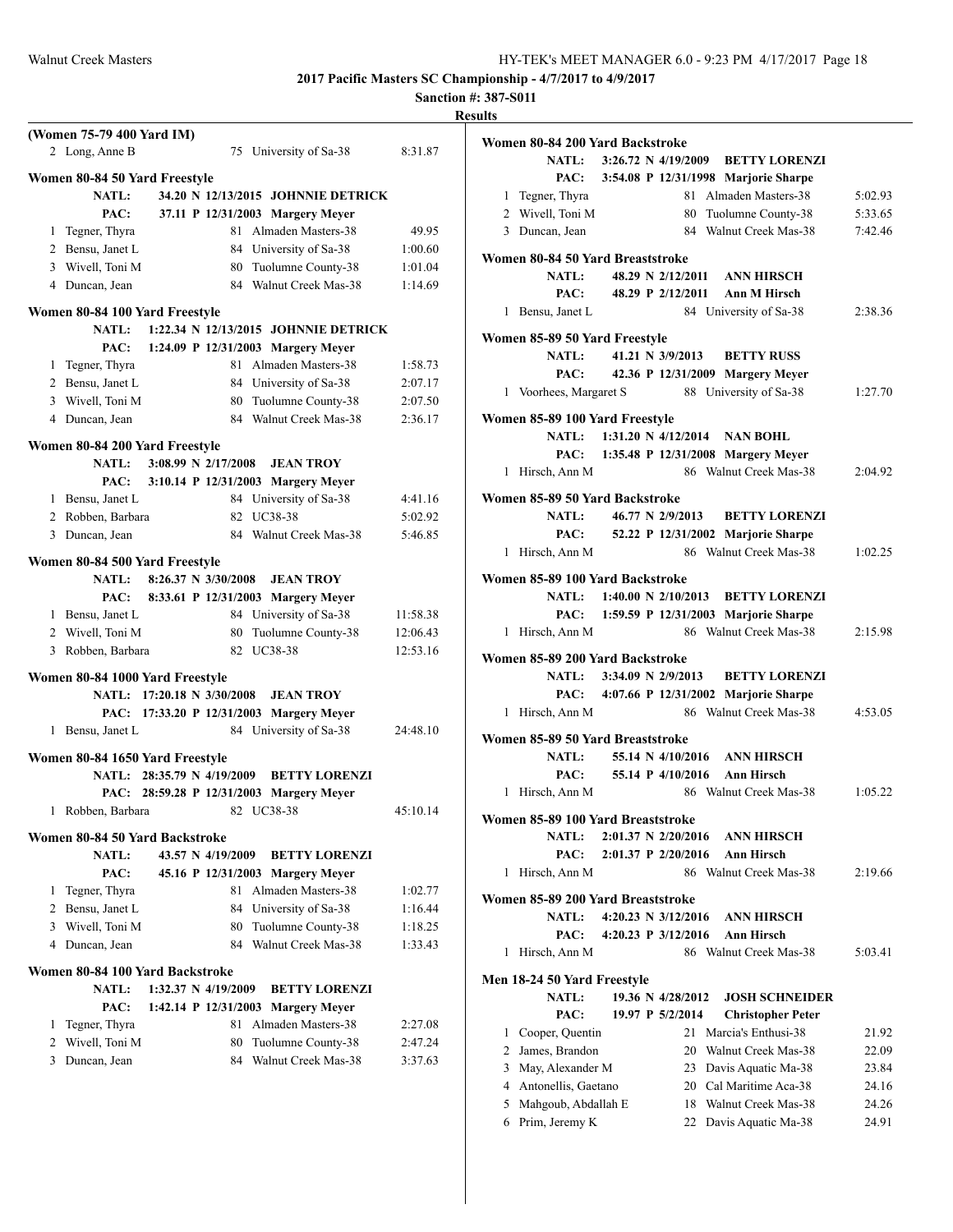|                |                                       |                                                    | <b>Results</b> |
|----------------|---------------------------------------|----------------------------------------------------|----------------|
|                | (Men 18-24 50 Yard Freestyle)         |                                                    | Me             |
| 7              | Askins, John L                        | 19 University of Sa-38                             | 24.97          |
| 8              | Vu, Erin K                            | 22 University of Sa-38                             | 25.63          |
|                | 9 Barta, Paul J                       | 24 UC38-38                                         | 25.70          |
|                | *10 Lundeen, Erik D                   | 21<br>San Ramon Valley-38                          | 26.14          |
|                | *10 Leber, Nathan                     | 24 University of Sa-38                             | 26.14          |
|                | Men 18-24 100 Yard Freestyle          |                                                    |                |
|                | <b>NATL:</b>                          | 42.59 N 12/1/2012<br><b>EUGENE GODSOE</b>          |                |
|                | PAC:                                  | 43.77 P 12/31/2010 Andy Grant                      |                |
|                | 1 Krovetz, Avery                      | 20 Davis Aquatic Ma-38                             | 51.28          |
| 2              | Jordan, Steven M                      | Sierra Marlins S-38<br>22                          | Me<br>51.68    |
| 3              | May, Alexander M                      | 23 Davis Aquatic Ma-38                             | 52.29          |
|                | 4 Antonellis, Gaetano                 | 20 Cal Maritime Aca-38                             | 53.53          |
|                | 5 Prim, Jeremy K                      | 22 Davis Aquatic Ma-38                             | 55.51          |
|                | 6 Barta, Paul J                       | 24 UC38-38                                         | 55.65          |
|                | 7 Leber, Nathan                       | 24 University of Sa-38                             | 55.75          |
| 8              | Vu, Erin K                            | 22 University of Sa-38                             | 59.29<br>Me    |
| 9.             | Khieu, Kevin K                        | Salinas Valley A-38<br>19                          | 1:23.49        |
|                |                                       |                                                    |                |
|                | Men 18-24 200 Yard Freestyle<br>NATL: | $1:35.02 \text{ N}$ 11/8/2009<br><b>ANDY GRANT</b> |                |
|                | PAC:                                  | 1:35.02 P 12/31/2010 Andy Grant                    |                |
| 1              | Leber, Nathan                         | 24 University of Sa-38                             | 2:02.03        |
| $\overline{2}$ | Thomas, Michael R                     | Tamalpais Aquati-38<br>24                          | Me<br>2:02.88  |
|                |                                       |                                                    |                |
|                | Men 18-24 500 Yard Freestyle          |                                                    |                |
|                | <b>NATL:</b>                          | 4:24.81 N $1/24/2010$<br><b>ANDY GRANT</b>         |                |
|                | PAC:                                  | 4:24.81 P 1/24/2010<br><b>Andy Grant</b>           |                |
|                | 1 Seitz, Andrew                       | 24 Marcia's Enthusi-38                             | 4:49.91        |
|                | 2 Krovetz, Avery                      | 20 Davis Aquatic Ma-38                             | 5:06.48        |
| 3              | Thomas, Michael R                     | Tamalpais Aquati-38<br>24                          | Me<br>5:41.55  |
|                | 4 Stompe, Michael D                   | 22 Rolling Hills Mu-38                             | 6:47.26        |
|                | Men 18-24 1000 Yard Freestyle         |                                                    |                |
|                | <b>NATL:</b>                          | $9:01.26 \text{ N } 2/13/2010$<br><b>JP ARNOLD</b> |                |
|                | PAC:                                  | 9:29.54 P 12/31/1996 Brad Winsor                   |                |
|                | 1 Krovetz, Avery                      | 20 Davis Aquatic Ma-38                             | 10:11.18       |
| 2              | Thomas, Michael R                     | 24<br>Tamalpais Aquati-38                          | 11:41.88       |
| 3              | Palabrica, Juan Pablo M               | 19 University of Sa-38                             | 11:50.50<br>Me |
|                | Men 18-24 1650 Yard Freestyle         |                                                    |                |
|                | NATL: 15:48.70 N 3/27/2010            | <b>ANDREW MUELLER</b>                              |                |
|                | PAC: 16:14.23 P 2/22/2015             | <b>Andrew Gyenis</b>                               |                |
|                | 1 Leber, Nathan                       | 24 University of Sa-38                             | 20:50.25       |
|                |                                       |                                                    |                |
|                | Men 18-24 50 Yard Backstroke          |                                                    |                |
|                | <b>NATL:</b>                          | 22.33 N 5/10/2013<br><b>ANDREW ELLIOTT</b>         |                |
|                | PAC:                                  | 22.85 P 4/26/2015<br><b>Andrew Saeta</b>           |                |
| 1              | James, Brandon                        | 20 Walnut Creek Mas-38                             | 24.53          |
| 2              | Mahgoub, Abdallah E                   | 18<br>Walnut Creek Mas-38                          | 25.31          |
| 3              | May, Alexander M                      | 23 Davis Aquatic Ma-38                             | 26.95          |
|                | 4 Davis, Cole W                       | 24<br>The Olympic Club-38                          | 27.01<br>Me    |
| 5              | Leber, Nathan                         | University of Sa-38<br>24                          | 30.86          |
| 6              | Prim, Jeremy K                        | Davis Aquatic Ma-38<br>22                          | 31.30          |
| 7              | Arechy, Likiren                       | Walnut Creek Mas-38<br>23                          | 31.92          |
| 8              | Wilson, Adam T                        | 23 Almaden Masters-38                              | 32.43          |
| 9.             | Khieu, Kevin K                        | Salinas Valley A-38<br>19                          | 45.81          |
|                |                                       |                                                    |                |

|                | Men 18-24 100 Yard Backstroke                   |  |                                |                                    |         |
|----------------|-------------------------------------------------|--|--------------------------------|------------------------------------|---------|
|                | <b>NATL:</b>                                    |  |                                | 45.36 N 11/30/2012 EUGENE GODSOE   |         |
|                | PAC:                                            |  | 50.01 P 4/30/2016              | <b>Matthew Murray</b>              |         |
| 1              | Mahgoub, Abdallah E                             |  |                                | 18 Walnut Creek Mas-38             | 52.78   |
|                | 2 Jordan, Steven M                              |  |                                | 22 Sierra Marlins S-38             | 56.85   |
|                | 3 Cooper, Quentin                               |  |                                | 21 Marcia's Enthusi-38             | 59.91   |
|                | 4 Prim, Jeremy K                                |  |                                | 22 Davis Aquatic Ma-38             | 1:05.39 |
|                | 5 Leber, Nathan                                 |  |                                | 24 University of Sa-38             | 1:07.72 |
|                | --- Vu, Erin K                                  |  |                                | 22 University of Sa-38             | DQ      |
|                | Men 18-24 200 Yard Backstroke                   |  |                                |                                    |         |
|                | <b>NATL:</b>                                    |  | 1:44.18 N 5/11/2013            | <b>ANDREW ELLIOTT</b>              |         |
|                | PAC:                                            |  | 1:53.48 P $5/2/2014$           | <b>Wilfred Garcia</b>              |         |
|                | 1 Jordan, Steven M                              |  |                                | 22 Sierra Marlins S-38             | 2:06.61 |
| 2              | Thomas, Michael R                               |  | 24                             | Tamalpais Aquati-38                | 2:14.12 |
| 3              | Leber, Nathan                                   |  | 24                             | University of Sa-38                | 2:29.04 |
|                |                                                 |  |                                |                                    |         |
|                | Men 18-24 50 Yard Breaststroke<br><b>NATL:</b>  |  | 24.53 N 2/1/2015               | <b>ROSTYSLAV FEDYNA</b>            |         |
|                |                                                 |  |                                |                                    |         |
|                | PAC:                                            |  |                                | 24.98 P 12/31/2009 Rick Eddy       |         |
| $\mathbf{1}$   | Antonellis, Gaetano                             |  |                                | 20 Cal Maritime Aca-38             | 29.50   |
|                | 2 Cooper, Quentin                               |  | 21                             | Marcia's Enthusi-38                | 31.37   |
|                | 3 May, Alexander M                              |  | 23                             | Davis Aquatic Ma-38                | 31.85   |
|                | Men 18-24 100 Yard Breaststroke                 |  |                                |                                    |         |
|                | <b>NATL:</b>                                    |  | 54.07 N 4/25/2015              | <b>COLIN BABCOCK</b>               |         |
|                | PAC:                                            |  | 54.07 P 4/25/2015              | <b>Colin Babcock</b>               |         |
|                | 1 Antonellis, Gaetano                           |  |                                | 20 Cal Maritime Aca-38             | 1:03.92 |
|                | 2 Palabrica, Juan Pablo M                       |  |                                | 19 University of Sa-38             | 1:08.36 |
|                | 3 Barta, Paul J                                 |  |                                | 24 UC38-38                         | 1:13.07 |
|                |                                                 |  |                                |                                    |         |
|                | Men 18-24 200 Yard Breaststroke<br><b>NATL:</b> |  | $1:57.33 \text{ N } 5/12/2013$ | <b>ELLIOT KEEFER</b>               |         |
|                | PAC:                                            |  |                                | 1:58.34 P 12/31/2006 Gary Marshall |         |
|                | 1 Palabrica, Juan Pablo M                       |  |                                | 19 University of Sa-38             | 2:30.98 |
| 2              | Thomas, Michael R                               |  | 24                             | Tamalpais Aquati-38                | 2:37.75 |
|                | 3 Barta, Paul J                                 |  | 24                             | UC38-38                            | 2:39.45 |
|                | --- Khieu, Kevin K                              |  | 19                             | Salinas Valley A-38                | DQ      |
|                |                                                 |  |                                |                                    |         |
|                | Men 18-24 50 Yard Butterfly                     |  |                                |                                    |         |
|                | <b>NATL:</b>                                    |  | 21.13 N 4/26/2015              | <b>HENRIK LINDAU</b>               |         |
|                | PAC:                                            |  | 22.50 P 5/4/2014               | <b>Nolan Koon</b>                  |         |
| 1              | Cooper, Quentin                                 |  | 21                             | Marcia's Enthusi-38                | 24.18   |
| $\overline{c}$ | May, Alexander M                                |  | 23                             | Davis Aquatic Ma-38                | 24.44   |
| 3              | Jordan, Steven M                                |  | 22                             | Sierra Marlins S-38                | 25.00   |
| 4              | Vu, Erin K                                      |  | 22                             | University of Sa-38                | 26.85   |
| 5              | Krovetz, Avery                                  |  | 20                             | Davis Aquatic Ma-38                | 26.99   |
| 6              | Palabrica, Juan Pablo M                         |  |                                | 19 University of Sa-38             | 27.29   |
| 7              | Prim, Jeremy K                                  |  | 22                             | Davis Aquatic Ma-38                | 27.44   |
| 8              | Barta, Paul J                                   |  | 24                             | UC38-38                            | 27.76   |
| 9              | Pulido-Ojeda, Marcus-Alexan                     |  | 20                             | Salinas Valley A-38                | 32.46   |
|                | Men 18-24 100 Yard Butterfly                    |  |                                |                                    |         |
|                | <b>NATL:</b>                                    |  |                                | 46.65 N 11/30/2012 EUGENE GODSOE   |         |
|                | PAC:                                            |  |                                | 49.03 P 12/31/2010 Andy Grant      |         |
| 1              | Seitz, Andrew                                   |  |                                | 24 Marcia's Enthusi-38             | 53.45   |
| 2              | Jordan, Steven M                                |  | 22                             | Sierra Marlins S-38                | 53.68   |
| 3              | Cooper, Quentin                                 |  | 21                             | Marcia's Enthusi-38                | 54.66   |
| 4              | Davis, Cole W                                   |  | 24                             | The Olympic Club-38                | 55.07   |
|                |                                                 |  |                                |                                    |         |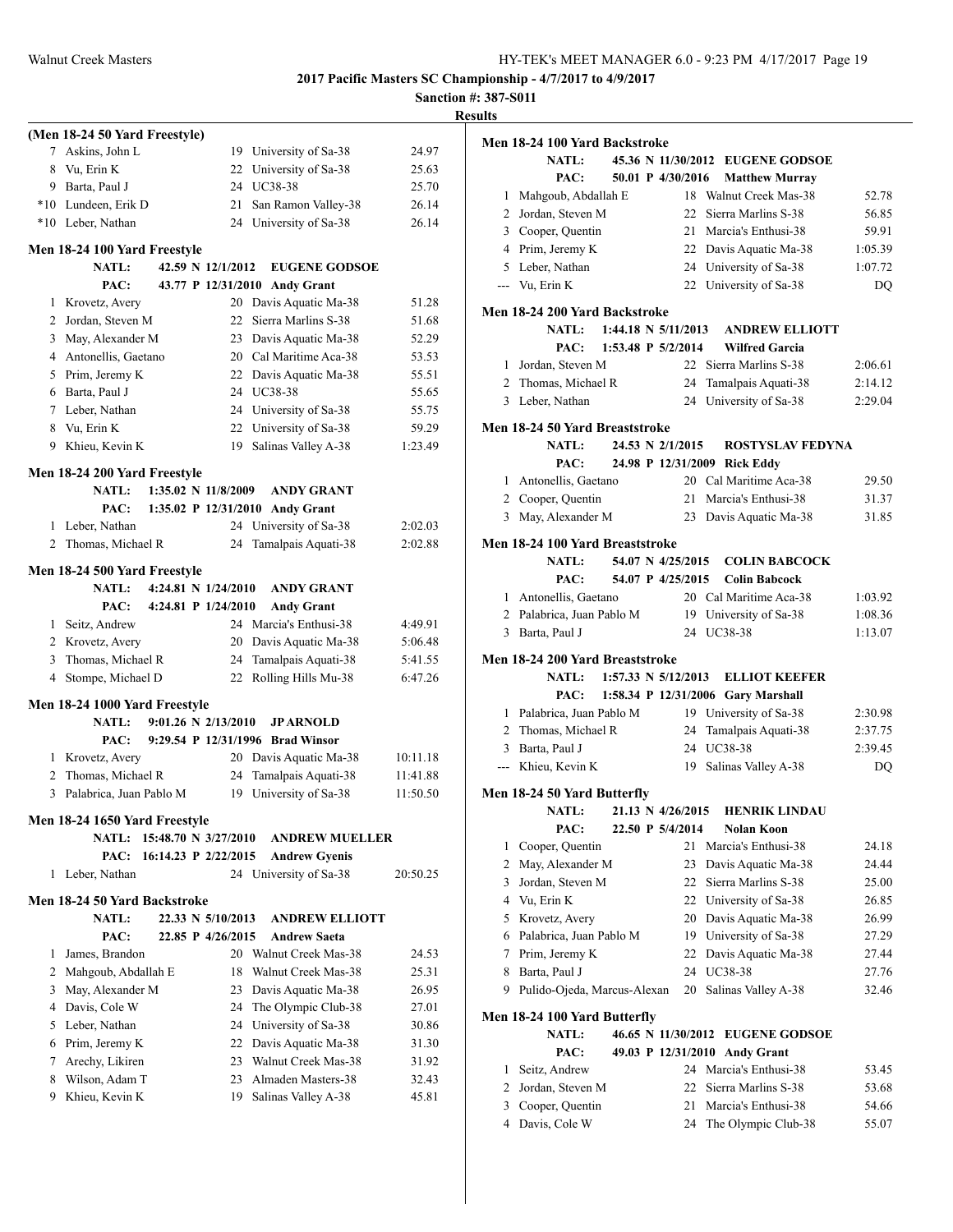## **Sanction #: 387-S011 Results**

|                | (Men 18-24 100 Yard Butterfly)                             |          |                                            |                |
|----------------|------------------------------------------------------------|----------|--------------------------------------------|----------------|
|                | 5 Vu, Erin K                                               |          | 22 University of Sa-38                     | 1:03.35        |
|                | 6 Pulido-Ojeda, Marcus-Alexan                              | 20       | Salinas Valley A-38                        | 1:18.60        |
| 7              | Stompe, Michael D                                          | 22       | Rolling Hills Mu-38                        | 1:23.38        |
|                | Men 18-24 200 Yard Butterfly                               |          |                                            |                |
|                | 1:49.39 N 2/14/2010<br><b>NATL:</b>                        |          | <b>RUSSELL PAYNE</b>                       |                |
|                | 1:51.29 P 12/31/1996<br>PAC:                               |          | <b>Brad Budney</b>                         |                |
| 1              | Jordan, Steven M                                           | 22       | Sierra Marlins S-38                        | 2:03.27        |
|                | 2 Thomas, Michael R                                        | 24       | Tamalpais Aquati-38                        | 2:18.52        |
|                |                                                            |          |                                            |                |
|                | Men 18-24 100 Yard IM<br><b>NATL:</b><br>49.52 N 4/25/2015 |          | <b>COLIN BABCOCK</b>                       |                |
|                | PAC:<br>49.52 P 4/25/2015                                  |          | <b>Colin Babcock</b>                       |                |
| 1              | May, Alexander M                                           | 23       | Davis Aquatic Ma-38                        | 58.61          |
|                | 2 Krovetz, Avery                                           | 20       | Davis Aquatic Ma-38                        | 58.71          |
| 3              | Jordan, Steven M                                           | 22       | Sierra Marlins S-38                        | 58.80          |
|                | 4 Palabrica, Juan Pablo M                                  |          | 19 University of Sa-38                     | 1:02.50        |
|                | 5 Barta, Paul J                                            |          | 24 UC38-38                                 | 1:04.86        |
|                | 6 Askins, John L                                           |          | 19 University of Sa-38                     | 1:07.51        |
|                | 7 Pulido-Ojeda, Marcus-Alexan                              | 20       | Salinas Valley A-38                        | 1:19.05        |
|                |                                                            |          |                                            |                |
|                | Men 18-24 200 Yard IM                                      |          |                                            |                |
|                | 1:49.30 N $4/26/2015$<br><b>NATL:</b>                      |          | <b>COLIN BABCOCK</b>                       |                |
|                | PAC:<br>1:49.30 P 4/26/2015                                |          | <b>Colin Babcock</b>                       |                |
|                | 1 Seitz, Andrew                                            |          | 24 Marcia's Enthusi-38                     | 1:58.12        |
|                | 2 Cooper, Quentin                                          | 21       | Marcia's Enthusi-38                        | 2:05.90        |
| 3              | May, Alexander M                                           | 23       | Davis Aquatic Ma-38                        | 2:08.31        |
|                | 4 Krovetz, Avery                                           | 20       | Davis Aquatic Ma-38                        | 2:11.87        |
|                | 5 Palabrica, Juan Pablo M                                  |          | 19 University of Sa-38                     | 2:18.73        |
|                | 6 Wilson, Adam T                                           | 23       | Almaden Masters-38                         | 2:20.83        |
| 7              | Stompe, Michael D                                          | 22       | Rolling Hills Mu-38                        | 2:55.36        |
|                | Men 18-24 400 Yard IM                                      |          |                                            |                |
|                | $3:50.12 \text{ N } 2/13/2010$<br><b>NATL:</b>             |          | <b>RUSSELL PAYNE</b>                       |                |
|                | 3:55.33 P 4/24/2015<br>PAC:                                |          | <b>Colin Babcock</b>                       |                |
| 1              | Cooper, Quentin                                            | 21       | Marcia's Enthusi-38                        | 4:26.73        |
| 2              | Thomas, Michael R                                          | 24       | Tamalpais Aquati-38                        | 4:54.37        |
|                | Men 25-29 50 Yard Freestyle                                |          |                                            |                |
|                | <b>NATL:</b>                                               |          | 18.67 N 12/20/2014 BOUSQUET\ADRIAN         |                |
|                | PAC:                                                       |          | 18.67 P 12/20/2014 Nathan Adrian           |                |
| 1              | Murray, Matthew R                                          | 25       | The Olympic Club-38                        | 22.88          |
| $\overline{c}$ | Zlotoff, Zachary                                           | 25       | Marcia's Enthusi-38                        | 23.22          |
|                | 3 Condon, Patrick L                                        | 28       | Marcia's Enthusi-38                        | 23.29          |
|                | 4 Sundrup, Tim                                             | 27       | Cal Aquatic Mast-38                        | 23.68          |
| 5              | Swartz, Drew J                                             | 28       | Cal Aquatic Mast-38                        | 24.65          |
| 6              | Bardales, Christopher A                                    | 26       | San Francisco Ts-38                        | 27.73          |
|                |                                                            |          |                                            |                |
|                | Men 25-29 100 Yard Freestyle                               |          |                                            |                |
|                | 41.13 N 5/3/2014<br><b>NATL:</b>                           |          | <b>NATHAN ADRIAN</b>                       |                |
|                | PAC:<br>41.13 P 5/3/2014                                   |          | <b>Nathan Adrian</b>                       |                |
| 1              | Kline, Peter R                                             | 27       | Marcia's Enthusi-38                        | 46.59          |
| $\overline{2}$ | Hallman, Eric R                                            | 25       | Marcia's Enthusi-38                        | 50.27          |
| 3              | Murray, Matthew R                                          | 25       | The Olympic Club-38                        | 51.23          |
| 4              | Yan, Hank                                                  | 27       | The Olympic Club-38                        | 52.54          |
| 5              |                                                            | 27       | Cal Aquatic Mast-38                        | 53.31          |
|                | Sundrup, Tim                                               |          |                                            |                |
| 6<br>7         | Boyer, Kaleb D<br>Docken, Steffen S                        | 29<br>28 | Walnut Creek Mas-38<br>Davis Aquatic Ma-38 | 54.37<br>57.77 |

|                | Men 25-29 200 Yard Freestyle                  |                     |                                |                                   |          |
|----------------|-----------------------------------------------|---------------------|--------------------------------|-----------------------------------|----------|
|                | <b>NATL:</b>                                  |                     | $1:31.93 \text{ N } 12/6/2013$ | <b>DARIAN TOWNSEND</b>            |          |
|                | PAC:                                          |                     | 1:32.83 P 12/5/2014            | Nathan Adrian                     |          |
| 1              | Vizcarra, Nathan                              |                     |                                | 29 University of Sa-38            | 1:47.27  |
|                | 2 Ward, Roger W                               |                     | 26                             | Marcia's Enthusi-38               | 1:47.50  |
| 3              | Gouvea, Arthur                                |                     |                                | 29 University of Sa-38            | 1:50.89  |
|                | 4 Zlotoff, Zachary                            |                     | 25                             | Marcia's Enthusi-38               | 1:51.03  |
|                | Men 25-29 500 Yard Freestyle                  |                     |                                |                                   |          |
|                | NATL:                                         |                     | 4:20.82 N $4/17/2010$          | <b>ANDY GRANT</b>                 |          |
|                | PAC:                                          |                     | 4:20.82 P 4/18/2010            | <b>Andy Grant</b>                 |          |
| 1              | Vizcarra, Nathan                              |                     |                                | 29 University of Sa-38            | 4:54.61  |
|                | 2 Leopold, Jonathan C                         |                     | 27                             | The Olympic Club-38               | 4:59.59  |
| 3              | Leimkuhler, Kyle T                            |                     | 29                             | Menlo Masters Ak-38               | 5:08.24  |
|                | 4 Zlotoff, Zachary                            |                     | 25                             | Marcia's Enthusi-38               | 5:08.81  |
| 5              | Talmadge, Matthew S                           |                     | 27                             | The Olympic Club-38               | 5:15.94  |
|                | 6 Singh, Jason J                              |                     | 28                             | San Francisco Ts-38               | 5:22.14  |
| 7              | Boyer, Kaleb D                                |                     | 29                             | Walnut Creek Mas-38               | 5:41.91  |
| 8              | Abruzzini, Jacob                              |                     | 25                             | Tri Valley Maste-38               | 5:44.06  |
|                |                                               |                     |                                |                                   |          |
|                | Men 25-29 1000 Yard Freestyle<br><b>NATL:</b> |                     | $9:19.61$ N $3/15/2014$        | <b>TOBIAS WORK</b>                |          |
|                | PAC:                                          |                     |                                | 9:26.67 P 12/31/1994 Chip Hobson  |          |
|                | 1 Zlotoff, Zachary                            |                     |                                | 25 Marcia's Enthusi-38            | 10:35.49 |
|                | 2 Boyer, Kaleb D                              |                     |                                | 29 Walnut Creek Mas-38            | 11:50.44 |
| 3              | Farley, Patrick A                             |                     | 25                             | University of Sa-38               | 13:08.21 |
|                |                                               |                     |                                |                                   |          |
|                | Men 25-29 1650 Yard Freestyle                 |                     |                                |                                   |          |
|                | <b>NATL:</b>                                  | 15:44.70 N 5/3/1998 |                                | <b>ALEX KOSTICH</b>               |          |
|                | PAC:                                          |                     |                                | 15:51.43 P 12/31/1985 Paul Asmuth |          |
| 1              | Konovalov, Artom                              |                     | 28                             | University of Sa-38               | 18:48.31 |
| 2              | Abruzzini, Jacob                              |                     | 25                             | Tri Valley Maste-38               | 20:54.64 |
|                | Men 25-29 50 Yard Backstroke                  |                     |                                |                                   |          |
|                | <b>NATL:</b>                                  |                     | 21.46 N 4/16/2010              | <b>ADAM MANIA</b>                 |          |
|                | PAC:                                          |                     | 21.98 P 5/1/2016               | <b>Andrew Saeta</b>               |          |
|                | 1 Kline, Peter R                              |                     |                                | 27 Marcia's Enthusi-38            | 23.65    |
|                | 2 Swartz, Drew J                              |                     |                                | 28 Cal Aquatic Mast-38            | 26.98    |
| 3              | Abruzzini, Jacob                              |                     | 25                             | Tri Valley Maste-38               | 28.21    |
| $\overline{4}$ | Konovalov, Artom                              |                     | 28                             | University of Sa-38               | 28.77    |
| 5              | Docken, Steffen S                             |                     | 28                             | Davis Aquatic Ma-38               | 30.66    |
|                | 6 Boyer, Kaleb D                              |                     |                                | 29 Walnut Creek Mas-38            | 31.09    |
|                | Men 25-29 100 Yard Backstroke                 |                     |                                |                                   |          |
|                | <b>NATL:</b>                                  |                     | 45.95 N 4/15/2010              | <b>ADAM MANIA</b>                 |          |
|                | PAC:                                          |                     | 48.50 P 4/30/2016              | <b>Andrew Saeta</b>               |          |
| 1              | Kline, Peter R                                |                     |                                | 27 Marcia's Enthusi-38            | 51.38    |
|                | 2 Murray, Matthew R                           |                     |                                | 25 The Olympic Club-38            | 57.14    |
| 3              | Boyer, Kaleb D                                |                     |                                | 29 Walnut Creek Mas-38            | 1:04.01  |
|                | 4 Docken, Steffen S                           |                     | 28                             | Davis Aquatic Ma-38               | 1:07.40  |
| 5              | Bardales, Christopher A                       |                     | 26                             | San Francisco Ts-38               | 1:09.12  |
|                |                                               |                     |                                |                                   |          |
|                | Men 25-29 200 Yard Backstroke                 |                     |                                |                                   |          |
|                | <b>NATL:</b>                                  |                     | 1:45.77 N 3/20/2016            | <b>DAVID RUSSELL</b>              |          |
|                | PAC:                                          |                     | 1:50.37 P 4/25/2015            | <b>Rob Newell</b>                 |          |
| 1              | Kline, Peter R                                |                     |                                | 27 Marcia's Enthusi-38            | 1:54.24  |
| 2              | Zlotoff, Zachary                              |                     |                                | 25 Marcia's Enthusi-38            | 2:10.27  |
| 3              | Konovalov, Artom                              |                     |                                | 28 University of Sa-38            | 2:13.64  |
| 4              | Boyer, Kaleb D                                |                     | 29                             | Walnut Creek Mas-38               | 2:21.43  |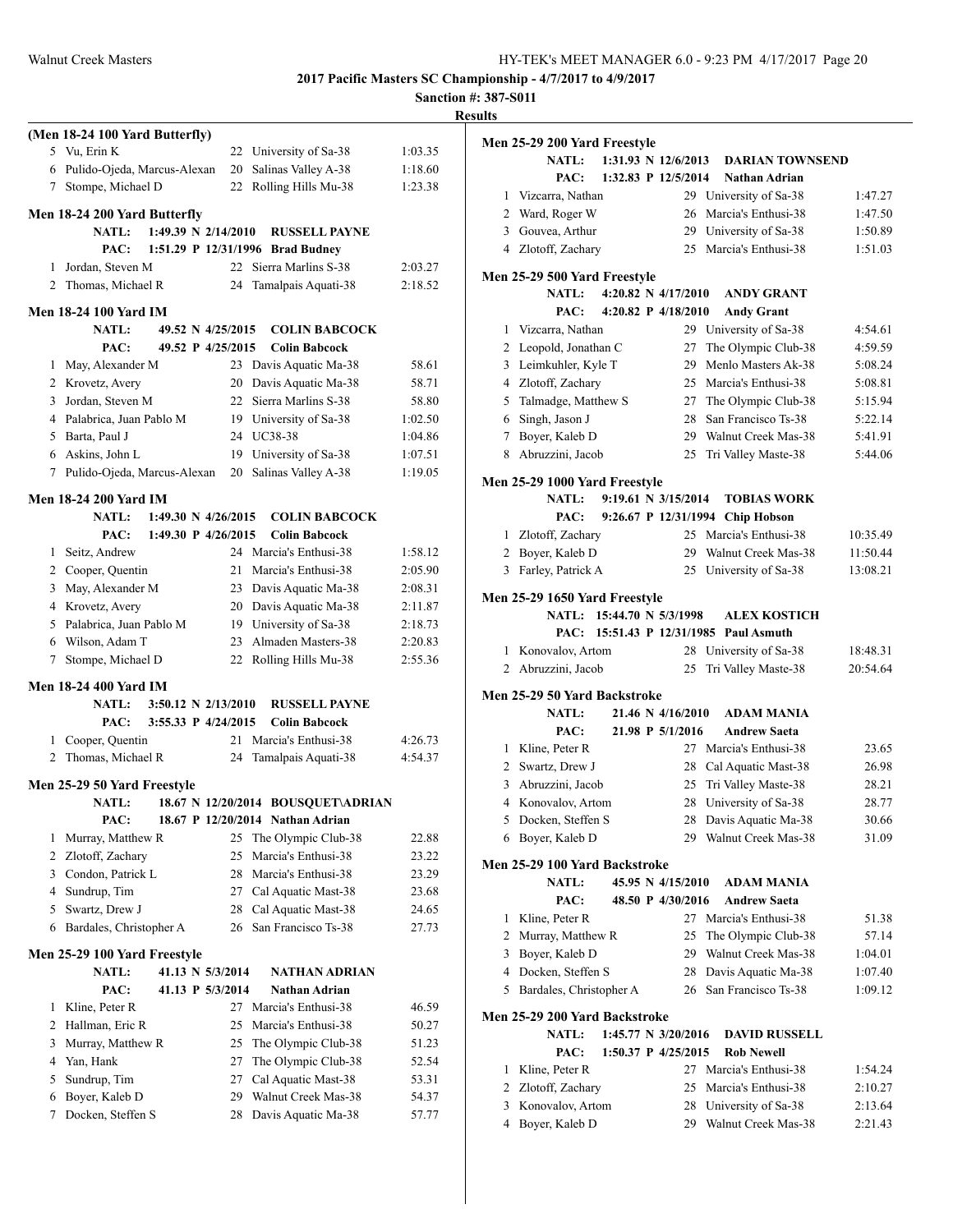# **Sanction #: 387-S011**

|   | (Men 25-29 200 Yard Backstroke)<br>5 Docken, Steffen S |  |                                             | 28 Davis Aquatic Ma-38            | 2:26.66 |
|---|--------------------------------------------------------|--|---------------------------------------------|-----------------------------------|---------|
|   | <b>Men 25-29 50 Yard Breaststroke</b>                  |  |                                             |                                   |         |
|   | <b>NATL:</b>                                           |  | 23.87 N 5/21/2010                           | <b>MARK GANGLOFF</b>              |         |
|   | PAC:                                                   |  | 24.86 P 4/30/2016                           | <b>Christopher Burkl</b>          |         |
| 1 | Banks, David                                           |  |                                             | 28 Marcia's Enthusi-38            | 27.12   |
|   | 2 Corrigan, Bryan P                                    |  |                                             | 25 University of Sa-38            | 28.58   |
|   | 3 Yan, Hank                                            |  |                                             | 27 The Olympic Club-38            | 29.29   |
|   | 4 Swartz, Drew J                                       |  |                                             | 28 Cal Aquatic Mast-38            | 29.98   |
| 5 | Murray, Matthew R                                      |  | 25                                          | The Olympic Club-38               | 31.92   |
|   | Men 25-29 100 Yard Breaststroke                        |  |                                             |                                   |         |
|   | <b>NATL:</b>                                           |  | 51.57 N 4/25/2015                           | <b>MARCUS TITUS</b>               |         |
|   | PAC:                                                   |  |                                             | 52.68 P 12/19/2014 BJ Johnson     |         |
| 1 | Banks, David                                           |  |                                             | 28 Marcia's Enthusi-38            | 1:00.18 |
|   | 2 Corrigan, Bryan P                                    |  | 25                                          | University of Sa-38               | 1:01.34 |
|   | 3 Hallman, Eric R                                      |  | 25                                          | Marcia's Enthusi-38               | 1:06.16 |
|   | Men 25-29 200 Yard Breaststroke                        |  |                                             |                                   |         |
|   | <b>NATL:</b>                                           |  | 1:53.04 N 12/21/2013                        | <b>BJ JOHNSON</b>                 |         |
|   | PAC:                                                   |  |                                             | 1:53.04 P 12/21/2013 BJ Johnson   |         |
|   | 1 Ward, Roger W                                        |  |                                             | 26 Marcia's Enthusi-38            | 2:09.86 |
|   | 2 Leopold, Jonathan C                                  |  | 27                                          | The Olympic Club-38               | 2:10.25 |
|   | 3 Banks, David                                         |  |                                             | 28 Marcia's Enthusi-38            | 2:13.39 |
|   | 4 Talmadge, Matthew S                                  |  | 27                                          | The Olympic Club-38               | 2:22.96 |
|   | 5 Corrigan, Bryan P                                    |  | 25                                          | University of Sa-38               | 2:23.39 |
|   | Men 25-29 50 Yard Butterfly                            |  |                                             |                                   |         |
|   | <b>NATL:</b>                                           |  | 21.11 N 11/30/2012                          | <b>DAVIS TARWATER</b>             |         |
|   | PAC:                                                   |  | 21.73 P 5/4/2014                            | <b>William Copeland</b>           |         |
|   | 1 Gouvea, Arthur                                       |  |                                             | 29 University of Sa-38            | 25.18   |
|   | 2 Vizcarra, Nathan                                     |  | 29                                          | University of Sa-38               | 25.39   |
|   | 3 Konovalov, Artom                                     |  |                                             | 28 University of Sa-38            | 26.46   |
|   | 4 Leimkuhler, Kyle T                                   |  |                                             | 29 Menlo Masters Ak-38            | 26.55   |
|   | 5 Sundrup, Tim                                         |  |                                             | 27 Cal Aquatic Mast-38            | 27.07   |
|   | 6 Docken, Steffen S                                    |  | 28                                          | Davis Aquatic Ma-38               | 27.12   |
| 7 | Boyer, Kaleb D                                         |  | 29                                          | Walnut Creek Mas-38               | 28.44   |
|   | Men 25-29 100 Yard Butterfly                           |  |                                             |                                   |         |
|   | <b>NATL:</b>                                           |  |                                             | 45.32 N 11/30/2012 DAVIS TARWATER |         |
|   | PAC:                                                   |  | 48.07 P 4/18/2010                           | <b>Andy Grant</b>                 |         |
| 1 | Kline, Peter R                                         |  | 27                                          | Marcia's Enthusi-38               | 51.51   |
| 2 | Ward, Roger W                                          |  | 26                                          | Marcia's Enthusi-38               | 53.85   |
| 3 | Vizcarra, Nathan                                       |  | 29                                          | University of Sa-38               | 55.93   |
| 4 | Gouvea, Arthur                                         |  | 29                                          | University of Sa-38               | 57.17   |
| 5 | Konovalov, Artom                                       |  | 28                                          | University of Sa-38               | 58.95   |
|   | 6 Leimkuhler, Kyle T                                   |  |                                             | 29 Menlo Masters Ak-38            | 59.93   |
| 7 |                                                        |  | 28                                          | Davis Aquatic Ma-38               | 1:00.94 |
|   | Docken, Steffen S                                      |  |                                             |                                   |         |
| 8 | Sundrup, Tim                                           |  | 27                                          | Cal Aquatic Mast-38               | 1:01.25 |
|   |                                                        |  |                                             |                                   |         |
|   | Men 25-29 200 Yard Butterfly<br><b>NATL:</b>           |  |                                             | <b>ERIK SCALISE</b>               |         |
|   | PAC:                                                   |  | 1:47.62 N 5/20/2007<br>1:47.62 P 12/31/2007 | <b>Erik Scalise</b>               |         |
| 1 | Hallman, Eric R                                        |  |                                             | 25 Marcia's Enthusi-38            | 2:02.73 |
| 2 | Docken, Steffen S                                      |  | 28                                          | Davis Aquatic Ma-38               | 2:27.72 |

| ults |                                              |                  |                                      |         |
|------|----------------------------------------------|------------------|--------------------------------------|---------|
|      | <b>Men 25-29 100 Yard IM</b>                 |                  |                                      |         |
|      | NATL:                                        | 47.77 N 5/3/2014 | <b>DARIAN TOWNSEND</b>               |         |
|      | PAC:                                         |                  | 49.52 P 12/21/2014 BJ Johnson        |         |
| 1    | Kline, Peter R                               |                  | 27 Marcia's Enthusi-38               | 52.30   |
|      | 2 Murray, Matthew R                          | 25               | The Olympic Club-38                  | 58.28   |
|      | 3 Corrigan, Bryan P                          |                  | 25 University of Sa-38               | 59.26   |
|      | 4 Swartz, Drew J                             |                  | 28 Cal Aquatic Mast-38               | 59.83   |
|      | 5 Sundrup, Tim                               | 27               | Cal Aquatic Mast-38                  | 1:02.21 |
|      | 6 Bardales, Christopher A                    | 26               | San Francisco Ts-38                  | 1:10.10 |
|      |                                              |                  |                                      |         |
|      | <b>Men 25-29 200 Yard IM</b>                 |                  |                                      |         |
|      | <b>NATL:</b>                                 |                  | 1:41.79 N 12/21/2013 DARIAN TOWNSEND |         |
|      | PAC:                                         |                  | 1:47.71 P 12/20/2014 Sean Mahoney    |         |
| 1    | Kline, Peter R                               | 27               | Marcia's Enthusi-38                  | 1:57.21 |
|      | 2 Ward, Roger W                              | 26               | Marcia's Enthusi-38                  | 2:03.21 |
| 3    | Zlotoff, Zachary                             |                  | 25 Marcia's Enthusi-38               | 2:06.57 |
|      | 4 Gouvea, Arthur                             |                  | 29 University of Sa-38               | 2:07.24 |
|      | 5 Vizcarra, Nathan                           |                  | 29 University of Sa-38               | 2:07.60 |
|      | 6 Corrigan, Bryan P                          |                  | 25 University of Sa-38               | 2:12.65 |
| 7    | Konovalov, Artom                             |                  | 28 University of Sa-38               | 2:16.03 |
| 8    | Sundrup, Tim                                 | 27               | Cal Aquatic Mast-38                  | 2:17.02 |
| 9    | Leimkuhler, Kyle T                           | 29               | Menlo Masters Ak-38                  | 2:18.54 |
|      | <b>Men 25-29 400 Yard IM</b>                 |                  |                                      |         |
|      | NATL:                                        |                  | 3:41.85 N 12/20/2013 DARIAN TOWNSEND |         |
|      | PAC:                                         |                  | 3:52.03 P 12/19/2014 Sean Mahoney    |         |
|      |                                              |                  |                                      |         |
| 1    | Zlotoff, Zachary                             | 25               | Marcia's Enthusi-38                  | 4:41.76 |
|      | 2 Corrigan, Bryan P                          | 25               | University of Sa-38                  | 5:00.54 |
|      | Men 30-34 50 Yard Freestyle                  |                  |                                      |         |
|      | <b>NATL:</b>                                 | 19.33 N 5/2/2014 | <b>ERVIN\ERVIN</b>                   |         |
|      | PAC:                                         | 19.33 P 5/4/2014 | <b>Anthony Ervin</b>                 |         |
| 1    | Talbott, Christopher J                       | 30               | The Olympic Club-38                  | 21.93   |
| 2    | Gregory, Thomas C                            | 31               | Marcia's Enthusi-38                  | 22.41   |
| 3    | Iwamoto, Satori                              | 30               | Davis Aquatic Ma-38                  | 23.93   |
|      | 4 Revelli, Reid                              | 32               | UC38-38                              | 25.02   |
| 5    | Figueroa, J.J.                               | 30               | University of Sa-38                  | 25.70   |
| 6    | Magee, Andrew M                              | 33               | Marcia's Enthusi-38                  | 26.14   |
| 7    | Frieberg, James                              | 30               | University of Sa-38                  | 30.91   |
|      |                                              |                  |                                      |         |
|      | Men 30-34 100 Yard Freestyle<br><b>NATL:</b> |                  | 42.75 N 12/21/2014 DARIAN TOWNSEND   |         |
|      | PAC:                                         | 43.18 P 5/3/2014 | <b>Anthony Ervin</b>                 |         |
| 1    | Talbott, Christopher J                       | 30               | The Olympic Club-38                  | 48.71   |
|      |                                              |                  |                                      |         |
| 2    | Gregory, Thomas C                            | 31               | Marcia's Enthusi-38                  | 49.16   |
| 3    | Mendenhall, Kevin C                          | 33               | Walnut Creek Mas-38                  | 51.38   |
| 4    | Tiernan, Robert M                            | 33               | Walnut Creek Mas-38                  | 51.64   |
| 5    | Boylan, Jonathan J                           | 30               | University of Sa-38                  | 52.48   |
| 6    | Iwamoto, Satori                              | 30               | Davis Aquatic Ma-38                  | 53.30   |
| 7    | Law, David                                   | 31               | Rocklin Aquatics-38                  | 54.68   |
| 8    | Prill, Derek                                 | 30               | The Olympic Club-38                  | 55.63   |
| 9    | Figueroa, J.J.                               | 30               | University of Sa-38                  | 56.81   |
| 10   | Monaghan, Ryan P                             | 32               | Cal Aquatic Mast-38                  | 57.59   |
| 11   | Magee, Andrew M                              | 33               | Marcia's Enthusi-38                  | 1:01.51 |

 Song, James C 34 Marcia's Enthusi-38 1:04.00 14 Frieberg, James 30 University of Sa-38 1:10.28

Pereira Branco Ribei, Diog 33 University of Sa-38 1:01.52

Vickers, Zach 30 Marcia's Enthusi-38 1:14.10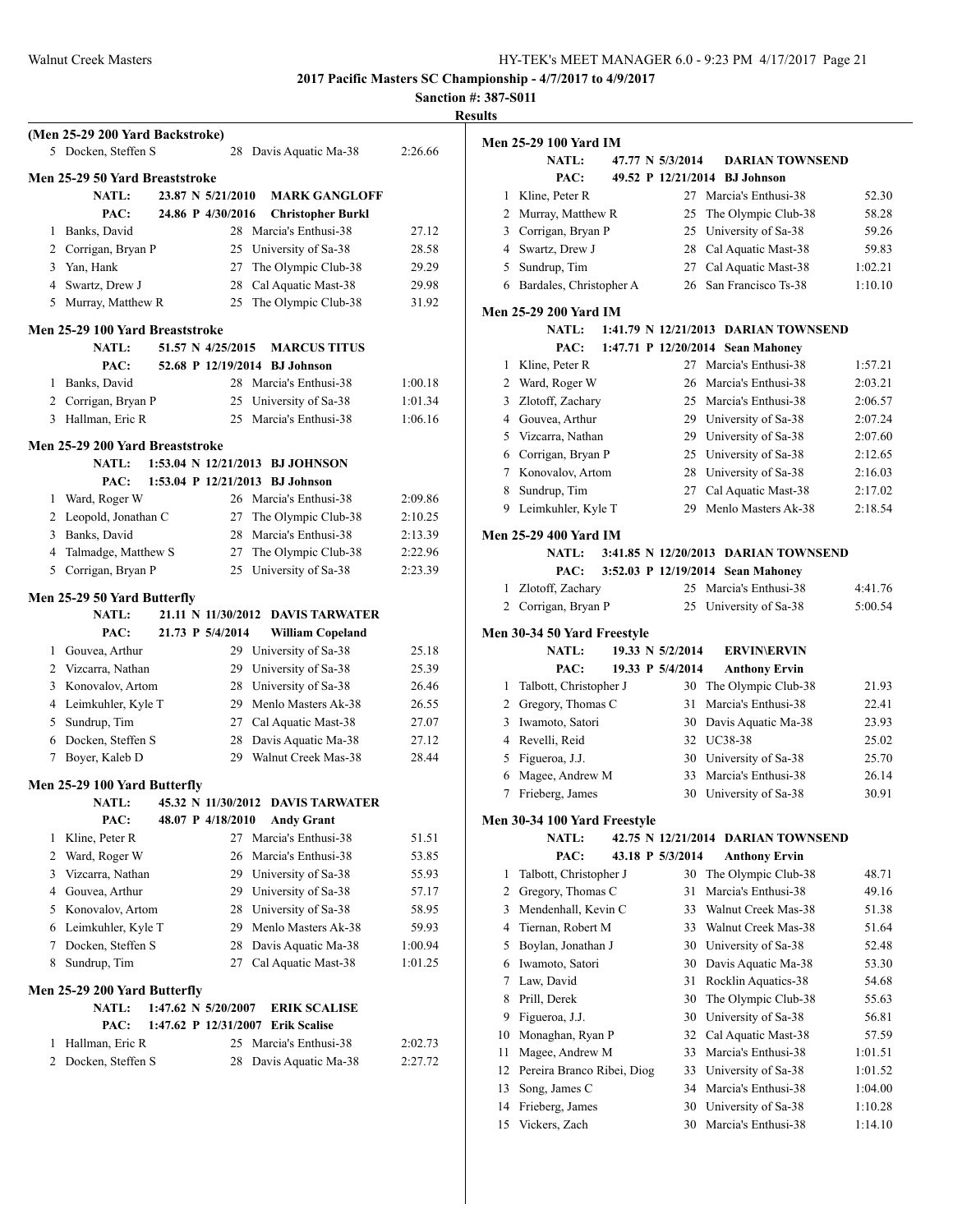# **Sanction #: 387-S011**

|   | Men 30-34 200 Yard Freestyle                  |  |                                |                                       |          |
|---|-----------------------------------------------|--|--------------------------------|---------------------------------------|----------|
|   | <b>NATL:</b>                                  |  |                                | 1:34.00 N 12/19/2014 DARIAN TOWNSEND  |          |
|   | PAC:                                          |  |                                | 1:39.59 P 12/31/1997 Franz Mortensen  |          |
| 1 | Mendenhall, Kevin C                           |  |                                | 33 Walnut Creek Mas-38                | 1:51.93  |
|   | 2 Boylan, Jonathan J                          |  |                                | 30 University of Sa-38                | 1:58.98  |
|   | 3 Iwamoto, Satori                             |  |                                | 30 Davis Aquatic Ma-38                | 1:59.40  |
|   | 4 Monaghan, Ryan P                            |  |                                | 32 Cal Aquatic Mast-38                | 2:02.76  |
|   | 5 Law, David                                  |  |                                | 31 Rocklin Aquatics-38                | 2:06.22  |
| 6 | Song, James C                                 |  |                                | 34 Marcia's Enthusi-38                | 2:22.36  |
|   | Men 30-34 500 Yard Freestyle                  |  |                                |                                       |          |
|   | <b>NATL:</b>                                  |  | 4:29.49 N 2/25/1996            | <b>MATTHEW CETLINSKI</b>              |          |
|   | PAC:                                          |  |                                | 4:37.04 P 12/31/1997 Franz Mortensen  |          |
| 1 | Mendenhall, Kevin C                           |  |                                | 33 Walnut Creek Mas-38                | 5:05.48  |
|   | 2 Tiernan, Robert M                           |  |                                | 33 Walnut Creek Mas-38                | 5:05.81  |
| 3 | Kaplan-Moss, Zack D                           |  |                                | 32 Peninsula Commun-38                | 5:12.36  |
|   | 4 Jessop, Andrew M                            |  |                                | 34 San Ramon Valley-38                | 5:43.83  |
|   | 5 Law, David                                  |  | 31                             | Rocklin Aquatics-38                   | 5:49.84  |
|   | 6 Revelli, Reid                               |  |                                | 32 UC38-38                            | 6:14.79  |
|   |                                               |  |                                |                                       |          |
|   | Men 30-34 1000 Yard Freestyle                 |  |                                |                                       |          |
|   | NATL:                                         |  | $9:26.93 \text{ N } 3/23/2003$ | <b>JOSHUA WOODRUFF</b>                |          |
|   | PAC:                                          |  | 9:38.13 P 12/31/1991           | <b>Cameron Reid</b>                   |          |
| 1 | Monaghan, Ryan P                              |  |                                | 32 Cal Aquatic Mast-38                | 11:47.14 |
|   | 2 Revelli, Reid                               |  | 32                             | UC38-38                               | 13:20.73 |
|   | 3 Song, James C                               |  |                                | 34 Marcia's Enthusi-38                | 13:36.04 |
|   | 4 Pereira Branco Ribei, Diog                  |  |                                | 33 University of Sa-38                | 14:00.64 |
|   | 5 Wilson, Fletcher T                          |  |                                | 33 UC38-38                            | 17:42.61 |
|   | Men 30-34 1650 Yard Freestyle                 |  |                                |                                       |          |
|   | NATL: 15:51.57 N 5/12/1996                    |  |                                | <b>JEFF ERWIN</b>                     |          |
|   |                                               |  |                                | PAC: 16:01.91 P 12/31/1995 Dan Veatch |          |
| 1 | Buncher, Stanley M                            |  | 31                             | The Olympic Club-38                   | 17:52.79 |
|   | Men 30-34 50 Yard Backstroke                  |  |                                |                                       |          |
|   | <b>NATL:</b>                                  |  | 21.51 N 4/26/2015              | <b>MATT GREVERS</b>                   |          |
|   | PAC:                                          |  | 23.27 P 3/19/2017              | <b>Tim Watts</b>                      |          |
|   | 1 Gregory, Thomas C                           |  | 31                             | Marcia's Enthusi-38                   | 25.60    |
|   | 2 Wang, Timothy J                             |  | 34                             | The Olympic Club-38                   | 26.91    |
| 3 | Revelli, Reid                                 |  | 32                             | <b>UC38-38</b>                        | 31.59    |
|   | Men 30-34 100 Yard Backstroke                 |  |                                |                                       |          |
|   | <b>NATL:</b>                                  |  |                                | 46.34 N 12/21/2013 ADAM MANIA         |          |
|   | PAC:                                          |  | 49.02 P 4/24/2015              | <b>Anthony Ervin</b>                  |          |
|   | 1 Tiernan, Robert M                           |  |                                | 33 Walnut Creek Mas-38                | 58.21    |
|   | 2 Iwamoto, Satori                             |  |                                | 30 Davis Aquatic Ma-38                | 1:02.63  |
|   | 3 Magee, Andrew M                             |  | 33                             | Marcia's Enthusi-38                   | 1:15.76  |
|   |                                               |  |                                |                                       |          |
|   | Men 30-34 200 Yard Backstroke<br><b>NATL:</b> |  |                                | 1:43.73 N 12/21/2014 ADAM MANIA       |          |
|   | PAC:                                          |  |                                | 1:48.04 P 12/31/2009 Erik Scalise     |          |
| 1 | Tiernan, Robert M                             |  |                                | 33 Walnut Creek Mas-38                | 2:07.61  |
|   | 2 Iwamoto, Satori                             |  |                                | 30 Davis Aquatic Ma-38                | 2:14.23  |
| 3 | Magee, Andrew M                               |  |                                | 33 Marcia's Enthusi-38                | 2:40.09  |
|   |                                               |  |                                |                                       |          |
|   | Men 30-34 50 Yard Breaststroke                |  |                                |                                       |          |
|   | <b>NATL:</b>                                  |  | 24.35 N 4/24/2015              | <b>MATT GREVERS</b>                   |          |
|   | PAC:                                          |  | 25.78 P 5/20/2007              | <b>Jeff Commings</b>                  |          |
| 1 | Talbott, Christopher J                        |  | 30                             | The Olympic Club-38                   | 30.48    |
| 2 | Prill, Derek                                  |  | 30                             | The Olympic Club-38                   | 31.92    |

| ιιз            |                                     |                               |                                   |                |
|----------------|-------------------------------------|-------------------------------|-----------------------------------|----------------|
| 3              | Law, David                          | 31                            | Rocklin Aquatics-38               | 32.29          |
| 4              | Song, James C                       | 34                            | Marcia's Enthusi-38               | 34.94          |
| 5              | Magee, Andrew M                     | 33                            | Marcia's Enthusi-38               | 39.50          |
|                |                                     |                               |                                   |                |
|                | Men 30-34 100 Yard Breaststroke     |                               |                                   |                |
|                | NATL:                               | 53.44 N 4/29/2011             | <b>ED MOSES</b>                   |                |
|                | PAC:                                | 54.91 P 5/2/2014              | <b>Gary Marshall</b>              |                |
| 1              | King, Michael J                     |                               | 32 Walnut Creek Mas-38            | 1:05.48        |
| 2              | Rothway, Travis M                   | 34                            | Walnut Creek Mas-38               | 1:06.72        |
| 3              | Boylan, Jonathan J                  |                               | 30 University of Sa-38            | 1:10.38        |
|                | 4 Law, David                        | 31                            | Rocklin Aquatics-38               | 1:12.43        |
|                | 5 Monaghan, Ryan P                  | 32                            | Cal Aquatic Mast-38               | 1:13.84        |
| 6              | Song, James C                       | 34                            | Marcia's Enthusi-38               | 1:15.34        |
| 7              | Frieberg, James                     | 30                            | University of Sa-38               | 1:30.77        |
|                | Men 30-34 200 Yard Breaststroke     |                               |                                   |                |
|                | <b>NATL:</b>                        | $1:56.02 \text{ N } 5/1/2011$ | <b>ED MOSES</b>                   |                |
|                | PAC:                                | 2:00.02 P 5/3/2014            | <b>Gary Marshall</b>              |                |
| 1              | Rothway, Travis M                   |                               | 34 Walnut Creek Mas-38            | 2:25.94        |
| 2              | Boylan, Jonathan J                  | 30                            | University of Sa-38               | 2:37.56        |
| 3              | Song, James C                       | 34                            | Marcia's Enthusi-38               | 2:42.56        |
|                | 4 Gibbons, Kevin Y                  |                               | 32 Marcia's Enthusi-38            | 3:07.02        |
|                | Men 30-34 50 Yard Butterfly         |                               |                                   |                |
|                | <b>NATL:</b>                        | 21.11 N 4/26/2015             | <b>MATT GREVERS</b>               |                |
|                | PAC:                                | 22.56 P 3/19/2017             | <b>Matthew Marshall</b>           |                |
| 1              | Gregory, Thomas C                   | 31                            | Marcia's Enthusi-38               | 23.72          |
| $\overline{2}$ | Monaghan, Ryan P                    | 32                            | Cal Aquatic Mast-38               | 27.46          |
| 3              | Law, David                          | 31                            | Rocklin Aquatics-38               | 28.17          |
| 4              | Figueroa, J.J.                      | 30                            | University of Sa-38               | 29.10          |
|                | 5 Revelli, Reid                     | 32                            | UC38-38                           | 29.44          |
| 6              |                                     | 33                            | Marcia's Enthusi-38               |                |
| 7              | Magee, Andrew M<br>Gibbons, Kevin Y |                               | 32 Marcia's Enthusi-38            | 31.40<br>39.39 |
|                |                                     |                               |                                   |                |
|                | Men 30-34 100 Yard Butterfly        |                               |                                   |                |
|                | <b>NATL:</b>                        |                               | 47.28 N 12/20/2013 ADAM MANIA     |                |
|                | PAC:                                | 49.52 P 5/1/2011              | <b>Adam Conway</b>                |                |
| 1              | Marshall, Matthew T                 | 34                            | The Olympic Club-38               | 49.85          |
| 2              | Gregory, Thomas C                   | 31                            | Marcia's Enthusi-38               | 51.66          |
| 3              | Wang, Timothy J                     | 34                            | The Olympic Club-38               | 55.14          |
| 4              | Tiernan, Robert M                   |                               | 33 Walnut Creek Mas-38            | 57.96          |
| 5              | Iwamoto, Satori                     | 30                            | Davis Aquatic Ma-38               | 1:00.51        |
| 6              | Accurso, Vincent A                  | 33                            | The Olympic Club-38               | 1:04.46        |
| 7              | Figueroa, J.J.                      | 30                            | University of Sa-38               | 1:05.10        |
| 8              | Law, David                          | 31                            | Rocklin Aquatics-38               | 1:05.63        |
| 9              | Prill, Derek                        | 30                            | The Olympic Club-38               | 1:05.70        |
| 10             | Gibbons, Kevin Y                    | 32                            | Marcia's Enthusi-38               | 1:24.13        |
|                | Men 30-34 200 Yard Butterfly        |                               |                                   |                |
|                | <b>NATL:</b>                        | 1:45.01 N 4/12/2015           | <b>DARIAN TOWNSEND</b>            |                |
|                | PAC:                                |                               | 1:49.92 P 12/31/2009 Erik Scalise |                |
| 1              | Gregory, Thomas C                   | 31                            | Marcia's Enthusi-38               | 1:59.16        |
| 2              | Comiran, Fernando                   | 33                            | University of Sa-38               | 2:42.14        |
|                | Men 30-34 100 Yard IM               |                               |                                   |                |
|                | <b>NATL:</b>                        | 47.78 N 4/25/2015             | <b>MATT GREVERS</b>               |                |
|                | PAC:                                | 49.23 P 4/25/2015             | <b>Anthony Ervin</b>              |                |
| 1              | Talbott, Christopher J              | 30                            | The Olympic Club-38               | 58.08          |
| 2              | Tiernan, Robert M                   | 33                            | Walnut Creek Mas-38               | 59.36          |
| 3              | Rothway, Travis M                   | 34                            | Walnut Creek Mas-38               | 1:01.62        |
|                |                                     |                               |                                   |                |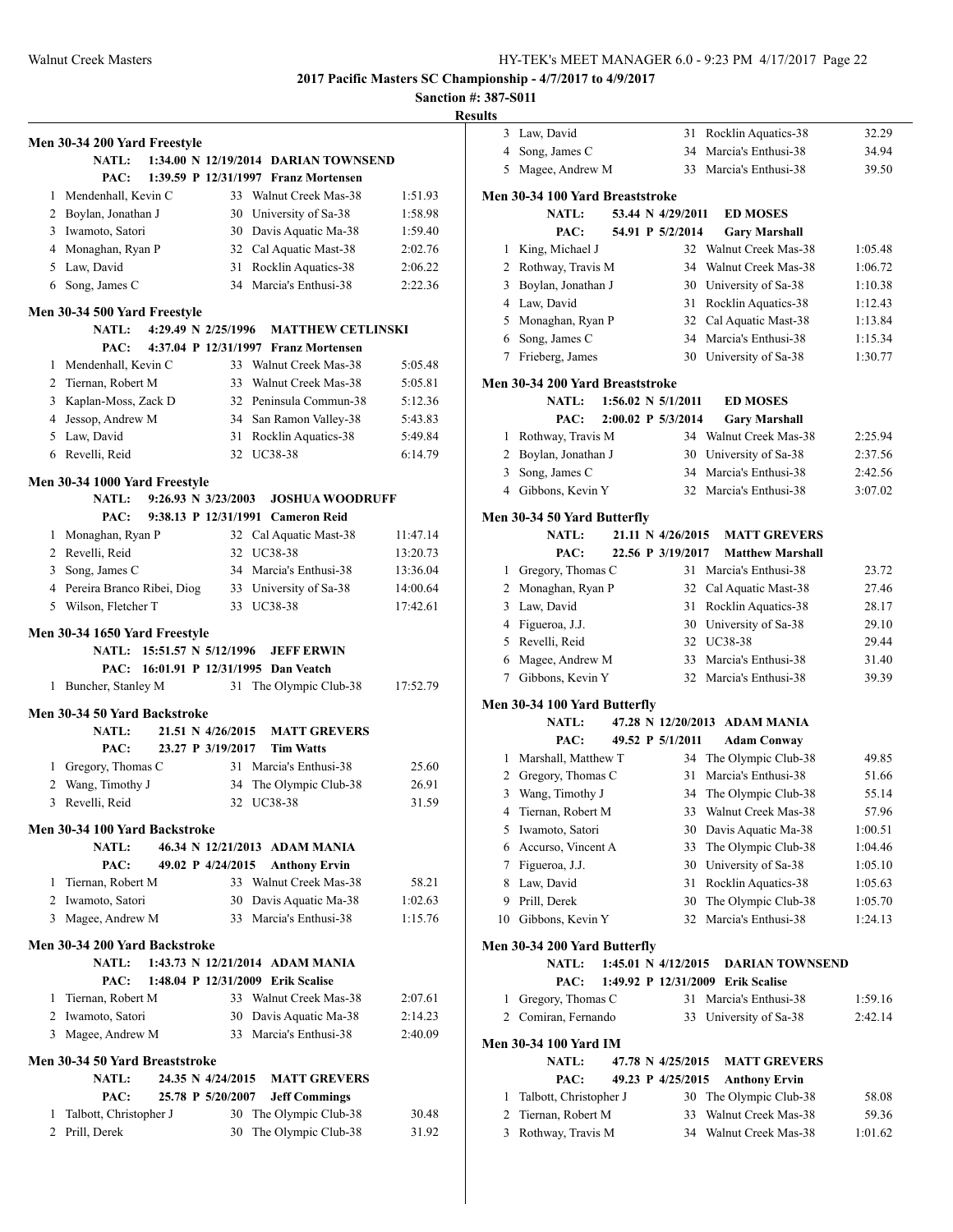**Sanction #: 387-S011 Results**

|              | (Men 30-34 100 Yard IM)                  |                                            |                                                  |                    |
|--------------|------------------------------------------|--------------------------------------------|--------------------------------------------------|--------------------|
|              | 4 Monaghan, Ryan P                       |                                            | 32 Cal Aquatic Mast-38                           | 1:06.02            |
| 5            | Figueroa, J.J.                           |                                            | 30 University of Sa-38                           | 1:09.73            |
|              |                                          |                                            |                                                  |                    |
|              | Men 30-34 200 Yard IM                    |                                            |                                                  |                    |
|              | <b>NATL:</b>                             |                                            | 1:42.03 N 12/20/2014 DARIAN TOWNSEND             |                    |
|              | PAC:                                     |                                            | 1:48.48 P 12/31/2009 Erik Scalise                |                    |
| 1            | Rothway, Travis M                        |                                            | 34 Walnut Creek Mas-38                           | 2:16.12<br>2:22.23 |
|              | 2 Boylan, Jonathan J                     |                                            | 30 University of Sa-38                           |                    |
|              | 3 Figueroa, J.J.                         |                                            | 30 University of Sa-38                           | 2:33.15            |
|              | 4 Song, James C                          |                                            | 34 Marcia's Enthusi-38<br>32 Marcia's Enthusi-38 | 2:49.94            |
|              | 5 Gibbons, Kevin Y                       |                                            |                                                  | 3:18.22            |
|              | Men 30-34 400 Yard IM                    |                                            |                                                  |                    |
|              | <b>NATL:</b>                             |                                            | 3:40.98 N 12/19/2014 DARIAN TOWNSEND             |                    |
|              | PAC:                                     |                                            | 3:54.11 P 12/31/2009 Erik Scalise                |                    |
| 1            | Buncher, Stanley M                       | 31                                         | The Olympic Club-38                              | 4:36.12            |
| 2            | Iwamoto, Satori                          | 30                                         | Davis Aquatic Ma-38                              | 4:56.96            |
| 3            | Boylan, Jonathan J                       | 30                                         | University of Sa-38                              | 5:10.24            |
|              |                                          |                                            |                                                  |                    |
|              | Men 35-39 50 Yard Freestyle<br>NATL:     | 20.14 N 5/4/2008                           | <b>JOSH DAVIS</b>                                |                    |
|              | PAC:                                     |                                            | 20.81 P 12/31/2009 Lee Wanie                     |                    |
| 1            | Jones, Ryan C                            |                                            | 37 Marcia's Enthusi-38                           | 22.70              |
|              | 2 Zador, Erik                            | 38                                         | Modesto Area Aqu-38                              | 23.34              |
| 3            | Thomas, Ryan G                           | 37                                         | San Francisco Ts-38                              | 24.88              |
| 4            | Greene, Brett                            |                                            | 39 Club Hot Tub-38                               | 25.38              |
| 5            | Zapletal, Marek                          |                                            | 37 University of Sa-38                           | 26.17              |
|              | 6 Davis, Bryant D                        | 35                                         | University of Sa-38                              | 27.02              |
| 7            | Tofanelli, Chris J                       | 35                                         | Club Hot Tub-38                                  | 27.58              |
| 8            | Imai, Peter                              | 38                                         | Marcia's Enthusi-38                              | 28.49              |
| 9            |                                          | 37                                         | Davis Aquatic Ma-38                              | 28.76              |
|              | Waterson, Kevin<br>10 Kissmann, Julian M | 39                                         | Marcia's Enthusi-38                              | 28.77              |
| 11           | Bucy, John S                             |                                            | 38 University of Sa-38                           |                    |
| 12           | Anderson, Travers                        | 37                                         | Club Hot Tub-38                                  | 29.05<br>31.45     |
| 13           | Leffingwell, Jason A                     | 37                                         | Walnut Creek Mas-38                              | 35.24              |
|              |                                          |                                            |                                                  |                    |
|              | Men 35-39 100 Yard Freestyle             |                                            |                                                  |                    |
|              | NATL:                                    | 44.24 N 4/20/2009                          | VLAD PYSHNENKO                                   |                    |
|              | PAC:                                     |                                            | 46.06 P 12/31/2009 Lee Wanie                     |                    |
| 1            | Kerekjarto, Tamas                        | 37                                         | Club Hot Tub-38                                  | 45.61P             |
| $\mathbf{2}$ | Jones, Ryan C                            | 37                                         | Marcia's Enthusi-38                              | 49.73              |
| 3            | Nonaka, Andy J                           | 37                                         | Walnut Creek Mas-38                              | 50.78              |
| 4            | Zador, Erik                              | 38                                         | Modesto Area Aqu-38                              | 51.49              |
| 5            | Greene, Brett                            | 39                                         | Club Hot Tub-38                                  | 55.57              |
| 6            | Bentley, Orin W                          | 39                                         | Temescal Aquatic-38                              | 58.37              |
| 7            | Davis, Bryant D                          | 35                                         | University of Sa-38                              | 58.74              |
| 8            | Zapletal, Marek                          | 37                                         | University of Sa-38                              | 1:00.38            |
| 9            | Bucy, John S                             | 38                                         | University of Sa-38                              | 1:05.11            |
| 10           | Kissmann, Julian M                       | 39                                         | Marcia's Enthusi-38                              | 1:05.99            |
| 11           | Anderson, Travers                        | 37                                         | Club Hot Tub-38                                  | 1:11.93            |
|              |                                          |                                            |                                                  |                    |
|              | Men 35-39 200 Yard Freestyle             |                                            |                                                  |                    |
|              | <b>NATL:</b><br>PAC:                     | 1:36.56 N 5/4/2008<br>1:41.20 P 12/31/1999 | <b>JOSH DAVIS</b><br><b>Franz Mortensen</b>      |                    |
| 1            | Roper, Matt                              |                                            | 36 Davis Aquatic Ma-38                           | 2:01.24            |
| 2            | Solberg, Sean                            | 39                                         | Richmond Plunge-38                               | 2:13.83            |
| 3            | Donlon, Kevin H                          | 38                                         | University of Sa-38                              | 2:18.38            |
|              |                                          |                                            |                                                  |                    |
|              |                                          |                                            |                                                  |                    |

|                | Men 35-39 500 Yard Freestyle                  |                                         |                                                |                    |
|----------------|-----------------------------------------------|-----------------------------------------|------------------------------------------------|--------------------|
|                | <b>NATL:</b>                                  | 4:33.97 N 5/17/2002                     | <b>RONALD KARNAUGH</b>                         |                    |
|                | PAC:                                          |                                         | 4:36.80 P 12/31/1999 Franz Mortensen           |                    |
| 1              | Nonaka, Andy J                                |                                         | 37 Walnut Creek Mas-38                         | 4:57.29            |
| 2              | Roper, Matt                                   |                                         | 36 Davis Aquatic Ma-38                         | 5:24.58            |
|                | 3 Donlon, Kevin H                             |                                         | 38 University of Sa-38                         | 5:46.72            |
|                | 4 Davis, Bryant D                             |                                         | 35 University of Sa-38                         | 6:01.60            |
| 5              | Tofanelli, Chris J                            |                                         | 35 Club Hot Tub-38                             | 6:24.84            |
| 6              | Wada, Ellison R                               |                                         | 37 University of Sa-38                         | 6:38.19            |
|                | 7 Zapletal, Marek                             |                                         | 37 University of Sa-38                         | 6:38.24            |
|                | Men 35-39 1000 Yard Freestyle                 |                                         |                                                |                    |
|                | NATL:                                         | 9:27.97 N 5/20/2010                     | <b>ERIC CHRISTENSEN</b>                        |                    |
|                | PAC:                                          |                                         | 9:41.12 P 12/31/1999 Franz Mortensen           |                    |
| 1              | Nonaka, Andy J                                |                                         | 37 Walnut Creek Mas-38                         | 10:18.92           |
| 2              | Roper, Matt                                   | 36                                      | Davis Aquatic Ma-38                            | 11:16.62           |
| 3              | Bentley, Orin W                               |                                         | 39 Temescal Aquatic-38                         | 12:39.01           |
| $\overline{4}$ | Tofanelli, Chris J                            |                                         | 35 Club Hot Tub-38                             | 12:57.00           |
| 5              | Davis, Bryant D                               |                                         | 35 University of Sa-38                         | 13:02.57           |
|                | 6 Wada, Ellison R                             |                                         | 37 University of Sa-38                         | 13:33.67           |
|                | 7 Zapletal, Marek                             |                                         | 37 University of Sa-38                         | 13:48.90           |
|                | Men 35-39 1650 Yard Freestyle                 |                                         |                                                |                    |
|                | <b>NATL:</b>                                  | 15:53.88 N 5/18/2003                    | <b>JEFF ERWIN</b>                              |                    |
|                | PAC:                                          | 16:34.36 P 12/31/1991                   | <b>Tim Harvey</b>                              |                    |
| 1              | Roper, Matt                                   |                                         | 36 Davis Aquatic Ma-38                         | 19:06.51           |
| 2              | Donlon, Kevin H                               | 38                                      | University of Sa-38                            | 20:30.89           |
|                | Men 35-39 50 Yard Backstroke                  |                                         |                                                |                    |
|                | <b>NATL:</b>                                  | 22.70 N 5/4/2008                        | <b>JOSH DAVIS</b>                              |                    |
|                | PAC:                                          | 24.58 P 5/20/2007                       | <b>Lance Bohlman</b>                           |                    |
|                |                                               |                                         |                                                |                    |
| 1              | Ferguson, Andrew G                            |                                         | 38 University of Sa-38                         | 27.88              |
|                | 2 Greene, Brett                               |                                         | 39 Club Hot Tub-38                             | 30.89              |
| 3              | Waterson, Kevin                               |                                         | 37 Davis Aquatic Ma-38                         | 32.66              |
| $\overline{4}$ | Zapletal, Marek                               | 37                                      | University of Sa-38                            | 36.87              |
| 5              | Imai, Peter                                   | 38                                      | Marcia's Enthusi-38                            | 39.14              |
|                |                                               |                                         |                                                |                    |
|                | Men 35-39 100 Yard Backstroke<br><b>NATL:</b> | 49.12 N 5/4/2008                        |                                                |                    |
|                | PAC:                                          |                                         | <b>JOSH DAVIS</b>                              |                    |
|                |                                               |                                         | 51.81 P 12/31/2002 John Keppeler               |                    |
| 2              | 1 Jones, Ryan C<br>Thomas, Ryan G             | 37                                      | 37 Marcia's Enthusi-38<br>San Francisco Ts-38  | 1:01.42<br>1:06.63 |
| 3              | Waterson, Kevin                               | 37                                      | Davis Aquatic Ma-38                            | 1:11.10            |
| 4              | Mustiazza, Oleg                               | 38                                      | San Mateo Master-38                            | 1:27.51            |
|                |                                               |                                         |                                                |                    |
|                | Men 35-39 200 Yard Backstroke<br><b>NATL:</b> | 1:47.72 N 5/4/2008                      | <b>JOSH DAVIS</b>                              |                    |
|                | PAC:                                          | 1:54.18 P 5/2/2014                      | <b>Erik Scalise</b>                            |                    |
| 1              | Mellinger, Jeff R                             | 38                                      | Walnut Creek Mas-38                            | 2:10.62            |
| 2              |                                               | 36                                      | Davis Aquatic Ma-38                            | 2:13.57            |
| 3              | Roper, Matt<br>Murphey, Ray W                 | 37                                      | Club Hot Tub-38                                | 2:28.15            |
| 4              | Waterson, Kevin                               | 37                                      | Davis Aquatic Ma-38                            | 2:35.82            |
| 5              | Zapletal, Marek                               | 37                                      | University of Sa-38                            | 2:54.96            |
|                |                                               |                                         |                                                |                    |
|                | Men 35-39 50 Yard Breaststroke                |                                         |                                                |                    |
|                | <b>NATL:</b><br>PAC:                          | 25.35 N 5/21/2010<br>26.99 P 12/31/2000 | <b>STEVE WEST</b>                              |                    |
| 1              | Ignatov, Alex                                 | 35                                      | <b>Brian Scottoline</b><br>Temescal Aquatic-38 | 29.67              |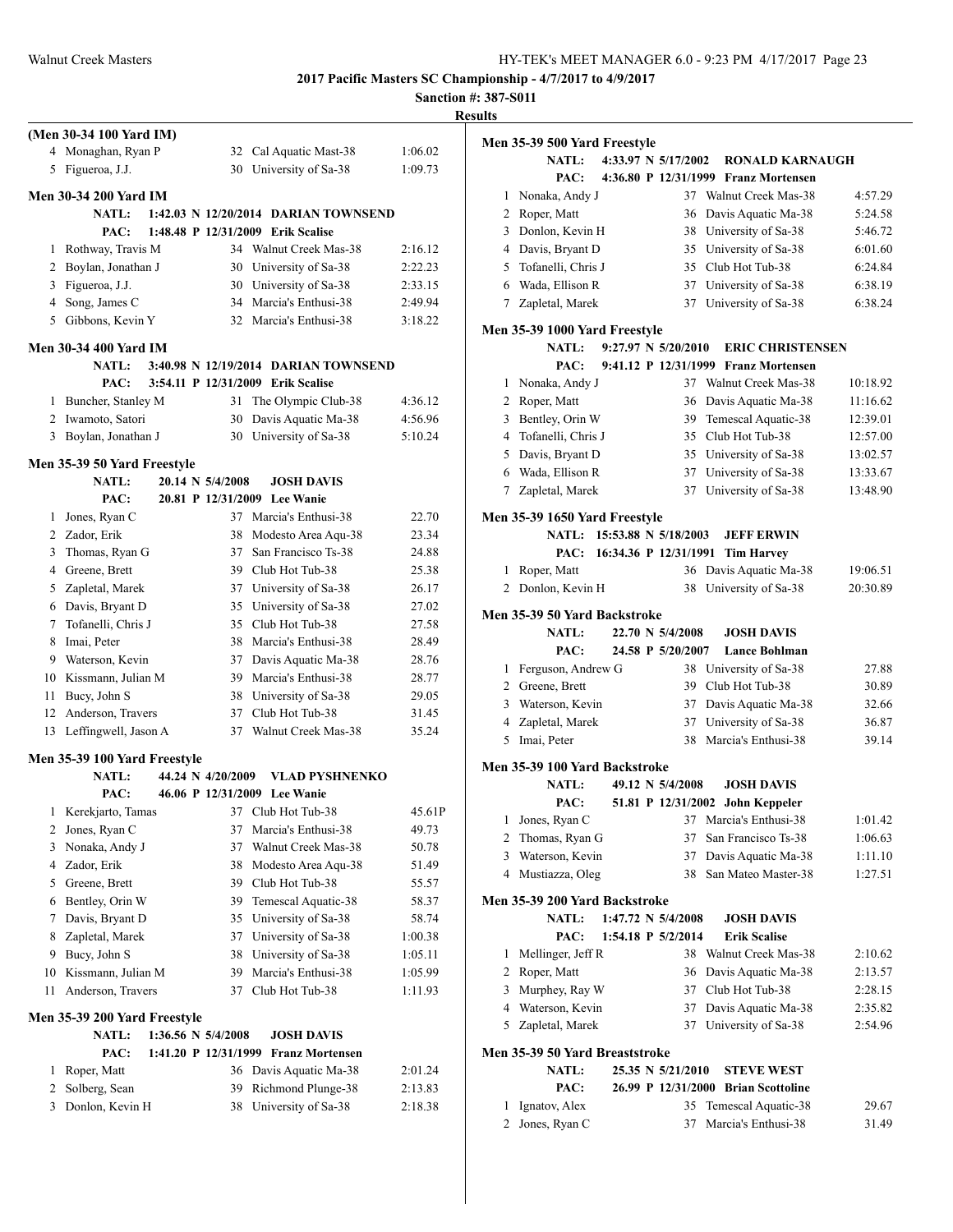|   |                                             |  |                     |                                                | Sanct    |
|---|---------------------------------------------|--|---------------------|------------------------------------------------|----------|
|   | (Men 35-39 50 Yard Breaststroke)            |  |                     |                                                |          |
| 3 | Daene, Markus                               |  | 38                  | Tri Valley Maste-38                            | 32.19    |
| 4 | Thomas, Ryan G                              |  | 37                  | San Francisco Ts-38                            | 34.28    |
|   | 5 Mustiazza, Oleg                           |  | 38                  | San Mateo Master-38                            | 37.57    |
|   | 6 Waterson, Kevin                           |  | 37                  | Davis Aquatic Ma-38                            | 37.72    |
|   | 7 Anderson, Travers                         |  | 37                  | Club Hot Tub-38                                | 43.22    |
|   | 8 Leffingwell, Jason A                      |  | 37                  | Walnut Creek Mas-38                            | 43.71    |
|   | Men 35-39 100 Yard Breaststroke             |  |                     |                                                |          |
|   | NATL:                                       |  | 54.98 N 3/28/2015   | <b>JAMES SHEEHAN</b>                           |          |
|   | PAC:                                        |  |                     | 58.76 P 12/31/2007 Roque Santos                |          |
| 1 | Ignatov, Alex                               |  | 35                  | Temescal Aquatic-38                            | 1:04.44  |
|   | 2 Daene, Markus                             |  | 38                  | Tri Valley Maste-38                            | 1:10.08  |
| 3 | Davis, Bryant D                             |  | 35                  | University of Sa-38                            | 1:17.10  |
|   | 4 Waterson, Kevin                           |  | 37                  | Davis Aquatic Ma-38                            | 1:21.12  |
|   | Men 35-39 200 Yard Breaststroke             |  |                     |                                                |          |
|   | <b>NATL:</b>                                |  |                     | 1:59.23 N 12/16/2001 RON KARNAUGH              |          |
|   | PAC:                                        |  | 2:05.15 P 5/3/2014  | <b>Erik Scalise</b>                            |          |
| 1 | Daene, Markus                               |  | 38                  | Tri Valley Maste-38                            | 2:29.44  |
| 2 | Waterson, Kevin                             |  | 37                  | Davis Aquatic Ma-38                            | 2:56.68  |
| 3 | Wada, Ellison R                             |  | 37                  | University of Sa-38                            | 3:13.55  |
|   |                                             |  |                     |                                                |          |
|   | Men 35-39 50 Yard Butterfly<br><b>NATL:</b> |  | 22.26 N 4/29/2011   | <b>JOSH DAVIS</b>                              |          |
|   | PAC:                                        |  | 22.90 P 5/4/2014    | <b>Adam Conway</b>                             |          |
| 1 | Jones, Ryan C                               |  |                     | 37 Marcia's Enthusi-38                         | 24.10    |
|   | 2 Murphey, Ray W                            |  |                     | 37 Club Hot Tub-38                             | 26.31    |
|   | 3 Greene, Brett                             |  |                     | 39 Club Hot Tub-38                             | 27.08    |
|   | 4 Bentley, Orin W                           |  | 39                  | Temescal Aquatic-38                            | 28.79    |
|   | 5 Daene, Markus                             |  | 38                  | Tri Valley Maste-38                            | 29.60    |
| 6 | Tofanelli, Chris J                          |  | 35                  | Club Hot Tub-38                                | 29.96    |
|   |                                             |  |                     |                                                |          |
|   | Men 35-39 100 Yard Butterfly<br>NATL:       |  | 49.12 N 4/24/2015   |                                                |          |
|   | PAC:                                        |  | 50.42 P 2/20/2016   | <b>GLENN COUNTS</b><br><b>Tamas Kerekjarto</b> |          |
| 1 | Murphey, Ray W                              |  |                     | 37 Club Hot Tub-38                             | 58.65    |
|   | 2 Greene, Brett                             |  |                     | 39 Club Hot Tub-38                             | 1:01.02  |
| 3 | Daene, Markus                               |  | 38                  | Tri Valley Maste-38                            | 1:03.73  |
|   | 4 Bentley, Orin W                           |  |                     | 39 Temescal Aquatic-38                         | 1:05.38  |
|   |                                             |  |                     |                                                |          |
|   | Men 35-39 200 Yard Butterfly                |  |                     |                                                |          |
|   | <b>NATL:</b>                                |  | 1:50.74 N 5/16/1999 | <b>BOBBY PATTEN</b>                            |          |
|   | PAC:                                        |  | 1:52.91 P 4/7/2013  | <b>Erik Scalise</b>                            |          |
| 1 | Kerekjarto, Tamas                           |  |                     | 37 Club Hot Tub-38                             | 1:51.09P |
| 2 | Ignatov, Alex                               |  | 35                  | Temescal Aquatic-38                            | 2:11.21  |
| 3 | Nonaka, Andy J                              |  | 37                  | Walnut Creek Mas-38                            | 2:13.23  |
| 4 | Zador, Erik                                 |  | 38                  | Modesto Area Aqu-38                            | 2:14.87  |
| 5 | Daene, Markus                               |  | 38                  | Tri Valley Maste-38                            | 2:22.51  |
| 6 | Roper, Matt                                 |  | 36                  | Davis Aquatic Ma-38                            | 2:24.20  |
|   | <b>Men 35-39 100 Yard IM</b>                |  |                     |                                                |          |
|   | <b>NATL:</b>                                |  | 50.06 N 5/4/2008    | <b>JOSH DAVIS</b>                              |          |
|   | PAC:                                        |  | 51.78 P 12/31/2009  | <b>Lee Wanie</b>                               |          |
| 1 | Ignatov, Alex                               |  | 35                  | Temescal Aquatic-38                            | 57.92    |
| 2 | Nonaka, Andy J                              |  | 37                  | Walnut Creek Mas-38                            | 58.79    |
| 3 | Greene, Brett                               |  | 39                  | Club Hot Tub-38                                | 1:02.85  |
| 4 | Thomas, Ryan G                              |  | 37                  | San Francisco Ts-38                            | 1:03.37  |
| 5 | Wada, Ellison R                             |  | 37                  | University of Sa-38                            | 1:15.39  |
|   |                                             |  |                     |                                                |          |

|   | <b>Results</b> |                              |                   |                                      |         |
|---|----------------|------------------------------|-------------------|--------------------------------------|---------|
|   |                | 6 Bucy, John S               |                   | 38 University of Sa-38               | 1:16.92 |
|   |                | 7 Mustiazza, Oleg            |                   | 38 San Mateo Master-38               | 1:17.73 |
|   |                | 8 Kissmann, Julian M         |                   | 39 Marcia's Enthusi-38               | 1:19.20 |
|   |                | 9 Shook, Alic G              |                   | 35 Marcia's Enthusi-38               | 1:24.62 |
|   |                | 10 Anderson, Travers         |                   | 37 Club Hot Tub-38                   | 1:28.18 |
|   |                |                              |                   |                                      |         |
|   |                | <b>Men 35-39 200 Yard IM</b> |                   |                                      |         |
|   |                | <b>NATL:</b>                 |                   | 1:48.74 N 12/22/2002 RONALD KARNAUGH |         |
|   |                | PAC:                         |                   | 1:56.47 P 12/31/1999 Cameron Reid    |         |
|   |                | 1 Nonaka, Andy J             |                   | 37 Walnut Creek Mas-38               | 2:07.14 |
|   |                | 2 Ferguson, Andrew G         |                   | 38 University of Sa-38               | 2:10.58 |
|   |                | 3 Murphey, Ray W             |                   | 37 Club Hot Tub-38                   | 2:18.38 |
|   |                | 4 Daene, Markus              |                   | 38 Tri Valley Maste-38               | 2:23.97 |
|   |                | 5 Davis, Bryant D            |                   | 35 University of Sa-38               | 2:38.00 |
|   |                | 6 Wada, Ellison R            |                   | 37 University of Sa-38               | 2:50.20 |
|   |                | <b>Men 35-39 400 Yard IM</b> |                   |                                      |         |
|   |                | <b>NATL:</b>                 |                   | 3:56.76 N 12/16/2001 RON KARNAUGH    |         |
|   |                | PAC:                         |                   | 4:04.90 P 12/31/2005 Roque Santos    |         |
|   |                | 1 Nonaka, Andy J             |                   | 37 Walnut Creek Mas-38               | 4:27.05 |
|   |                | 2 Roper, Matt                |                   | 36 Davis Aquatic Ma-38               | 4:48.14 |
|   | 3              | Solberg, Sean                |                   | 39 Richmond Plunge-38                | 5:26.07 |
|   |                |                              |                   |                                      |         |
|   |                | Men 40-44 50 Yard Freestyle  |                   |                                      |         |
|   |                | <b>NATL:</b>                 |                   | 20.67 N 12/20/2014 JOSH DAVIS        |         |
|   |                | PAC:                         | 21.51 P 4/30/2016 | <b>David Cole</b>                    |         |
|   |                | 1 Chen, Michael W            |                   | 43 Walnut Creek Mas-38               | 23.19   |
|   |                | 2 Flakoll, Jonathan D        |                   | 42 Walnut Creek Mas-38               | 23.42   |
|   |                | 3 Cole, David C              | 41                | Santa Cruz Maste-38                  | 23.59   |
|   |                | 4 Niemi, Matthew G           |                   | 43 University of Sa-38               | 23.70   |
|   | 5              | Thompson, Mike W             |                   | 43 Livermore Valley-38               | 23.75   |
|   |                | 6 Wehmann, Todd              |                   | 44 Marcia's Enthusi-38               | 26.50   |
|   |                | 7 Stockwell, Zach            |                   | 42 Santa Cruz Maste-38               | 26.53   |
|   |                | 8 Fearn, Jonathan K          |                   | 42 Marcia's Enthusi-38               | 27.12   |
|   |                | 9 Jorgensen, Ryan            |                   | 43 Walnut Creek Mas-38               | 30.50   |
|   |                | 10 Stock, Kyle K             |                   | 43 Tuolumne County-38                | 31.85   |
|   | 11 -           | Sanchez, Juan M              |                   | 43 Marcia's Enthusi-38               | 33.83   |
|   |                | 12 Rafter, Kevin M           |                   | 43 University of Sa-38               | 34.71   |
|   |                | Men 40-44 100 Yard Freestyle |                   |                                      |         |
|   |                | <b>NATL:</b>                 | 45.15 N 5/3/2014  | <b>JOSH DAVIS</b>                    |         |
|   |                | PAC:                         |                   | 47.36 P 12/31/2002 David Boatwright  |         |
|   | 1              | Stevenson, Tedder P          |                   | 43 Lodi Masters-38                   | 49.08   |
|   | 2              | Cole, David C                | 41                | Santa Cruz Maste-38                  | 50.54   |
| J | 3              | Chen, Michael W              |                   | 43 Walnut Creek Mas-38               | 50.75   |
|   | 4              | Flakoll, Jonathan D          |                   | 42 Walnut Creek Mas-38               | 51.12   |
|   |                | 5 Niemi, Matthew G           |                   | 43 University of Sa-38               | 51.96   |
|   | 6              | Williams, Adam               |                   | 42 UC38-38                           | 52.10   |
|   | 7              | Ntatsos, Paschalis           |                   | 44 UC38-38                           | 52.65   |
|   | 8              | Lunding, Alexander E         |                   | 40 Connecticut Mast-5                | 52.93   |
|   | 9              | Thompson, Mike W             | 43                | Livermore Valley-38                  | 53.97   |
|   | 10             | Seeley, Victor A             | 43                | Swim Fremont Gle-38                  | 55.13   |
|   | 11             | Mc Donough, Patrick D        | 43                | Walnut Creek Mas-38                  | 56.83   |
|   | 12             | Sabatini, Greg               | 41                | Richmond Plunge-38                   | 58.16   |
|   | 13             | Kent, Derek C                | 43                | San Ramon Valley-38                  | 1:01.05 |
|   | 14             | Fearn, Jonathan K            | 42                | Marcia's Enthusi-38                  | 1:01.40 |
|   | 15             | Wehmann, Todd                |                   | 44 Marcia's Enthusi-38               | 1:01.86 |
|   | 16             | Lehnert, Ahren E             | 43                | Marcia's Enthusi-38                  | 1:05.96 |
|   |                |                              |                   | 43 Walnut Creek Mas-38               |         |
|   | 17             | Jorgensen, Ryan              |                   |                                      | 1:09.86 |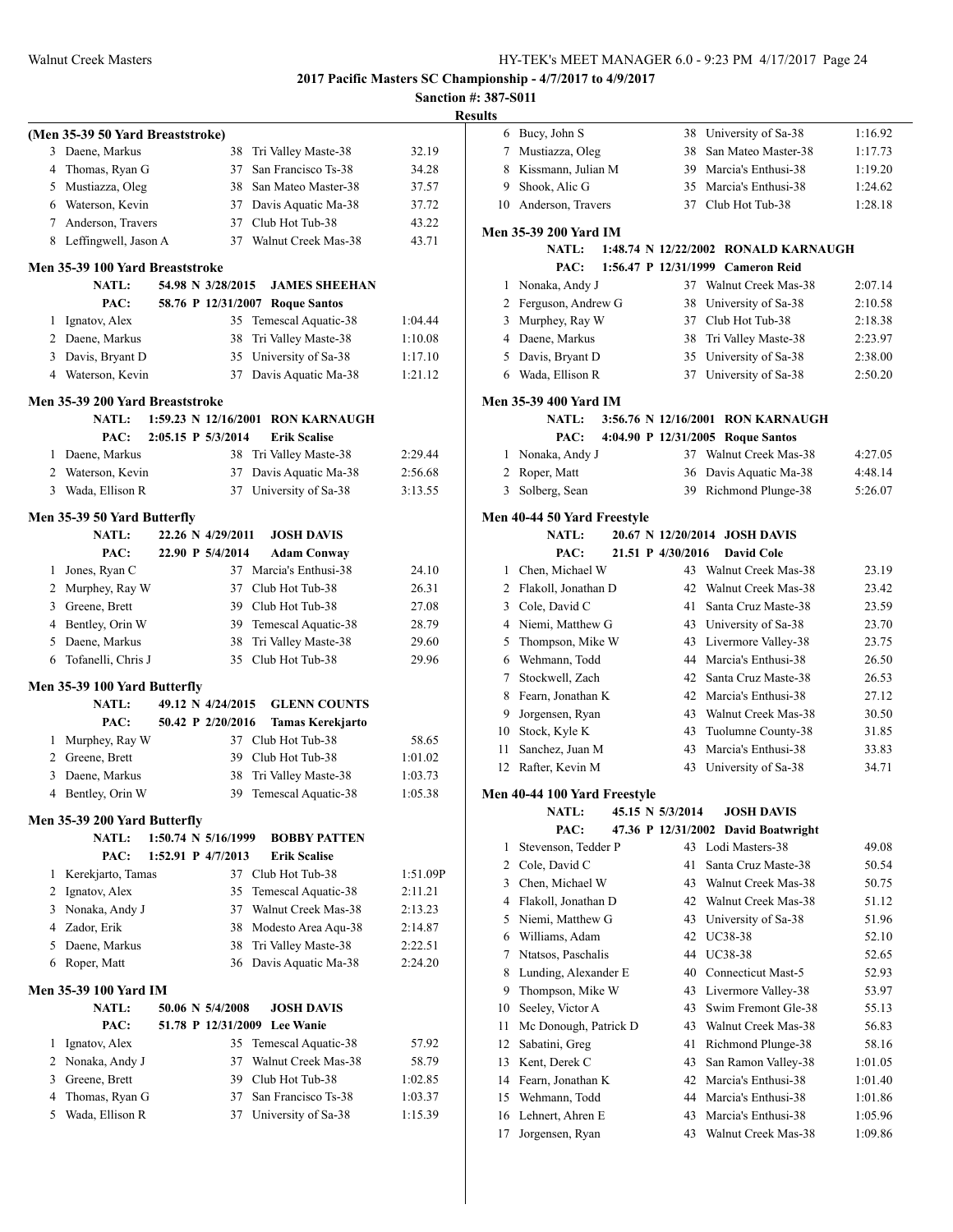$1:02.46$  $1:02.94$ 

 $1:07.53$  $1:09.32$  $1:16.16$  $1:26.90$  $1:29.48$  $1:29.82$  $1:35.37$ 

 $2:39.27$ 2:51.72  $3:14.58$ 

 $1:59.12$  $2:19.10$ 

**2017 Pacific Masters SC Championship - 4/7/2017 to 4/9/2017**

|                                                                                                      |           | <b>Results</b>                         |                                                        |                    |
|------------------------------------------------------------------------------------------------------|-----------|----------------------------------------|--------------------------------------------------------|--------------------|
| (Men 40-44 100 Yard Freestyle)                                                                       |           | 2 Hertzer, Keith                       | 43 Marcia's Enthusi-38                                 | 34.56              |
| 43 Tuolumne County-38<br>18 Stock, Kyle K                                                            | 1:14.93   | 3 Kent, Derek C                        | 43 San Ramon Valley-38                                 | 34.87              |
| 43 Marcia's Enthusi-38<br>19 Sanchez, Juan M                                                         | 1:16.28   | 4 Bar, Shahar                          | Marcia's Enthusi-38<br>43                              | 40.31              |
| Men 40-44 200 Yard Freestyle                                                                         |           | Sanchez, Juan M<br>5                   | Marcia's Enthusi-38<br>43                              | 44.16<br>44.94     |
| NATL:<br>1:38.23 N $4/24/2015$<br><b>JOSH DAVIS</b>                                                  |           | 6 Stock, Kyle K                        | 43 Tuolumne County-38                                  |                    |
| PAC:<br>1:44.90 P 12/31/2003 David Boatwright                                                        |           | Men 40-44 100 Yard Breaststroke        |                                                        |                    |
| Flakoll, Jonathan D<br>42 Walnut Creek Mas-38<br>1                                                   | 1:51.74   | NATL:                                  | 55.37 N 4/25/2015<br><b>JEFF COMMINGS</b>              |                    |
| 2 Niemi, Matthew G<br>University of Sa-38<br>43                                                      | 1:54.03   | PAC:                                   | 57.23 P 12/31/2010 Roque Santos                        |                    |
| Selinger, Ili R<br>Walnut Creek Mas-38<br>3<br>43                                                    | 1:55.66   | 1 Dailey, Alexander D                  | 41 University of Sa-38                                 | 1:02.46            |
| Mc Donough, Patrick D<br>Walnut Creek Mas-38<br>43<br>4                                              | 2:06.43   | Stevenson, Tedder P<br>$\overline{2}$  | 43 Lodi Masters-38                                     | 1:02.94            |
| Muir, Scott<br>Davis Aquatic Ma-38<br>5<br>43                                                        | 2:08.90   | Niemi, Matthew G<br>3                  | 43 University of Sa-38                                 | 1:06.80            |
| 6 Lehnert, Ahren E<br>Marcia's Enthusi-38<br>43                                                      | 2:26.45   | 4 Selinger, Ili R                      | Walnut Creek Mas-38<br>43                              | 1:07.53            |
| Walnut Creek Mas-38<br>7 Jorgensen, Ryan<br>43                                                       | 2:43.06   | Chen, Michael W<br>5                   | Walnut Creek Mas-38<br>43                              | 1:09.32            |
| Men 40-44 500 Yard Freestyle                                                                         |           | 6 Hertzer, Keith                       | Marcia's Enthusi-38<br>43                              | 1:16.16<br>1:26.90 |
| NATL:<br>4:33.36 N 4/25/2015<br><b>JOSH DAVIS</b>                                                    |           | 7 Lehnert, Ahren E<br>Bar, Shahar<br>8 | Marcia's Enthusi-38<br>43<br>43<br>Marcia's Enthusi-38 | 1:29.48            |
| PAC:<br>4:39.86 P 12/31/2010 Alex Kostich                                                            |           | 9<br>Stock, Kyle K                     | Tuolumne County-38<br>43                               | 1:29.82            |
| Wehmann, Todd<br>44 Marcia's Enthusi-38<br>1                                                         | 6:24.95   | 10 Rafter, Kevin M                     | 43 University of Sa-38                                 | 1:35.37            |
| Marcia's Enthusi-38<br>Lehnert, Ahren E<br>2<br>43                                                   | 6:50.47   |                                        |                                                        |                    |
| 40 Marcia's Enthusi-38<br>--- Mullin, Joseph                                                         | <b>DQ</b> | Men 40-44 200 Yard Breaststroke        |                                                        |                    |
| Men 40-44 1000 Yard Freestyle                                                                        |           | NATL:<br>$2:00.53 \text{ N } 5/3/2014$ | <b>STEVE WEST</b>                                      |                    |
| <b>ALEX KOSTICH</b><br>NATL:<br>$9:32.66 \text{ N } 5/7/2010$                                        |           | PAC:                                   | 2:03.31 P 12/31/2009 Roque Santos                      |                    |
| PAC:<br>9:32.66 P 12/31/2010 Alex Kostich                                                            |           | 1 Dailey, Alexander D                  | 41 University of Sa-38                                 | 2:19.44            |
| 1 Hertzer, Keith<br>43 Marcia's Enthusi-38                                                           | 12:40.96  | 2 Muir, Scott                          | 43 Davis Aquatic Ma-38                                 | 2:39.27            |
| 42 UC38-38<br>2 Williams, Adam                                                                       | 12:54.02  | 3 Hertzer, Keith                       | Marcia's Enthusi-38<br>43                              | 2:51.72            |
| 3 Lehnert, Ahren E<br>43 Marcia's Enthusi-38                                                         | 14:41.98  | 4 Lehnert, Ahren E                     | 43 Marcia's Enthusi-38                                 | 3:14.58            |
| Men 40-44 50 Yard Backstroke                                                                         |           | Men 40-44 50 Yard Butterfly            |                                                        |                    |
| NATL:<br>22.77 N 4/26/2009<br><b>MICHAEL ROSS</b>                                                    |           | <b>NATL:</b>                           | 22.61 N 4/26/2009<br><b>MICHAEL ROSS</b>               |                    |
| PAC:<br>23.93 P 12/31/2009 Rick Gould                                                                |           | PAC:                                   | 23.69 P 12/31/2010 Matt Jones                          |                    |
| Flakoll, Jonathan D<br>42 Walnut Creek Mas-38<br>1                                                   | 26.99     | Stevenson, Tedder P<br>1               | 43 Lodi Masters-38                                     | 24.20              |
| 2 Mc Donough, Patrick D<br>Walnut Creek Mas-38<br>43                                                 | 30.41     | 2 Flakoll, Jonathan D                  | 42 Walnut Creek Mas-38                                 | 25.53              |
| 3 Wehmann, Todd<br>Marcia's Enthusi-38<br>44                                                         | 34.05     | 3 Mc Donough, Patrick D                | Walnut Creek Mas-38<br>43                              | 27.76              |
| 4 Stock, Kyle K<br>Tuolumne County-38<br>43                                                          | 38.16     | 4 Hertzer, Keith                       | 43<br>Marcia's Enthusi-38                              | 31.67              |
|                                                                                                      |           | Wehmann, Todd<br>5                     | Marcia's Enthusi-38<br>44                              | 32.92              |
| Men 40-44 100 Yard Backstroke<br>NATL:<br><b>MICHAEL ROSS</b><br>48.49 N 4/26/2009                   |           | 6 Lehnert, Ahren E                     | 43 Marcia's Enthusi-38                                 | 35.25              |
| PAC:<br>51.87 P 12/31/2009 Rick Gould                                                                |           | Men 40-44 100 Yard Butterfly           |                                                        |                    |
| Cole, David C<br>41 Santa Cruz Maste-38<br>1                                                         | 57.54     | <b>NATL:</b>                           | 49.27 N 5/4/2008<br><b>MICHAEL ROSS</b>                |                    |
| 2 Selinger, Ili R<br>Walnut Creek Mas-38<br>43                                                       | 1:02.23   | PAC:                                   | 52.33 P 4/10/2016<br><b>Tedder Stevenson</b>           |                    |
| Mc Donough, Patrick D<br>Walnut Creek Mas-38<br>3<br>43                                              | 1:07.72   | 1 Stevenson, Tedder P                  | 43 Lodi Masters-38                                     | 52.51              |
| Sabatini, Greg<br>Richmond Plunge-38<br>4<br>41                                                      | 1:10.72   | 2 Flakoll, Jonathan D                  | 42 Walnut Creek Mas-38                                 | 57.11              |
| Marcia's Enthusi-38<br>Wehmann, Todd<br>5<br>44                                                      | 1:16.10   | 3 Selinger, Ili R                      | Walnut Creek Mas-38<br>43                              | 59.21              |
| Stock, Kyle K<br>Tuolumne County-38<br>43<br>6                                                       | 1:27.73   | 4 Mc Donough, Patrick D                | 43 Walnut Creek Mas-38                                 | 1:03.33            |
| Marcia's Enthusi-38<br>Sanchez, Juan M<br>7<br>43                                                    | 1:31.98   | Men 40-44 200 Yard Butterfly           |                                                        |                    |
|                                                                                                      |           | <b>NATL:</b>                           | 1:50.61 N $4/14/2002$<br><b>DENNIS BAKER</b>           |                    |
| Men 40-44 200 Yard Backstroke                                                                        |           | PAC:                                   | 1:56.79 P 12/31/2009 Roque Santos                      |                    |
| <b>NATL:</b><br>1:50.09 N 5/4/2008<br><b>MICHAEL ROSS</b><br>1:52.32 P 12/31/2009 Rick Gould<br>PAC: |           | 1 Stevenson, Tedder P                  | 43 Lodi Masters-38                                     | 1:59.12            |
| Muir, Scott<br>43 Davis Aquatic Ma-38<br>1                                                           | 2:22.58   | 2 Ntatsos, Paschalis                   | 44 UC38-38                                             | 2:19.10            |
| 2 Wehmann, Todd<br>Marcia's Enthusi-38<br>44                                                         | 2:39.00   | <b>Men 40-44 100 Yard IM</b>           |                                                        |                    |
| Tuolumne County-38<br>3 Stock, Kyle K<br>43                                                          | 3:16.82   | <b>NATL:</b>                           | 51.07 N 4/25/2015<br><b>JEFF COMMINGS</b>              |                    |
|                                                                                                      |           | PAC:                                   | 52.58 P 12/31/2010 Roque Santos                        |                    |
| Men 40-44 50 Yard Breaststroke                                                                       |           | 1 Stevenson, Tedder P                  | 43 Lodi Masters-38                                     | 54.97              |
| <b>NATL:</b><br>25.02 N 3/12/2016<br><b>JARROD MARRS</b>                                             |           | Flakoll, Jonathan D<br>$\overline{2}$  | 42 Walnut Creek Mas-38                                 | 58.38              |
| PAC:<br>26.67 P 12/31/2010 Roque Santos                                                              |           | Williams, Adam<br>3                    | 42 UC38-38                                             | 58.61              |
| Niemi, Matthew G<br>43 University of Sa-38<br>1                                                      | 30.59     | Chen, Michael W<br>4                   | 43 Walnut Creek Mas-38                                 | 59.69              |
|                                                                                                      |           | 5 Niemi, Matthew G                     | 43 University of Sa-38                                 | 59.72              |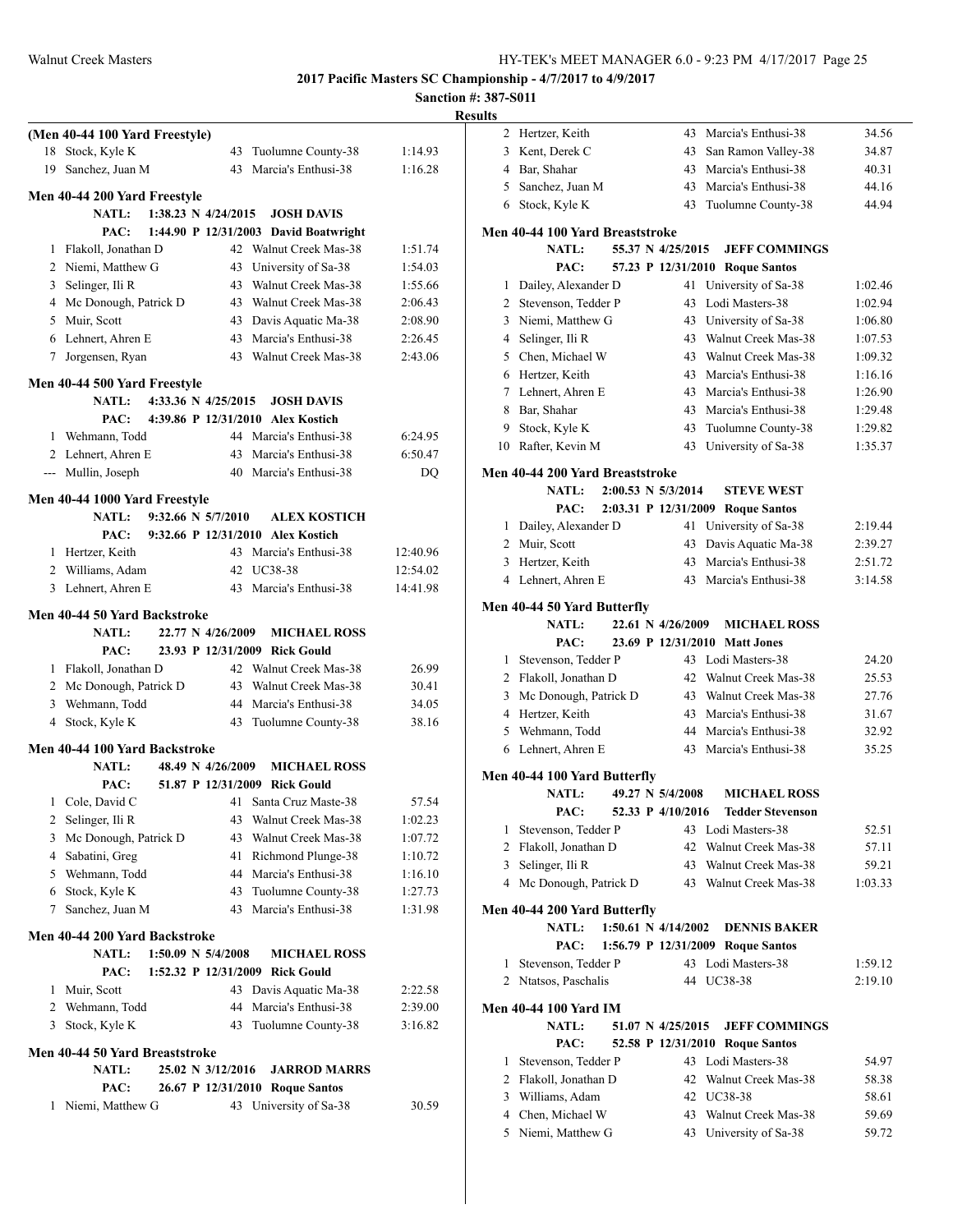**Sanction #: 387-S011 Results**

|                | (Men 40-44 100 Yard IM)                        |                   |    |                                               |                    |
|----------------|------------------------------------------------|-------------------|----|-----------------------------------------------|--------------------|
|                | 6 Stockwell, Zach                              |                   | 42 | Santa Cruz Maste-38                           | 1:05.08            |
|                | 7 Mc Donough, Patrick D                        |                   | 43 | Walnut Creek Mas-38                           | 1:05.81            |
|                | 8 Bar, Shahar                                  |                   | 43 | Marcia's Enthusi-38                           | 1:23.24            |
| 9              | Jorgensen, Ryan                                |                   | 43 | Walnut Creek Mas-38                           | 1:26.92            |
| 10             | Sanchez, Juan M                                |                   |    | 43 Marcia's Enthusi-38                        | 1:31.38            |
|                | Men 40-44 200 Yard IM                          |                   |    |                                               |                    |
|                | $1:51.85$ N $4/26/2009$<br><b>NATL:</b>        |                   |    | <b>MICHAEL ROSS</b>                           |                    |
|                | PAC:                                           |                   |    | 1:53.59 P 12/31/2009 Roque Santos             |                    |
|                | 1 Stevenson, Tedder P                          |                   |    | 43 Lodi Masters-38                            | 2:00.30            |
|                | 2 Williams, Adam                               |                   | 42 | UC38-38                                       | 2:07.70            |
| 3              | Selinger, Ili R                                |                   | 43 | Walnut Creek Mas-38                           | 2:13.12            |
| 4              | Dailey, Alexander D                            |                   | 41 | University of Sa-38                           | 2:21.24            |
| 5              | Hertzer, Keith                                 |                   | 43 | Marcia's Enthusi-38                           | 2:34.12            |
|                |                                                |                   |    |                                               |                    |
|                | Men 40-44 400 Yard IM                          |                   |    |                                               |                    |
|                | <b>NATL:</b><br>$4:01.87 \text{ N } 4/19/2009$ |                   |    | <b>ROOUE SANTOS</b>                           |                    |
|                | PAC:<br>4:01.87 P 12/31/2009                   |                   |    | <b>Roque Santos</b>                           |                    |
|                | 1 Niemi, Matthew G                             |                   |    | 43 University of Sa-38<br>Walnut Creek Mas-38 | 4:35.40            |
|                | 2 Selinger, Ili R                              |                   | 43 | 43 Swim Fremont Gle-38                        | 4:45.83<br>5:21.66 |
| 3              | Seeley, Victor A                               |                   |    |                                               |                    |
|                | Men 45-49 50 Yard Freestyle                    |                   |    |                                               |                    |
|                | <b>NATL:</b>                                   | 21.06 N 5/21/2010 |    | <b>RICHARD HUGHEY</b>                         |                    |
|                | PAC:                                           |                   |    | 21.87 P 12/31/2009 David Boatwright           |                    |
|                | 1 Parker, Aron                                 |                   |    | 46 Marcia's Enthusi-38                        | 23.27              |
|                | 2 Gibson, Ben                                  |                   | 48 | Almaden Masters-38                            | 24.58              |
|                | 3 Banbury, James S                             |                   |    | 47 UC38-38                                    | 24.63              |
|                | 4 Wood, Brent                                  |                   | 47 | Petaluma Salty K-38                           | 24.68              |
|                | 5 Virkus, Todd                                 |                   |    | 45 Petaluma Salty K-38                        | 25.09              |
|                | 6 Roberts, David                               |                   | 45 | Santa Cruz Maste-38                           | 27.45              |
|                | 7 Dooley, Paul D                               |                   | 48 | Marcia's Enthusi-38                           | 28.65              |
|                | 8 Carter, Paul A                               |                   | 48 | Walnut Creek Mas-38                           | 29.15              |
|                | 9 Blumberg, Robert M                           |                   | 49 | San Ramon Valley-38                           | 35.29              |
|                | Men 45-49 100 Yard Freestyle                   |                   |    |                                               |                    |
|                | <b>NATL:</b>                                   | 46.21 N 4/26/2015 |    | <b>NICOLAS GRANGER</b>                        |                    |
|                | PAC:                                           |                   |    | 46.72 P 12/31/2009 Rich Saeger                |                    |
| 1              | Parker, Aron                                   |                   |    | 46 Marcia's Enthusi-38                        | 50.40              |
| 2              | De Boisblanc, Michael W                        |                   | 49 | Walnut Creek Mas-38                           | 51.06              |
| 3              | Hamilton, Rick M                               |                   | 49 | Manatee Aquatic-38                            | 51.63              |
| 4              | Banbury, James S                               |                   | 47 | <b>UC38-38</b>                                | 53.13              |
| 5              | Wood, Brent                                    |                   | 47 | Petaluma Salty K-38                           | 54.43              |
| 6              | Collazos, Daniel F                             |                   | 47 | Marcia's Enthusi-38                           | 54.78              |
| 7              | Virkus, Todd                                   |                   | 45 | Petaluma Salty K-38                           | 56.74              |
| 8              | Green, Joel A                                  |                   | 46 | Temescal Aquatic-38                           | 1:02.03            |
| 9              | Carter, Paul A                                 |                   | 48 | Walnut Creek Mas-38                           | 1:05.69            |
|                | 10 Ngo, Minh                                   |                   | 45 | Marcia's Enthusi-38                           | 1:12.21            |
|                | Men 45-49 200 Yard Freestyle                   |                   |    |                                               |                    |
|                | <b>NATL:</b><br>1:41.69 N 5/21/2010            |                   |    | <b>DAVID SIMS</b>                             |                    |
|                | PAC:<br>1:45.35 P 12/31/2009                   |                   |    | <b>David Boatwright</b>                       |                    |
| 1              | Parker, Aron                                   |                   | 46 | Marcia's Enthusi-38                           | 1:57.58            |
| $\overline{2}$ | Fahlen, Mark T                                 |                   | 45 | Modesto Area Aqu-38                           | 1:58.38            |
| 3              | Eason, Bill P                                  |                   | 49 | Marcia's Enthusi-38                           | 2:07.40            |
| 4              | Cardenas, Fernando                             |                   | 47 | University of Sa-38                           | 2:10.38            |
| 5              | Dooley, Paul D                                 |                   | 48 | Marcia's Enthusi-38                           | 2:17.75            |
|                |                                                |                   |    |                                               |                    |
|                |                                                |                   |    |                                               |                    |

|              | 6 Blumberg, Robert M                    |                                | 49 San Ramon Valley-38                          | 3:07.01        |
|--------------|-----------------------------------------|--------------------------------|-------------------------------------------------|----------------|
|              | Men 45-49 500 Yard Freestyle            |                                |                                                 |                |
|              | <b>NATL:</b>                            | 4:39.10 N 5/20/2007            | <b>DENNIS BAKER</b>                             |                |
|              | PAC:                                    | 4:54.53 P 5/4/2014             | <b>Chip Hobson</b>                              |                |
| $\mathbf{1}$ | Bessire, Brent                          |                                | 48 Palm Beach Maste-50                          | 5:23.23        |
|              | 2 Fahlen, Mark T                        | 45                             | Modesto Area Aqu-38                             | 5:25.98        |
|              | 3 Eason, Bill P                         | 49                             | Marcia's Enthusi-38                             | 5:53.95        |
|              | 4 Cardenas, Fernando                    |                                | 47 University of Sa-38                          | 5:57.93        |
|              | 5 Dooley, Paul D                        | 48                             | Marcia's Enthusi-38                             | 6:16.08        |
|              | 6 El-Awady, Khalid A                    |                                | 46 University of Sa-38                          | 8:04.28        |
|              | 7 McMillan, Bret M                      |                                | 49 Mountain View Ma-38                          | 8:51.07        |
|              |                                         |                                |                                                 |                |
|              | Men 45-49 1000 Yard Freestyle           |                                |                                                 |                |
|              | <b>NATL:</b>                            | $9:43.93 \text{ N } 5/20/2010$ | <b>KEITH SWITZER</b>                            |                |
|              |                                         | PAC: 10:06.08 P 5/1/2014       | <b>Chip Hobson</b>                              |                |
| $\mathbf{1}$ | Harrington, Matt                        |                                | 45 University of Sa-38                          | 12:15.44       |
|              | 2 Eason, Bill P                         | 49                             | Marcia's Enthusi-38                             | 12:37.82       |
|              | 3 Mai, Ping                             | 47                             | University of Sa-38                             | 17:35.28       |
|              | 4 Rolando, Franco                       |                                | 46 University of Sa-38                          | 18:27.97       |
|              | Men 45-49 1650 Yard Freestyle           |                                |                                                 |                |
|              |                                         | NATL: 16:08.05 N 5/20/2010     | <b>JEFF ERWIN</b>                               |                |
|              |                                         |                                | PAC: 16:51.00 P 12/31/2006 George Tidmarsh      |                |
|              | 1 Cardenas, Fernando                    |                                | 47 University of Sa-38                          | 20:43.31       |
|              | 2 Eason, Bill P                         |                                | 49 Marcia's Enthusi-38                          | 21:21.90       |
|              | 3 Dooley, Paul D                        | 48                             | Marcia's Enthusi-38                             | 21:59.42       |
|              |                                         |                                |                                                 |                |
|              | Men 45-49 50 Yard Backstroke            |                                |                                                 |                |
|              | <b>NATL:</b>                            | 23.58 N 4/26/2015              | <b>MICHAEL ROSS</b>                             |                |
|              | PAC:                                    | 24.34 P 5/4/2014               | <b>Rick Gould</b>                               |                |
|              | 1 Hamilton, Rick M                      |                                | 49 Manatee Aquatic-38<br>46 Marcia's Enthusi-38 | 27.16          |
|              | 2 Parker, Aron                          |                                | 47 UC38-38                                      | 29.75          |
|              | 3 Banbury, James S                      |                                |                                                 | 30.04          |
|              | 4 El-Awady, Khalid A                    | 46                             | University of Sa-38                             | 45.49          |
|              | Men 45-49 100 Yard Backstroke           |                                |                                                 |                |
|              | <b>NATL:</b>                            | 51.55 N 4/30/2011              | <b>CHRIS STEVENSON</b>                          |                |
|              | PAC:                                    | 52.84 P 5/4/2014               | <b>Rick Gould</b>                               |                |
|              | 1 Hamilton, Rick M                      |                                | 49 Manatee Aquatic-38                           | 57.82          |
|              | 2 Eason, Bill P                         |                                | 49 Marcia's Enthusi-38                          | 1:03.03        |
|              | 3 Csillik, Lajos G                      |                                | 48 University of Sa-38                          | 1:23.48        |
|              | Men 45-49 200 Yard Backstroke           |                                |                                                 |                |
|              | <b>NATL:</b>                            | 1:53.97 N 5/13/2011            | <b>GRANGER\SAEGER</b>                           |                |
|              | PAC:                                    | 1:55.35 P 5/2/2014             | <b>Rick Gould</b>                               |                |
| 1            | Hamilton, Rick M                        |                                | 49 Manatee Aquatic-38                           | 2:04.69        |
|              | 2 Eason, Bill P                         |                                | 49 Marcia's Enthusi-38                          | 2:21.31        |
|              | 3 Cardenas, Fernando                    |                                | 47 University of Sa-38                          | 2:27.93        |
|              | 4 Fahlen, Mark T                        | 45                             | Modesto Area Aqu-38                             | 2:29.36        |
|              | 5 Mai, Ping                             | 47                             | University of Sa-38                             | 3:42.23        |
|              |                                         |                                |                                                 |                |
|              | Men 45-49 50 Yard Breaststroke          |                                |                                                 |                |
|              | <b>NATL:</b>                            | 26.17 N 3/28/2015              | <b>TODD TORRES</b>                              |                |
|              | PAC:                                    | 27.65 P 12/31/2002             | <b>Lee Rider</b>                                |                |
| 1            | Parker, Aron                            |                                | 46 Marcia's Enthusi-38                          | 29.33          |
| 2            |                                         |                                |                                                 | 31.51          |
|              | Wood, Brent                             | 47                             | Petaluma Salty K-38                             |                |
| 3            | Banbury, James S                        | 47                             | UC38-38                                         | 32.28          |
| 4<br>5       | Mc Bride, Patrick F<br>Harrington, Matt | 47<br>45                       | University of Sa-38<br>University of Sa-38      | 33.90<br>35.20 |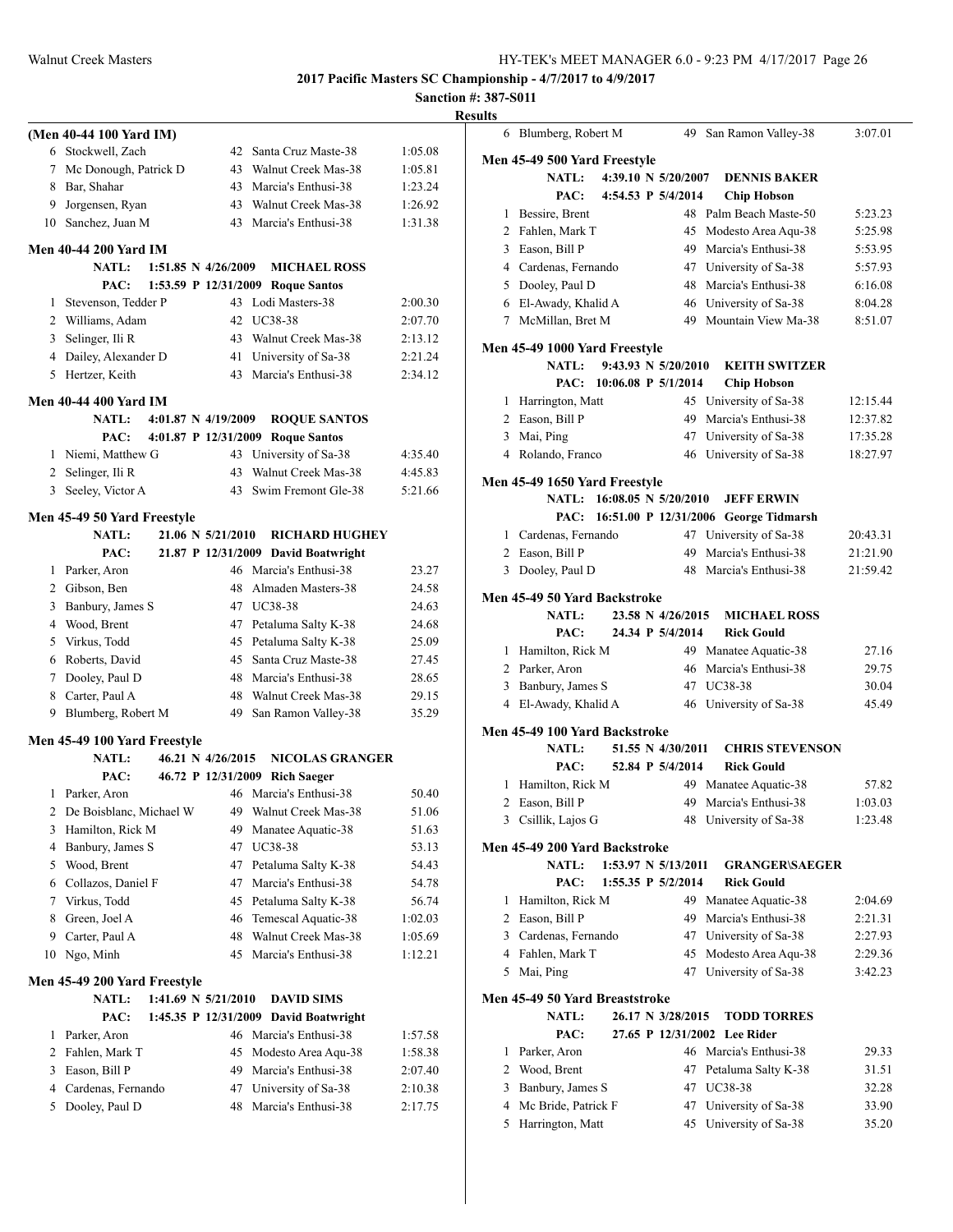|                |                                                   |     |                                                  |                | <b>Results</b> |
|----------------|---------------------------------------------------|-----|--------------------------------------------------|----------------|----------------|
|                | (Men 45-49 50 Yard Breaststroke)                  |     |                                                  |                | Me             |
|                | 6 Virkus, Todd                                    |     | 45 Petaluma Salty K-38                           | 36.23          |                |
|                | 7 Carter, Paul A                                  | 48  | Walnut Creek Mas-38                              | 36.71          |                |
|                | 8 Rolando, Franco                                 |     | 46 University of Sa-38                           | 42.63          |                |
|                | Men 45-49 100 Yard Breaststroke                   |     |                                                  |                |                |
|                | <b>NATL:</b><br>56.83 N 2/20/2015                 |     | <b>TODD TORRES</b>                               |                |                |
|                | PAC:                                              |     | 1:00.65 P 12/31/2003 Lee Rider                   |                |                |
|                | 1 Collazos, Daniel F                              |     | 47 Marcia's Enthusi-38                           | 1:02.68        |                |
|                | 2 Wood, Brent                                     |     | 47 Petaluma Salty K-38                           | 1:10.69        |                |
| 3              | Mc Bride, Patrick F                               |     | 47 University of Sa-38                           | 1:14.72        |                |
|                | 4 Harrington, Matt                                |     | 45 University of Sa-38                           | 1:16.65        | Me             |
|                | 5 Carter, Paul A                                  |     | 48 Walnut Creek Mas-38                           | 1:23.94        |                |
|                | 6 Ngo, Minh                                       |     | 45 Marcia's Enthusi-38                           | 1:31.47        |                |
|                | 7 Rolando, Franco                                 |     | 46 University of Sa-38                           | 1:38.08        |                |
|                | 8 Mai, Ping                                       |     | 47 University of Sa-38                           | 1:41.36        |                |
|                | Men 45-49 200 Yard Breaststroke                   |     |                                                  |                |                |
|                | <b>NATL:</b><br>2:07.40 N 4/29/2016               |     | <b>NICOLAS GRANGER</b>                           |                |                |
|                | 2:11.89 P 5/3/2014<br>PAC:                        |     | <b>Sergey Mariniuk</b>                           |                |                |
|                | 1 Collazos, Daniel F                              |     | 47 Marcia's Enthusi-38                           | 2:20.42        | Me             |
|                | 2 Hamilton, Rick M                                | 49  | Manatee Aquatic-38                               | 2:28.05        |                |
|                | 3 Mc Bride, Patrick F                             |     | 47 University of Sa-38                           | 2:40.32        |                |
|                | 4 Ngo, Minh                                       |     | 45 Marcia's Enthusi-38                           | 3:28.16        |                |
|                | 5 El-Awady, Khalid A                              |     | 46 University of Sa-38                           | 3:30.29        |                |
|                | Men 45-49 50 Yard Butterfly                       |     |                                                  |                |                |
|                | 22.67 N 5/4/2008<br>NATL:                         |     | <b>PAUL SMITH</b>                                |                |                |
|                | PAC:                                              |     | 24.00 P 12/31/2012 Matt Jones                    |                |                |
|                | 1 De Boisblanc, Michael W                         |     | 49 Walnut Creek Mas-38                           | 25.68          |                |
|                | *2 Parker, Aron                                   |     | 46 Marcia's Enthusi-38                           | 26.34          | Me             |
|                | *2 Gibson, Ben                                    |     | 48 Almaden Masters-38                            | 26.34          |                |
|                | 4 Bessire, Brent                                  |     | 48 Palm Beach Maste-50                           | 26.89          |                |
|                | 5 Banbury, James S                                |     | 47 UC38-38                                       | 27.04          |                |
|                | 6 Wood, Brent                                     |     | 47 Petaluma Salty K-38<br>45 Marcia's Enthusi-38 | 27.37          |                |
| 8              | 7 Ngo, Minh                                       |     | 47 University of Sa-38                           | 37.27<br>39.23 |                |
|                | Mai, Ping<br>9 Rolando, Franco                    |     | 46 University of Sa-38                           | 40.41          |                |
|                |                                                   |     |                                                  |                |                |
|                | Men 45-49 100 Yard Butterfly<br>50.90 N 5/21/2010 |     | <b>DAVID SIMS</b>                                |                |                |
|                | <b>NATL:</b><br>PAC:                              |     | 52.96 P 12/31/2012 Matt Jones                    |                |                |
| 1              | Collazos, Daniel F                                |     | 47 Marcia's Enthusi-38                           | 55.93          |                |
| 2              | De Boisblanc, Michael W                           |     | 49 Walnut Creek Mas-38                           | 57.02          |                |
| 3              | Gibson, Ben                                       | 48. | Almaden Masters-38                               | 58.27          |                |
| 4              | Parker, Aron                                      |     | 46 Marcia's Enthusi-38                           | 59.20          |                |
| 5              | Bessire, Brent                                    |     | 48 Palm Beach Maste-50                           | 59.50          |                |
| 6              | Banbury, James S                                  |     | 47 UC38-38                                       | 1:00.83        |                |
| 7              | Wood, Brent                                       |     | 47 Petaluma Salty K-38                           | 1:01.37        | Me             |
| 8              | Fahlen, Mark T                                    | 45  | Modesto Area Aqu-38                              | 1:03.13        |                |
| 9              | Mc Bride, Patrick F                               | 47  | University of Sa-38                              | 1:06.11        |                |
|                | Men 45-49 200 Yard Butterfly                      |     |                                                  |                |                |
|                | $1:50.73 \text{ N } 12/6/2008$<br><b>NATL:</b>    |     | <b>DENNIS BAKER</b>                              |                |                |
|                | PAC:<br>2:00.35 P 5/3/2014                        |     | <b>Michael De Boisbl</b>                         |                |                |
|                | 1 Collazos, Daniel F                              |     | 47 Marcia's Enthusi-38                           | 2:12.27        |                |
| $\overline{2}$ | Mc Bride, Patrick F                               | 47  | University of Sa-38                              | 2:30.06        |                |
| 3              | Mai, Ping                                         | 47  | University of Sa-38                              | 3:43.46        |                |
|                |                                                   |     |                                                  |                |                |

|    | Men 45-49 100 Yard IM        |  |                     |                                |         |
|----|------------------------------|--|---------------------|--------------------------------|---------|
|    | <b>NATL:</b>                 |  | 52.14 N 5/23/2010   | <b>RICHARD HUGHEY</b>          |         |
|    | PAC:                         |  | 55.47 P 5/3/2014    | <b>Michael De Boisbl</b>       |         |
| 1  | Hamilton, Rick M             |  |                     | 49 Manatee Aquatic-38          | 58.65   |
|    | 2 Gibson, Ben                |  | 48                  | Almaden Masters-38             | 1:01.69 |
| 3  | Banbury, James S             |  |                     | 47 UC38-38                     | 1:02.44 |
| 4  | Wood, Brent                  |  |                     | 47 Petaluma Salty K-38         | 1:03.19 |
|    | 5 Roberts, David             |  |                     | 45 Santa Cruz Maste-38         | 1:06.66 |
|    | 6 Carter, Paul A             |  |                     | 48 Walnut Creek Mas-38         | 1:18.01 |
| 7  | Ngo, Minh                    |  | 45                  | Marcia's Enthusi-38            | 1:24.47 |
|    | Men 45-49 200 Yard IM        |  |                     |                                |         |
|    | <b>NATL:</b>                 |  | 1:51.44 N 4/26/2015 | <b>NICOLAS GRANGER</b>         |         |
|    | PAC:                         |  | 1:58.59 P 5/4/2014  | <b>Sergey Mariniuk</b>         |         |
| 1  | De Boisblanc, Michael W      |  |                     | 49 Walnut Creek Mas-38         | 2:12.55 |
|    | 2 Gibson, Ben                |  | 48                  | Almaden Masters-38             | 2:16.36 |
| 3  | Bessire, Brent               |  |                     | 48 Palm Beach Maste-50         | 2:19.75 |
| 4  | Mc Bride, Patrick F          |  |                     | 47 University of Sa-38         | 2:29.98 |
|    | 5 Ngo, Minh                  |  | 45                  | Marcia's Enthusi-38            | 3:11.85 |
|    |                              |  |                     |                                |         |
|    | Men 45-49 400 Yard IM        |  |                     |                                |         |
|    | <b>NATL:</b>                 |  | 4:01.32 N 4/24/2015 | <b>NICOLAS GRANGER</b>         |         |
|    | PAC:                         |  | 4:13.02 P 5/2/2014  | <b>Sergey Mariniuk</b>         |         |
| 1  | Hamilton, Rick M             |  | 49                  | Manatee Aquatic-38             | 4:37.56 |
| 2  | Mc Bride, Patrick F          |  | 47                  | University of Sa-38            | 5:14.78 |
| 3  | Cardenas, Fernando           |  | 47                  | University of Sa-38            | 5:28.81 |
| 4  | Erickson, Douglas B          |  | 45                  | Rolling Hills Mu-38            | 5:49.83 |
| 5  | Boeger, Jack                 |  | 49                  | Marcia's Enthusi-38            | 6:03.95 |
| 6  | Mai, Ping                    |  |                     | 47 University of Sa-38         | 7:05.99 |
|    | Men 50-54 50 Yard Freestyle  |  |                     |                                |         |
|    | <b>NATL:</b>                 |  | 21.36 N 4/29/2011   | <b>ROWDY GAINES</b>            |         |
|    | PAC:                         |  | 22.45 P 12/31/2009  | <b>John Oberto</b>             |         |
| 1  | Davis, A. Mattson            |  | 53                  | University of Sa-38            | 24.33   |
| 2  | Sarrafzadeh, David A         |  | 51                  | University of Sa-38            | 24.86   |
| 3  | McIlroy, Paul F              |  | 51                  | Tuolumne County-38             | 25.25   |
| 4  | Ehrenberger, Dennis K        |  | 52                  | UC38-38                        | 25.37   |
| 5  | Gronert, Karsten             |  | 51                  | Walnut Creek Mas-38            | 26.43   |
| 6  | Wilson, Todd                 |  |                     | 52 Santa Rosa Maste-38         | 26.78   |
| 7  | Krovetz, Ted                 |  |                     | 50 Davis Aquatic Ma-38         | 26.82   |
|    | 8 Romdhane, Bechir           |  |                     | 53 Walnut Creek Mas-38         | 29.29   |
|    | 9 Foster, Jeffrey M          |  |                     | 50 Marcia's Enthusi-38         | 29.84   |
| 10 | France, Kermit               |  |                     | 50 Walnut Creek Mas-38         | 30.42   |
| 11 | Ardourel, Franck S           |  |                     | 52 Marcia's Enthusi-38         | 30.53   |
| 12 | Sohrabi, Sohrab              |  | 50                  | San Ramon Valley-38            | 32.65   |
| 13 | Mariscal, Richard            |  |                     | 54 Marcia's Enthusi-38         | 42.45   |
|    | Men 50-54 100 Yard Freestyle |  |                     |                                |         |
|    | <b>NATL:</b>                 |  | 46.59 N 5/10/2009   | <b>ROWDY GAINES</b>            |         |
|    | PAC:                         |  |                     | 49.08 P 12/31/2008 Peter Nunan |         |
| 1  | Davis, A. Mattson            |  | 53                  | University of Sa-38            | 53.12   |
| 2  | Stahl, Stephen A             |  | 52                  | Walnut Creek Mas-38            | 54.15   |
| 3  | Chan, Andy                   |  |                     | 54 Menlo Masters Ak-38         | 54.38   |
| 4  | Gothberg, Brad A             |  |                     | 54 Walnut Creek Mas-38         | 55.16   |
| 5  | Sarrafzadeh, David A         |  | 51                  | University of Sa-38            | 56.35   |
| 6  | Ehrenberger, Dennis K        |  |                     | 52 UC38-38                     | 57.35   |
| 7  | Krovetz, Ted                 |  |                     | 50 Davis Aquatic Ma-38         | 57.76   |
| 8  | Holtzman, Steven C           |  |                     | 53 Streamliners-38             | 59.50   |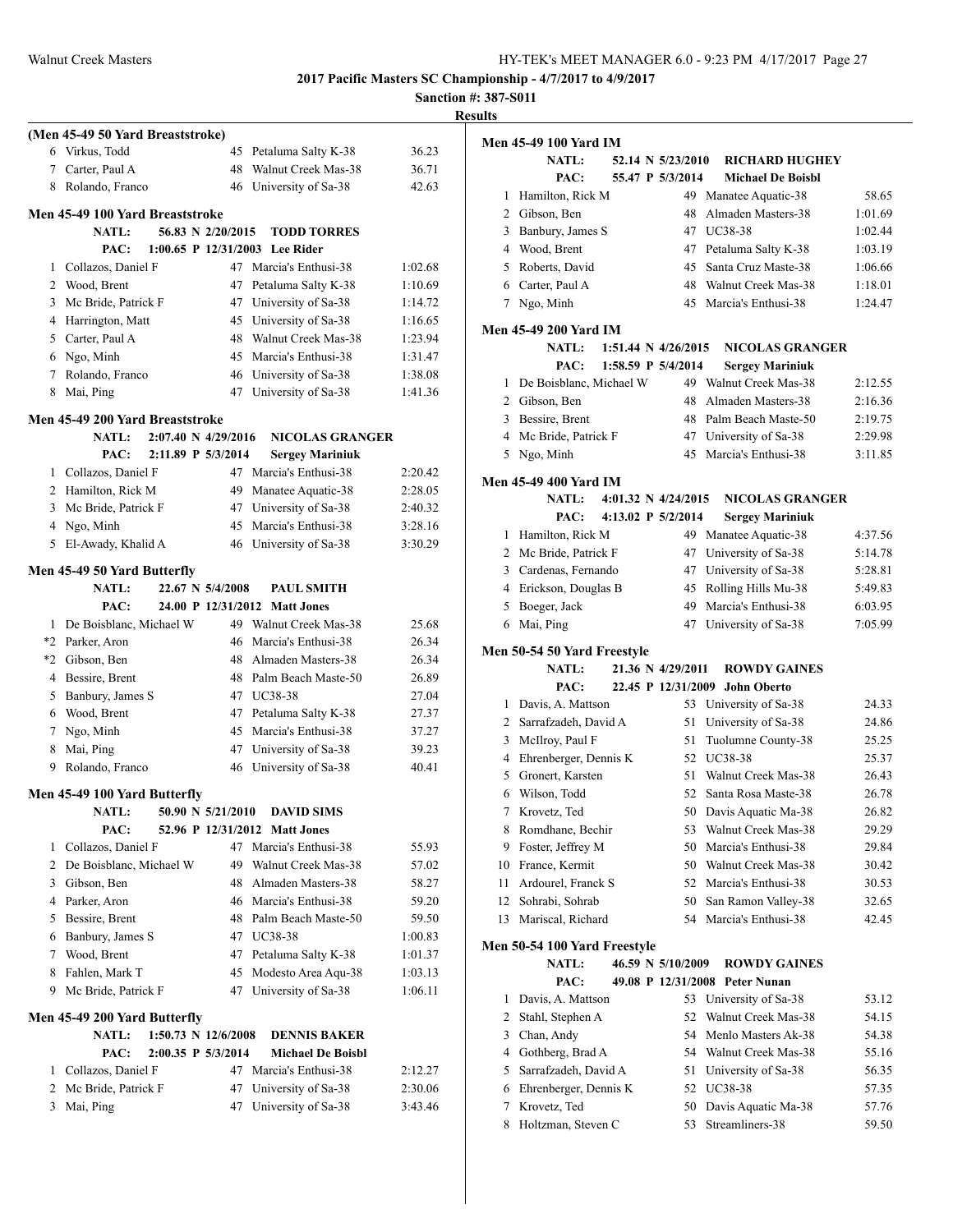## **Sanction #: 387-S011 Results**

|                | (Men 50-54 100 Yard Freestyle)                |                               |                                             |          |
|----------------|-----------------------------------------------|-------------------------------|---------------------------------------------|----------|
| 9              | Bohm, Eric C                                  | 50                            | Walnut Creek Mas-38                         | 1:00.20  |
| 10             | Romdhane, Bechir                              | 53                            | Walnut Creek Mas-38                         | 1:02.59  |
| 11             | Foster, Jeffrey M                             | 50                            | Marcia's Enthusi-38                         | 1:04.64  |
| 12             | France, Kermit                                | 50                            | Walnut Creek Mas-38                         | 1:07.05  |
| 13             | Miller, David S                               | 53                            | Walnut Creek Mas-38                         | 1:07.68  |
|                | 14 Ardourel, Franck S                         |                               | 52 Marcia's Enthusi-38                      | 1:10.32  |
| 15             | Sohrabi, Sohrab                               | 50                            | San Ramon Valley-38                         | 1:11.92  |
| 16             | Mariscal, Richard                             | 54                            | Marcia's Enthusi-38                         | 1:38.15  |
|                | Men 50-54 200 Yard Freestyle                  |                               |                                             |          |
|                | <b>NATL:</b>                                  | 1:43.76 N 5/10/2009           | <b>ROWDY GAINES</b>                         |          |
|                | PAC:                                          |                               | 1:48.26 P 12/31/2008 Peter Nunan            |          |
| 1              | Davis, A. Mattson                             | 53                            | University of Sa-38                         | 1:58.36  |
| 2              | Stahl, Stephen A                              | 52                            | Walnut Creek Mas-38                         | 1:59.54  |
| 3              | Nootbaar, Tom T                               | 53                            | Walnut Creek Mas-38                         | 2:01.69  |
| 4              | Gothberg, Brad A                              | 54                            | Walnut Creek Mas-38                         | 2:04.61  |
| 5              | Pellicano, Dino                               | 51                            | Aquasol Masters-38                          | 2:04.91  |
| 6              | Paris, Lorenzo                                | 50                            | University of Sa-38                         | 2:21.89  |
| 7              | Romdhane, Bechir                              | 53                            | Walnut Creek Mas-38                         | 2:24.76  |
| 8              | France, Kermit                                | 50                            | Walnut Creek Mas-38                         | 2:26.95  |
| 9              | Foster, Jeffrey M                             |                               | 50 Marcia's Enthusi-38                      | 2:27.79  |
| 10             | Inchausti, Robert                             | 54                            | Marcia's Enthusi-38                         | 2:51.88  |
| 11             | Mariscal, Richard                             | 54                            | Marcia's Enthusi-38                         | 3:51.76  |
|                | Men 50-54 500 Yard Freestyle                  | 4:47.57 N 5/20/2001           |                                             |          |
|                | <b>NATL:</b><br>PAC:                          | 4:57.96 P 5/4/2014            | <b>JIM MCCONICA</b><br><b>Darren Phelan</b> |          |
| 1              | Mosse, Anthony R                              | 52                            | The Olympic Club-38                         | 5:19.63  |
| $\overline{2}$ | Davis, A. Mattson                             | 53                            | University of Sa-38                         | 5:29.72  |
| 3              | Stahl, Stephen A                              | 52                            | Walnut Creek Mas-38                         | 5:32.28  |
| 4              | Krovetz, Ted                                  | 50                            | Davis Aquatic Ma-38                         | 5:36.59  |
| 5              | Goode, John J                                 |                               | 50 Mountain View Ma-38                      | 5:52.91  |
| 6              | Lopez, David                                  | 51                            | Marcia's Enthusi-38                         | 6:24.49  |
| 7              | Foster, Jeffrey M                             | 50                            | Marcia's Enthusi-38                         | 6:44.37  |
| 8              | Inchausti, Robert                             | 54                            | Marcia's Enthusi-38                         | 7:25.90  |
| 9              | Devlin, Patrick A                             | 51                            | The Olympic Club-38                         | 7:38.21  |
| 10             | Wan, Danny W                                  | 53                            | Marcia's Enthusi-38                         | 7:46.27  |
| 11             | Shepherd, Peter J                             | 50                            | Menlo Masters Ak-38                         | 8:03.42  |
|                |                                               |                               |                                             |          |
|                | Men 50-54 1000 Yard Freestyle<br><b>NATL:</b> | $9:55.84 \text{ N } 4/6/2013$ | <b>KEITH SWITZER</b>                        |          |
|                | PAC:                                          | 10:22.62 P 3/30/2014          | Darren Phelan                               |          |
|                | 1 Davis, A. Mattson                           | 53                            | University of Sa-38                         | 11:44.40 |
|                | 2 McIlroy, Paul F                             | 51                            | Tuolumne County-38                          | 11:49.29 |
| 3              | Gothberg, Brad A                              |                               | 54 Walnut Creek Mas-38                      | 11:51.97 |
|                | 4 Wilson, Todd                                |                               | 52 Santa Rosa Maste-38                      | 12:18.39 |
|                | 5 Bohm, Eric C                                |                               | 50 Walnut Creek Mas-38                      | 12:56.85 |
|                | 6 Paris, Lorenzo                              |                               | 50 University of Sa-38                      | 13:06.88 |
| 7              | Lopez, David                                  |                               | 51 Marcia's Enthusi-38                      | 13:30.00 |
| 8              | Foster, Jeffrey M                             |                               | 50 Marcia's Enthusi-38                      | 14:12.83 |
|                | 9 Ghoshal, Dev                                | 53                            | Silver Creek Val-38                         | 20:23.23 |
|                | Men 50-54 1650 Yard Freestyle                 |                               |                                             |          |
|                | NATL: 16:28.77 N 4/23/2015                    |                               | <b>JEFF ERWIN</b>                           |          |
|                |                                               |                               | PAC: 17:15.00 P 12/31/2002 Jim Clemmons     |          |
|                |                                               |                               |                                             |          |
|                | 1 Gothberg, Brad A                            |                               | 54 Walnut Creek Mas-38                      | 19:51.00 |
| $\overline{2}$ | Nootbaar, Tom T                               | 53                            | Walnut Creek Mas-38                         | 19:59.57 |

| ,,,,,,                           |                                |                                     |          |
|----------------------------------|--------------------------------|-------------------------------------|----------|
| 3<br>Pellicano, Dino             | 51                             | Aquasol Masters-38                  | 20:01.64 |
| Bohm, Eric C<br>4                |                                | 50 Walnut Creek Mas-38              | 21:46.73 |
| Lopez, David<br>5                |                                | 51 Marcia's Enthusi-38              | 22:19.53 |
| 6 Paris, Lorenzo                 |                                | 50 University of Sa-38              | 22:25.92 |
| 7 Inchausti, Robert              |                                | 54 Marcia's Enthusi-38              | 24:57.96 |
| 8 Mariscal, Richard              |                                | 54 Marcia's Enthusi-38              | 37:12.27 |
| Men 50-54 50 Yard Backstroke     |                                |                                     |          |
| <b>NATL:</b>                     | 24.57 N 5/4/2014               | <b>FRITZ BEDFORD</b>                |          |
| PAC:                             |                                | 26.37 P 12/31/1998 Dick Thomas      |          |
| Mosse, Anthony R<br>$\mathbf{1}$ |                                | 52 The Olympic Club-38              | 27.12    |
| 2 Nootbaar, Tom T                | 53                             | Walnut Creek Mas-38                 | 31.04    |
| 3<br>Sarrafzadeh, David A        |                                | 51 University of Sa-38              | 31.72    |
| 4 Wilson, Todd                   | 52                             | Santa Rosa Maste-38                 | 31.95    |
| 5<br>Shepherd, Peter J           |                                | 50 Menlo Masters Ak-38              | 42.83    |
| 6 Mariscal, Richard              |                                | 54 Marcia's Enthusi-38              | 56.17    |
| Men 50-54 100 Yard Backstroke    |                                |                                     |          |
| NATL:                            | 52.72 N 3/21/2015              | <b>FRITZ BEDFORD</b>                |          |
| PAC:                             |                                | 57.26 P 12/31/2007 Phil Djang       |          |
| 1 Chan, Andy                     |                                | 54 Menlo Masters Ak-38              | 1:03.08  |
| 2 Sarrafzadeh, David A           | 51                             | University of Sa-38                 | 1:05.70  |
| 3 McIlroy, Paul F                | 51                             | Tuolumne County-38                  | 1:11.25  |
| Men 50-54 200 Yard Backstroke    |                                |                                     |          |
| NATL:                            | 1:59.04 N 4/25/2015            | <b>JIM TUCHLER</b>                  |          |
| PAC:                             | 2:02.84 P 5/2/2014             | <b>Stanley Vela</b>                 |          |
| Wilson, Todd<br>1                | 52                             | Santa Rosa Maste-38                 | 2:27.94  |
| Lopez, David<br>2                | 51                             | Marcia's Enthusi-38                 | 2:49.57  |
| Men 50-54 50 Yard Breaststroke   |                                |                                     |          |
|                                  |                                |                                     |          |
| <b>NATL:</b>                     | 26.45 N 3/30/2014              | <b>DAVID GUTHRIE</b>                |          |
| PAC:                             |                                | 27.82 P 12/31/2010 Gary Patterson   |          |
| McIlroy, Paul F<br>$\mathbf{1}$  | 51                             | Tuolumne County-38                  | 32.15    |
| 2 Ehrenberger, Dennis K          | 52                             | UC38-38                             | 32.88    |
| Gronert, Karsten<br>3            |                                | 51 Walnut Creek Mas-38              | 33.65    |
| 4 Wilson, Todd                   |                                | 52 Santa Rosa Maste-38              | 35.02    |
| Miller, David S<br>5             |                                | 53 Walnut Creek Mas-38              | 35.64    |
| Romdhane, Bechir<br>6            |                                | 53 Walnut Creek Mas-38              | 36.38    |
| 7<br>Wu, Long                    | 51                             | San Francisco Ts-38                 | 36.41    |
| 8<br>Ardourel, Franck S          | 52                             | Marcia's Enthusi-38                 | 37.14    |
| 9 Sohrabi, Sohrab                |                                | 50 San Ramon Valley-38              | 43.08    |
| Men 50-54 100 Yard Breaststroke  |                                |                                     |          |
| <b>NATL:</b>                     | 58.41 N 3/29/2014              | <b>DAVID GUTHRIE</b>                |          |
| PAC:                             |                                | 1:00.76 P 12/31/2010 Gary Patterson |          |
| Romdhane, Bechir<br>$\mathbf{1}$ |                                | 53 Walnut Creek Mas-38              | 1:18.61  |
| 2 Wu, Long                       | 51                             | San Francisco Ts-38                 | 1:20.66  |
| 3 Ardourel, Franck S             |                                | 52 Marcia's Enthusi-38              | 1:26.22  |
| --- Ehrenberger, Dennis K        |                                | 52 UC38-38                          | DQ       |
| Men 50-54 200 Yard Breaststroke  |                                |                                     |          |
| <b>NATL:</b>                     | $2:07.25 \text{ N } 3/30/2014$ | <b>DAVID GUTHRIE</b>                |          |
| PAC:                             |                                | 2:17.16 P 12/31/1996 Robert Strand  |          |
| Nootbaar, Tom T<br>$\mathbf{1}$  |                                | 53 Walnut Creek Mas-38              | 2:48.99  |
| 2 Rutherford, Chris              |                                | 54 UC38-38                          | 2:50.66  |
| 3 Romdhane, Bechir               |                                | 53 Walnut Creek Mas-38              | 2:54.92  |
| 4 Wu, Long                       |                                | 51 San Francisco Ts-38              | 3:05.19  |
| 5 Lopez, David                   |                                | 51 Marcia's Enthusi-38              | 3:05.58  |
| 6 France, Kermit                 |                                | 50 Walnut Creek Mas-38              | 3:13.67  |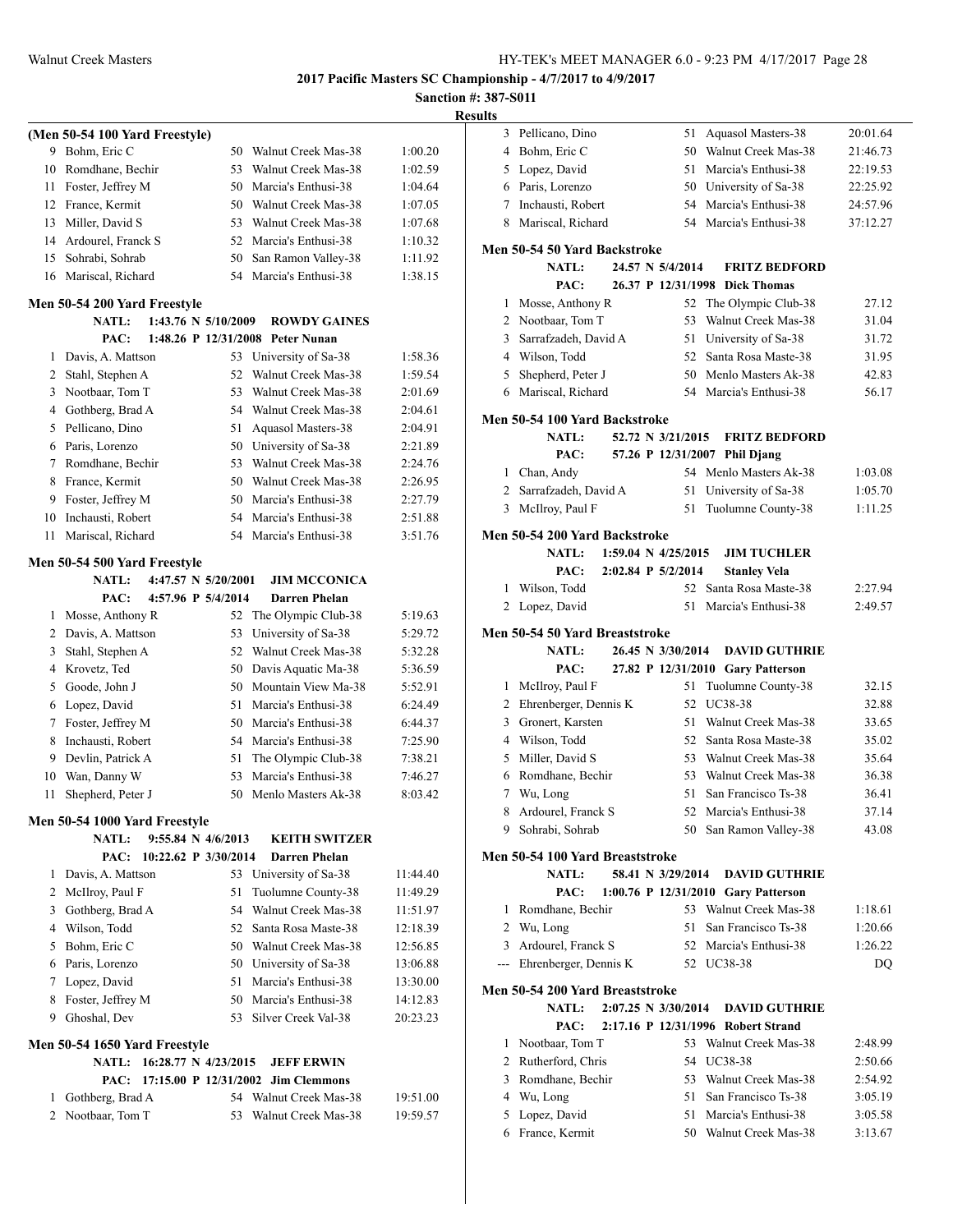## **Sanction #: 387-S011**

|    | (Men 50-54 200 Yard Breaststroke) |                     |                        |         |
|----|-----------------------------------|---------------------|------------------------|---------|
| 7  | Wan, Danny W                      | 53                  | Marcia's Enthusi-38    | 3:26.50 |
| 8  | Shepherd, Peter J                 | 50                  | Menlo Masters Ak-38    | 3:27.17 |
| 9. | Inchausti, Robert                 | 54                  | Marcia's Enthusi-38    | 3:31.64 |
|    |                                   |                     |                        |         |
|    | Men 50-54 50 Yard Butterfly       |                     |                        |         |
|    | <b>NATL:</b>                      | 23.19 N 4/25/2004   | <b>TRIP HEDRICK</b>    |         |
|    | PAC:                              | 23.52 P 12/31/2009  | <b>John Oberto</b>     |         |
| 1  | Mosse, Anthony R                  | 52                  | The Olympic Club-38    | 25.63   |
|    | 2 Davis, A. Mattson               | 53                  | University of Sa-38    | 26.63   |
|    | 3 Sarrafzadeh, David A            | 51                  | University of Sa-38    | 29.21   |
|    | 4 Krovetz, Ted                    | 50                  | Davis Aquatic Ma-38    | 30.88   |
|    | 5 Shepherd, Peter J               |                     | 50 Menlo Masters Ak-38 | 44.41   |
|    | 6 Ardourel, Franck S              | 52                  | Marcia's Enthusi-38    | 44.85   |
|    | Men 50-54 100 Yard Butterfly      |                     |                        |         |
|    | <b>NATL:</b>                      | 51.73 N 5/12/2013   | <b>DAVID SIMS</b>      |         |
|    | PAC:                              | 51.93 P 12/31/2008  | <b>Paul Carter</b>     |         |
| 1  | Mosse, Anthony R                  | 52                  | The Olympic Club-38    | 56.21   |
|    | 2 Davis, A. Mattson               | 53                  | University of Sa-38    | 1:00.21 |
|    | 3 Stahl, Stephen A                | 52                  | Walnut Creek Mas-38    | 1:00.85 |
|    | 4 Nootbaar, Tom T                 | 53                  | Walnut Creek Mas-38    | 1:02.86 |
|    | 5 Krovetz, Ted                    | 50                  | Davis Aquatic Ma-38    | 1:07.31 |
|    | 6 Sarrafzadeh, David A            | 51                  | University of Sa-38    | 1:07.84 |
| 7  | Rutherford, Chris                 | 54                  | UC38-38                | 1:16.35 |
|    |                                   |                     |                        |         |
|    | Men 50-54 200 Yard Butterfly      |                     |                        |         |
|    | <b>NATL:</b>                      | 1:58.49 N 4/29/2016 | <b>DAVID SIMS</b>      |         |
|    | PAC:                              | 2:00.77 P 5/3/2014  | <b>Darren Phelan</b>   |         |
| 1  | Pellicano, Dino                   | 51                  | Aquasol Masters-38     | 2:23.35 |
| 2  | Krovetz, Ted                      | 50                  | Davis Aquatic Ma-38    | 2:36.64 |
|    | 3 Lopez, David                    | 51                  | Marcia's Enthusi-38    | 3:05.14 |
|    | 4 Paris, Lorenzo                  | 50                  | University of Sa-38    | 3:16.82 |
|    | <b>Men 50-54 100 Yard IM</b>      |                     |                        |         |
|    | NATL:                             | 54.28 N 5/11/2013   | <b>DAVID SIMS</b>      |         |
|    | PAC:                              | 55.82 P 12/31/2009  | John Oberto            |         |
|    | 1 Chan, Andy                      |                     | 54 Menlo Masters Ak-38 | 1:02.82 |
| 2  | Stahl, Stephen A                  | 52                  | Walnut Creek Mas-38    | 1:03.12 |
| 3  | Pellicano, Dino                   | 51                  | Aquasol Masters-38     | 1:04.44 |
| 4  | Paris, Lorenzo                    | 50                  | University of Sa-38    | 1:16.26 |
| 5  | Foster, Jeffrey M                 | 50                  | Marcia's Enthusi-38    | 1:18.23 |
| 6  | Ardourel, Franck S                | 52                  | Marcia's Enthusi-38    | 1:27.06 |
|    |                                   |                     |                        |         |
|    | <b>Men 50-54 200 Yard IM</b>      |                     |                        |         |
|    | <b>NATL:</b>                      | 1:58.19 N 3/11/2017 | <b>MIKE IRVIN</b>      |         |
|    | PAC:                              | 2:00.66 P 5/4/2014  | <b>Darren Phelan</b>   |         |
| 1  | Nootbaar, Tom T                   | 53                  | Walnut Creek Mas-38    | 2:21.83 |
|    | 2 Goode, John J                   | 50                  | Mountain View Ma-38    | 2:27.19 |
|    | 3 Krovetz, Ted                    |                     | 50 Davis Aquatic Ma-38 | 2:32.34 |
| 4  | Foster, Jeffrey M                 |                     | 50 Marcia's Enthusi-38 | 2:54.63 |
| 5  | France, Kermit                    |                     | 50 Walnut Creek Mas-38 | 3:00.51 |
| 6  | Shepherd, Peter J                 |                     | 50 Menlo Masters Ak-38 | 3:12.58 |
| 7  | Inchausti, Robert                 | 54                  | Marcia's Enthusi-38    | 3:29.47 |
|    | <b>Men 50-54 400 Yard IM</b>      |                     |                        |         |
|    | <b>NATL:</b>                      | 4:16.57 N 5/2/2014  | <b>DARREN PHELAN</b>   |         |
|    | PAC:                              | 4:16.57 P 5/2/2014  | <b>Darren Phelan</b>   |         |
| 1  | Nootbaar, Tom T                   |                     | 53 Walnut Creek Mas-38 | 5:06.48 |
|    |                                   |                     |                        |         |
|    |                                   |                     |                        |         |

| <b>Results</b> |                                    |  |                                |                                                 |                    |
|----------------|------------------------------------|--|--------------------------------|-------------------------------------------------|--------------------|
|                | 2 Lopez, David                     |  |                                | 51 Marcia's Enthusi-38                          | 6:01.54            |
|                | 3 Paris, Lorenzo                   |  |                                | 50 University of Sa-38                          | 6:33.82            |
| ---            | Inchausti, Robert                  |  |                                | 54 Marcia's Enthusi-38                          | DQ                 |
|                | Men 55-59 50 Yard Freestyle        |  |                                |                                                 |                    |
|                | <b>NATL:</b>                       |  | 21.82 N 4/30/2000              | <b>RICHARD ABRAHAMS</b>                         |                    |
|                | PAC:                               |  | 22.79 P 5/4/2008               | <b>Jim Griffith</b>                             |                    |
| 1              | Boatwright, David E                |  |                                | 55 Walnut Creek Mas-38                          | 23.04              |
|                | 2 Wilson, Kurt E                   |  | 57                             | Santa Cruz Maste-38                             | 23.76              |
|                | 3 Carter, Paul V                   |  |                                | 59 The Olympic Club-38                          | 25.04              |
|                | 4 Smith, N. Douglas                |  |                                | 55 Davis Aquatic Ma-38                          | 25.37              |
|                | 5 Halbrecht, Kenneth A             |  |                                | 56 Walnut Creek Mas-38                          | 25.81              |
|                | 6 Pettibone, Chip                  |  |                                | 55 Santa Rosa Maste-38                          | 26.71              |
|                | 7 Gustavson, Jeff A                |  |                                | 55 Burlingame Aquat-38                          | 28.29              |
| 8              | Janney, Richard H                  |  |                                | 58 Club Hot Tub-38                              | 28.52              |
| 9              | Gass, Matthew E                    |  |                                | 59 Tuolumne County-38                           | 28.72              |
|                | 10 Cramer, Steven J                |  |                                | 59 Marcia's Enthusi-38                          | 29.82              |
| 11             | Hess, Bart R                       |  |                                | 56 Manatee Aquatic-38                           | 31.76              |
| 12             | Rentschler, Randy T                |  |                                | 56 Marcia's Enthusi-38                          | 32.87              |
|                | 13 Mahoney, Garrett A              |  |                                | 55 Marcia's Enthusi-38                          | 34.61              |
|                |                                    |  |                                |                                                 |                    |
|                | Men 55-59 100 Yard Freestyle       |  |                                |                                                 |                    |
|                | <b>NATL:</b>                       |  | 48.37 N 4/30/2000              | <b>RICHARD ABRAHAMS</b>                         |                    |
|                | PAC:                               |  |                                | 50.21 P 12/31/2008 Jim Griffith                 |                    |
| 1              | Boatwright, David E                |  |                                | 55 Walnut Creek Mas-38                          | 50.80              |
|                | 2 Carter, Paul V                   |  | 59                             | The Olympic Club-38                             | 53.87              |
|                | 3 Cutting, Steve                   |  |                                | 59 Tri Valley Maste-38                          | 54.51              |
|                | 4 Keighley, Tim D                  |  |                                | 55 Quick Silver Swi-38                          | 55.34              |
|                | 5 Coombs, Craig J                  |  |                                | 56 Marcia's Enthusi-38                          | 1:00.63            |
|                | 6 Gustavson, Jeff A                |  |                                | 55 Burlingame Aquat-38                          | 1:04.61            |
|                | 7 Hektner, Eric W                  |  |                                | 59 Tri Valley Maste-38                          | 1:05.54            |
|                | 8 Coad, David<br>9 Gass, Matthew E |  |                                | 58 University of Sa-38<br>59 Tuolumne County-38 | 1:05.95            |
|                | 10 Hess, Bart R                    |  |                                | 56 Manatee Aquatic-38                           | 1:06.77<br>1:10.41 |
| 11             | Chew, Thomas C                     |  |                                | 59 Marcia's Enthusi-38                          | 1:11.85            |
|                | 12 Lundgren, Steven T              |  | 58                             | University of Sa-38                             | 1:19.42            |
|                |                                    |  |                                |                                                 |                    |
|                | Men 55-59 200 Yard Freestyle       |  |                                |                                                 |                    |
|                | <b>NATL:</b>                       |  | $1:48.79 \text{ N } 4/10/2010$ | <b>MICHAEL MANN</b>                             |                    |
|                |                                    |  |                                | PAC: 1:53.96 P 12/31/2009 Jim Clemmons          |                    |
| 1              | Boatwright, David E                |  |                                | 55 Walnut Creek Mas-38                          | 1:51.58P           |
| 2              | Cutting, Steve                     |  | 59                             | Tri Valley Maste-38                             | 1:59.70            |
| 3              | Keighley, Tim D                    |  | 55                             | Quick Silver Swi-38                             | 2:01.86            |
| 4              | Cool, David S                      |  | 56                             | Walnut Creek Mas-38                             | 2:04.24            |
| 5              | Taylor, Ron A                      |  | 56                             | Richmond Plunge-38                              | 2:12.36            |
| 6              | Campbell, Chris                    |  | 56                             | Mountain View Ma-38                             | 2:22.19            |
| 7              | Hektner, Eric W                    |  |                                | 59 Tri Valley Maste-38                          | 2:26.61            |
| 8              | Gregor, Eugene C                   |  |                                | 56 University of Sa-38                          | 2:31.29            |
| 9              | Ettinger, Yoseph                   |  |                                | 57 University of Sa-38                          | 2:40.32            |
| 10             | Tsugawa, Peter                     |  |                                | 59 Marcia's Enthusi-38                          | 2:48.62            |
| 11             | Hess, Bart R                       |  |                                | 56 Manatee Aquatic-38                           | 2:49.17            |
| 12             | Chew, Thomas C                     |  |                                | 59 Marcia's Enthusi-38                          | 2:49.56            |
| 13             | Rentschler, Randy T                |  |                                | 56 Marcia's Enthusi-38                          | 3:07.41            |
|                | Men 55-59 500 Yard Freestyle       |  |                                |                                                 |                    |
|                | <b>NATL:</b>                       |  | 4:56.82 N 4/11/2010            | <b>MICHAEL MANN</b>                             |                    |
|                | PAC:                               |  |                                | 5:09.48 P 12/31/2005 Jim Clemmons               |                    |
|                | 1 Morales, John R                  |  |                                | 59 Santa Rosa Maste-38                          | 5:28.27            |

2 Gustavson, Jeff A 55 Burlingame Aquat-38 6:31.79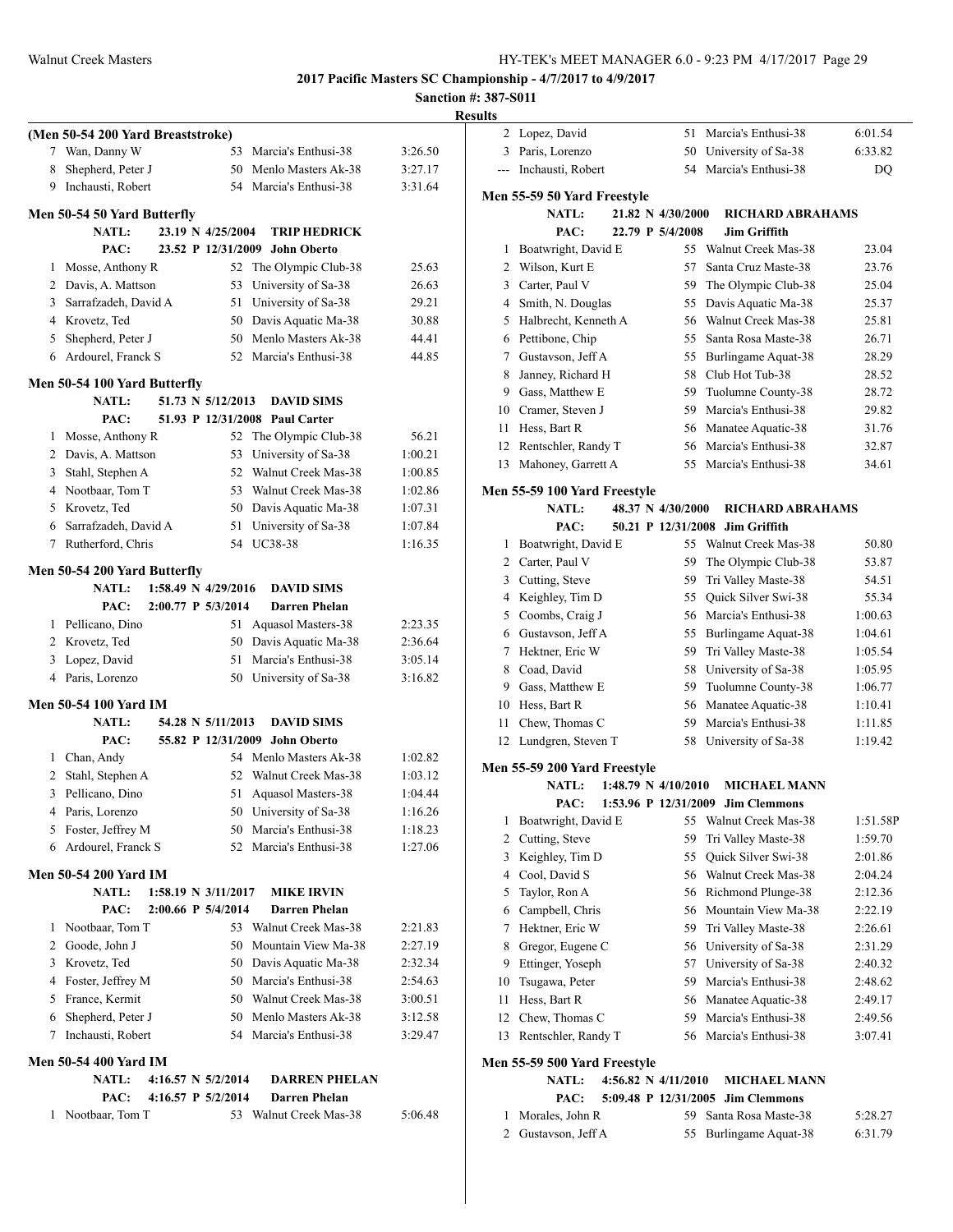**Sanction #: 387-S011**

| 57 University of Sa-38<br>56 Manatee Aquatic-38<br>58 University of Sa-38 |                                                                   | <b>Results</b>                |
|---------------------------------------------------------------------------|-------------------------------------------------------------------|-------------------------------|
|                                                                           |                                                                   |                               |
|                                                                           | 7:05.10                                                           | Me                            |
|                                                                           | 7:46.19                                                           |                               |
|                                                                           | 8:35.41                                                           |                               |
|                                                                           |                                                                   |                               |
|                                                                           |                                                                   |                               |
| 10:07.36 N 5/14/2006<br><b>JIM MC CONICA</b>                              |                                                                   |                               |
| PAC: 10:33.13 P 12/31/2005 Jim Clemmons<br>59 UC38-38                     | 11:00.20                                                          |                               |
| 59 Santa Rosa Maste-38                                                    | 11:21.83                                                          |                               |
| 59 Tri Valley Maste-38                                                    | 11:37.41                                                          |                               |
| 56 Mountain View Ma-38                                                    | 13:19.97                                                          |                               |
| 55 Burlingame Aquat-38                                                    | 13:27.33                                                          |                               |
| 59 Menlo Masters Ak-38                                                    | 13:54.75                                                          | Me                            |
| 58 University of Sa-38                                                    | 14:04.28                                                          |                               |
| 56 Marcia's Enthusi-38                                                    | 14:07.64                                                          |                               |
| 56 Marcia's Enthusi-38                                                    | 16:17.78                                                          |                               |
| 59 Marcia's Enthusi-38                                                    | 16:25.66                                                          |                               |
| 59 Marcia's Enthusi-38                                                    | 17:34.96                                                          |                               |
| 58 University of Sa-38                                                    | 18:02.31                                                          |                               |
|                                                                           |                                                                   |                               |
| NATL: 17:11.12 N 5/20/2007<br><b>JIM MC CONICA</b>                        |                                                                   |                               |
| PAC: 17:40.12 P 12/31/2005 Jim Clemmons                                   |                                                                   |                               |
| 59 UC38-38                                                                | 18:24.58                                                          |                               |
| 59 Menlo Masters Ak-38                                                    | 23:05.10                                                          |                               |
| 58 University of Sa-38                                                    | 23:48.71                                                          |                               |
| 56 Marcia's Enthusi-38                                                    | 23:57.30                                                          |                               |
| 57 University of Sa-38                                                    | 24:14.19                                                          |                               |
| 56 University of Sa-38                                                    | 24:33.62                                                          | Me                            |
| 56 Marcia's Enthusi-38                                                    | 27:27.35                                                          |                               |
| 58 University of Sa-38                                                    | 30:10.50                                                          |                               |
|                                                                           |                                                                   |                               |
|                                                                           |                                                                   |                               |
| 25.66 N 4/10/2016<br><b>STEVE WOOD</b>                                    |                                                                   |                               |
| 26.62 P 6/30/2011<br><b>Philipp Djang</b><br>59 Tri Valley Maste-38       | 29.85                                                             |                               |
| Quick Silver Swi-38                                                       | 30.14                                                             |                               |
| Rocklin Aquatics-38                                                       | 30.54                                                             |                               |
| Walnut Creek Mas-38                                                       | 32.55                                                             |                               |
| Tuolumne County-38                                                        | 33.15                                                             |                               |
| Rolling Hills Mu-38                                                       | 33.66                                                             |                               |
| Club Hot Tub-38                                                           | 34.38                                                             |                               |
| Davis Aquatic Ma-38                                                       | 38.85                                                             |                               |
|                                                                           |                                                                   | Me                            |
|                                                                           |                                                                   |                               |
| 53.81 N 2/25/2017<br><b>STEVE WOOD</b>                                    |                                                                   |                               |
| 58.01 P 6/30/2011<br><b>Philipp Djang</b>                                 |                                                                   |                               |
| Tri Valley Maste-38                                                       | 1:04.40                                                           |                               |
| Davis Aquatic Ma-38<br>Rolling Hills Mu-38                                | 1:10.13                                                           |                               |
| Tuolumne County-38                                                        | 1:11.93<br>1:13.91                                                |                               |
| Burlingame Aquat-38                                                       | 1:23.12                                                           |                               |
|                                                                           |                                                                   |                               |
|                                                                           |                                                                   |                               |
|                                                                           |                                                                   |                               |
|                                                                           |                                                                   |                               |
|                                                                           | Temescal Aquatic-38<br>Marcia's Enthusi-38<br>University of Sa-38 | 1:26.68<br>1:28.60<br>1:40.61 |

**Men 55-59 200 Yard Backstroke NATL: 2:03.14 N 3/31/2012 TOM BARTON PAC: 2:07.54 P 12/31/2004 Tod Spieker** 1 Cutting, Steve 59 Tri Valley Maste-38 2:19.20 2 Volpp, Bryan D 59 Walnut Creek Mas-38 2:19.43 3 Laudenslager, Greg L 55 Rolling Hills Mu-38 2:35.56 4 Gregor, Eugene C 56 University of Sa-38 2:55.09 5 Gustavson, Jeff A 55 Burlingame Aquat-38 2:59.09 6 Campbell, Chris 56 Mountain View Ma-38 2:59.72 7 Pinto, Harlan A 59 Menlo Masters Ak-38 3:09.18 8 Young, Stephen L 58 University of Sa-38 4:10.88 **Men 55-59 50 Yard Breaststroke NATL: 27.59 N 3/26/2017 DAVID GUTHRIE PAC: 28.71 P 12/31/2003 Don Mc Kenzie** 1 Volpp, Bryan D 59 Walnut Creek Mas-38 31.38 2 Maryatt, Andrew T 55 Rocklin Aquatics-38 31.47 3 Laudenslager, Greg L 55 Rolling Hills Mu-38 32.95 4 Ewing, Jack 56 University of Sa-38 33.05 5 Morales, John R 59 Santa Rosa Maste-38 33.21 6 Pettibone, Chip 55 Santa Rosa Maste-38 33.28 7 Pinto, Harlan A 59 Menlo Masters Ak-38 34.92 8 Smith, N. Douglas 55 Davis Aquatic Ma-38 35.08 9 Hektner, Eric W 59 Tri Valley Maste-38 35.46 10 Tulin, Bill 58 Tamalpais Aquati-38 36.16 11 Perez, Fred J 55 Sierra Marlins S-38 36.84 12 Chew, Thomas C 59 Marcia's Enthusi-38 42.18 **Men 55-59 100 Yard Breaststroke NATL: 1:00.13 N 3/26/2017 DAVID GUTHRIE PAC: 1:03.22 P 12/31/2001 Robert Strand** 1 Volpp, Bryan D 59 Walnut Creek Mas-38 1:08.41 2 Maryatt, Andrew T 55 Rocklin Aquatics-38 1:11.03 3 Pettibone, Chip 55 Santa Rosa Maste-38 1:11.88 4 Laudenslager, Greg L 55 Rolling Hills Mu-38 1:13.71 5 Ewing, Jack 56 University of Sa-38 1:14.62 6 Yuen, Matt 57 Quick Silver Swi-38 1:17.97 7 Pinto, Harlan A 59 Menlo Masters Ak-38 1:19.39 8 Perez, Fred J 55 Sierra Marlins S-38 1:19.87 9 Hektner, Eric W 59 Tri Valley Maste-38 1:21.40 10 Chew, Thomas C 59 Marcia's Enthusi-38 1:28.90 11 Tsugawa, Peter 59 Marcia's Enthusi-38 1:34.23 **Men 55-59 200 Yard Breaststroke NATL: 2:11.95 N 4/10/2016 DAVID GUTHRIE PAC: 2:20.49 P 12/31/2001 Robert Strand** 1 Volpp, Bryan D 59 Walnut Creek Mas-38 2:34.33 2 Pettibone, Chip 55 Santa Rosa Maste-38 2:38.58 3 Laudenslager, Greg L 55 Rolling Hills Mu-38 2:40.62 4 Taylor, Ron A 56 Richmond Plunge-38 2:53.29 5 Hektner, Eric W 59 Tri Valley Maste-38 2:55.41 6 Perez, Fred J 55 Sierra Marlins S-38 2:57.44 7 Pinto, Harlan A 59 Menlo Masters Ak-38 3:01.64 8 Gregor, Eugene C 56 University of Sa-38 3:04.86 9 Campbell, Chris 56 Mountain View Ma-38 3:18.76 10 Young, Stephen L 58 University of Sa-38 4:37.88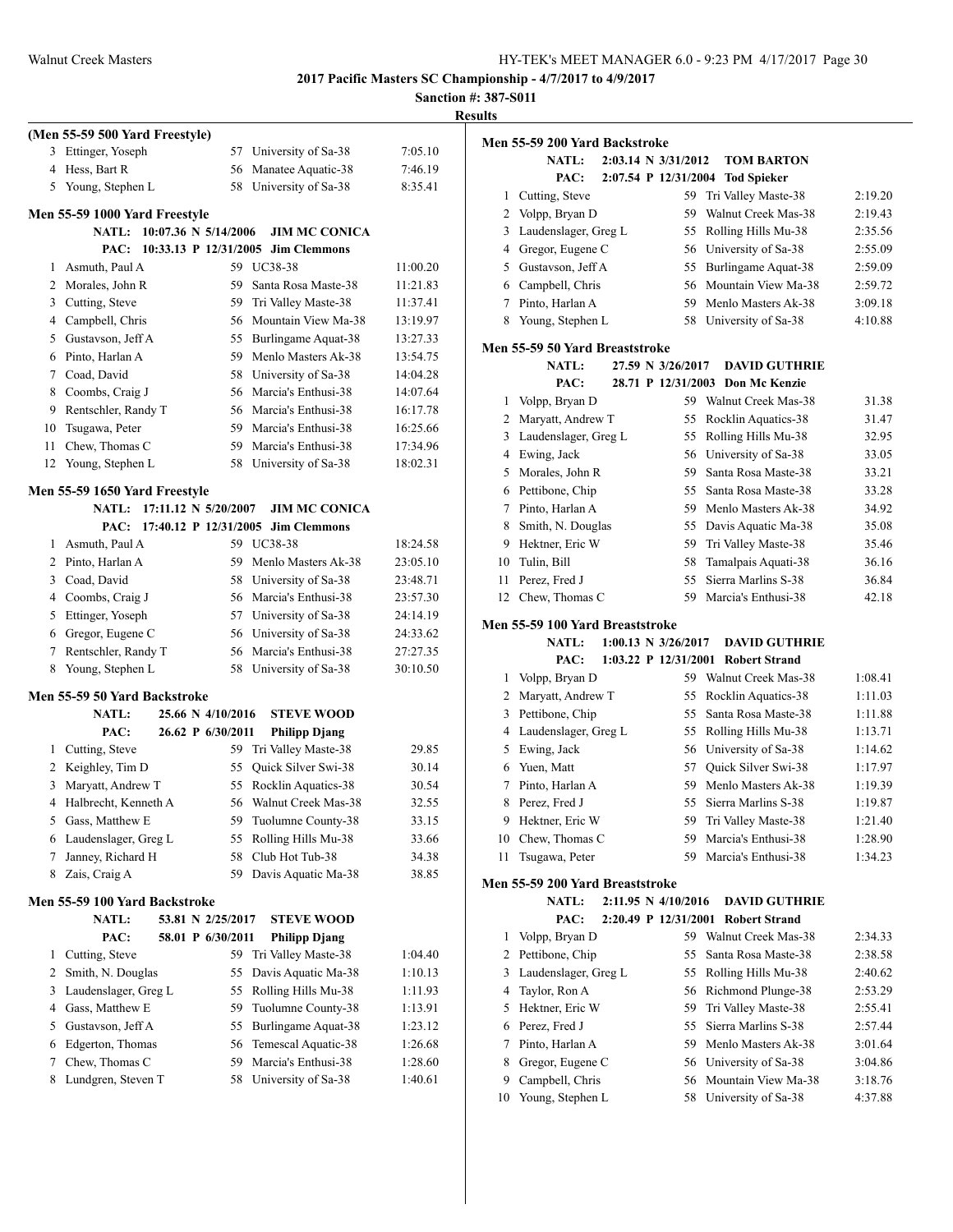**Sanction #: 387-S011**

|                | Men 55-59 50 Yard Butterfly  |  |                                |                        |         |
|----------------|------------------------------|--|--------------------------------|------------------------|---------|
|                | <b>NATL:</b>                 |  | 24.00 N 5/1/2016               | <b>BRUCE KONE</b>      |         |
|                | PAC:                         |  | 24.39 P 5/1/2016               | Paul V. Carter         |         |
| 1              | Maryatt, Andrew T            |  |                                | 55 Rocklin Aquatics-38 | 27.46   |
| 2              | Morales, John R              |  | 59                             | Santa Rosa Maste-38    | 27.61   |
| 3              | Cutting, Steve               |  |                                | 59 Tri Valley Maste-38 | 27.99   |
|                | 4 Cool, David S              |  |                                | 56 Walnut Creek Mas-38 | 28.59   |
| 5              | Halbrecht, Kenneth A         |  |                                | 56 Walnut Creek Mas-38 | 29.00   |
| 6              | Janney, Richard H            |  |                                | 58 Club Hot Tub-38     | 30.71   |
| 7              | Gass, Matthew E              |  |                                | 59 Tuolumne County-38  | 32.35   |
| 8              | Perez, Fred J                |  | 55                             | Sierra Marlins S-38    | 38.53   |
| 9              | Ettinger, Yoseph             |  | 57                             | University of Sa-38    | 40.61   |
| 10             | Lundgren, Steven T           |  | 58                             | University of Sa-38    | 41.20   |
|                | Men 55-59 100 Yard Butterfly |  |                                |                        |         |
|                | <b>NATL:</b>                 |  | 53.90 N 5/12/2013              | <b>PAUL CARTER</b>     |         |
|                | PAC:                         |  | 53.90 P 5/12/2013              | <b>Paul Carter</b>     |         |
| 1              | Keighley, Tim D              |  |                                | 55 Quick Silver Swi-38 | 1:00.81 |
|                | 2 Morales, John R            |  |                                | 59 Santa Rosa Maste-38 | 1:01.59 |
| 3              | Coombs, Craig J              |  |                                | 56 Marcia's Enthusi-38 | 1:15.10 |
| 4              | Gass, Matthew E              |  |                                | 59 Tuolumne County-38  | 1:15.68 |
| 5              | Pinto, Harlan A              |  |                                | 59 Menlo Masters Ak-38 | 1:21.42 |
| 6              | Tsugawa, Peter               |  | 59                             | Marcia's Enthusi-38    | 1:22.62 |
|                | Men 55-59 200 Yard Butterfly |  |                                |                        |         |
|                | <b>NATL:</b>                 |  | $2:03.18 \text{ N } 5/23/2010$ | <b>BRAD HORNER</b>     |         |
|                | PAC:                         |  | 2:11.66 P 12/31/2008           | <b>Jim Griffith</b>    |         |
| 1              | Campbell, Chris              |  |                                | 56 Mountain View Ma-38 | 3:08.18 |
| 2              | Tsugawa, Peter               |  | 59                             | Marcia's Enthusi-38    | 3:29.06 |
|                | Men 55-59 100 Yard IM        |  |                                |                        |         |
|                | <b>NATL:</b>                 |  | 55.85 N 4/9/2016               | <b>STEVE WOOD</b>      |         |
|                | PAC:                         |  | 58.37 P 5/3/2014               | <b>Paul Carter</b>     |         |
| 1              | Carter, Paul V               |  | 59                             | The Olympic Club-38    | 1:00.77 |
| 2              | Volpp, Bryan D               |  | 59                             | Walnut Creek Mas-38    | 1:02.16 |
| 3              | Maryatt, Andrew T            |  | 55                             | Rocklin Aquatics-38    | 1:03.68 |
| 4              | Keighley, Tim D              |  | 55                             | Quick Silver Swi-38    | 1:03.97 |
| 5              | Yuen, Matt                   |  | 57                             | Quick Silver Swi-38    | 1:10.47 |
| 6              | Gass. Matthew E              |  | 59                             | Tuolumne County-38     | 1:14.47 |
| 7              | Coad, David                  |  | 58                             | University of Sa-38    | 1:15.90 |
| 8              | Cramer, Steven J             |  | 59                             | Marcia's Enthusi-38    | 1:20.82 |
| 9              | Edgerton, Thomas             |  | 56                             | Temescal Aquatic-38    | 1:24.24 |
| 10             | Hess, Bart R                 |  | 56                             | Manatee Aquatic-38     | 1:30.06 |
|                | Men 55-59 200 Yard IM        |  |                                |                        |         |
|                | <b>NATL:</b>                 |  | 2:04.09 N 5/4/2008             | <b>TIMOTHY SHEAD</b>   |         |
|                | PAC:                         |  | 2:09.00 P 5/9/2013             | Paul V. Carter         |         |
| 1              | Volpp, Bryan D               |  | 59.                            | Walnut Creek Mas-38    | 2:15.36 |
| $\overline{2}$ | Morales, John R              |  | 59                             | Santa Rosa Maste-38    | 2:19.99 |
| 3              | Cool, David S                |  | 56                             | Walnut Creek Mas-38    | 2:21.59 |
| 4              | Taylor, Ron A                |  | 56                             | Richmond Plunge-38     | 2:26.38 |
| 5              | Coombs, Craig J              |  | 56                             | Marcia's Enthusi-38    | 2:46.93 |
| 6              | Campbell, Chris              |  | 56                             | Mountain View Ma-38    | 2:51.54 |
| 7              | Tsugawa, Peter               |  | 59                             | Marcia's Enthusi-38    | 3:10.02 |
| 8              | Lundgren, Steven T           |  | 58                             | University of Sa-38    | 3:39.23 |
| 9              | Young, Stephen L             |  | 58                             | University of Sa-38    | 4:13.64 |
|                |                              |  |                                |                        |         |

|    | <b>Men 55-59 400 Yard IM</b> |                         |                                   |         |
|----|------------------------------|-------------------------|-----------------------------------|---------|
|    | <b>NATL:</b>                 | 4:28.66 N 5/2/2014      | <b>JIM SAUER</b>                  |         |
|    | PAC:                         |                         | 4:40.84 P 12/31/2005 Jim Clemmons |         |
| 1  | Volpp, Bryan D               |                         | 59 Walnut Creek Mas-38            | 4:54.42 |
|    | 2 Morales, John R            | 59                      | Santa Rosa Maste-38               | 4:54.73 |
|    | 3 Laudenslager, Greg L       |                         | 55 Rolling Hills Mu-38            | 5:33.17 |
|    |                              |                         |                                   | 6:05.28 |
| 4  | Campbell, Chris              |                         | 56 Mountain View Ma-38            |         |
| 5  | Coombs, Craig J              |                         | 56 Marcia's Enthusi-38            | 6:14.59 |
| 6  | Tsugawa, Peter               |                         | 59 Marcia's Enthusi-38            | 6:51.40 |
| 7  | Rentschler, Randy T          |                         | 56 Marcia's Enthusi-38            | 7:37.95 |
| 8  | Young, Stephen L             |                         | 58 University of Sa-38            | 8:52.53 |
|    | Men 60-64 50 Yard Freestyle  |                         |                                   |         |
|    | <b>NATL:</b>                 | 22.30 N 5/22/2005       | <b>RICHARD ABRAHAMS</b>           |         |
|    | PAC:                         | 23.74 P 5/2/2014        | <b>James Griffith</b>             |         |
| 1  | Helm, Jim                    | 61                      | Salinas Valley A-38               | 24.16   |
|    | 2 Druz, Loren                | 61                      | Walnut Creek Mas-38               | 24.36   |
| 3  | Patocchi, Robert J           | 61                      | Cal Maritime Aca-38               | 24.78   |
| 4  | Van Boer, Eric D             |                         | 62 Rolling Hills Mu-38            | 25.40   |
| 5  | Spellberg, Geoff             | 61                      | North Bay Aquati-38               | 25.83   |
|    | 6 Burnett, David B           | 61                      | Walnut Creek Mas-38               | 26.31   |
| 7  | Schindler, Tom H             |                         | 60 Club Hot Tub-38                | 28.17   |
| 8  | Green, Dick                  | 64                      | Santa Rosa Maste-38               | 28.21   |
| 9  | Lloyd, John R                |                         | 62 UC38-38                        | 28.68   |
| 10 | Lee, Stanley H               |                         | 60 Kona Aquatics-39               | 28.71   |
| 11 | Glenn, Tim P                 | 61                      | Stanford Masters-38               | 28.80   |
|    |                              |                         |                                   |         |
|    | 12 Dalton, Michael J         |                         | 62 Temescal Aquatic-38            | 30.65   |
|    | 13 Deltorchio, Fred          |                         | 60 Cal Maritime Aca-38            | 32.80   |
|    | 14 Morreale, Vincent J       | 61                      | University of Sa-38               | 44.37   |
|    | Men 60-64 100 Yard Freestyle |                         |                                   |         |
|    | <b>NATL:</b>                 | 49.14 N 5/22/2005       | RICHARD ABRAHAMS                  |         |
|    | PAC:                         | 53.05 P 4/10/2016       | <b>Jim Helm</b>                   |         |
| 1  | Helm, Jim                    | 61                      | Salinas Valley A-38               | 53.81   |
|    | 2 Druz, Loren                | 61                      | Walnut Creek Mas-38               | 54.59   |
|    | 3 Darlington, Taite          | 61                      | San Francisco Ts-38               | 57.28   |
| 4  | Spellberg, Geoff             | 61                      | North Bay Aquati-38               | 57.73   |
| 5  | O'Brien, Kerry L             |                         | 60 Walnut Creek Mas-38            | 58.65   |
| 6  | Glenn, Tim P                 | 61                      | <b>Stanford Masters-38</b>        | 1:01.22 |
|    | 7 Green, Dick                |                         | 64 Santa Rosa Maste-38            | 1:03.26 |
| 8  | Woodruff, David L            | 60                      | Davis Aquatic Ma-38               | 1:03.65 |
| 9. | Citron, Jeffrey M            | 61                      | Yuba City Master-38               | 1:04.50 |
| 10 | Dalton, Michael J            | 62                      | Temescal Aquatic-38               | 1:09.05 |
| 11 | Swenor, Gary D               | 62                      | Davis Aquatic Ma-38               | 1:09.68 |
| 12 | Deltorchio, Fred             | 60                      | Cal Maritime Aca-38               | 1:11.14 |
|    |                              |                         | Cal Aquatic Mast-38               |         |
| 13 | Jimenez, Jerry R             | 60                      |                                   | 1:23.76 |
|    | Men 60-64 200 Yard Freestyle |                         |                                   |         |
|    | <b>NATL:</b>                 | $1:51.08$ N $4/24/2015$ | <b>RICK COLELLA</b>               |         |
|    | PAC:                         | 1:55.25 P 5/1/2011      | <b>Tim Broderick</b>              |         |
| 1  | Helm, Jim                    | 61                      | Salinas Valley A-38               | 1:58.58 |
| 2  | O'Brien, Kerry L             | 60                      | Walnut Creek Mas-38               | 2:05.65 |
| 3  | Ryder, Mike J                | 62                      | Sierra Nevada Ma-38               | 2:07.04 |
| 4  | Darlington, Taite            | 61                      | San Francisco Ts-38               | 2:08.66 |
| 5  | Green, Dick                  | 64                      | Santa Rosa Maste-38               | 2:20.69 |
| 6  | Citron, Jeffrey M            | 61                      | Yuba City Master-38               | 2:23.34 |
| 7  | Small, Stephen A             | 64                      | Marcia's Enthusi-38               | 2:25.12 |
| 8  | Maritzen, Michael A          | 61                      | Rolling Hills Mu-38               | 2:31.87 |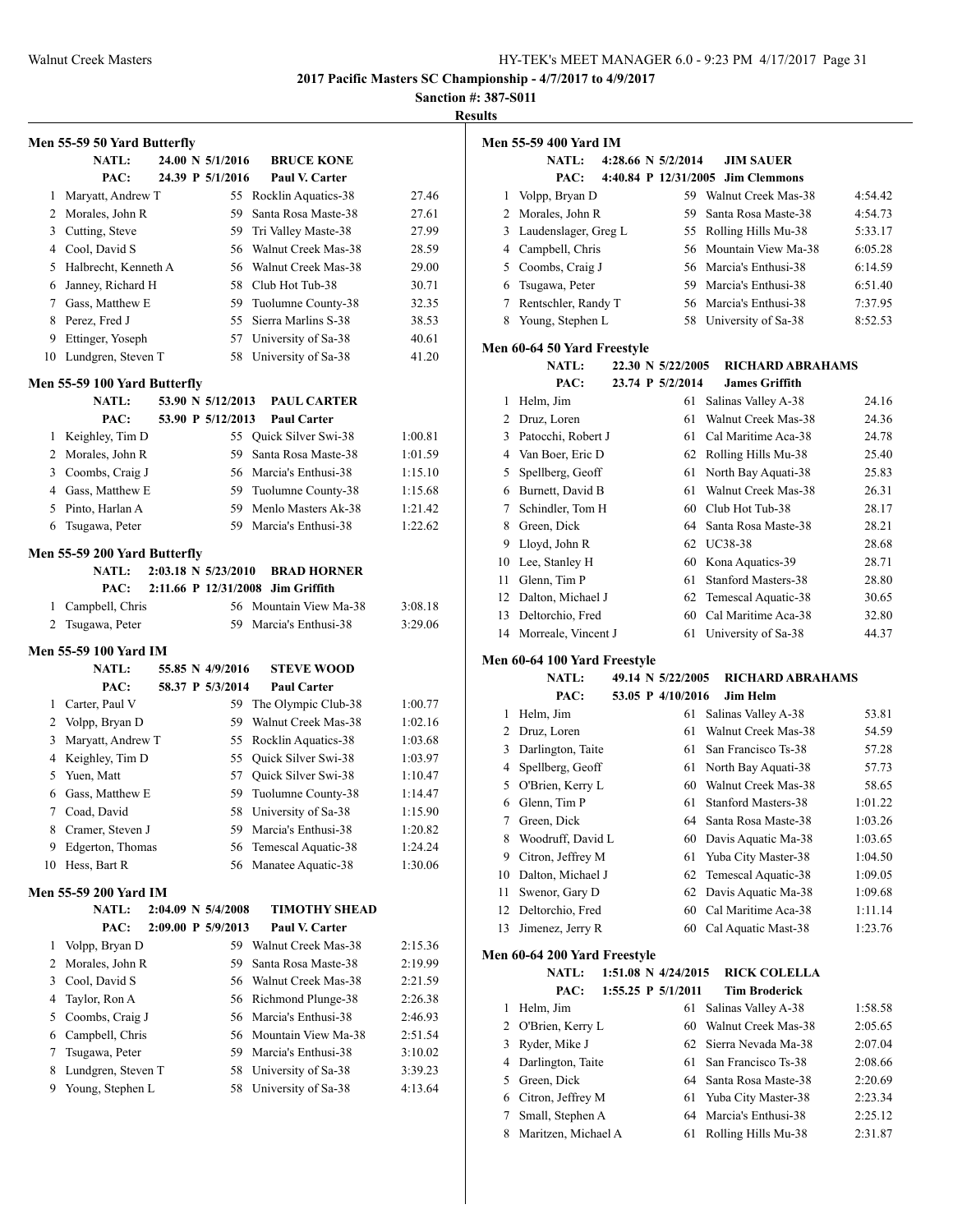|    |                                      |    |                      | Sancti   |
|----|--------------------------------------|----|----------------------|----------|
|    | (Men 60-64 200 Yard Freestyle)       |    |                      |          |
| 9  | Dalton, Michael J                    | 62 | Temescal Aquatic-38  | 2:35.35  |
| 10 | Finley, Curtis M                     | 63 | Davis Aquatic Ma-38  | 2:50.09  |
| 11 | Deltorchio, Fred                     | 60 | Cal Maritime Aca-38  | 2:51.76  |
|    | 12 Bauer, David L                    | 61 | Marcia's Enthusi-38  | 3:04.81  |
|    | 13 Terusaki, Steven H                | 63 | Albany Masters S-38  | 3:08.11  |
| 14 | Morreale, Vincent J                  | 61 | University of Sa-38  | 3:31.22  |
|    | Men 60-64 500 Yard Freestyle         |    |                      |          |
|    | <b>NATL:</b><br>5:11.17 N 4/29/2012  |    | <b>JIM MC CONICA</b> |          |
|    | PAC:<br>5:13.68 P 12/31/2010         |    | <b>Jim Clemmons</b>  |          |
| 1  | Hale, Dave                           | 61 | Santa Rosa Maste-38  | 5:42.81  |
| 2  | Ryder, Mike J                        | 62 | Sierra Nevada Ma-38  | 5:51.60  |
| 3  | Bell, Gordon E                       | 64 | Walnut Creek Mas-38  | 6:03.23  |
| 4  | Ford, Kent P                         | 63 | University of Sa-38  | 6:09.95  |
|    | 5 Citron, Jeffrey M                  | 61 | Yuba City Master-38  | 6:28.01  |
| 6  | Foreaker, Don                        | 64 | Santa Rosa Maste-38  | 6:33.23  |
| 7  | Maritzen, Michael A                  | 61 | Rolling Hills Mu-38  | 6:52.23  |
| 8  | Bauer, David L                       | 61 | Marcia's Enthusi-38  | 8:01.86  |
| 9  | Burke, Bill                          | 62 | University of Sa-38  | 9:35.88  |
|    | Men 60-64 1000 Yard Freestyle        |    |                      |          |
|    | 10:42.16 N 4/23/2015<br><b>NATL:</b> |    | <b>MICHAEL MANN</b>  |          |
|    | PAC:<br>10:48.43 P 12/31/2010        |    | <b>Jim Clemmons</b>  |          |
| 1  | Hale, Dave                           | 61 | Santa Rosa Maste-38  | 11:51.32 |
| 2  | Woodruff, David L                    | 60 | Davis Aquatic Ma-38  | 13:24.49 |
| 3  | Anderson, Robert L                   | 61 | Peninsula Commun-38  | 13:53.08 |
|    | 4 Maritzen, Michael A                | 61 | Rolling Hills Mu-38  | 14:19.62 |
| 5  | Morreale, Vincent J                  | 61 | University of Sa-38  | 18:22.13 |
| 6  | Boreyko, Valeriy A                   | 63 | University of Sa-38  | 20:43.20 |
|    | Men 60-64 1650 Yard Freestyle        |    |                      |          |
|    | NATL: 17:59.55 N 5/20/2010           |    | <b>JIM CLEMMONS</b>  |          |
|    | PAC:<br>17:59.55 P 12/31/2010        |    | <b>Jim Clemmons</b>  |          |
| 1  | Ryder, Mike J                        | 62 | Sierra Nevada Ma-38  | 20:22.13 |
|    | 2 Pease, Bill                        | 63 | Cal Aquatic Mast-38  | 21:37.87 |
| 3  | Johnson, Gregory S                   | 60 | Davis Aquatic Ma-38  | 22:07.88 |
| 4  | Woodruff, David L                    | 60 | Davis Aquatic Ma-38  | 22:53.46 |
| 5  | Citron, Jeffrey M                    | 61 | Yuba City Master-38  | 23:01.94 |
| 6  | Maritzen, Michael A                  | 61 | Rolling Hills Mu-38  | 23:44.08 |
| 7  | Finley, Curtis M                     | 63 | Davis Aquatic Ma-38  | 25:39.39 |
| 8  | Terusaki, Steven H                   | 63 | Albany Masters S-38  | 29:50.10 |
| 9  | Williams, Syd                        | 61 | University of Sa-38  | 29:57.22 |
|    | Men 60-64 50 Yard Backstroke         |    |                      |          |
|    | 26.82 N 5/4/2008<br><b>NATL:</b>     |    | <b>HUGH WILDER</b>   |          |
|    | PAC:<br>27.64 P 5/1/2011             |    | <b>Hugh Wilder</b>   |          |
| 1  | Van Boer, Eric D                     | 62 | Rolling Hills Mu-38  | 29.76    |
| 2  | Patocchi, Robert J                   | 61 | Cal Maritime Aca-38  | 29.79    |
| 3  | Ford, Kent P                         | 63 | University of Sa-38  | 31.09    |
| 4  | Darlington, Taite                    | 61 | San Francisco Ts-38  | 31.95    |
| 5  | Schindler, Tom H                     | 60 | Club Hot Tub-38      | 32.76    |
| 6  | Henderson, William S                 | 60 | Silver Creek Val-38  | 32.79    |
| 7  | Green, Dick                          | 64 | Santa Rosa Maste-38  | 34.41    |
| 8  | Spellberg, Geoff                     | 61 | North Bay Aquati-38  | 36.23    |
| 9  | Mange, Kenneth C                     | 64 | Petaluma Salty K-38  | 36.28    |
|    |                                      |    |                      |          |
|    |                                      |    |                      |          |

| <b>Results</b> |                                               |                        |                                    |         |
|----------------|-----------------------------------------------|------------------------|------------------------------------|---------|
|                | Men 60-64 100 Yard Backstroke                 |                        |                                    |         |
|                | <b>NATL:</b>                                  | 57.46 N 4/30/2016      | <b>TOM BARTON</b>                  |         |
|                | PAC:                                          |                        | 1:01.40 P 12/31/2004 Richard Burns |         |
| $\mathbf{1}$   | Darlington, Taite                             | 61                     | San Francisco Ts-38                | 1:05.65 |
|                | 2 Van Boer, Eric D                            | 62                     | Rolling Hills Mu-38                | 1:05.72 |
|                | 3 Ford, Kent P                                |                        | 63 University of Sa-38             | 1:06.56 |
|                | 4 Henderson, William S                        |                        | 60 Silver Creek Val-38             | 1:09.08 |
|                | 5 O'Brien, Kerry L                            |                        | 60 Walnut Creek Mas-38             | 1:09.21 |
|                | 6 Schindler, Tom H                            |                        | 60 Club Hot Tub-38                 | 1:11.84 |
|                | 7 Green, Dick                                 |                        | 64 Santa Rosa Maste-38             | 1:15.29 |
|                | 8 Mundschau, Steve                            |                        | 63 University of Sa-38             | 1:16.76 |
|                | 9 Small, Stephen A                            |                        | 64 Marcia's Enthusi-38             | 1:16.96 |
|                | 10 Citron, Jeffrey M                          |                        | 61 Yuba City Master-38             | 1:21.80 |
|                |                                               |                        |                                    |         |
|                | Men 60-64 200 Yard Backstroke<br><b>NATL:</b> | $2:07.91$ N $5/1/2016$ | <b>TOM BARTON</b>                  |         |
|                | PAC:                                          | 2:13.13 P 12/31/2009   | <b>Tim Birnie</b>                  |         |
|                | 1 Darlington, Taite                           | 61                     | San Francisco Ts-38                | 2:21.34 |
|                | 2 Ford, Kent P                                |                        | 63 University of Sa-38             | 2:28.77 |
|                | 3 Mundschau, Steve                            |                        | 63 University of Sa-38             | 2:35.03 |
|                | 4 Van Boer, Eric D                            |                        | 62 Rolling Hills Mu-38             | 2:36.16 |
|                | 5 Henderson, William S                        |                        | 60 Silver Creek Val-38             | 2:36.66 |
|                | 6 Hale, Dave                                  | 61                     | Santa Rosa Maste-38                | 2:38.36 |
|                | 7 Green, Dick                                 |                        | 64 Santa Rosa Maste-38             | 2:40.41 |
|                |                                               |                        |                                    |         |
|                | 8 Johnson, Gregory S                          |                        | 60 Davis Aquatic Ma-38             | 2:40.68 |
|                | 9 Schindler, Tom H                            |                        | 60 Club Hot Tub-38                 | 2:41.75 |
|                | 10 Guadagni, Peter M                          |                        | 62 Walnut Creek Mas-38             | 2:43.21 |
| 11             | Small, Stephen A                              |                        | 64 Marcia's Enthusi-38             | 2:51.68 |
|                | 12 Citron, Jeffrey M                          |                        | 61 Yuba City Master-38             | 2:51.77 |
| 13             | Anderson, Robert L                            | 61                     | Peninsula Commun-38                | 3:12.10 |
|                | 14 Bauer, David L                             | 61                     | Marcia's Enthusi-38                | 3:24.85 |
|                | Men 60-64 50 Yard Breaststroke                |                        |                                    |         |
|                | <b>NATL:</b>                                  | 28.76 N 4/24/2015      | <b>RICK COLELLA</b>                |         |
|                | PAC:                                          |                        | 29.32 P 12/31/2006 Robert Strand   |         |
|                | 1 Conrad, Craig J                             |                        | 62 UC38-38                         | 31.61   |
|                | 2 Haufler, Steven S                           |                        | 64 Orinda Country C-38             | 32.59   |
|                | 3 Van Boer, Eric D                            |                        | 62 Rolling Hills Mu-38             | 32.68   |
| 4              | Swenor, Gary D                                |                        | 62 Davis Aquatic Ma-38             | 34.10   |
|                | 5 Anderson, Robert L                          |                        | 61 Peninsula Commun-38             | 35.17   |
|                | 6 Lee, Stanley H                              |                        | 60 Kona Aquatics-39                | 36.33   |
|                | 7 Woodruff, David L                           |                        | 60 Davis Aquatic Ma-38             | 36.46   |
|                | 8 Hale, Dave                                  | 61                     | Santa Rosa Maste-38                | 38.77   |
|                | 9 Boreyko, Valeriy A                          | 63                     | University of Sa-38                | 40.40   |
|                | Men 60-64 100 Yard Breaststroke               |                        |                                    |         |
|                | <b>NATL:</b>                                  | $1:02.61$ N $5/2/2014$ | <b>RICK COLELLA</b>                |         |
|                | PAC:                                          |                        | 1:05.46 P 12/31/2006 Robert Strand |         |
|                | 1 Edwards, Kenneth S                          |                        | 62 Walnut Creek Mas-38             | 1:11.40 |
|                | 2 Haufler, Steven S                           | 64                     | Orinda Country C-38                | 1:12.22 |
| 3              | Bridges, Daniel                               | 63                     | Menlo Masters Ak-38                | 1:12.33 |
| 4              | Swenor, Gary D                                |                        | 62 Davis Aquatic Ma-38             | 1:13.55 |
| 5              | Small, Stephen A                              |                        | 64 Marcia's Enthusi-38             | 1:19.84 |
| 6              | Anderson, Robert L                            | 61                     | Peninsula Commun-38                | 1:20.90 |
|                | 7 Welsh, Stuart J                             | 60                     | Tuolumne County-38                 | 1:45.54 |
| 8              | Boreyko, Valeriy A                            | 63                     | University of Sa-38                | 2:12.22 |
|                |                                               |                        |                                    |         |
|                |                                               |                        |                                    |         |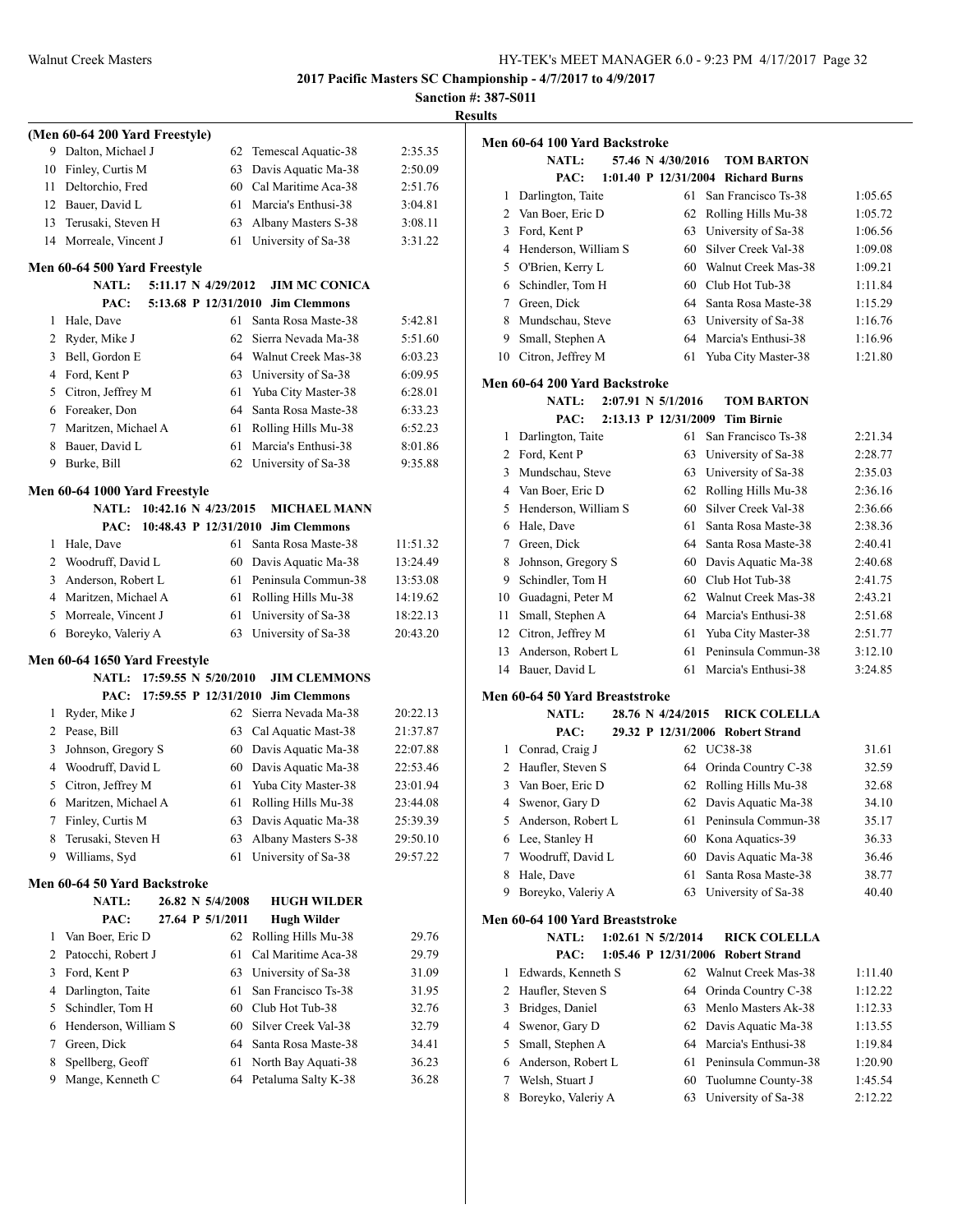## **Sanction #: 387-S011**

|                | Men 60-64 200 Yard Breaststroke              |  |                      |                                                           |         |
|----------------|----------------------------------------------|--|----------------------|-----------------------------------------------------------|---------|
|                | <b>NATL:</b>                                 |  | 2:16.71 N 5/3/2014   | <b>RICK COLELLA</b>                                       |         |
|                | PAC:                                         |  |                      | 2:24.68 P 12/31/2006 Robert Strand                        |         |
| 1              | Haufler, Steven S                            |  |                      | 64 Orinda Country C-38                                    | 2:41.29 |
| $\overline{2}$ | Swenor, Gary D                               |  | 62                   | Davis Aquatic Ma-38                                       | 2:52.12 |
| 3              | Bell, Gordon E                               |  | 64                   | Walnut Creek Mas-38                                       | 2:59.33 |
|                | 4 Small, Stephen A                           |  | 64                   | Marcia's Enthusi-38                                       | 2:59.89 |
|                | 5 Anderson, Robert L                         |  | 61                   | Peninsula Commun-38                                       | 3:02.56 |
|                | 6 Boreyko, Valeriy A                         |  |                      | 63 University of Sa-38                                    | 3:34.55 |
| 7              | Philleo, Byron                               |  | 62                   | Davis Aquatic Ma-38                                       | 4:11.12 |
| ---            | Burke, Bill                                  |  | 62                   | University of Sa-38                                       | DQ      |
|                | Men 60-64 50 Yard Butterfly                  |  |                      |                                                           |         |
|                | <b>NATL:</b>                                 |  | 24.46 N 5/22/2005    | <b>RICHARD ABRAHAMS</b>                                   |         |
|                | PAC:                                         |  | 26.25 P 6/6/2015     | <b>Steve Baxter</b>                                       |         |
| 1              | Edwards, Kenneth S                           |  | 62                   | Walnut Creek Mas-38                                       | 27.10   |
|                | 2 Druz, Loren                                |  | 61                   | Walnut Creek Mas-38                                       | 27.94   |
|                | 3 O'Brien, Kerry L                           |  | 60                   | Walnut Creek Mas-38                                       | 27.95   |
|                | 4 Van Boer, Eric D                           |  | 62                   | Rolling Hills Mu-38                                       | 28.04   |
|                | 5 Patocchi, Robert J                         |  | 61                   | Cal Maritime Aca-38                                       | 28.08   |
|                | 6 Haufler, Steven S                          |  |                      | 64 Orinda Country C-38                                    | 28.73   |
| 7              | Spellberg, Geoff                             |  | 61                   | North Bay Aquati-38                                       | 28.80   |
|                | 8 Hale, Dave                                 |  | 61                   | Santa Rosa Maste-38                                       | 30.31   |
| 9.             | Bridges, Daniel                              |  | 63                   | Menlo Masters Ak-38                                       | 30.62   |
|                | 10 Burnett, David B                          |  | 61                   | Walnut Creek Mas-38                                       | 31.01   |
| 11             | Mange, Kenneth C                             |  | 64                   | Petaluma Salty K-38                                       | 31.09   |
| 12             | Ford, Kent P                                 |  | 63                   | University of Sa-38                                       | 32.17   |
| 14             | Terusaki, Steven H                           |  | 63                   | Albany Masters S-38                                       | 46.93   |
| 15             | Burke, Bill                                  |  | 62                   | University of Sa-38                                       | 1:01.17 |
|                |                                              |  |                      |                                                           |         |
|                | Men 60-64 100 Yard Butterfly<br><b>NATL:</b> |  | 54.92 N 5/22/2005    | RICHARD ABRAHAMS                                          |         |
|                | PAC:                                         |  | 59.58 P 5/2/2014     | <b>James Griffith</b>                                     |         |
| 1              | O'Brien, Kerry L                             |  |                      | 60 Walnut Creek Mas-38                                    | 1:01.84 |
|                | 2 Haufler, Steven S                          |  | 64                   | Orinda Country C-38                                       | 1:02.32 |
|                | 3 Edwards, Kenneth S                         |  | 62                   | Walnut Creek Mas-38                                       | 1:03.19 |
|                | 4 Spellberg, Geoff                           |  | 61                   | North Bay Aquati-38                                       | 1:05.93 |
| 5.             | Mundschau, Steve                             |  | 63                   | University of Sa-38                                       | 1:07.07 |
| 6              | Guadagni, Peter M                            |  | 62                   | Walnut Creek Mas-38                                       | 1:08.94 |
| 7              | Ford, Kent P                                 |  | 63                   | University of Sa-38                                       | 1:11.77 |
| 8              | Mange, Kenneth C                             |  | 64                   | Petaluma Salty K-38                                       | 1:17.54 |
| 9.             | Citron, Jeffrey M                            |  | 61                   | Yuba City Master-38                                       | 1:31.93 |
| 10             | Burke, Bill                                  |  | 62                   | University of Sa-38                                       | 2:21.47 |
|                |                                              |  |                      |                                                           |         |
|                | Men 60-64 200 Yard Butterfly<br><b>NATL:</b> |  | 2:10.06 N 4/16/2011  | <b>LAWRENCE DAY</b>                                       |         |
|                | PAC:                                         |  | 2:15.73 P 12/31/2010 | <b>Jim Clemmons</b>                                       |         |
| 1              | Edwards, Kenneth S                           |  |                      | 62 Walnut Creek Mas-38                                    | 2:36.45 |
|                | 2 Ford, Kent P                               |  | 63                   | University of Sa-38                                       | 2:41.19 |
|                | 3 Mundschau, Steve                           |  | 63                   | University of Sa-38                                       | 2:43.53 |
| 4              | Anderson, Robert L                           |  | 61                   | Peninsula Commun-38                                       | 3:04.63 |
|                | 5 Welsh, Stuart J                            |  | 60                   | Tuolumne County-38                                        | 3:24.43 |
| 6              | Boreyko, Valeriy A                           |  | 63                   | University of Sa-38                                       | 4:15.01 |
|                |                                              |  |                      |                                                           |         |
|                | <b>Men 60-64 100 Yard IM</b>                 |  |                      |                                                           |         |
|                | <b>NATL:</b>                                 |  | 57.23 N 5/11/2013    | <b>RICK COLELLA</b><br>1:00.10 P 12/31/2008 Robert Strand |         |
| 1              | PAC:<br>Edwards, Kenneth S                   |  |                      | 62 Walnut Creek Mas-38                                    | 1:03.64 |
|                |                                              |  |                      |                                                           |         |
|                |                                              |  |                      |                                                           |         |

| 11 L.J |                              |                      |                                |         |
|--------|------------------------------|----------------------|--------------------------------|---------|
| 2      | Haufler, Steven S            | 64                   | Orinda Country C-38            | 1:04.87 |
| 3      | Hale, Dave                   | 61                   | Santa Rosa Maste-38            | 1:09.68 |
| 4      | Spellberg, Geoff             | 61                   | North Bay Aquati-38            | 1:10.37 |
| 5      | Mundschau, Steve             | 63                   | University of Sa-38            | 1:12.09 |
| 6      | Lee, Stanley H               | 60                   | Kona Aquatics-39               | 1:15.80 |
| 7      | Dalton, Michael J            | 62                   | Temescal Aquatic-38            | 1:19.50 |
| 8      | Welsh, Stuart J              | 60                   | Tuolumne County-38             | 1:28.30 |
|        | <b>Men 60-64 200 Yard IM</b> |                      |                                |         |
|        | <b>NATL:</b>                 | 2:03.26 N 5/4/2014   | <b>RICK COLELLA</b>            |         |
|        | PAC:                         | 2:10.85 P 5/1/2011   | <b>Tim Broderick</b>           |         |
| 1      | Haufler, Steven S            |                      | 64 Orinda Country C-38         | 2:25.07 |
| 2      | Edwards, Kenneth S           | 62                   | Walnut Creek Mas-38            | 2:30.26 |
| 3      | Bridges, Daniel              | 63                   | Menlo Masters Ak-38            | 2:30.53 |
| 4      | Mundschau, Steve             | 63                   | University of Sa-38            | 2:33.82 |
| 5      | Hale, Dave                   | 61                   | Santa Rosa Maste-38            | 2:33.95 |
| 6      | Spellberg, Geoff             | 61                   | North Bay Aquati-38            | 2:35.52 |
| 7      | Bell, Gordon E               | 64                   | Walnut Creek Mas-38            | 2:42.76 |
| 8      | Small, Stephen A             | 64                   | Marcia's Enthusi-38            | 2:47.41 |
| 9      | Dalton, Michael J            | 62                   | Temescal Aquatic-38            | 3:00.06 |
| 10     | Bauer, David L               | 61                   | Marcia's Enthusi-38            | 3:15.38 |
| 11     | Boreyko, Valeriy A           | 63                   | University of Sa-38            | 3:42.50 |
| 12     | Terusaki, Steven H           | 63                   | Albany Masters S-38            | 3:42.73 |
| 13     | Burke, Bill                  | 62                   | University of Sa-38            | 4:31.16 |
|        |                              |                      |                                |         |
|        | <b>Men 60-64 400 Yard IM</b> |                      |                                |         |
|        | <b>NATL:</b>                 | 4:24.24 N 5/2/2014   | <b>RICK COLELLA</b>            |         |
|        | PAC:                         | 4:45.65 P 12/31/2010 | <b>Jim Clemmons</b>            |         |
| 1      | Mundschau, Steve             | 63                   | University of Sa-38            | 5:34.57 |
| 2      | Edwards, Kenneth S           | 62                   | Walnut Creek Mas-38            | 5:42.22 |
| 3      | Small, Stephen A             | 64                   | Marcia's Enthusi-38            | 6:01.32 |
| 4      | Anderson, Robert L           | 61                   | Peninsula Commun-38            | 6:05.50 |
| 5      | Mange, Kenneth C             |                      | 64 Petaluma Salty K-38         | 6:44.42 |
| 6      | Finley, Curtis M             | 63                   | Davis Aquatic Ma-38            | 7:01.22 |
| 7      | Bauer, David L               | 61                   | Marcia's Enthusi-38            | 7:09.91 |
| 8      | Williams, Syd                | 61                   | University of Sa-38            | 7:33.03 |
|        | Men 65-69 50 Yard Freestyle  |                      |                                |         |
|        | <b>NATL:</b>                 | 22.10 N 5/23/2010    | RICHARD ABRAHAMS               |         |
|        | PAC:                         |                      | 24.01 P 12/31/2009 James Elder |         |
| 1      | Holt, Tate                   | 65                   | Tamalpais Aquati-38            | 24.25   |
| 2      | Gruber, Glenn A              | 67                   | Ventura County M-33            | 25.53   |
| 3      | Whatley, Thomas W            | 65                   | Menlo Masters Ak-38            | 25.55   |
| 4      | Knopf, Thomas H              | 69                   | The Olympic Club-38            | 27.50   |
| 5      | Sapirstein, Julian B         | 67                   | University of Sa-38            | 28.00   |
| 6      | Dunkle, Michael J            | 66                   | Salinas Valley A-38            | 28.64   |
| 7      | Crane, John K                | 65                   | Club Hot Tub-38                | 29.60   |
| 8      | Cort, Randal A               | 69                   | San Ramon Valley-38            | 30.97   |
| 9      | Gloystein, James E           | 66                   | Marcia's Enthusi-38            | 31.51   |
| 10     | Winterrowd, Dan              | 66                   | Sierra Marlins S-38            | 31.89   |
| 11     | Kirtland, Grayson M          | 65                   | Orinda Aquatic M-38            | 35.66   |
| 12     | Dailey, Michael K            | 67                   | Santa Rosa Maste-38            | 36.81   |
| 13     | Moore, Michael W             | 66                   | University of Sa-38            | 39.81   |
| 14     | Maxwell, Irving E            | 67                   | Marcia's Enthusi-38            | 44.30   |
|        |                              |                      |                                |         |
|        | Men 65-69 100 Yard Freestyle |                      |                                |         |

| NATL:        | 49.42 N 5/22/2010              | RICHARD ABRAHAMS       |       |
|--------------|--------------------------------|------------------------|-------|
| PAC:         | 53.66 P 12/31/2009 James Elder |                        |       |
| 1 Holt, Tate |                                | 65 Tamalpais Aquati-38 | 55.52 |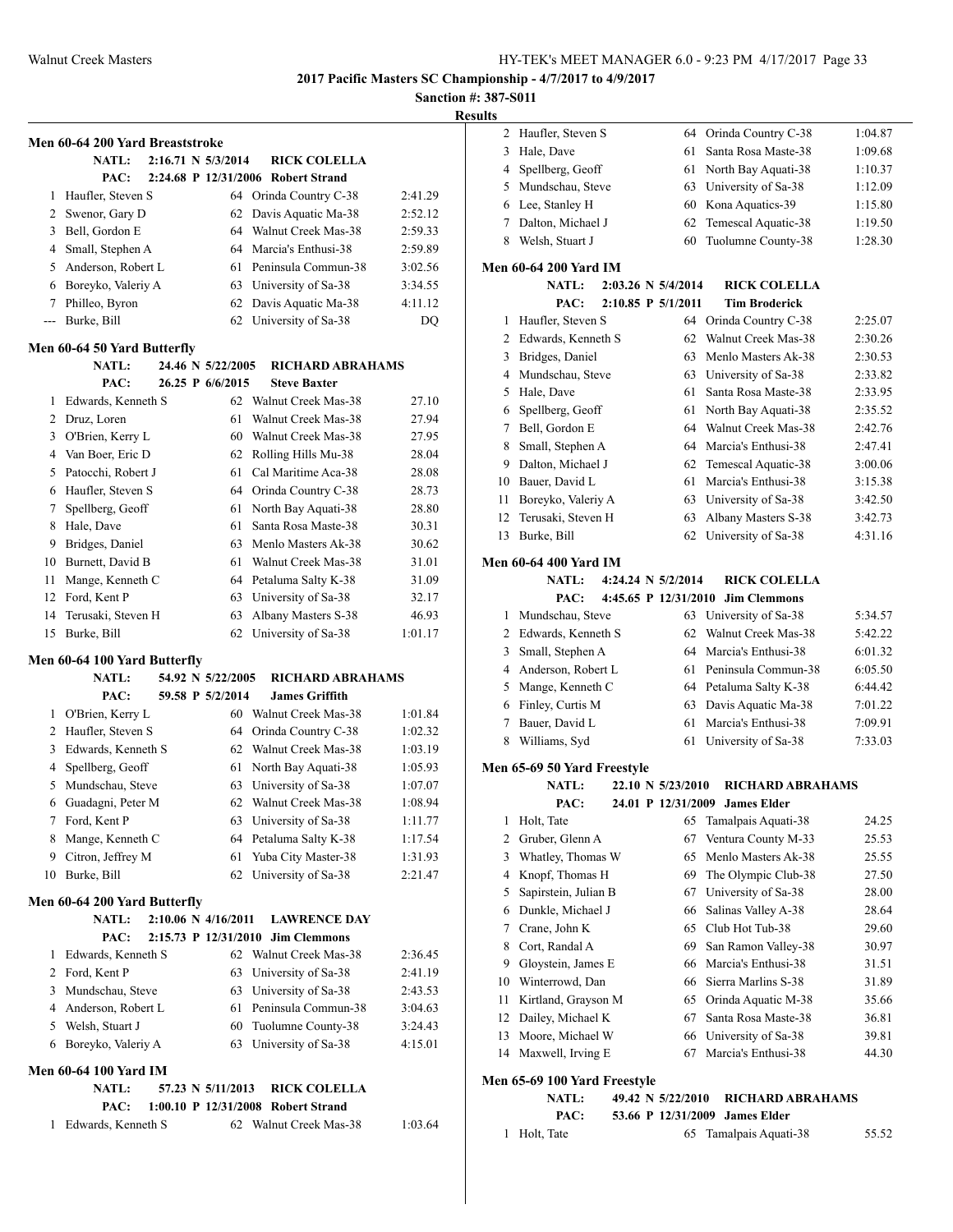## **Sanction #: 387-S011 Results**

|                |                                                                       |    |                         | Sanct    |
|----------------|-----------------------------------------------------------------------|----|-------------------------|----------|
|                | (Men 65-69 100 Yard Freestyle)                                        |    |                         |          |
|                | 2 Gruber, Glenn A                                                     | 67 | Ventura County M-33     | 57.10    |
| 3              | Whatley, Thomas W                                                     | 65 | Menlo Masters Ak-38     | 58.29    |
|                | 4 Bernard, Alan D                                                     | 67 | Tamalpais Aquati-38     | 58.71    |
| 5              | Sapirstein, Julian B                                                  | 67 | University of Sa-38     | 1:01.85  |
|                | 6 Dunkle, Michael J                                                   | 66 | Salinas Valley A-38     | 1:04.03  |
|                | 7 Crane, John K                                                       | 65 | Club Hot Tub-38         | 1:05.83  |
| 8              | Mortimer, Niland B                                                    | 66 | University of Sa-38     | 1:12.69  |
| 9              | Johnson, Gary A                                                       | 66 | Tuolumne County-38      | 1:23.42  |
| 10             | Maxwell, Irving E                                                     | 67 | Marcia's Enthusi-38     | 1:46.38  |
|                |                                                                       |    |                         |          |
|                | Men 65-69 200 Yard Freestyle<br>1:57.54 N 5/21/2010<br><b>NATL:</b>   |    | <b>RICHARD ABRAHAMS</b> |          |
|                | PAC:<br>2:04.19 P 12/31/2010                                          |    | <b>Richard Burns</b>    |          |
| 1              | Gruber, Glenn A                                                       | 67 | Ventura County M-33     | 2:06.40  |
| $\overline{2}$ | Bernard, Alan D                                                       | 67 | Tamalpais Aquati-38     | 2:11.19  |
| 3              | Williams, Michael J                                                   | 67 | Walnut Creek Mas-38     | 2:14.56  |
| 4              | Sapirstein, Julian B                                                  | 67 | University of Sa-38     | 2:21.47  |
| 5              | Winterrowd, Dan                                                       | 66 | Sierra Marlins S-38     | 2:31.64  |
| 6              | Kennedy, James B                                                      | 65 | Cal Maritime Aca-38     | 2:36.58  |
| 7              | Dunkle, Michael J                                                     | 66 | Salinas Valley A-38     | 2:39.22  |
| 8              | Gloystein, James E                                                    | 66 | Marcia's Enthusi-38     | 2:40.24  |
| 9              | Mortimer, Niland B                                                    | 66 | University of Sa-38     | 2:53.77  |
| 10             | Moore, Michael W                                                      | 66 | University of Sa-38     | 3:26.53  |
| 11             | Gelfond, Michael                                                      | 66 | University of Sa-38     | 3:28.18  |
|                |                                                                       |    |                         |          |
|                | Men 65-69 500 Yard Freestyle<br>5:29.10 N 4/29/2016<br><b>NATL:</b>   |    | <b>JIM MC CONICA</b>    |          |
|                | 5:36.76 P 4/23/2015<br>PAC:                                           |    | <b>Jim Clemmons</b>     |          |
| 1              | Kerns, Hubie                                                          | 67 | Ventura County M-33     | 6:00.95  |
|                | 2 Wilson, Joel R                                                      | 68 | Santa Cruz Maste-38     | 6:20.05  |
| 3              | Sapirstein, Julian B                                                  | 67 | University of Sa-38     | 6:28.21  |
| 4              | Deacon, Ted S                                                         | 67 | Davis Aquatic Ma-38     | 6:34.43  |
| 5              | Winterrowd, Dan                                                       | 66 | Sierra Marlins S-38     | 6:50.10  |
| 6              | Crane, John K                                                         | 65 | Club Hot Tub-38         | 6:52.63  |
| 7              | Jacobus, Greg                                                         | 65 | Tuolumne County-38      | 7:40.26  |
| 8              | Fogarty, Peter L                                                      | 66 | Tuolumne County-38      | 7:56.47  |
| 9              | Carter, Lawrence A                                                    | 68 | Tuolumne County-38      | 8:09.87  |
| 10             | Kunihara, Daniel S                                                    | 65 | University of Sa-38     | 8:22.50  |
| 11             | Gelfond, Michael                                                      | 66 | University of Sa-38     | 8:51.78  |
| 12             | Johnson, Gary A                                                       | 66 | Tuolumne County-38      | 8:52.00  |
| 13             | Murray, Ed                                                            | 67 | University of Sa-38     | 10:12.67 |
| 14             | Maxwell, Irving E                                                     | 67 | Marcia's Enthusi-38     | 12:37.27 |
|                |                                                                       |    |                         |          |
|                | Men 65-69 1000 Yard Freestyle<br>11:23.13 N 4/16/2016<br><b>NATL:</b> |    | <b>JIM MC CONICA</b>    |          |
|                | PAC:<br>11:31.93 P 4/23/2015                                          |    | <b>Jim Clemmons</b>     |          |
| 1              | Sapirstein, Julian B                                                  | 67 | University of Sa-38     | 13:41.46 |
| 2              | Winterrowd, Dan                                                       | 66 | Sierra Marlins S-38     | 13:51.09 |
| 3              | Crane, John K                                                         | 65 | Club Hot Tub-38         | 14:14.16 |
| 4              | Kennedy, James B                                                      | 65 | Cal Maritime Aca-38     | 15:07.68 |
| 5              | Jacobus, Greg                                                         | 65 | Tuolumne County-38      | 15:29.73 |
| 6              | Gloystein, James E                                                    | 66 | Marcia's Enthusi-38     | 15:33.70 |
| 7              | Benjamin, David L                                                     | 67 | Marcia's Enthusi-38     | 15:47.39 |
| 8              | Mortimer, Niland B                                                    | 66 | University of Sa-38     | 16:18.54 |
| 9              | Andrews, Bryan W                                                      | 65 | University of Sa-38     | 18:09.75 |
| 10             | Maxwell, Irving E                                                     | 67 | Marcia's Enthusi-38     | 24:53.61 |
|                |                                                                       |    |                         |          |

| 11 L J         |                                          |                         |                                            |                |
|----------------|------------------------------------------|-------------------------|--------------------------------------------|----------------|
|                | Men 65-69 1650 Yard Freestyle            |                         |                                            |                |
|                | <b>NATL:</b>                             | 19:07.81 N 4/23/2015    | <b>JIM CLEMMONS</b>                        |                |
|                | PAC:                                     | 19:07.81 P 4/23/2015    | <b>Jim Clemmons</b>                        |                |
| 1              | Sapirstein, Julian B                     | 67                      | University of Sa-38                        | 22:51.16       |
|                | 2 Winterrowd, Dan                        | 66                      | Sierra Marlins S-38                        | 23:32.92       |
|                | 3 Kennedy, James B                       | 65                      | Cal Maritime Aca-38                        | 25:25.10       |
|                | 4 Mortimer, Niland B                     | 66                      | University of Sa-38                        | 26:39.44       |
| 5              | Gelfond, Michael                         | 66                      | University of Sa-38                        | 31:07.92       |
|                | Men 65-69 50 Yard Backstroke             |                         |                                            |                |
|                | <b>NATL:</b>                             | 27.74 N 5/23/2010       | <b>RICHARD ABRAHAMS</b>                    |                |
|                | PAC:                                     | 27.84 P 12/31/2009      | <b>Richard Burns</b>                       |                |
|                |                                          |                         |                                            |                |
| 1              | Bernard, Alan D<br>2 Williams, Michael J | 67<br>67                | Tamalpais Aquati-38<br>Walnut Creek Mas-38 | 33.19<br>33.54 |
|                |                                          |                         |                                            |                |
| 3              | Dahlin, Duke                             | 68                      | University of Sa-38                        | 34.35          |
| 4              | Crane, John K                            | 65                      | Club Hot Tub-38                            | 37.15          |
|                | Men 65-69 100 Yard Backstroke            |                         |                                            |                |
|                | <b>NATL:</b>                             | 59.62 N 5/12/2013       | <b>HUGH WILDER</b>                         |                |
|                | PAC:                                     | 59.62 P 5/9/2013        | <b>Hugh Wilder</b>                         |                |
| 1              | Williams, Michael J                      |                         | 67 Walnut Creek Mas-38                     | 1:11.36        |
|                | 2 Crane, John K                          | 65                      | Club Hot Tub-38                            | 1:21.63        |
| 3              | Levinson, Alan                           | 65                      | Manatee Aquatic-38                         | 1:24.90        |
|                | 4 Winterrowd, Dan                        | 66                      | Sierra Marlins S-38                        | 1:31.32        |
| 5              | Jacobus, Greg                            | 65                      | Tuolumne County-38                         | 1:32.27        |
| 6              | Andrews, Bryan W                         | 65                      | University of Sa-38                        | 1:38.34        |
| 7              | Johnson, Gary A                          | 66                      | Tuolumne County-38                         | 1:49.61        |
|                |                                          |                         |                                            |                |
|                | Men 65-69 200 Yard Backstroke            | 2:16.72 N 5/11/2013     |                                            |                |
|                | <b>NATL:</b>                             |                         | <b>HUGH WILDER</b>                         |                |
|                | PAC:                                     | 2:16.72 P 5/9/2013      | <b>Hugh Wilder</b>                         |                |
| 1              | Bernard, Alan D                          | 67                      | Tamalpais Aquati-38                        | 2:38.03        |
|                | 2 Dahlin, Duke                           | 68                      | University of Sa-38                        | 2:46.33        |
| 3              | Levinson, Alan                           | 65                      | Manatee Aquatic-38                         | 3:03.82        |
| $\overline{4}$ | Benjamin, David L                        | 67                      | Marcia's Enthusi-38                        | 3:20.23        |
| 5              | Andrews, Bryan W                         | 65                      | University of Sa-38                        | 3:30.97        |
|                | 6 Kunihara, Daniel S                     | 65                      | University of Sa-38                        | 3:50.76        |
|                | Men 65-69 50 Yard Breaststroke           |                         |                                            |                |
|                | <b>NATL:</b>                             | 30.53 N 5/10/2013       | <b>ROBERT STRAND</b>                       |                |
|                | PAC:                                     |                         | 31.32 P 12/31/2009 David Gildea            |                |
| 1              | Kerns, Hubie                             | 67                      | Ventura County M-33                        | 33.59          |
| 2              | Cort, Randal A                           | 69                      | San Ramon Valley-38                        | 38.14          |
| 3              | Fogarty, Peter L                         | 66                      | Tuolumne County-38                         | 38.73          |
| $\overline{4}$ | Levinson, Alan                           | 65                      | Manatee Aquatic-38                         | 39.90          |
| 5              | Gloystein, James E                       | 66                      | Marcia's Enthusi-38                        | 44.22          |
| 6              | Kunihara, Daniel S                       | 65                      | University of Sa-38                        | 45.77          |
| 7              | Kirtland, Grayson M                      | 65                      | Orinda Aquatic M-38                        | 49.01          |
|                |                                          |                         |                                            |                |
|                | Men 65-69 100 Yard Breaststroke          |                         |                                            |                |
|                | <b>NATL:</b>                             | $1:07.35$ N $5/11/2013$ | <b>ROBERT STRAND</b>                       |                |
|                | PAC:                                     | 1:08.19 P 12/31/2009    | <b>David Gildea</b>                        |                |
| 1              | Kerns, Hubie                             | 67                      | Ventura County M-33                        | 1:15.33        |
| 2              | Fogarty, Peter L                         | 66                      | Tuolumne County-38                         | 1:24.40        |
| 3              | Kennedy, James B                         | 65                      | Cal Maritime Aca-38                        | 1:24.81        |
| 4              | Cort, Randal A                           | 69                      | San Ramon Valley-38                        | 1:29.38        |
| 5              | Levinson, Alan                           | 65                      | Manatee Aquatic-38                         | 1:29.75        |
| 6              | Kunihara, Daniel S                       | 65                      | University of Sa-38                        | 1:44.40        |
| 7              | Johnson, Gary A                          | 66                      | Tuolumne County-38                         | 1:48.84        |
|                |                                          |                         |                                            |                |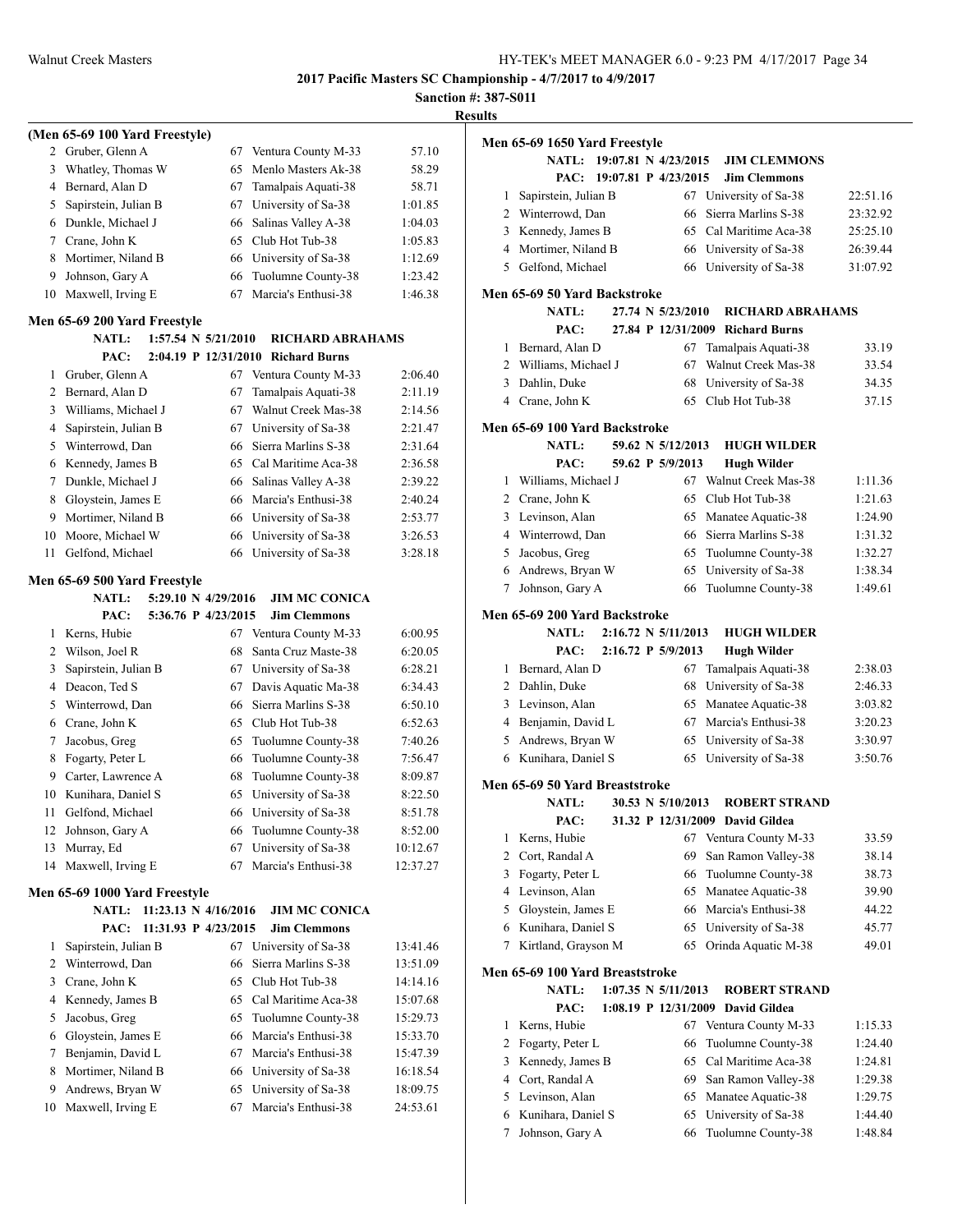| Results |
|---------|
|---------|

|                | Men 65-69 200 Yard Breaststroke |  |                                |                                                  |                    |
|----------------|---------------------------------|--|--------------------------------|--------------------------------------------------|--------------------|
|                | <b>NATL:</b>                    |  | $2:30.17 \text{ N } 5/1/2011$  | <b>ROBERT STRAND</b>                             |                    |
|                | PAC:                            |  | 2:34.01 P 4/26/2015            | <b>Jim Clemmons</b>                              |                    |
| 1              | Kerns, Hubie                    |  |                                | 67 Ventura County M-33                           | 2:46.98            |
|                | 2 Kennedy, James B              |  |                                | 65 Cal Maritime Aca-38                           | 3:05.20            |
|                | 3 Fogarty, Peter L              |  |                                | 66 Tuolumne County-38                            | 3:13.90            |
|                | 4 Cort, Randal A                |  |                                |                                                  | 3:27.75            |
|                | 5 Levinson, Alan                |  |                                | 69 San Ramon Valley-38                           |                    |
|                |                                 |  |                                | 65 Manatee Aquatic-38                            | 3:30.14            |
|                | 6 Gloystein, James E            |  |                                | 66 Marcia's Enthusi-38                           | 3:32.42            |
|                | 7 Carter, Lawrence A            |  |                                | 68 Tuolumne County-38                            | 3:34.41            |
|                | 8 Johnson, Gary A               |  |                                | 66 Tuolumne County-38                            | 3:56.05            |
|                | 9 Kunihara, Daniel S            |  |                                | 65 University of Sa-38                           | 3:58.15            |
| ---            | Gelfond, Michael                |  | 66                             | University of Sa-38                              | DQ                 |
|                | Men 65-69 50 Yard Butterfly     |  |                                |                                                  |                    |
|                | <b>NATL:</b>                    |  | 24.94 N 5/22/2010              | <b>RICHARD ABRAHAMS</b>                          |                    |
|                | PAC:                            |  | 26.65 P 12/31/2009             | <b>James Elder</b>                               |                    |
| 1              | Holt, Tate                      |  |                                | 65 Tamalpais Aquati-38                           | 28.07              |
|                | 2 Gruber, Glenn A               |  |                                | 67 Ventura County M-33                           | 28.45              |
|                | 3 Knopf, Thomas H               |  |                                | 69 The Olympic Club-38                           | 29.16              |
|                | 4 Williams, Michael J           |  |                                | 67 Walnut Creek Mas-38                           | 29.29              |
|                | 5 Dahlin, Duke                  |  |                                | 68 University of Sa-38                           | 33.18              |
|                | 6 Mortimer, Niland B            |  |                                | 66 University of Sa-38                           | 36.15              |
|                | 7 Levinson, Alan                |  |                                | 65 Manatee Aquatic-38                            | 36.72              |
| 8              | Jacobus, Greg                   |  | 65                             | Tuolumne County-38                               | 45.04              |
| 9              | Carter, Lawrence A              |  |                                | 68 Tuolumne County-38                            | 46.74              |
|                | 10 Murray, Ed                   |  |                                | 67 University of Sa-38                           | 1:03.14            |
| 13             | Dunkle, Michael J               |  | 66                             | Salinas Valley A-38                              | 38.57              |
| $\overline{a}$ | Maxwell, Irving E               |  | 67                             | Marcia's Enthusi-38                              | DQ                 |
|                | Men 65-69 100 Yard Butterfly    |  |                                |                                                  |                    |
|                | <b>NATL:</b>                    |  | 56.36 N 5/21/2010              | <b>RICHARD ABRAHAMS</b>                          |                    |
|                | PAC:                            |  |                                | 1:02.64 P 12/31/2009 Richard Burns               |                    |
| 1              | Williams, Michael J             |  |                                | 67 Walnut Creek Mas-38                           | 1:06.05            |
|                | 2 Gruber, Glenn A               |  |                                | 67 Ventura County M-33                           | 1:06.32            |
|                | 3 Bernard, Alan D               |  |                                | 67 Tamalpais Aquati-38                           | 1:08.22            |
|                | 4 Wilson, Joel R                |  | 68                             | Santa Cruz Maste-38                              | 1:13.43            |
| 5              | Dunkle, Michael J               |  |                                | 66 Salinas Valley A-38                           | 1:29.26            |
| 6              | Murray, Ed                      |  |                                | 67 University of Sa-38                           | 2:16.25            |
|                | Men 65-69 200 Yard Butterfly    |  |                                |                                                  |                    |
|                | <b>NATL:</b>                    |  | 2:13.55 N 4/29/2016            | <b>LAWRENCE DAY</b>                              |                    |
|                | PAC:                            |  | 2:32.39 P 3/30/2014            | <b>Alek Shestakov</b>                            |                    |
| 1              | Bernard, Alan D                 |  | 67                             | Tamalpais Aquati-38                              | 2:41.12            |
|                | 2 Dahlin, Duke                  |  | 68                             | University of Sa-38                              | 2:54.52            |
|                | 3 Kennedy, James B              |  |                                | 65 Cal Maritime Aca-38                           | 2:59.77            |
| 4              | Kunihara, Daniel S              |  |                                | 65 University of Sa-38                           | 4:26.59            |
|                | <b>Men 65-69 100 Yard IM</b>    |  |                                |                                                  |                    |
|                | NATL:                           |  | $1:00.32 \text{ N } 5/23/2010$ | RICHARD ABRAHAMS                                 |                    |
|                | PAC:                            |  | $1:02.26$ P $12/31/2009$       | <b>Richard Burns</b>                             |                    |
| 1              | Whatley, Thomas W               |  |                                | 65 Menlo Masters Ak-38                           | 1:06.17            |
|                | 2 Kerns, Hubie                  |  | 67                             | Ventura County M-33                              | 1:07.70            |
|                | 3 Williams, Michael J           |  |                                | 67 Walnut Creek Mas-38                           |                    |
|                | 4 Bernard, Alan D               |  |                                |                                                  | 1:07.93            |
| 5              | Dahlin, Duke                    |  |                                | 67 Tamalpais Aquati-38<br>68 University of Sa-38 | 1:09.68<br>1:14.65 |
| 6              | Levinson, Alan                  |  |                                |                                                  |                    |
| 7              |                                 |  | 66                             | 65 Manatee Aquatic-38                            | 1:22.17            |
|                | Fogarty, Peter L                |  |                                | Tuolumne County-38                               | 1:22.43            |

| 8    | Mortimer, Niland B                        |  | 66                  | University of Sa-38                        | 1:25.92            |
|------|-------------------------------------------|--|---------------------|--------------------------------------------|--------------------|
| 9    | Jacobus, Greg                             |  | 65                  | Tuolumne County-38                         | 1:31.27            |
| 10   | Kunihara, Daniel S                        |  | 65                  | University of Sa-38                        | 1:39.92            |
| 11   | Kirtland, Grayson M                       |  | 65                  | Orinda Aquatic M-38                        | 1:46.94            |
| 12   | Maxwell, Irving E                         |  | 67                  | Marcia's Enthusi-38                        | 2:07.27            |
|      |                                           |  |                     |                                            |                    |
|      | Men 65-69 200 Yard IM                     |  |                     |                                            |                    |
|      | <b>NATL:</b>                              |  | 2:16.17 N 4/30/2016 | <b>LAWRENCE DAY</b>                        |                    |
|      | PAC:                                      |  | 2:17.03 P 4/9/2016  | <b>Tim Broderick</b>                       |                    |
| 1    | Kerns, Hubie                              |  | 67                  | Ventura County M-33                        | 2:27.06            |
| 2    | Williams, Michael J                       |  | 67                  | Walnut Creek Mas-38                        | 2:30.18            |
| 3    | Wilson, Joel R                            |  | 68                  | Santa Cruz Maste-38                        | 2:39.20            |
| 4    | Kennedy, James B                          |  | 65                  | Cal Maritime Aca-38                        | 2:54.59            |
| 5    | Fogarty, Peter L                          |  | 66                  | Tuolumne County-38                         | 3:07.59            |
| 6    | Mortimer, Niland B                        |  | 66                  | University of Sa-38                        | 3:13.92            |
| 7    | Gloystein, James E                        |  | 66                  | Marcia's Enthusi-38                        | 3:24.44            |
| 8    | Jacobus, Greg                             |  | 65                  | Tuolumne County-38                         | 3:25.52            |
| 9    | Andrews, Bryan W                          |  | 65                  | University of Sa-38                        | 3:26.47            |
| 10   | Maxwell, Irving E                         |  | 67                  | Marcia's Enthusi-38                        | 4:44.23            |
| 11   | Murray, Ed                                |  | 67                  | University of Sa-38                        | 5:00.47            |
|      | Men 65-69 400 Yard IM                     |  |                     |                                            |                    |
|      | <b>NATL:</b>                              |  | 4:56.46 N 5/1/2016  | <b>LAWRENCE DAY</b>                        |                    |
|      | PAC:                                      |  | 4:57.17 P 5/2/2014  | <b>Alek Shestakov</b>                      |                    |
| 1    | Kerns, Hubie                              |  | 67                  | Ventura County M-33                        | 5:16.59            |
| 2    | Dahlin, Duke                              |  | 68                  | University of Sa-38                        | 5:58.81            |
| 3    | Andrews, Bryan W                          |  | 65                  | University of Sa-38                        | 7:36.67            |
|      |                                           |  |                     |                                            |                    |
|      | Men 70-74 50 Yard Freestyle               |  |                     |                                            |                    |
|      |                                           |  |                     |                                            |                    |
|      | <b>NATL:</b>                              |  | 24.13 N 5/4/2008    | <b>JEFF FARRELL</b>                        |                    |
|      | PAC:                                      |  | 24.81 P 5/2/2014    | <b>James E. Elder</b>                      |                    |
| 1    | DeLacy, James R                           |  | 70                  | Walnut Creek Mas-38                        | 26.58              |
| 2    | McPherson, Andrew M                       |  | 70                  | Davis Aquatic Ma-38                        | 26.85              |
| $*3$ | Ennis, Richard C                          |  | 72                  | Rocklin Aquatics-38                        | 29.20              |
| *3   | Daniels, Larry N                          |  | 71                  | Modesto Area Aqu-38                        | 29.20              |
| 5    | Olson, Robert H                           |  | 72                  | Walnut Creek Mas-38                        | 29.79              |
| 6    | Smyers, Jesse B                           |  | 70                  | Walnut Creek Mas-38                        | 29.99              |
| 7    | Powers, Patrick V                         |  | 72                  | University of Sa-38                        | 34.81              |
| 8    | Alejandro, Richard                        |  | 71                  | Tamalpais Aquati-38                        | 35.79              |
| 9    | Meyerhoff, Rick                           |  | 70                  | Tamalpais Aquati-38                        | 37.36              |
| 10   | Sanchez, David W                          |  |                     | 73 Clovis Swim Club-38                     | 38.31              |
| 11   | Boscovich, Harold O                       |  | 74                  | Walnut Creek Mas-38                        | 41.84              |
| 12   | Freeman, Dale C                           |  | 73                  | University of Sa-38                        | 43.33              |
|      | Men 70-74 100 Yard Freestyle              |  |                     |                                            |                    |
|      | <b>NATL:</b>                              |  | 54.58 N 4/26/2015   | <b>RICHARD ABRAHAMS</b>                    |                    |
|      | PAC:                                      |  | 56.51 P 5/3/2014    | <b>James E. Elder</b>                      |                    |
| 1    | McPherson, Andrew M                       |  | 70                  | Davis Aquatic Ma-38                        | 59.41              |
| 2    | DeLacy, James R                           |  | 70                  | Walnut Creek Mas-38                        | 59.61              |
| 3    | Burns, Richard                            |  | 73                  | Tamalpais Aquati-38                        | 1:00.51            |
| 4    | Daniels, Larry N                          |  | 71                  | Modesto Area Aqu-38                        | 1:03.62            |
| 5    | Smyers, Jesse B                           |  | 70                  | Walnut Creek Mas-38                        | 1:06.64            |
| 6    | Ennis, Richard C                          |  | 72                  | Rocklin Aquatics-38                        | 1:06.83            |
| 7    | Olson, Robert H                           |  | 72                  | Walnut Creek Mas-38                        | 1:10.98            |
| 8    | Smith, Kirby L                            |  | 70                  | Tuolumne County-38                         | 1:22.81            |
| 9    | Powers, Patrick V                         |  | 72                  | University of Sa-38                        | 1:26.09            |
| 10   | Sanchez, David W                          |  | 73                  | Clovis Swim Club-38                        | 1:28.33            |
| 11   | Boscovich, Harold O<br>12 Freeman, Dale C |  | 74<br>73            | Walnut Creek Mas-38<br>University of Sa-38 | 1:37.16<br>1:41.80 |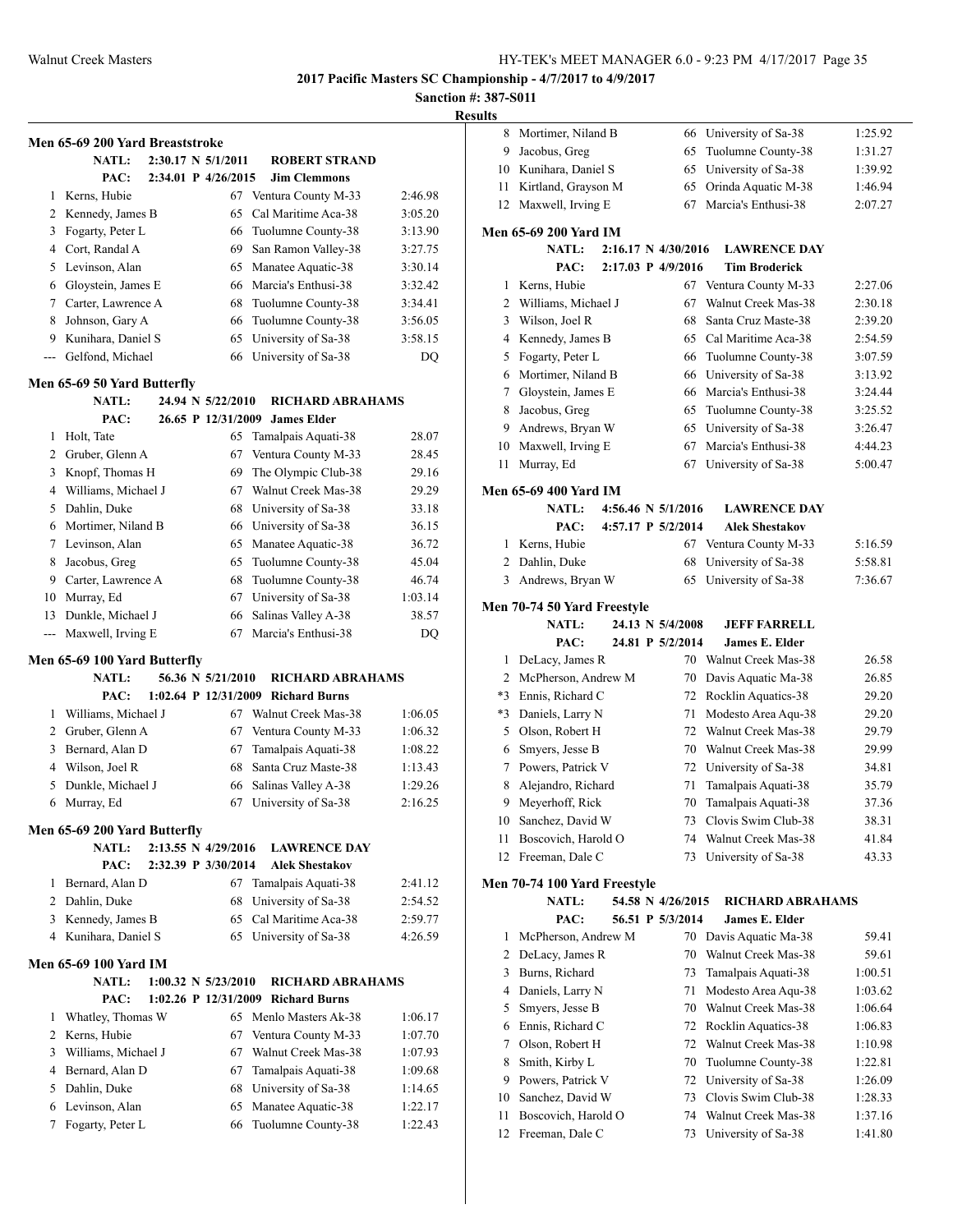# **Sanction #: 387-S011**

|   | Men 70-74 200 Yard Freestyle          |                           |                                            |                                              |          |
|---|---------------------------------------|---------------------------|--------------------------------------------|----------------------------------------------|----------|
|   | <b>NATL:</b>                          |                           | 2:06.63 N 5/8/2015                         | <b>DAVID QUIGGIN</b>                         |          |
|   | PAC:                                  |                           | 2:13.68 P 5/18/2014                        | <b>Richard Burns</b>                         |          |
|   | 1 DeLacy, James R                     |                           |                                            | 70 Walnut Creek Mas-38                       | 2:13.73  |
|   | 2 Burns, Richard                      |                           | 73                                         | Tamalpais Aquati-38                          | 2:17.21  |
|   | 3 Woodruff, Michael                   |                           | 71                                         | Berkeley (Ca) Aq-38                          | 3:19.02  |
|   | 4 Sanchez, David W                    |                           |                                            | 73 Clovis Swim Club-38                       | 3:23.39  |
|   | 5 Powers, Patrick V                   |                           |                                            | 72 University of Sa-38                       | 3:31.04  |
| 6 | Freeman, Dale C                       |                           | 73                                         | University of Sa-38                          | 3:57.91  |
|   |                                       |                           |                                            |                                              |          |
|   | Men 70-74 500 Yard Freestyle          |                           |                                            |                                              |          |
|   | <b>NATL:</b>                          |                           | 5:48.21 N 5/9/2015                         | <b>DAVID QUIGGIN</b>                         |          |
|   | PAC:                                  |                           | 6:07.03 P 1/26/2014                        | <b>Richard Burns</b>                         |          |
|   | 1 DeLacy, James R                     |                           |                                            | 70 Walnut Creek Mas-38                       | 6:20.37  |
|   | 2 Woodruff, Michael                   |                           | 71                                         | Berkeley (Ca) Aq-38                          | 8:46.34  |
|   | 3 Sanchez, David W                    |                           | 73                                         | Clovis Swim Club-38                          | 9:52.35  |
|   |                                       |                           |                                            |                                              |          |
|   | Men 70-74 1000 Yard Freestyle         | NATL: 12:09.40 N 5/7/2015 |                                            | <b>DAVID QUIGGIN</b>                         |          |
|   | PAC:                                  | 13:40.60 P 3/15/2014      |                                            |                                              |          |
|   |                                       |                           |                                            | <b>Bill Dawson</b>                           |          |
|   | 1 Daniels, Larry N                    |                           |                                            | 71 Modesto Area Aqu-38                       | 13:59.41 |
|   | 2 Woodruff, Michael                   |                           | 71                                         | Berkeley (Ca) Aq-38                          | 17:32.79 |
|   | 3 Powers, Patrick V                   |                           | 72                                         | University of Sa-38                          | 18:48.04 |
|   | Men 70-74 1650 Yard Freestyle         |                           |                                            |                                              |          |
|   | <b>NATL:</b>                          | 20:29.18 N 5/20/2001      |                                            | <b>GRAHAM JOHNSTON</b>                       |          |
|   | PAC:                                  | 22:53.47 P 5/1/2014       |                                            | <b>Dan Willert</b>                           |          |
|   | 1 Powers, Patrick V                   |                           | 72                                         | University of Sa-38                          | 31:14.57 |
|   | 2 Snape, William J                    |                           | 73                                         | University of Sa-38                          | 42:25.40 |
|   |                                       |                           |                                            |                                              |          |
|   | Men 70-74 50 Yard Backstroke          |                           |                                            |                                              |          |
|   | <b>NATL:</b>                          |                           | 29.72 N 4/26/2015                          | <b>RICHARD BURNS</b>                         |          |
|   | PAC:                                  |                           | 29.72 P 4/26/2015                          | <b>Richard Burns</b>                         |          |
|   | 1 Burns, Richard                      |                           | 73                                         | Tamalpais Aquati-38                          | 31.42    |
|   | 2 McPherson, Andrew M                 |                           |                                            | 70 Davis Aquatic Ma-38                       | 32.06    |
| 3 | Ennis, Richard C                      |                           |                                            | 72 Rocklin Aquatics-38                       | 34.59    |
|   | 4 Sanchez, David W                    |                           |                                            | 73 Clovis Swim Club-38                       | 43.72    |
| 5 | Boscovich, Harold O                   |                           |                                            | 74 Walnut Creek Mas-38                       | 53.10    |
|   | Men 70-74 100 Yard Backstroke         |                           |                                            |                                              |          |
|   |                                       |                           |                                            |                                              |          |
|   | <b>NATL:</b><br>PAC:                  |                           | 1:05.42 N 4/24/2015<br>1:05.42 P 4/24/2015 | <b>RICHARD BURNS</b><br><b>Richard Burns</b> |          |
|   |                                       |                           |                                            |                                              |          |
| 1 | Burns, Richard<br>McPherson, Andrew M |                           | 73                                         | Tamalpais Aquati-38                          | 1:08.69  |
| 2 |                                       |                           | 70                                         | Davis Aquatic Ma-38                          | 1:11.07  |
|   | 3 Ennis, Richard C                    |                           | 72                                         | Rocklin Aquatics-38                          | 1:17.97  |
|   | 4 Powers, Patrick V                   |                           | 72                                         | University of Sa-38                          | 1:44.74  |
| 5 | Sanchez, David W                      |                           | 73                                         | Clovis Swim Club-38                          | 3:04.50  |
|   | Men 70-74 200 Yard Backstroke         |                           |                                            |                                              |          |
|   | <b>NATL:</b>                          |                           | 2:23.68 N 5/2/2014                         | <b>RICHARD BURNS</b>                         |          |
|   | PAC:                                  |                           | 2:23.68 P 5/2/2014                         | <b>Richard Burns</b>                         |          |
| 1 | Burns, Richard                        |                           | 73                                         | Tamalpais Aquati-38                          | 2:33.14  |
|   | 2 Sanchez, David W                    |                           | 73                                         | Clovis Swim Club-38                          | 3:41.97  |
|   | 3 Rust, David J                       |                           | 70                                         | Santa Rosa Maste-38                          | 4:13.96  |
|   |                                       |                           |                                            |                                              |          |
|   | Men 70-74 50 Yard Breaststroke        |                           |                                            |                                              |          |
|   | NATL:                                 |                           | 31.70 N 4/30/2016                          | <b>ROBERT STRAND</b>                         |          |
|   | PAC:                                  |                           | 32.86 P 9/29/2013                          | <b>David Gildea</b>                          |          |
| 1 | Meyerhoff, Rick                       |                           | 70                                         | Tamalpais Aquati-38                          | 35.59    |
| 2 | Smyers, Jesse B                       |                           | 70                                         | Walnut Creek Mas-38                          | 36.22    |

| ILS            |                                    |                                |                                             |                    |
|----------------|------------------------------------|--------------------------------|---------------------------------------------|--------------------|
| 3              | Parlapiano, Gary J                 | 70                             | Tamalpais Aquati-38                         | 36.24              |
| 4              | DeLacy, James R                    | 70                             | Walnut Creek Mas-38                         | 37.57              |
| 5              | Smith, Kirby L                     | 70                             | Tuolumne County-38                          | 38.93              |
| 6              | Alejandro, Richard                 | 71                             | Tamalpais Aquati-38                         | 44.44              |
| $\tau$         | Rust, David J                      | 70                             | Santa Rosa Maste-38                         | 48.08              |
|                | 8 Freeman, Dale C                  | 73                             | University of Sa-38                         | 58.23              |
|                | Men 70-74 100 Yard Breaststroke    |                                |                                             |                    |
|                |                                    | $1:09.47 \text{ N } 5/1/2016$  |                                             |                    |
|                | <b>NATL:</b><br>PAC:               | 1:11.75 P 9/29/2013            | <b>ROBERT STRAND</b><br><b>David Gildea</b> |                    |
| 1              | Smyers, Jesse B                    | 70                             | Walnut Creek Mas-38                         | 1:24.69            |
| $\overline{2}$ | Smith, Kirby L                     | 70                             | Tuolumne County-38                          | 1:29.96            |
| 3              | Rust, David J                      | 70                             | Santa Rosa Maste-38                         | 1:47.56            |
| $\overline{4}$ | Alejandro, Richard                 | 71                             | Tamalpais Aquati-38                         | 1:47.99            |
|                | 5 Freeman, Dale C                  | 73                             | University of Sa-38                         | 2:04.53            |
|                |                                    |                                |                                             |                    |
|                | Men 70-74 200 Yard Breaststroke    |                                |                                             |                    |
|                | <b>NATL:</b>                       | 2:35.66 N 4/29/2016            | <b>ROBERT STRAND</b>                        |                    |
|                | PAC:                               | 2:43.16 P 4/26/2015            | <b>Kenneth Frost</b>                        |                    |
| 1              | Smith, Kirby L                     | 70                             | Tuolumne County-38                          | 3:18.66            |
| 2              | Rust, David J                      | 70                             | Santa Rosa Maste-38                         | 4:22.01            |
| 3              | Wiscomb, Lance                     | 71                             | University of Sa-38                         | 4:39.53            |
|                | Men 70-74 50 Yard Butterfly        |                                |                                             |                    |
|                | NATL:                              | 26.92 N 4/26/2015              | <b>RICHARD ABRAHAMS</b>                     |                    |
|                | PAC:                               | 27.81 P 5/4/2014               | James E. Elder                              |                    |
| 1              | McPherson, Andrew M                |                                | 70 Davis Aquatic Ma-38                      | 29.07              |
|                | 2 DeLacy, James R                  | 70                             | Walnut Creek Mas-38                         | 29.68              |
| 3              | Ennis, Richard C                   | 72                             | Rocklin Aquatics-38                         | 30.49              |
| 4              | Meyerhoff, Rick                    | 70                             | Tamalpais Aquati-38                         | 31.70              |
| 5              | Olson, Robert H                    | 72                             | Walnut Creek Mas-38                         | 33.78              |
|                | Men 70-74 100 Yard Butterfly       |                                |                                             |                    |
|                | <b>NATL:</b>                       | $1:00.77 \text{ N } 4/24/2015$ | <b>RICHARD ABRAHAMS</b>                     |                    |
|                | PAC:                               | 1:05.03 P 4/30/2016            | <b>Richard Burns</b>                        |                    |
| 1              | McPherson, Andrew M                | 70                             | Davis Aquatic Ma-38                         | 1:06.99            |
|                | 2 Burns, Richard                   | 73                             | Tamalpais Aquati-38                         | 1:07.52            |
| 3              | Meyerhoff, Rick                    | 70                             | Tamalpais Aquati-38                         | 1:15.00            |
| 4              | DeLacy, James R                    | 70                             | Walnut Creek Mas-38                         | 1:17.87            |
| 5              | Wiscomb, Lance                     | 71                             | University of Sa-38                         | 2:09.58            |
|                |                                    |                                |                                             |                    |
|                | <b>Men 70-74 100 Yard IM</b>       |                                |                                             |                    |
|                | <b>NATL:</b>                       | 1:05.05 N 5/3/2014             | <b>JAMES ELDER</b>                          |                    |
| 1              | PAC:<br>McPherson, Andrew M        | 1:05.05 P 5/3/2014<br>70       | <b>James Elder</b>                          |                    |
| 2              | Burns, Richard                     | 73                             | Davis Aquatic Ma-38                         | 1:07.97            |
| 3              |                                    | 70                             | Tamalpais Aquati-38<br>Tamalpais Aquati-38  | 1:09.98            |
| 4              | Meyerhoff, Rick<br>Smyers, Jesse B | 70                             | Walnut Creek Mas-38                         | 1:14.66<br>1:18.07 |
| 5              | Smith, Kirby L                     | 70                             | Tuolumne County-38                          | 1:33.57            |
| 6              | Rust, David J                      | 70                             | Santa Rosa Maste-38                         | 1:41.76            |
| ---            | Alejandro, Richard                 | 71                             | Tamalpais Aquati-38                         | DQ                 |
|                |                                    |                                |                                             |                    |
|                | <b>Men 70-74 200 Yard IM</b>       |                                |                                             |                    |
|                | <b>NATL:</b>                       | 2:26.42 N 4/30/2016            | <b>ROBERT STRAND</b>                        |                    |
|                | PAC:                               | 2:30.22 P 5/18/2014            | <b>Richard Burns</b>                        |                    |
| 1              | Meyerhoff, Rick                    | 70                             | Tamalpais Aquati-38                         | 2:55.46            |
| 2              | Rust, David J                      | 70                             | Santa Rosa Maste-38                         | 4:13.16            |
| 3              | Wiscomb, Lance                     | 71                             | University of Sa-38                         | 4:30.98            |
|                |                                    |                                |                                             |                    |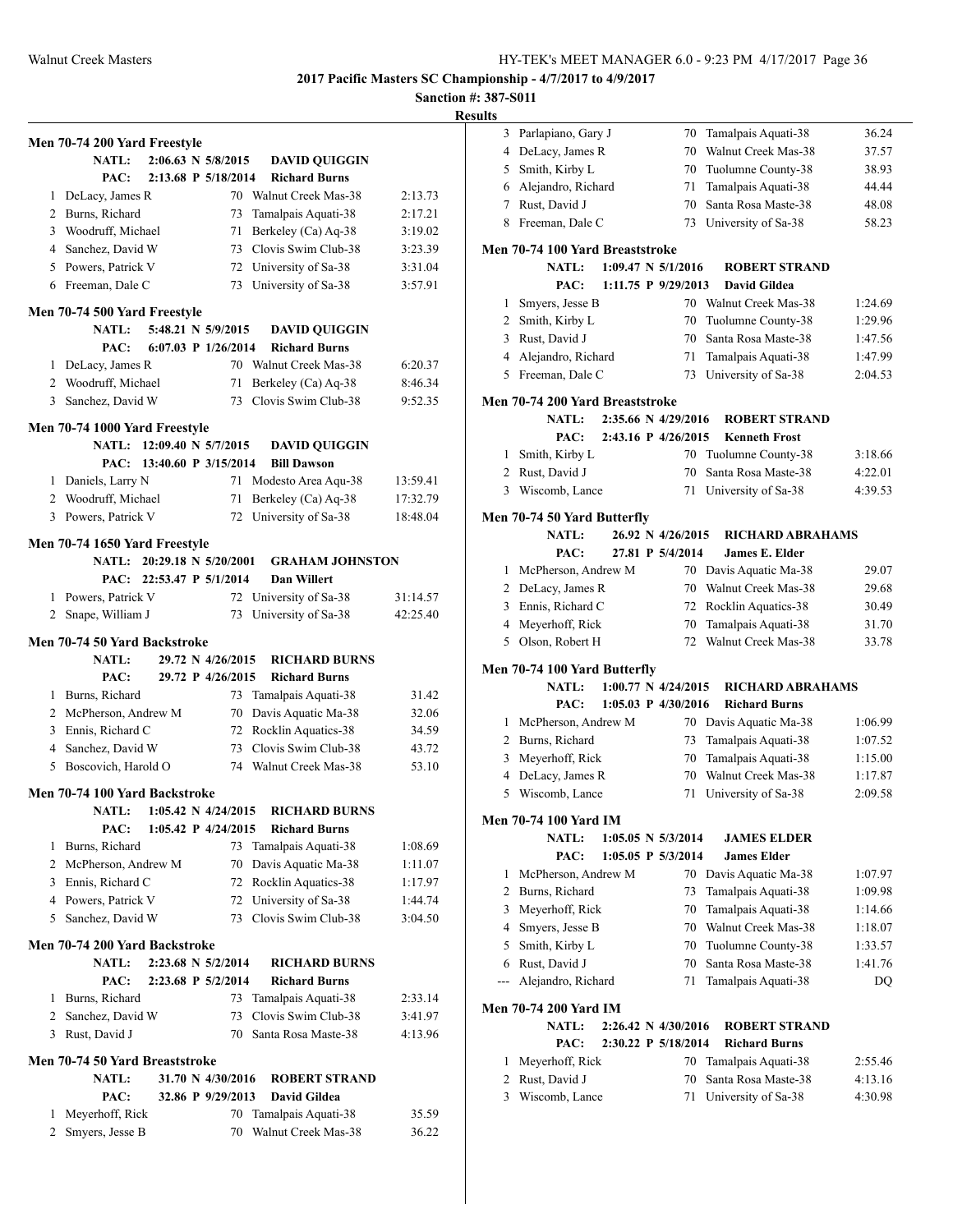# **Sanction #: 387-S011**

|   | <b>Men 70-74 400 Yard IM</b>  |                          |                                |                                         |          |
|---|-------------------------------|--------------------------|--------------------------------|-----------------------------------------|----------|
|   |                               |                          |                                | NATL: 5:34.47 N 4/27/2003 BURWELL JONES |          |
|   |                               | PAC: 5:34.77 P 3/15/2014 |                                | <b>Richard Burns</b>                    |          |
|   | 1 Powers, Patrick V           |                          |                                | 72 University of Sa-38                  | 8:53.41  |
|   |                               |                          |                                |                                         |          |
|   | Men 75-79 50 Yard Freestyle   |                          |                                |                                         |          |
|   | <b>NATL:</b>                  |                          | 25.58 N 3/4/2012               | <b>JEFF FARRELL</b>                     |          |
|   | PAC:                          |                          | 28.73 P 5/2/2014               | William Van Horn                        |          |
|   | 1 Todd, Richard T             |                          |                                | 75 Tuolumne County-38                   | 30.65    |
|   | 2 Bledsoe, Dennis R           |                          | 77                             | Walnut Creek Mas-38                     | 32.74    |
|   | 3 Frankel, Thomas H           |                          | 75                             | Davis Aquatic Ma-38                     | 39.01    |
|   | Men 75-79 100 Yard Freestyle  |                          |                                |                                         |          |
|   | <b>NATL:</b>                  |                          | 58.68 N 5/10/2009              | <b>DAVID RADCLIFF</b>                   |          |
|   | PAC:                          |                          |                                | 1:07.21 P 12/31/1995 Ray Taft           |          |
|   | 1 Todd, Richard T             |                          |                                | 75 Tuolumne County-38                   | 1:06.93P |
|   | 2 Frankel, Thomas H           |                          | 75                             | Davis Aquatic Ma-38                     | 1:27.96  |
|   | Men 75-79 200 Yard Freestyle  |                          |                                |                                         |          |
|   | <b>NATL:</b>                  |                          | $2:08.77 \text{ N } 5/10/2009$ | <b>DAVID RADCLIFF</b>                   |          |
|   | PAC:                          |                          |                                | 2:27.09 P 12/31/1995 Ray Taft           |          |
|   | 1 Fairfield, David M          |                          |                                | 77 Tuolumne County-38                   | 2:49.42  |
|   | 2 Norris, Robert F            |                          | 78                             | Davis Aquatic Ma-38                     | 3:18.36  |
|   |                               |                          |                                |                                         |          |
|   | Men 75-79 500 Yard Freestyle  |                          |                                |                                         |          |
|   | NATL: 6:03.87 N 5/8/2010      |                          |                                | <b>DAVID RADCLIFF</b>                   |          |
|   | PAC:                          |                          | 6:59.81 P 5/22/2016            | Murray McLachlan                        |          |
|   | 1 Fairfield, David M          |                          |                                | 77 Tuolumne County-38                   | 7:45.79  |
|   | 2 Lane, Ed V                  |                          | 77                             | Walnut Creek Mas-38                     | 8:06.06  |
|   | 3 Fasbender, Barry A          |                          |                                | 79 Oregon Masters-37                    | 8:10.43  |
|   | 4 Norris, Robert F            |                          | 78                             | Davis Aquatic Ma-38                     | 8:47.28  |
|   | 5 Bakke, Peter L              |                          | 75                             | Berkeley (Ca) Aq-38                     | 9:54.41  |
|   | Men 75-79 1650 Yard Freestyle |                          |                                |                                         |          |
|   | NATL: 20:25.49 N 5/10/2009    |                          |                                | <b>DAVID RADCLIFF</b>                   |          |
|   | PAC:                          |                          |                                | 24:40.71 P 12/31/1995 Ray Taft          |          |
|   | 1 Fasbender, Barry A          |                          |                                | 79 Oregon Masters-37                    | 27:24.90 |
|   | 2 Norris, Robert F            |                          | 78                             | Davis Aquatic Ma-38                     | 30:01.63 |
|   |                               |                          |                                |                                         |          |
|   | Men 75-79 50 Yard Backstroke  |                          |                                |                                         |          |
|   | <b>NATL:</b>                  |                          | 32.11 N 4/19/2009              | YOSHI OYAKAWA                           |          |
|   | PAC:                          | 34.84 P 12/31/1995       |                                | Ray Taft                                |          |
| 1 | Bledsoe, Dennis R             |                          | 77                             | Walnut Creek Mas-38                     | 39.72    |
| 2 | Norris, Robert F              |                          | 78                             | Davis Aquatic Ma-38                     | 44.05    |
|   | 3 Frankel, Thomas H           |                          | 75                             | Davis Aquatic Ma-38                     | 50.79    |
|   | Men 75-79 100 Yard Backstroke |                          |                                |                                         |          |
|   | <b>NATL:</b>                  |                          | $1:08.55$ N $4/19/2009$        | <b>BURWELL JONES</b>                    |          |
|   | PAC:                          |                          |                                | 1:17.67 P 12/31/1995 Ray Taft           |          |
| 1 | Todd, Richard T               |                          |                                | 75 Tuolumne County-38                   | 1:18.11  |
| 2 | Frankel, Thomas H             |                          | 75                             | Davis Aquatic Ma-38                     | 1:52.10  |
|   |                               |                          |                                |                                         |          |
|   | Men 75-79 200 Yard Backstroke |                          |                                |                                         |          |
|   | <b>NATL:</b>                  |                          | 2:31.41 N 4/17/2010            | <b>BURWELL JONES</b>                    |          |
|   | PAC:                          |                          |                                | 2:52.81 P 12/31/2009 Don Brown          |          |
| 1 | Todd, Richard T               |                          | 75                             | Tuolumne County-38                      | 2:44.64P |
|   | 2 Norris, Robert F            |                          | 78                             | Davis Aquatic Ma-38                     | 3:21.96  |
| 3 | Fasbender, Barry A            |                          | 79                             | Oregon Masters-37                       | 3:26.95  |
| 4 | Bledsoe, Dennis R             |                          | 77                             | Walnut Creek Mas-38                     | 3:54.86  |
|   |                               |                          |                                |                                         |          |

|              | Men 75-79 50 Yard Breaststroke  |  |                    |                                                |          |
|--------------|---------------------------------|--|--------------------|------------------------------------------------|----------|
|              | <b>NATL:</b>                    |  |                    | 34.58 N 3/5/2017 MIKE FRESHLEY                 |          |
|              | PAC:                            |  |                    | 38.41 P 12/31/2007 Ashley Jones                |          |
| $\mathbf{1}$ | Todd, Richard T                 |  |                    | 75 Tuolumne County-38                          | 37.28P   |
|              | Men 75-79 100 Yard Breaststroke |  |                    |                                                |          |
|              | NATL: 1:16.74 N 9/18/2016       |  |                    | <b>MIKE FRESHLEY</b>                           |          |
|              | PAC:                            |  |                    | 1:25.80 P 12/31/1993 Aldo Da Rosa              |          |
|              | 1 Todd, Richard T               |  |                    | 75 Tuolumne County-38                          | 1:24.22P |
|              | 2 Frankel, Thomas H             |  |                    | 75 Davis Aquatic Ma-38                         | 2:00.41  |
|              |                                 |  |                    |                                                |          |
|              | Men 75-79 200 Yard Breaststroke |  |                    | NATL: 2:45.33 N 4/29/2016 MIKE FRESHLEY        |          |
|              | PAC:                            |  |                    | 3:11.85 P 12/31/2007 Ashley Jones              |          |
|              | 1 Todd, Richard T               |  |                    | 75 Tuolumne County-38                          | 2:59.45P |
|              | 2 Lane, Ed V                    |  |                    | 77 Walnut Creek Mas-38                         | 3:59.29  |
|              | 3 Fasbender, Barry A            |  |                    | 79 Oregon Masters-37                           | 4:07.06  |
|              |                                 |  |                    |                                                |          |
|              | Men 75-79 50 Yard Butterfly     |  |                    |                                                |          |
|              | NATL:                           |  |                    | 28.99 N 1/14/2017 MIKE FRESHLEY                |          |
|              | PAC:                            |  |                    | 32.89 P 12/31/2007 Ashley Jones                |          |
|              | 1 Bledsoe, Dennis R             |  |                    | 77 Walnut Creek Mas-38                         | 39.22    |
|              | 2 Norris, Robert F              |  |                    | 78 Davis Aquatic Ma-38                         | 58.23    |
|              | Men 75-79 200 Yard Butterfly    |  |                    |                                                |          |
|              | NATL: 2:58.65 N 4/2/2016        |  |                    | <b>MIKE FRESHLEY</b>                           |          |
|              | PAC:                            |  |                    | 3:32.85 P 12/31/1995 Ray Taft                  |          |
|              | 1 Fasbender, Barry A            |  |                    | 79 Oregon Masters-37                           | 4:27.62  |
|              | Men 75-79 100 Yard IM           |  |                    |                                                |          |
|              | NATL: 1:08.68 N 9/18/2016       |  |                    | <b>MIKE FRESHLEY</b>                           |          |
|              | PAC:                            |  |                    | 1:16.12 P 12/31/1995 Ray Taft                  |          |
|              | 1 Bledsoe, Dennis R             |  |                    | 77 Walnut Creek Mas-38                         | 1:32.20  |
|              | 2 Silvey, Rick                  |  |                    | 75 Walnut Creek Mas-38                         | 1:55.34  |
|              |                                 |  |                    |                                                |          |
|              | Men 75-79 200 Yard IM           |  |                    |                                                |          |
|              |                                 |  |                    | NATL: 2:35.67 N 4/30/2016 MIKE FRESHLEY        |          |
|              |                                 |  |                    | PAC: 2:54.67 P 12/31/1995 Ray Taft             |          |
|              | 1 Fairfield, David M            |  |                    | 77 Tuolumne County-38                          | 3:31.90  |
|              | 2 Fasbender, Barry A            |  |                    | 79 Oregon Masters-37                           | 3:40.98  |
|              | Men 75-79 400 Yard IM           |  |                    |                                                |          |
|              |                                 |  |                    | <b>NATL:</b> 5:43.80 N 4/15/2016 MIKE FRESHLEY |          |
|              | PAC:                            |  |                    | 6:21.48 P 12/31/1995 Ray Taft                  |          |
| 1            | Fasbender, Barry A              |  |                    | 79 Oregon Masters-37                           | 7:37.34  |
|              | Men 80-84 50 Yard Freestyle     |  |                    |                                                |          |
|              | <b>NATL:</b>                    |  | 29.25 N 4/10/2005  | <b>FRANK PIEMME</b>                            |          |
|              | PAC:                            |  |                    | 32.00 P 12/31/1998 Aldo Da Rosa                |          |
| 1            | Morner, Stan F                  |  |                    | 82 Walnut Creek Mas-38                         | 37.98    |
| 2            | Stupfel, Norman E               |  | 84                 | Santa Rosa Maste-38                            | 37.99    |
|              | 3 Galvin, Barry T               |  |                    | 83 University of Sa-38                         | 49.11    |
|              | 4 Kline, Howard J               |  | 84                 | University of Sa-38                            | 1:01.13  |
|              |                                 |  |                    |                                                |          |
|              | Men 80-84 100 Yard Freestyle    |  |                    |                                                |          |
|              | <b>NATL:</b>                    |  | 1:04.60 N 5/3/2014 | <b>DAVID RADCLIFF</b>                          |          |
|              | PAC:                            |  |                    | 1:10.76 P 12/31/2000 Ray Taft                  |          |
| 1            | Morner, Stan F                  |  | 82                 | Walnut Creek Mas-38                            | 1:27.50  |
| 2            | Mayo, Robert W                  |  | 83                 | Walnut Creek Mas-38                            | 1:28.84  |
| 3            | Stupfel, Norman E               |  | 84                 | Santa Rosa Maste-38                            | 1:35.04  |
| 4            | Grohe, William E                |  | 83                 | University of Sa-38                            | 1:57.91  |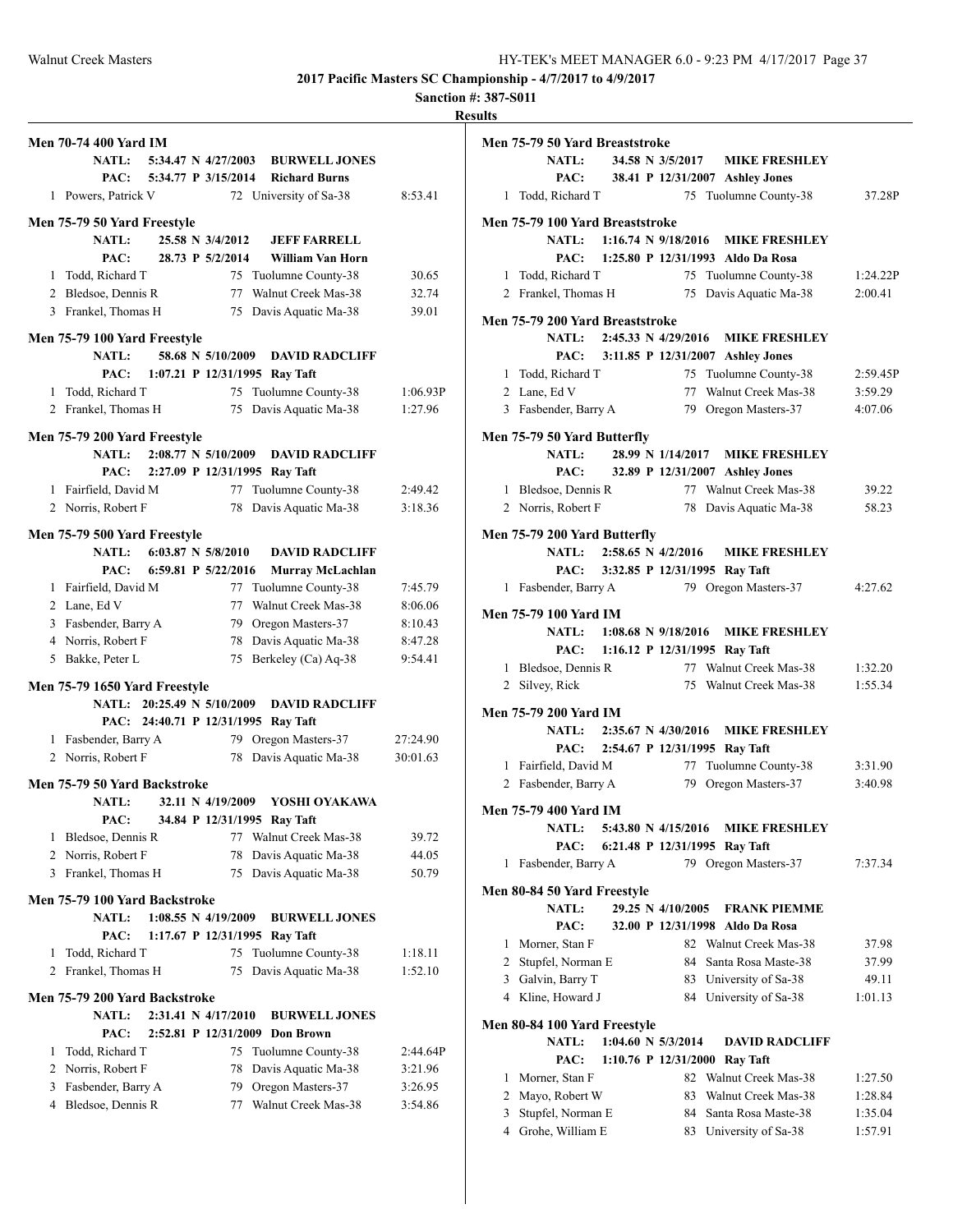## **Sanction #: 387-S011 Results**

|   | (Men 80-84 100 Yard Freestyle)<br>5 Galvin, Barry T |  |                                | 83 University of Sa-38                  | 2:02.11  |
|---|-----------------------------------------------------|--|--------------------------------|-----------------------------------------|----------|
|   | Men 80-84 200 Yard Freestyle                        |  |                                |                                         |          |
|   | <b>NATL:</b>                                        |  |                                | 2:23.60 N 4/12/2015 DAVID RADCLIFF      |          |
|   |                                                     |  |                                |                                         |          |
|   | PAC:                                                |  |                                | 2:42.10 P 12/31/2000 Ray Taft           |          |
|   | 1 Mayo, Robert W                                    |  |                                | 83 Walnut Creek Mas-38                  | 3:25.14  |
|   | 2 Stupfel, Norman E                                 |  |                                | 84 Santa Rosa Maste-38                  | 3:33.73  |
|   | Men 80-84 500 Yard Freestyle                        |  |                                |                                         |          |
|   | <b>NATL:</b>                                        |  | 6:27.81 N $5/1/2014$           | <b>DAVID RADCLIFF</b>                   |          |
|   | PAC:                                                |  |                                | 7:20.34 P 12/31/1999 Ray Taft           |          |
|   | 1 Morner, Stan F                                    |  |                                | 82 Walnut Creek Mas-38                  | 8:44.83  |
|   | 2 Stupfel, Norman E                                 |  |                                | 84 Santa Rosa Maste-38                  | 10:27.05 |
|   | 3 Grohe, William E                                  |  |                                | 83 University of Sa-38                  | 11:47.58 |
|   |                                                     |  |                                |                                         |          |
|   | Men 80-84 1000 Yard Freestyle                       |  |                                |                                         |          |
|   | NATL: 13:10.14 N 5/1/2014                           |  |                                | <b>DAVID RADCLIFF</b>                   |          |
|   | PAC: 15:30.69 P 12/31/2000 Ray Taft                 |  |                                |                                         |          |
|   | 1 Mayo, Robert W                                    |  |                                | 83 Walnut Creek Mas-38                  | 18:13.79 |
|   | 2 Grohe, William E                                  |  |                                | 83 University of Sa-38                  | 23:55.00 |
|   |                                                     |  |                                |                                         |          |
|   | Men 80-84 1650 Yard Freestyle                       |  |                                |                                         |          |
|   | <b>NATL:</b>                                        |  | 21:54.87 N 5/1/2014            | <b>DAVID RADCLIFF</b>                   |          |
|   | PAC: 26:14.62 P 12/31/2000 Ray Taft                 |  |                                |                                         |          |
|   | 1 Mayo, Robert W                                    |  |                                | 83 Walnut Creek Mas-38                  | 31:02.14 |
|   | 2 Grohe, William E                                  |  |                                | 83 University of Sa-38                  | 38:26.17 |
|   | Men 80-84 50 Yard Backstroke                        |  |                                |                                         |          |
|   | <b>NATL:</b>                                        |  | 34.49 N 4/29/2016              | YOSHI OYAKAWA                           |          |
|   | PAC:                                                |  |                                | 37.39 P 12/31/2000 Ray Taft             |          |
|   | 1 Garretson, Bob O                                  |  |                                | 84 Tuolumne County-38                   | 55.53    |
|   | 2 Grohe, William E                                  |  |                                | 83 University of Sa-38                  | 1:08.50  |
|   | 3 Pedder, Stan                                      |  |                                | 82 Walnut Creek Mas-38                  | 1:12.31  |
|   | 4 Braly, Mark                                       |  |                                | 81 Davis Aquatic Ma-38                  | 1:33.25  |
|   |                                                     |  |                                |                                         |          |
|   | Men 80-84 100 Yard Backstroke                       |  |                                |                                         |          |
|   |                                                     |  |                                | NATL: 1:15.69 N 3/11/2017 DAVID COSTILL |          |
|   | PAC: 1:24.23 P 12/31/2000 Ray Taft                  |  |                                |                                         |          |
|   | 1 Mayo, Robert W                                    |  |                                | 83 Walnut Creek Mas-38                  | 1:39.25  |
|   | Men 80-84 200 Yard Backstroke                       |  |                                |                                         |          |
|   |                                                     |  |                                |                                         |          |
|   | <b>NATL:</b>                                        |  | 2:48.59 N 3/23/2013            | <b>BURWELL JONES</b>                    |          |
|   | PAC:                                                |  |                                | 3:06.53 P 12/31/2000 Ray Taft           |          |
|   | 1 Garretson, Bob O                                  |  | 84                             | Tuolumne County-38                      | 4:24.67  |
|   | 2 Grohe, William E                                  |  |                                | 83 University of Sa-38                  | 6:22.27  |
|   | Men 80-84 50 Yard Breaststroke                      |  |                                |                                         |          |
|   | <b>NATL:</b>                                        |  | 37.74 N 3/12/2016              | <b>DAVID COSTILL</b>                    |          |
|   | PAC:                                                |  |                                | 41.30 P 12/31/1998 Aldo Da Rosa         |          |
|   | 1 Morner, Stan F                                    |  |                                | 82 Walnut Creek Mas-38                  | 49.75    |
|   | --- Galvin, Barry T                                 |  |                                | 83 University of Sa-38                  | DQ       |
|   |                                                     |  |                                |                                         |          |
|   | Men 80-84 100 Yard Breaststroke                     |  |                                |                                         |          |
|   | <b>NATL:</b>                                        |  | $1:24.10 \text{ N } 2/14/2016$ | <b>DAVID COSTILL</b>                    |          |
|   | PAC:                                                |  |                                | 1:32.85 P 12/31/1998 Aldo Da Rosa       |          |
| 1 | Galvin, Barry T                                     |  |                                | 83 University of Sa-38                  | 2:12.49  |
|   |                                                     |  |                                |                                         |          |

| Men 80-84 50 Yard Butterfly               |  |                                    |                                         |         |
|-------------------------------------------|--|------------------------------------|-----------------------------------------|---------|
|                                           |  |                                    | NATL: 33.32 N 3/11/2017 DAVID COSTILL   |         |
|                                           |  |                                    | PAC: 36.97 P 12/31/2012 Ashley O Jones  |         |
| 1 Morner, Stan F                          |  |                                    | 82 Walnut Creek Mas-38                  | 49.27   |
| Men 80-84 100 Yard Butterfly              |  |                                    |                                         |         |
|                                           |  |                                    | NATL: 1:24.60 N 2/20/2016 DAVID COSTILL |         |
|                                           |  |                                    | PAC: 1:36.89 P 12/31/1998 Aldo Da Rosa  |         |
| 1 Morner, Stan F                          |  |                                    | 82 Walnut Creek Mas-38 2:21.23          |         |
| Men 80-84 100 Yard IM                     |  |                                    |                                         |         |
|                                           |  |                                    | NATL: 1:14.86 N 4/16/2016 DAVID COSTILL |         |
|                                           |  | PAC: 1:24.24 P 12/31/2000 Ray Taft |                                         |         |
| 1 Morner, Stan F                          |  |                                    | 82 Walnut Creek Mas-38                  | 1:54.25 |
| Men 80-84 200 Yard IM                     |  |                                    |                                         |         |
|                                           |  |                                    | NATL: 2:53.98 N 2/21/2016 DAVID COSTILL |         |
|                                           |  | PAC: 3:11.79 P 12/31/2000 Ray Taft |                                         |         |
| 1 Braly, Mark                             |  |                                    | 81 Davis Aquatic Ma-38 6:36.98          |         |
| Men 85-89 50 Yard Freestyle               |  |                                    |                                         |         |
|                                           |  |                                    | NATL: 31.92 N 3/7/2010 FRANK PIEMME     |         |
|                                           |  |                                    | PAC: 35.77 P 12/31/2004 Bill Johnston   |         |
| 1 Danielson, Bob D                        |  |                                    | 87 University of Sa-38                  | 52.08   |
| Men 85-89 50 Yard Backstroke              |  |                                    |                                         |         |
|                                           |  |                                    | NATL: 42.46 N 3/7/2010 FRANK PIEMME     |         |
|                                           |  |                                    | PAC: 43.82 P 12/31/2003 Aldo Da Rosa    |         |
| 1 Danielson, Bob D 87 University of Sa-38 |  |                                    |                                         | 1:06.72 |
| Men 85-89 100 Yard Backstroke             |  |                                    |                                         |         |
|                                           |  |                                    | NATL: 1:36.02 N 5/8/2010 FRANK PIEMME   |         |
|                                           |  |                                    | PAC: 1:36.99 P 12/31/2003 Aldo Da Rsa   |         |
| 1 Danielson, Bob D                        |  |                                    | 87 University of Sa-38                  | 2:16.87 |
| Men 85-89 200 Yard Backstroke             |  |                                    |                                         |         |
|                                           |  |                                    | NATL: 3:23.96 N 1/25/2015 BOB MILLER    |         |
|                                           |  |                                    | PAC: 3:43.10 P 12/31/2003 Aldo Da Rosa  |         |
| 1 Danielson, Bob D                        |  |                                    | 87 University of Sa-38                  | 4:59.93 |
| Men 85-89 50 Yard Breaststroke            |  |                                    |                                         |         |
|                                           |  |                                    | NATL: 42.72 N 3/7/2010 FRANK PIEMME     |         |
|                                           |  |                                    | PAC: 43.56 P 12/31/2003 Aldo Da Rosa    |         |
| Danielson, Bob D<br>$\mathbf{1}$          |  |                                    | 87 University of Sa-38                  | 1:06.19 |
| Men 85-89 100 Yard Breaststroke           |  |                                    |                                         |         |
|                                           |  |                                    | NATL: 1:34.67 N 4/18/2010 FRANK PIEMME  |         |
| PAC:                                      |  |                                    | 1:42.86 P 12/31/2003 Aldo Da Roas       |         |
| 1 Danielson, Bob D                        |  |                                    | 87 University of Sa-38                  | 2:35.70 |
|                                           |  |                                    |                                         |         |
| Men 85-89 200 Yard Breaststroke           |  |                                    |                                         |         |
| <b>NATL:</b>                              |  | $3:46.18 \text{ N } 3/20/2010$     | <b>FRANK PIEMME</b>                     |         |
|                                           |  |                                    | PAC: 3:55.05 P 12/31/2003 Aldo Da Rosa  |         |
| 1 Danielson, Bob D                        |  |                                    | 87 University of Sa-38                  | 6:16.63 |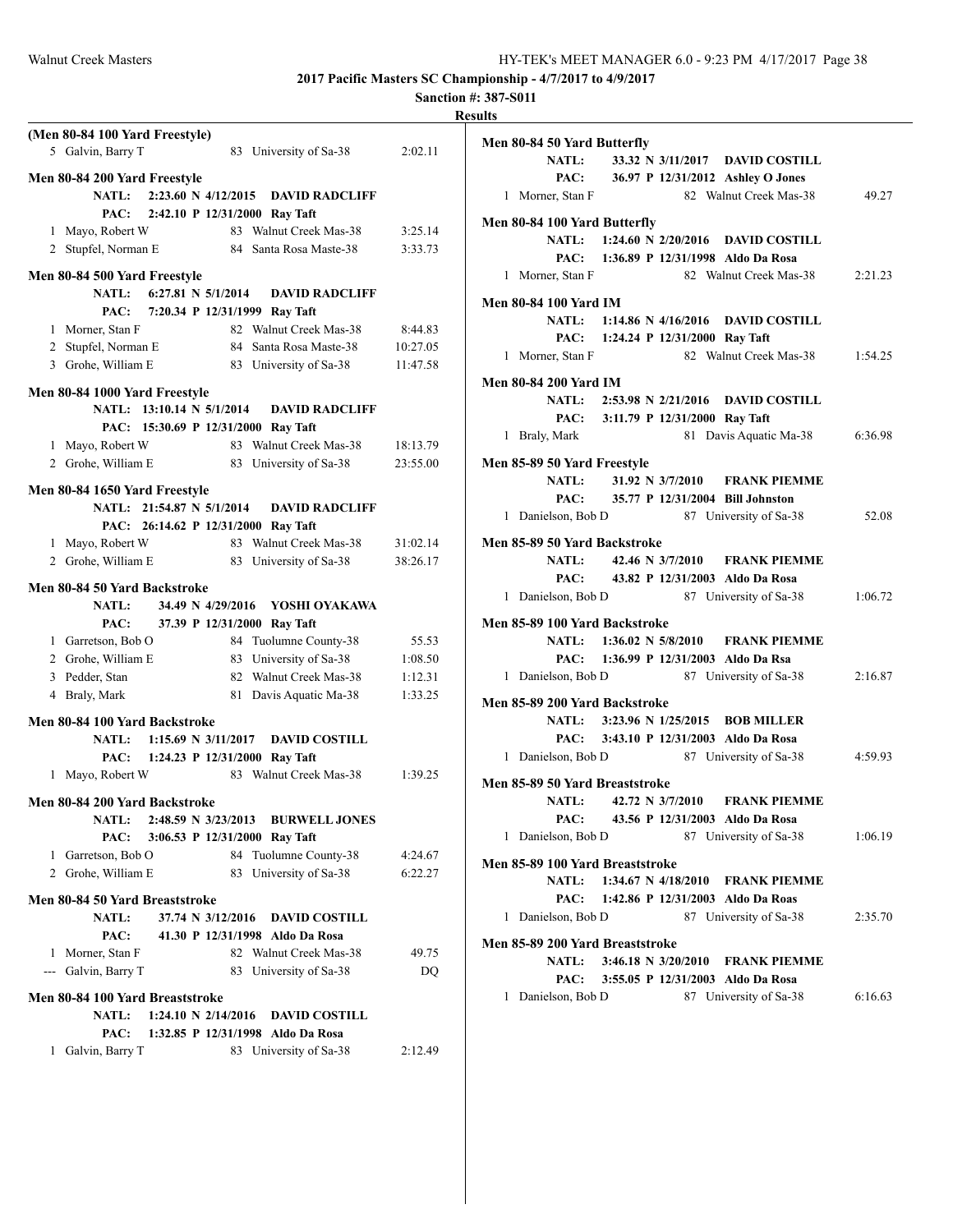**Sanction #: 387-S011**

|                                                                          |                                     |          | <b>Results</b>                                                                           |                                     |          |
|--------------------------------------------------------------------------|-------------------------------------|----------|------------------------------------------------------------------------------------------|-------------------------------------|----------|
| Women 18+200 Yard Freestyle Relay<br><b>NATL:</b><br>1:35.66 N 4/30/2016 | <b>CLUB TRIBE ALUM</b>              |          | Women 18+400 Yard Medley Relay<br>NATL: 4:00.08 N 4/17/2016 ILLINOIS MASTER              |                                     |          |
| G MIZERAK, S SHANER, C HURTUBISE, K GRIER                                |                                     |          | J GREEN, A LLOYD, G CHANG, A MILLER                                                      |                                     |          |
| 1:37.05 P $4/18/2010$<br>PAC:                                            | <b>ТОС</b>                          |          | 4:01.13 P 4/18/2010 TOC<br>PAC:                                                          |                                     |          |
| K A Lyons, E P Reilly, F O'Donnell-McCa, M Gill                          |                                     |          | F O'Donnell-McCar, K A Lyons, M Gill, E P Reill                                          |                                     |          |
| 1 University of Sa-38                                                    | A                                   | 1:47.64  | 1 Marcia's Enthusi-38                                                                    | A                                   | 3:56.63N |
| 1) Petrakis, Kristina W27                                                | 2) Tran, Shanta V W21               |          | 1) Choy, Tammy H W27                                                                     | 2) Yamauchi, Penelope R W26         |          |
| 3) Petrakis, Danae W24                                                   | 4) Chan, Kristie H W22              |          | 3) Sims, Amanda M W28                                                                    | 4) Breed, Catherine W24             |          |
| 2 Cal Maritime Aca-38                                                    | B                                   | 1:54.11  | 2 University of Sa-38                                                                    | A                                   | 4:36.09  |
| 1) Van der Schoot, Flora W18                                             | 2) Jensen, Karen W49                |          | 1) Schallert, Lia B W26                                                                  | 2) Petrakis, Danae W24              |          |
| 3) Tattan, Julia W30                                                     | 4) King, Kathlean Brooke W43        |          | 3) Reese, DeLorean M W33                                                                 | 4) Stewart, Heather L W29           |          |
| 3 University of Sa-38                                                    | B                                   | 1:59.20  | 3 Walnut Creek Mas-38                                                                    | B                                   | 7:03.12  |
| 1) Oei, Melissa W22                                                      | 2) Tran, Cynthia W24                |          | 1) Taylor, Catherine W W54                                                               | 2) Patterson, Cheryl M W65          |          |
| 3) Jeong, Michelle M W48                                                 | 4) Warner, Bailey J W21             |          | 3) Dibley, Allison M W55                                                                 | 4) Thursby, Nancy L W69             |          |
| 4 Cal Maritime Aca-38                                                    | A                                   | 2:17.16  |                                                                                          |                                     |          |
| 1) Woodward, Kaitlyn F W31                                               | 2) Nichelman, Sherri A W56          |          | Women 25+200 Yard Freestyle Relay                                                        |                                     |          |
| 3) Bruno, Samantha A W23                                                 | 4) Bruno, Susan A W50               |          | <b>NATL:</b>                                                                             | 1:35.01 N 4/25/2015 THE OLYMPIC CLU |          |
| 5 Davis Aquatic Ma-38                                                    | A                                   | 2:25.86  | O'DONNELL-MCCARTH, K KASTES, M GILL, K RAATZ                                             |                                     |          |
| 1) Krovetz, Hannah W23                                                   | 2) Belluomini, Melanie C W39        |          | PAC:<br>1:40.01 P 12/31/1993 WCM                                                         |                                     |          |
| 3) Bowden, Melanie W53                                                   | 4) Narlesky, Lynn W65               |          | Roemer, McDonough, Henry, Shand                                                          |                                     |          |
|                                                                          |                                     |          | 1 Marcia's Enthusi-38                                                                    | A                                   | 1:41.98  |
| Women 18+400 Yard Freestyle Relay                                        |                                     |          | 1) Yamauchi, Penelope R W26                                                              | 2) Condon, Laura M W31              |          |
| <b>NATL:</b>                                                             | 3:35.45 N 4/10/2016 CLUB TRIBE ALUM |          | 3) Dahle, Jillian M W26                                                                  | 4) Choy, Tammy H W27                |          |
| C HURTUBISE, K GRIER, G MIZERAK, S SHANER                                |                                     |          | 2 Walnut Creek Mas-38                                                                    | A                                   | 1:50.62  |
| 3:46.29 P 12/31/1993 USF<br>PAC:                                         |                                     |          | 1) Gaudinier, Lindsay E W27                                                              | 2) Hwang, Jenn W25                  |          |
| Jennifer Toton, Hinshaw, Hauer, Wicklund                                 |                                     |          | 3) Chin McCormick, Melissa A W3 4) Yoder-Hogan, Shaila W25                               |                                     |          |
| 1 Marcia's Enthusi-38                                                    | A                                   | 3:41.06P | 3 Club Hot Tub-38                                                                        | A                                   | 2:07.90  |
| 1) Breed, Catherine W24                                                  | 2) Yamauchi, Penelope R W26         |          | 1) Marullo, Rachel W33                                                                   | 2) Neoh, Sheree W52                 |          |
| 3) Choy, Tammy H W27                                                     | 4) Sims, Amanda M W28               |          | 3) Phelps, Sarah K W47                                                                   | 4) Sun, Tiffany W28                 |          |
| 2 University of Sa-38                                                    | A                                   | 4:07.37  | 4 Marcia's Enthusi-38                                                                    | B                                   | 2:30.12  |
| 1) Petrakis, Kristina W27                                                | 2) Reese, DeLorean M W33            |          | 1) Koo, Constance W32                                                                    | 2) Cohen, Rivkah W28                |          |
| 3) Stewart, Heather L W29                                                | 4) Petrakis, Danae W24              |          | 3) Murillo, Catherine W28                                                                | 4) Zimmermann, Dayna M W31          |          |
| Women 18+800 Yard Freestyle Relay                                        |                                     |          | Women 25+400 Yard Freestyle Relay                                                        |                                     |          |
| <b>NATL:</b><br>7:55.34 N 3/29/2009                                      | <b>RED TIDE OF NYC</b>              |          | NATL: 3:37.75 N 4/14/1991 WALNUT CREEK MA                                                |                                     |          |
| K MOUGHTY, S UPTON, J KELSEY, K GARY                                     |                                     |          | C LEWIS, P ROEMER, W INGRAHAM, S SHAND                                                   |                                     |          |
| PAC:<br>8:07.90 P 12/31/1994 USF                                         |                                     |          | 3:37.75 P 12/31/1991 WCM<br>PAC:                                                         |                                     |          |
| Franklin, Jennifer Hinshaw, Anne Hauer, Welch                            |                                     |          | Lewis, Paula Roemer, Wendy Ingraham, Shaw                                                |                                     |          |
| 1 University of Sa-38                                                    | A                                   | 9:29.69  | 1 Marcia's Enthusi-38                                                                    | A                                   | 4:04.93  |
| 1) Petrakis, Danae W24                                                   | 2) Volpe, Colleen W29               |          | 1) Harris, Kim A W25                                                                     | 2) Dahle, Jillian M W26             |          |
| 3) Maze, Ghislaine W42                                                   | 4) Petrakis, Kristina W27           |          | 3) Condon, Laura M W31                                                                   | 4) O'Brien, Mackenzie M W29         |          |
|                                                                          |                                     |          | 2 Walnut Creek Mas-38                                                                    | А                                   | 4:09.94  |
| Women 18+200 Yard Medley Relay                                           |                                     |          | 1) Hwang, Jenn W25                                                                       | 2) Nonaka, Marissa G W38            |          |
| NATL: 1:45.34 N 4/24/2015                                                | THE OLYMPIC CLU                     |          | 3) Le Febre, Karen J W49                                                                 | 4) Gaudinier, Lindsay E W27         |          |
| A SENKO, K MCGRAW, K KASTES, K MURPHY                                    |                                     |          | 3 University of Sa-38                                                                    | A                                   | 4:39.36  |
| PAC: 1:48.25 P 5/9/2013                                                  | <b>TOC</b>                          |          | 1) Schallert, Lia B W26                                                                  | 2) Maze, Ghislaine W42              |          |
| N Watanabe, K Houston, K Raatz, F O'Donnell-McCa                         |                                     |          | 3) Chin, Jian W W53                                                                      | 4) Nishimoto, Amber D W38           |          |
| 1 University of Sa-38                                                    | A                                   | 2:02.28  | 4 Marcia's Enthusi-38                                                                    | В                                   | 4:42.70  |
| 1) Tran, Shanta V W21                                                    | 2) Petrakis, Danae W24              |          | 1) Te, Paula W27                                                                         | 2) Nishizawa, Yuri W32              |          |
| 3) Petrakis, Kristina W27                                                | 4) Chan, Kristie H W22              |          | 3) Sroka, Nicole W33                                                                     | 4) Lindahl, Sarah W40               |          |
| 2 Cal Maritime Aca-38                                                    | В                                   | 2:19.42  |                                                                                          |                                     |          |
| 1) Van der Schoot, Flora W18                                             | 2) King, Kathlean Brooke W43        |          | Women 25+800 Yard Freestyle Relay                                                        |                                     |          |
| 3) Tattan, Julia W30                                                     | 4) Bruno, Susan A W50               |          | NATL: 7:43.29 N 2/23/2013 RED TIDE OF NYC                                                |                                     |          |
| 3 University of Sa-38                                                    | B                                   | 2:28.83  | <b>B O'CONNOR, W SPRAGUE, K GARY, K VANDENBERG</b>                                       |                                     |          |
| 1) Warner, Bailey J W21                                                  | 2) Oei, Melissa W22                 |          | 7:59.38 P 12/31/1996 WCM<br>PAC:                                                         |                                     |          |
| 3) Tran, Cynthia W24                                                     | 4) Podolinsky, Elizabeth W59        |          | L, W Ingraham, M Ghiggeri, S Shand                                                       |                                     |          |
|                                                                          |                                     |          | 1 Walnut Creek Mas-38                                                                    | A                                   | 9:03.10  |
|                                                                          |                                     |          | 1) Gaudinier, Lindsay E W27<br>3) Chin McCormick, Melissa A W3 4) Zamanian, Alison H W46 | 2) Rogers, Rebecca C W31            |          |
|                                                                          |                                     |          |                                                                                          |                                     |          |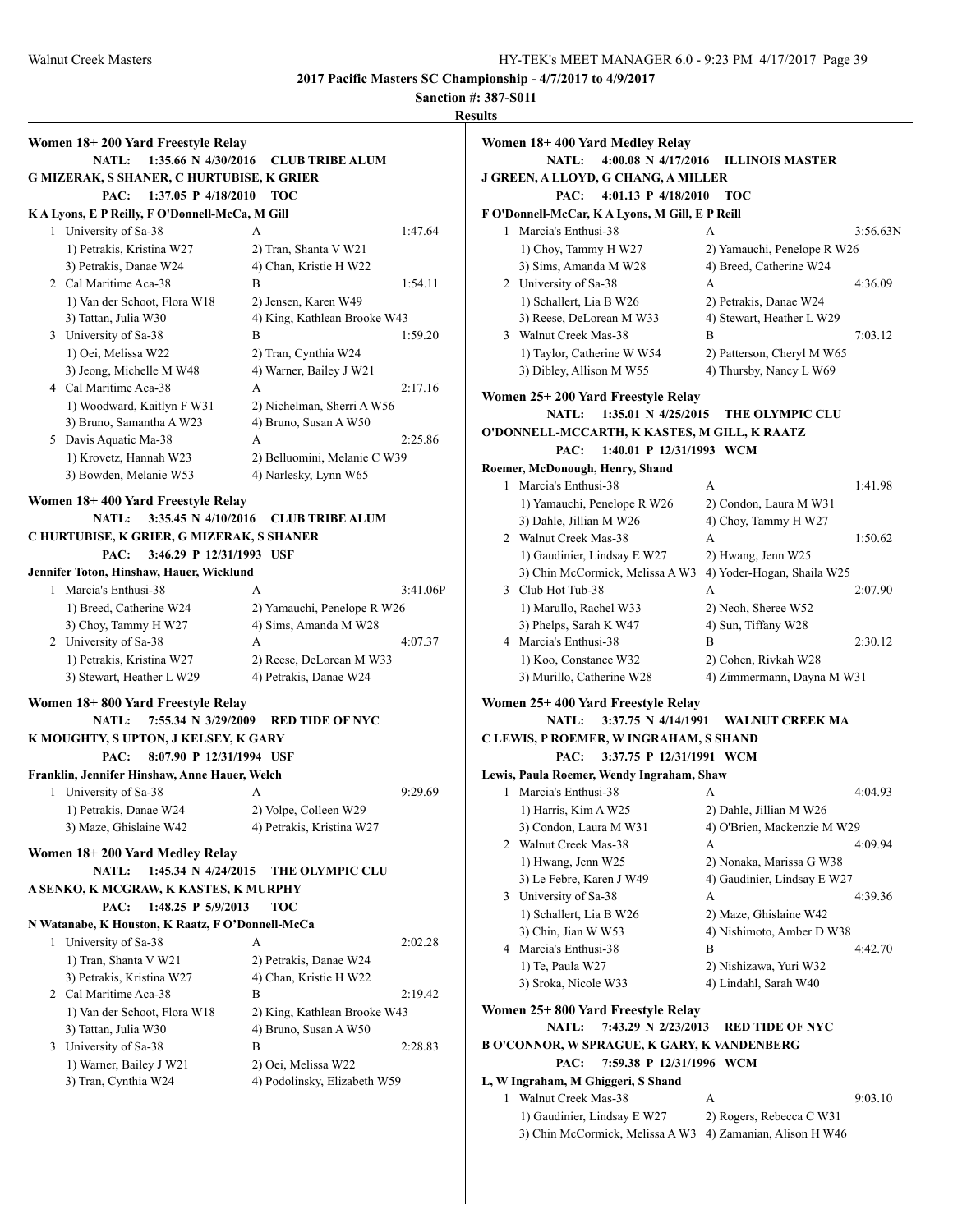|                                                              |                             | <b>Sanction #: 387-S011</b>                      |                                           |          |
|--------------------------------------------------------------|-----------------------------|--------------------------------------------------|-------------------------------------------|----------|
|                                                              |                             | <b>Results</b>                                   |                                           |          |
| (Women 25+800 Yard Freestyle Relay)<br>2 Marcia's Enthusi-38 | 10:41.33<br>A               | Women 35+400 Yard Freestyle Relay                |                                           |          |
| 1) Yamauchi, Penelope R W26                                  | 2) Te, Paula W27            | NATL: 3:34.28 N 3/29/2014 NORTH CAROLINA         |                                           |          |
| 3) Stretch, Sarah K W37                                      | 4) Chaiyasane, Koung W32    | K LINDAUER, J STRINGER, A UHL, E BRAUN           |                                           |          |
|                                                              |                             | 3:47.02 P 12/31/1999 WCM<br>PAC:                 |                                           |          |
| Women 25+200 Yard Medley Relay                               |                             | Caryn McNamara, Paula Roemer, Leach, Laura Vidal |                                           |          |
| NATL: 1:45.01 N 5/4/2008                                     | <b>SOUTHERN METHOD</b>      | 1 Walnut Creek Mas-38                            | A                                         | 3:57.91  |
| L OBERSTAR-BROWN, K MCCLELLAND, L HOLT, D DIEZI              |                             | 1) Lawrence, Laura A W37                         | 2) Keeler, Susan E W38                    |          |
| PAC:<br>1:46.15 P 12/31/2009 WCM                             |                             | 3) Heim-Bowen, Suzanne M W58                     | 4) Richards, Ericka L W39                 |          |
| S Marshall, K Beckman, K Price, K Arneson                    |                             | 2 Marcia's Enthusi-38                            | A                                         | 4:46.63  |
| 1 Marcia's Enthusi-38                                        | 1:52.33<br>A                | 1) Stretch, Sarah K W37                          | 2) Hermann, Heather W43                   |          |
| 1) Choy, Tammy H W27                                         | 2) Yamauchi, Penelope R W26 | 3) Mahn, Tanya W43                               | 4) Starr, Monica K W43                    |          |
| 3) Dahle, Jillian M W26                                      | 4) Wyant, Becca W W26       |                                                  |                                           |          |
| 2 Club Hot Tub-38                                            | 2:10.73<br>A                | Women 35+800 Yard Freestyle Relay                |                                           |          |
| 1) Marullo, Rachel W33                                       | 2) Phelps, Sarah K W47      | NATL: 7:58.40 N 1/31/2015 NCMS                   |                                           |          |
| 3) Neoh, Sheree W52                                          | 4) Sun, Tiffany W28         | E BRAUN, J STRINGER, A UHL, K LINDAUER           |                                           |          |
| 3 Walnut Creek Mas-38                                        | 2:10.76<br>A                | 8:29.55 P 12/31/2012 WCM<br>PAC:                 |                                           |          |
| 1) Sotelo, Sophia S W55                                      | 2) Yoder-Hogan, Shaila W25  | A Zamanian, S Coate, D Santos, A Salmeen         |                                           |          |
| 3) Rogers, Lori J W46                                        | 4) Gaudinier, Lindsay E W27 | 1 Walnut Creek Mas-38                            | A                                         | 9:16.82  |
| 4 Davis Aquatic Ma-38                                        | A<br>2:26.87                | 1) Bilich, Bonnie M W59                          | 2) Nonaka, Marissa G W38                  |          |
| 1) Mohn, Jennifer L W25                                      | 2) Phalen, Jennifer R W52   | 3) Keeler, Susan E W38                           | 4) Lawrence, Laura A W37                  |          |
| 3) Belluomini, Melanie C W39                                 | 4) Bowden, Melanie W53      | 2 Marcia's Enthusi-38                            | A                                         | 10:13.60 |
| 5 Cal Maritime Aca-38                                        | 2:29.22<br>A                | 1) Ayora, Clara W50                              | 2) Flynn, Elizabeth A W37                 |          |
| 1) Jensen, Karen W49                                         | 2) Woodward, Kaitlyn F W31  | 3) Haufler, Susan L W59                          | 4) Burger, Clare P W49                    |          |
| 3) Trevisan, Cynthia S W51                                   | 4) Nichelman, Sherri A W56  | 3 Marcia's Enthusi-38                            | B                                         | 15:01.75 |
| Marcia's Enthusi-38                                          | B<br>DQ                     | 1) Espinosa, Rebecca W46                         | 2) Agocs, Melissa W40                     |          |
| 1) Nishizawa, Yuri W32                                       | 2) Zimmermann, Dayna M W31  | 3) Boeger, Kari L W50                            | 4) Bennett, Sue W54                       |          |
| 3) Murillo, Catherine W28                                    | 4) Cohen, Rivkah W28        | Women 35+200 Yard Medley Relay                   |                                           |          |
|                                                              |                             |                                                  | NATL: 1:48.55 N 5/14/2006 COLORADO MASTER |          |
| Women 25+400 Yard Medley Relay                               |                             | S HART, S VON DER LIPPE, E CAMPBELL, K GARNIER   |                                           |          |
| <b>NATL:</b><br>4:02.73 N $3/30/2008$                        | <b>SOUTHERN METHOD</b>      | 1:52.67 P 12/31/2009 WCM<br>PAC:                 |                                           |          |
| L OBERSTAR-BROWN, K MCCLELLAND, L HOLT, M CHOW               |                             | J Fusari, D Santos, L Ward, A Zamanian           |                                           |          |
| PAC:<br>4:09.85 P 12/31/1992 USF                             |                             | 1 Walnut Creek Mas-38                            | A                                         | 2:15.42  |
| Rothkopf, Lambert, Soffe, Asplund                            |                             | 1) Lawrence, Laura A W37                         | 2) Hansel, Neila W41                      |          |
| 1 Marcia's Enthusi-38                                        | 4:32.72<br>A                | 3) Keeler, Susan E W38                           | 4) Dewey, Vicky S W54                     |          |
| 1) Nishizawa, Yuri W32                                       | 2) Wyant, Becca W W26       | 2 Sierra Marlins S-38                            | A                                         | 2:19.27  |
| 3) Harris, Kim A W25                                         | 4) Sroka, Nicole W33        |                                                  | 2) Denison, Stephanie W46                 |          |
| 2 University of Sa-38                                        | 5:06.05<br>A                | 1) Hladik, Michelle L W39                        | 4) Guthrie, Sally K W67                   |          |
| 1) Petrakis, Kristina W27                                    | 2) Nishimoto, Amber D W38   | 3) Curtin, Janice A W49                          |                                           | 2:28.37  |
| 3) Dornan, Gwen W54                                          | 4) Keizer, Christa A W27    | 3 Marcia's Enthusi-38                            | A                                         |          |
| 3 Marcia's Enthusi-38                                        | 5:52.99<br>В                | 1) Moll, Jessica E W44                           | 2) Hermann, Heather W43                   |          |
| 1) O'Brien, Mackenzie M W29                                  | 2) Te, Paula W27            | 3) Mahn, Tanya W43                               | 4) Flynn, Elizabeth A W37                 |          |
| 3) Lindahl, Sarah W40                                        | 4) Cohen, Rivkah W28        | 4 Rolling Hills Mu-38                            | A                                         | 2:43.14  |
|                                                              |                             | 1) Tevis, Maggie H W69                           | 2) McCullough, Juliette B W35             |          |
| Women 35+200 Yard Freestyle Relay                            |                             | 3) Houts, Jennifer W51                           | 4) Coholan, Annette M W68                 |          |
| NATL: 1:36.42 N 2/1/2015                                     | <b>NCMS</b>                 | 5 Walnut Creek Mas-38                            | B                                         | 2:50.95  |
| K LINDAUER, A UHL, J STRINGER, E BRAUN                       |                             | 1) Ongerth, Ann Michelle W42                     | 2) Thursby, Nancy L W69                   |          |
| PAC: 1:40.89 P 12/31/2004 MELO                               |                             | 3) Hunter, Missy L W48                           | 4) Chin McCormick, Melissa A W3           |          |
| Liernan, Jasek, Basile, Strauss                              |                             | 6 Marcia's Enthusi-38                            | В                                         | 3:13.13  |
| 1 Marcia's Enthusi-38                                        | 2:03.73<br>A                | 1) Laszlo, Zsuzsanna W48                         | 2) Huynh, Denise K W44                    |          |
| 1) Hermann, Heather W43                                      | 2) Mahn, Tanya W43          | 3) Agocs, Melissa W40                            | 4) Ramirez, Millie W36                    |          |
| 3) Flynn, Elizabeth A W37                                    | 4) Moll, Jessica E W44      | Women 35+400 Yard Medley Relay                   |                                           |          |
| 2 Marcia's Enthusi-38                                        | B<br>2:56.47                | <b>NATL:</b><br>4:04.48 N $2/1/2015$             | <b>NCMS</b>                               |          |
| 1) Ramirez, Millie W36                                       | 2) Agocs, Melissa W40       | J STRINGER, K LINDAUER, A UHL, E BRAUN           |                                           |          |
| 3) Huynh, Denise K W44                                       | 4) Laszlo, Zsuzsanna W48    | PAC:<br>4:21.26 P 12/31/1996 STAN                |                                           |          |
|                                                              |                             | Kim Carlisle, Eileen Wall, Lloyd, Lewis          |                                           |          |
|                                                              |                             | 1 Sierra Marlins S-38                            | A                                         | 4:52.86  |
|                                                              |                             | 1) Hladik. Michelle L W39                        | 2) Romero, Mary W41                       |          |
|                                                              |                             |                                                  |                                           |          |

Romero, Mary W41 3) Curtin, Janice A W49 4) Denison, Stephanie W46

10:13.60

15:01.75

2:43.14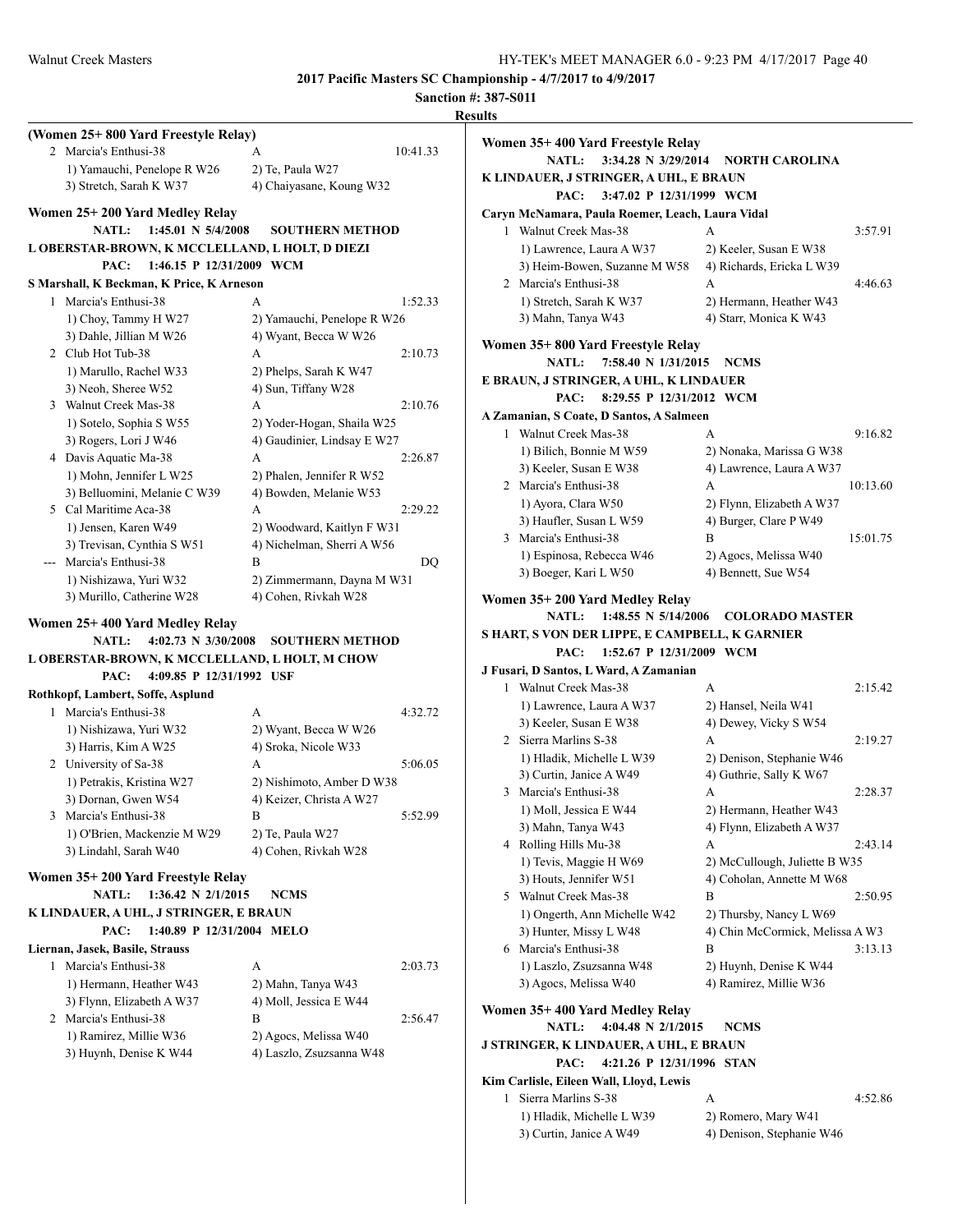|   | (Women 35+400 Yard Medley Relay)                                         |                                                   |          |
|---|--------------------------------------------------------------------------|---------------------------------------------------|----------|
|   | 2 Marcia's Enthusi-38                                                    | A                                                 | 5:29.60  |
|   | 1) Flynn, Elizabeth A W37<br>3) Mahn, Tanya W43                          | 2) Hermann, Heather W43<br>4) Starr, Monica K W43 |          |
|   |                                                                          |                                                   |          |
|   | Women 45+200 Yard Freestyle Relay<br>1:40.44 N 4/30/2011<br><b>NATL:</b> | <b>COLORADO MASTER</b>                            |          |
|   | K GARNIER, C SAPPEY, A SCOTT-KUBE, S VON DER LIPPE                       |                                                   |          |
|   | 1:47.42 P 12/31/2007 WCM<br>PAC:                                         |                                                   |          |
|   | Roemer, McNamara, Crittenden, O'Brien                                    |                                                   |          |
|   | 1 Walnut Creek Mas-38                                                    | A                                                 | 2:05.54  |
|   | 1) Hunter, Missy L W48                                                   | 2) ZuppanHood, Patricia J W52                     |          |
|   | 3) Taylor, Catherine W W54                                               | 4) Jacques, Cathy E W48                           |          |
|   | 2 Marcia's Enthusi-38                                                    | A                                                 | 2:07.42  |
|   | 1) Ayora, Clara W50                                                      | 2) Anderson, Meredith C W53                       |          |
|   | 3) Worthman, Catha A W48                                                 | 4) Burger, Clare P W49                            |          |
|   | 3 Marcia's Enthusi-38                                                    | B                                                 | 2:30.73  |
|   | 1) Bevilacqua, Deborah A W48                                             | 2) Flynn, Margaret W53                            |          |
|   | 3) Krause, Kim J W54                                                     | 4) Hurt, Liz W52                                  |          |
|   | --- Davis Aquatic Ma-38                                                  | A                                                 | DQ       |
|   | 1) Roberts, Julie E W53                                                  | 2) Loomis, Caroline W53                           |          |
|   | 3) Russell, Jane E W53                                                   | 4) Garforth, Emma W49                             |          |
|   | Women 45+400 Yard Freestyle Relay                                        |                                                   |          |
|   | 3:53.33 N 5/9/2015<br><b>NATL:</b>                                       | SARASOTA YMCA                                     |          |
|   | S BUXTON, L CARMICHAEL, J TAFUTO, S TAORMINA                             |                                                   |          |
|   | 4:05.51 P 12/31/2005 WCM<br>PAC:                                         |                                                   |          |
|   | S Heim-Bowen, O Moore, P Landers, C O'Brien                              |                                                   |          |
| 1 | Davis Aquatic Ma-38                                                      | A                                                 | 4:22.84  |
|   | 1) Garforth, Emma W49                                                    | 2) Russell, Jane E W53                            |          |
|   | 3) Roberts, Julie E W53                                                  | 4) Loomis, Caroline W53                           |          |
|   | 2 Walnut Creek Mas-38                                                    | A                                                 | 4:29.91  |
|   | 1) Ward, Jennifer A W45                                                  | 2) Dewey, Vicky S W54                             |          |
|   | 3) Taylor, Catherine W W54                                               | 4) Ward, Lisa A W53                               |          |
|   | 3 University of Sa-38                                                    | A                                                 | 4:40.46  |
|   | 1) McNamara, Kathleen A W57                                              | 2) Dornan, Gwen W54                               |          |
|   | 3) Ogilvie, Carol M W61                                                  | 4) Klatzkin, Amy W61                              |          |
|   | Women 45+800 Yard Freestyle Relay                                        |                                                   |          |
|   | NATL: 8:39.13 N 4/13/2008                                                | <b>WALNUT CREEK MA</b>                            |          |
|   | M CURRAN, L VIDAL, L SULLIVAN, C O'BRIEN                                 |                                                   |          |
|   | PAC:<br>8:39.13 P 12/31/2008 WCM                                         |                                                   |          |
|   | M Curran, L Vidal, L Sullivan, C O'Brien                                 |                                                   |          |
|   | 1 Walnut Creek Mas-38                                                    | A                                                 | 10:24.03 |
|   | 1) Ward, Lisa A W53                                                      | 2) Santos, Debbie M W48                           |          |
|   | 3) ZuppanHood, Patricia J W52                                            | 4) Taylor, Catherine W W54                        |          |
|   | 2 Marcia's Enthusi-38                                                    | A                                                 | 11:56.46 |
|   | 1) Benjamin, Marcia S W60                                                | 2) Hatvany, Lauren W53                            |          |
|   | 3) Carboni, Lisa W55                                                     | 4) Ruymaker, Danielle W62                         |          |
|   | Women 45+200 Yard Medley Relay                                           |                                                   |          |
|   | 1:52.93 N 5/1/2011<br><b>NATL:</b>                                       | <b>COLORADO MASTER</b>                            |          |
|   | C SAPPEY, K CROUCH, S VON DER LIPPE, A SCOTT-KUBE                        |                                                   |          |
|   | PAC:<br>1:58.18 P 12/31/2009 WCM                                         |                                                   |          |
|   | P Roemer, S Sotelo-Osborne, S Heim-Bowen, M Curran                       |                                                   |          |
| 1 | Davis Aquatic Ma-38                                                      | A                                                 | 2:13.80  |
|   | 1) Russell, Jane E W53                                                   | 2) Weinman, Michal Sue W53                        |          |
|   | 3) Roberts, Julie E W53                                                  | 4) Loomis, Caroline W53                           |          |
|   |                                                                          |                                                   |          |

| ults |                                                                          |                                                   |           |
|------|--------------------------------------------------------------------------|---------------------------------------------------|-----------|
| 2    | Marcia's Enthusi-38                                                      | A                                                 | 2:26.40   |
|      | 1) Ayora, Clara W50                                                      | 2) Worthman, Catha A W48                          |           |
|      | 3) Anderson, Meredith C W53                                              | 4) Burger, Clare P W49                            |           |
|      | 3 Walnut Creek Mas-38                                                    | B                                                 | 2:40.38   |
|      | 1) Taylor, Catherine W W54                                               | 2) Fox-Yoder, Kimberly W61                        |           |
|      | 3) Dibley, Allison M W55                                                 | 4) Jansen, Dori W58                               |           |
|      | 4 Marcia's Enthusi-38                                                    | B                                                 | 3:05.89   |
|      | 1) Bevilacqua, Deborah A W48                                             | 2) Huse, Green W49                                |           |
|      | 3) Flynn, Margaret W53                                                   | 4) Krause, Kim J W54                              |           |
|      | Women 45+400 Yard Medley Relay                                           |                                                   |           |
|      | <b>NATL:</b><br>4:12.53 N 4/11/2010                                      | <b>OREGON REIGN MA</b>                            |           |
|      | V JENKINS, C CRABBE, A DELMAGE, K ANDRUS-HUGHES                          |                                                   |           |
|      | PAC:<br>4:26.14 P 12/31/2008 WCM                                         |                                                   |           |
|      | L Vidal, S Sotelo-Osborne, S, P Roemer                                   |                                                   |           |
|      | 1 Marcia's Enthusi-38                                                    | А                                                 | 6:03.84   |
|      | 1) Burger, Clare P W49                                                   | 2) Huse, Green W49                                |           |
|      | 3) Hurt, Liz W52                                                         | 4) Benjamin, Marcia S W60                         |           |
|      | --- Walnut Creek Mas-38                                                  | A                                                 | DQ        |
|      | 1) Ward, Jennifer A W45                                                  | 2) ZuppanHood, Patricia J W52                     |           |
|      | 3) Le Febre, Karen J W49                                                 | 4) Dewey, Vicky S W54                             |           |
|      |                                                                          |                                                   |           |
|      | Women 55+200 Yard Freestyle Relay<br>1:51.52 N 4/28/2013<br><b>NATL:</b> | UCLA BRUIN MAST                                   |           |
|      | J COOK, C CIRAULO, K EINSIDLER, V HIBBEN                                 |                                                   |           |
|      | 2:06.36 P 12/31/2007 WCM<br>PAC:                                         |                                                   |           |
|      | B, K Harms, M Alexander, K Tukua                                         |                                                   |           |
|      | 1 Walnut Creek Mas-38                                                    | A                                                 | 2:21.18   |
|      | 1) Dibley, Allison M W55                                                 |                                                   |           |
|      | 3) Fox-Yoder, Kimberly W61                                               | 2) Appel, Pamela J W60<br>4) Griest, Kelley L W60 |           |
|      | 2 University of Sa-38                                                    | A                                                 | 2:26.14   |
|      | 1) Klatzkin, Amy W61                                                     | 2) Niccolls, Dorothy J W63                        |           |
|      | 3) McNamara, Kathleen A W57                                              | 4) Gerhan, Martha W55                             |           |
|      | 3 Davis Aquatic Ma-38                                                    | A                                                 | 2:53.05   |
|      | 1) Sprouse, Cecily W60                                                   | 2) Iwamoto, Mizuho W69                            |           |
|      | 3) Walker, Jan C W67                                                     | 4) Craig, Cary A W59                              |           |
|      |                                                                          |                                                   |           |
|      | Women 55+400 Yard Freestyle Relay                                        |                                                   |           |
|      | <b>NATL:</b><br>4:04.74 N 2/13/2016                                      | UCLA BRUIN MAST                                   |           |
|      | <b>J HIRSTY, C CIRAULO, J COOK, V HIBBEN</b>                             |                                                   |           |
|      | PAC:<br>4:47.11 P 4/10/2011                                              | WCM                                               |           |
|      | L L Silva, C Ottati, M A Alexander, N Albertson                          |                                                   |           |
| 1    | Marcia's Enthusi-38                                                      | A                                                 | 7:09.09   |
|      | 1) Haufler, Susan L W59                                                  | 2) Johnson, Julie W59                             |           |
|      | 3) Armstrong, Judy K W69                                                 | 4) Jacobs, Lois A W73                             |           |
|      | Women 55+800 Yard Freestyle Relay                                        |                                                   |           |
|      | 9:04.47 N 4/28/2013<br>NATL:                                             | <b>UCLA BRUIN MAST</b>                            |           |
|      | V HIBBEN, K EINSIDLER, C CIRAULO, J COOK                                 |                                                   |           |
|      | PAC: 11:02.50 P 12/31/1996 RINC                                          |                                                   |           |
|      | C Macpherson, B Callison, S Springer, A Kay                              |                                                   |           |
|      | 1 Walnut Creek Mas-38                                                    | A                                                 | 11:01.54P |
|      | 1) Newacheck, Pamela W61                                                 | 2) Griest, Kelley L W60                           |           |
|      | 3) Heim-Bowen, Suzanne M W58                                             | 4) Silva, Leslie L W61                            |           |
|      | 2 University of Sa-38                                                    | А                                                 | 11:32.58  |
|      | 1) McNamara, Kathleen A W57                                              | 2) Kaiser, Amy J W57                              |           |
|      | 3) Dunn, Audrey J W63                                                    | 4) Ogilvie, Carol M W61                           |           |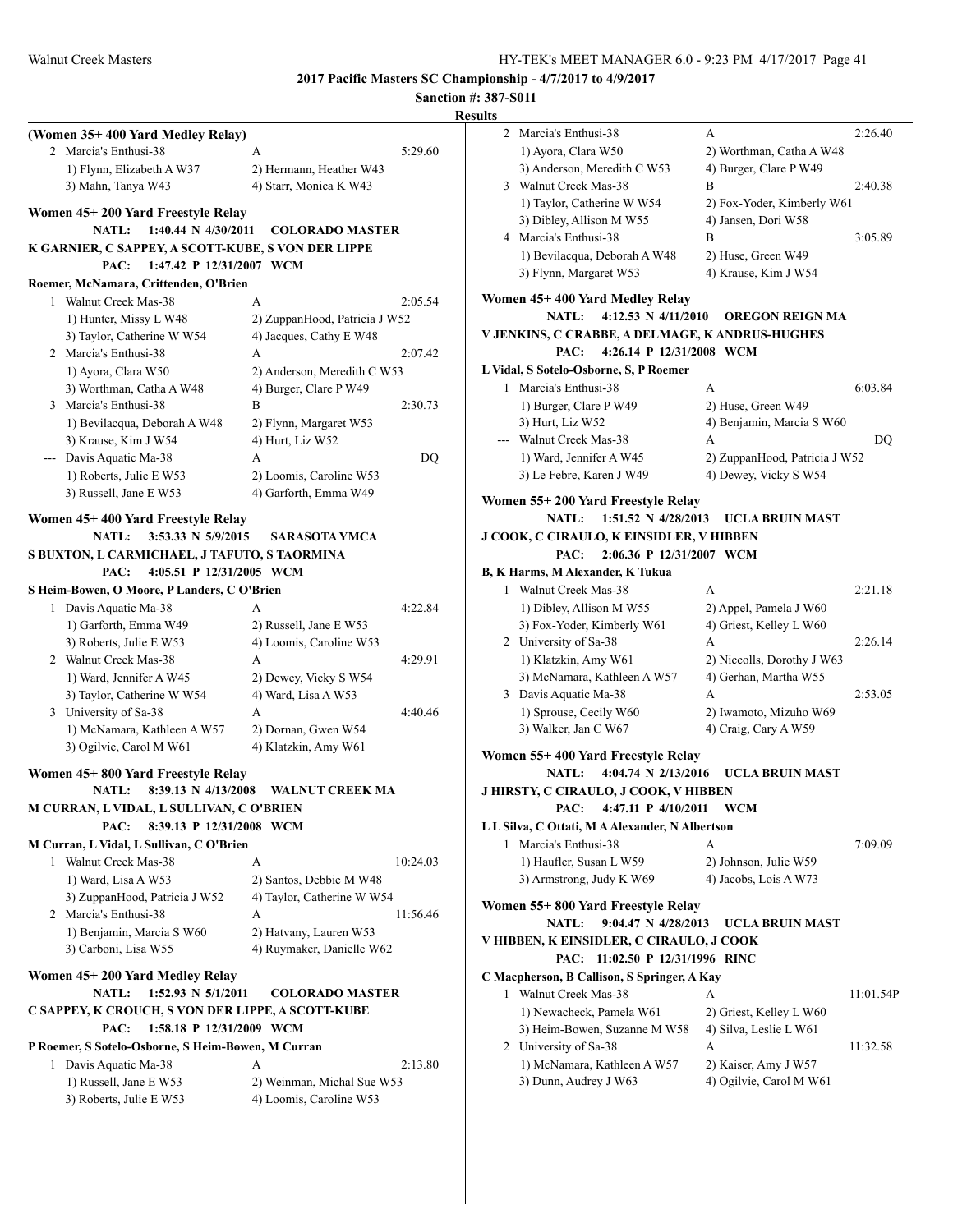|                                                                                                                                 |                                                          |          | <b>Results</b>                                                                                                                                              |                                                            |           |
|---------------------------------------------------------------------------------------------------------------------------------|----------------------------------------------------------|----------|-------------------------------------------------------------------------------------------------------------------------------------------------------------|------------------------------------------------------------|-----------|
| Women 55+200 Yard Medley Relay<br><b>NATL:</b><br>Z COURTNEY, L CHAPMAN, C DAVIS, M LIPPOLD<br>PAC:<br>2:24.50 P 12/31/2009 WCM | 2:04.50 N 4/24/2015 PUGET SOUND MAS                      |          | Women 65+200 Yard Medley Relay<br>NATL: 2:28.14 N 2/4/2017<br><b>M BARRY, B BOSLEGO, S LOFTUS-CHARLEY, K UMBDENSTOC</b><br>PAC:<br>2:58.34 P 12/31/2009 DAM | <b>VIRGINIA MASTER</b>                                     |           |
| Brittingham, Harms, Alexander, Karen Tukua                                                                                      |                                                          |          | L Westergaard, R Norris, B Dugan, S Munn                                                                                                                    |                                                            |           |
|                                                                                                                                 |                                                          |          |                                                                                                                                                             |                                                            |           |
| 1 University of Sa-38<br>1) McNamara, Kathleen A W57<br>3) Klatzkin, Amy W61                                                    | A<br>2) Gerhan, Martha W55<br>4) Niccolls, Dorothy J W63 | 2:42.98  | 1 Walnut Creek Mas-38<br>1) Hill, Marcia M W72<br>3) Scott, Stephanie I W70                                                                                 | A<br>2) Patterson, Cheryl M W65<br>4) Collins, Susan M W67 | 3:14.09   |
| Women 55+400 Yard Medley Relay                                                                                                  | NATL: 4:38.48 N 4/26/2013 UCLA BRUIN MAST                |          | 2 University of Sa-38<br>1) Voorhees, Margaret S W88                                                                                                        | А<br>2) Hagiwara, Tanako W78                               | 5:07.41   |
| K EINSIDLER, J COOK, C CIRAULO, V HIBBEN                                                                                        |                                                          |          | 3) Chaitkin, Lauren E W72                                                                                                                                   | 4) Petro, Susan W66                                        |           |
| PAC:<br>5:31.27 P 4/18/2010 MELO                                                                                                |                                                          |          | --- Davis Aquatic Ma-38                                                                                                                                     | A                                                          | <b>DQ</b> |
|                                                                                                                                 |                                                          |          | 1) Westergaard, Leslie M W74                                                                                                                                | 2) Walker, Jan C W67                                       |           |
| M Armstrong, J E Schwartz, R A Pinto, J Strauss                                                                                 |                                                          |          | 3) Farley, Nancy E W65                                                                                                                                      | 4) Narlesky, Lynn W65                                      |           |
| 1 University of Sa-38                                                                                                           | A                                                        | 6:07.56  |                                                                                                                                                             |                                                            |           |
| 1) McNamara, Kathleen A W57<br>3) Klatzkin, Amy W61                                                                             | 2) Dunn, Audrey J W63<br>4) Ogilvie, Carol M W61         |          | Women 65+400 Yard Medley Relay                                                                                                                              | NATL: 5:54.65 N 4/24/2005 VIRGINIA MASTER                  |           |
| 2 Marcia's Enthusi-38                                                                                                           | A                                                        | 8:03.34  | LADAMS, J LEILICH, L GRIFFIN, J DETRICK                                                                                                                     |                                                            |           |
| 1) Armstrong, Judy K W69                                                                                                        | 2) Johnson, Julie W59                                    |          | 6:27.30 P 12/31/2012 DAM<br>PAC:                                                                                                                            |                                                            |           |
| 3) Haufler, Susan L W59                                                                                                         | 4) Jacobs, Lois A W73                                    |          | L Westergaard, T Davison, S Munn, S Calnek-Morris                                                                                                           |                                                            |           |
| Women 65+200 Yard Freestyle Relay                                                                                               |                                                          |          | 1 Walnut Creek Mas-38                                                                                                                                       | A                                                          | 7:35.26   |
|                                                                                                                                 | NATL: 2:09.98 N 4/25/2015 PUGET SOUND MAS                |          | 1) Hill, Marcia M W72                                                                                                                                       | 2) Collins, Susan M W67                                    |           |
| S PREISSLER, T LECLERCQ, K CARRUTHERS, S WELCH                                                                                  |                                                          |          | 3) Scott, Stephanie I W70                                                                                                                                   | 4) Nakell, Linda C W65                                     |           |
| $3:28.00$ P $2000$<br>PAC:                                                                                                      | <b>TCAM</b>                                              |          | 2 Tuolumne County-38                                                                                                                                        | A                                                          | 7:56.10   |
|                                                                                                                                 |                                                          |          | 1) Kessel, Karen W67                                                                                                                                        | 2) Carter, Robin M W66                                     |           |
| T Wivell, S White, G Rodd, R Garretson                                                                                          |                                                          |          | 3) Parola, Sheryl A W68                                                                                                                                     | 4) Birdsall, Connie L W71                                  |           |
| 1 Davis Aquatic Ma-38                                                                                                           | A                                                        | 2:54.93P | 3 University of Sa-38                                                                                                                                       | A                                                          | 9:11.91   |
| 1) Dugan, Betty L W75                                                                                                           | 2) Farley, Nancy E W65                                   |          | 1) Chaitkin, Lauren E W72                                                                                                                                   | 2) Campbell, Martha C W68                                  |           |
| 3) Munn, Susan L W78                                                                                                            | 4) Westergaard, Leslie M W74                             |          | 3) Delaney, Barbara W70                                                                                                                                     | 4) Kulla, Morgan L W65                                     |           |
| 2 University of Sa-38                                                                                                           | A                                                        | 4:06.40  |                                                                                                                                                             |                                                            |           |
| 1) Chaitkin, Lauren E W72                                                                                                       | 2) Petro, Susan W66                                      |          | Women 75+200 Yard Freestyle Relay                                                                                                                           |                                                            |           |
| 3) Bensu, Janet L W84                                                                                                           | 4) Melamed, Ann W65                                      |          |                                                                                                                                                             | NATL: 2:58.48 N 3/29/2009 FLORIDA AQUATIC                  |           |
| Women 65+400 Yard Freestyle Relay                                                                                               |                                                          |          | <b>B LORENZI, N DURSTEIN, J CAMPBELL, M TUSA</b>                                                                                                            |                                                            |           |
|                                                                                                                                 | NATL: 5:14.70 N 4/15/2016 SARASOTA YMCA                  |          | PAC:<br>3:16.77 P 12/31/2009 WCM                                                                                                                            |                                                            |           |
| <b>J CARSON, J HOLBROOK, S MEYERS, C MITCHELL</b>                                                                               |                                                          |          | J Howell, J Duncan, D Monroe, J Alexander                                                                                                                   |                                                            |           |
| PAC:<br>5:57.65 P 12/31/1996 WCM                                                                                                |                                                          |          | 1 Walnut Creek Mas-38                                                                                                                                       | A                                                          | 4:18.81   |
| B Barabash, E Rogers, B McMillan, A Hirsch                                                                                      |                                                          |          | 1) Hirsch, Ann M W86                                                                                                                                        | 2) Ackerman, Dolly J W75                                   |           |
| 1 Walnut Creek Mas-38                                                                                                           | A                                                        | 7:10.83  | 3) Duncan, Jean W84                                                                                                                                         | 4) Morton, Judith L W78                                    |           |
| 1) Nakell, Linda C W65                                                                                                          | 2) Taub, Pamela A W66                                    |          | 2 University of Sa-38                                                                                                                                       | A                                                          | 5:07.81   |
|                                                                                                                                 | 4) Ackerman, Dolly J W75                                 |          | 1) Voorhees, Margaret S W88                                                                                                                                 | 2) Allen, Mary A W84                                       |           |
| 3) Collins, Susan M W67<br>2 University of Sa-38                                                                                | А                                                        | 7:18.42  | 3) Allen, Gloria W76                                                                                                                                        | 4) Hagiwara, Tanako W78                                    |           |
|                                                                                                                                 |                                                          |          | Women 75+400 Yard Freestyle Relay                                                                                                                           |                                                            |           |
| 1) Chaitkin, Lauren E W72                                                                                                       | 2) Campbell, Martha C W68                                |          |                                                                                                                                                             | NATL: 6:45.43 N 4/19/2009 WALNUT CREEK MA                  |           |
| 3) Delaney, Barbara W70                                                                                                         | 4) Kulla, Morgan L W65                                   |          | A HIRSCH, J DUNCAN, D MONROE, J ALEXANDER                                                                                                                   |                                                            |           |
| Women 65+800 Yard Freestyle Relay                                                                                               |                                                          |          | 6:45.43 P 12/31/2009 WCM<br>PAC:                                                                                                                            |                                                            |           |
|                                                                                                                                 | NATL: 11:37.37 N 2/11/2017 SARASOTA Y SHAR               |          |                                                                                                                                                             |                                                            |           |
| J HOLBROOK, J CARSON, S MEYERS, C MITCHELL                                                                                      |                                                          |          | A Hirsch, J Duncan, D Monroe, J Alexander                                                                                                                   |                                                            |           |
| PAC: 12:45.66 P 12/31/1996 WCM                                                                                                  |                                                          |          | 1 University of Sa-38                                                                                                                                       | A                                                          | 10:13.97  |
| <b>B McMillan, E Rogers, B Barabash, A Hirsch</b>                                                                               |                                                          |          | 1) Voorhees, Margaret S W88                                                                                                                                 | 2) Allen, Mary A W84                                       |           |
| 1 Walnut Creek Mas-38                                                                                                           | A                                                        | 16:25.19 | 3) Bensu, Janet L W84                                                                                                                                       | 4) Hagiwara, Tanako W78                                    |           |
| 1) Hill, Marcia M W72<br>3) Nakell, Linda C W65                                                                                 | 2) Scott, Stephanie I W70<br>4) Duncan, Jean W84         |          | Women 75+800 Yard Freestyle Relay                                                                                                                           | NATL: 15:39.43 N 4/13/2008 WALNUT CREEK MA                 |           |
|                                                                                                                                 |                                                          |          | <b>B OWENS, B MC MILLAN, J DUNCAN, A HIRSCH</b>                                                                                                             |                                                            |           |
|                                                                                                                                 |                                                          |          | PAC: 15:39.43 P 12/31/1996 WCM                                                                                                                              |                                                            |           |
|                                                                                                                                 |                                                          |          | B Owens, B McMillan, J Duncan, A Hirsch                                                                                                                     |                                                            |           |
|                                                                                                                                 |                                                          |          | 1 University of Sa-38                                                                                                                                       | A                                                          | 18:44.03  |
|                                                                                                                                 |                                                          |          | 1) Hagiwara, Tanako W78                                                                                                                                     | 2) Voorhees, Margaret S W88                                |           |
|                                                                                                                                 |                                                          |          | 3) Long, Anne B W75                                                                                                                                         | 4) Bensu, Janet L W84                                      |           |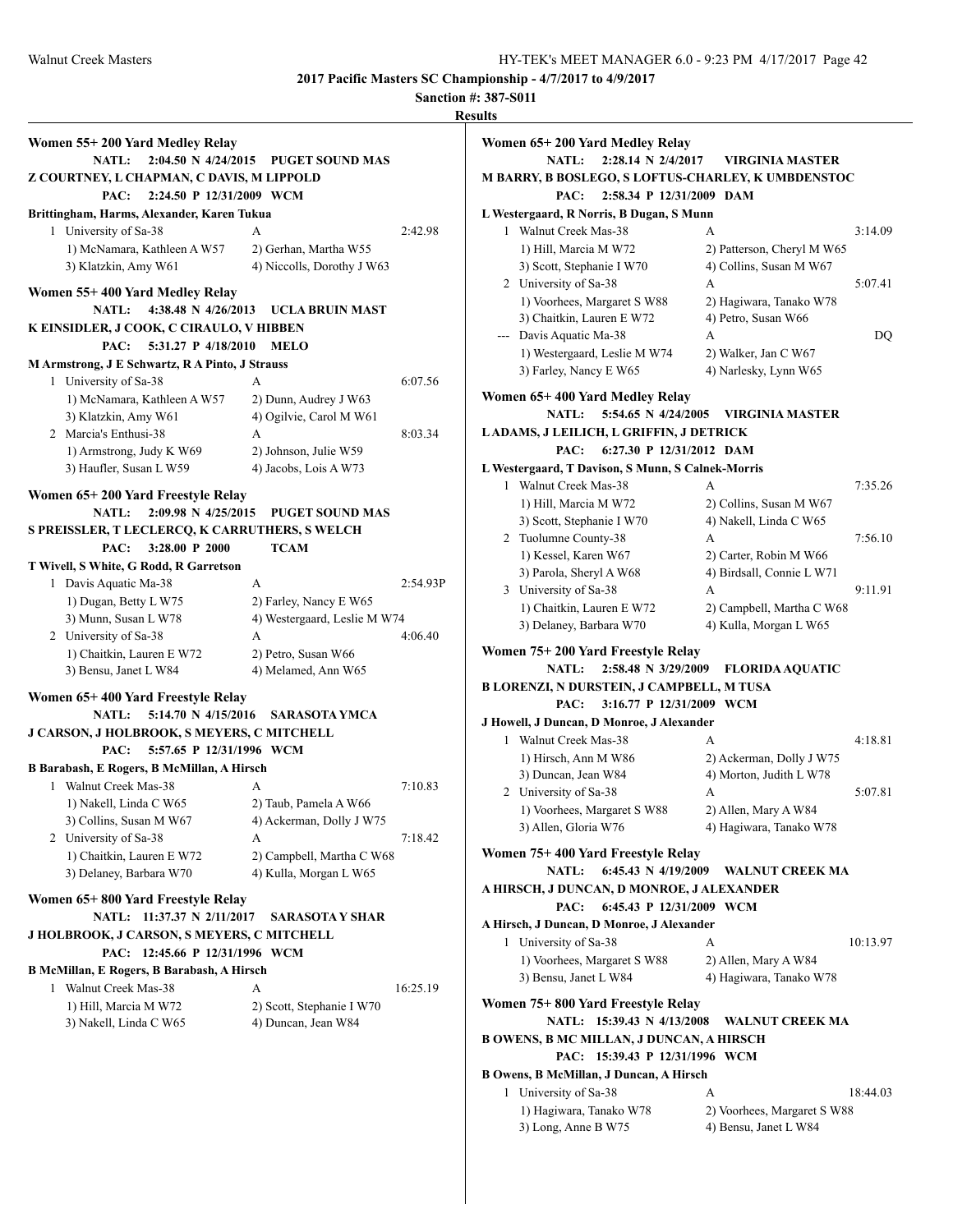$1:58.64$ 

3:55.34

 $4:15.16$ 

 $1:35.68$ 

3:12.22P

 $3:35.11$ 

 $8:41.18$ 

10:21.09

**2017 Pacific Masters SC Championship - 4/7/2017 to 4/9/2017**

|                                                              |                                          |          | Results                                        |                                           |          |
|--------------------------------------------------------------|------------------------------------------|----------|------------------------------------------------|-------------------------------------------|----------|
| Men 18+200 Yard Freestyle Relay                              |                                          |          | 4 Cal Maritime Aca-38                          | A                                         | 1:58.64  |
|                                                              | NATL: 1:18.32 N 5/22/2010 NORTH CAROLINA |          | 1) Patocchi, Robert J M61                      | 2) Antonellis, Gaetano M20                |          |
|                                                              |                                          |          | 3) McDonald, Connor M22                        | 4) Deltorchio, Fred M60                   |          |
| N BRUNELLI, C JONES, N WESTBY, J SKUBA<br>1:24.45 P 5/9/2013 | <b>TOC</b>                               |          | Men 18+400 Yard Medley Relay                   |                                           |          |
| PAC:                                                         |                                          |          | <b>NATL:</b><br>3:24.55 N $4/2/2016$           | <b>ARIZONA MASTERS</b>                    |          |
| K Feguson, G Lentz, J Taylor, A Cushing                      |                                          |          |                                                |                                           |          |
| 1 Marcia's Enthusi-38                                        | A                                        | 1:28.36  | D ADALSTEINSSON, D KNITTLE, B CREAGER, Z DALBY |                                           |          |
| 1) Hallman, Eric R M25                                       | 2) Cooper, Quentin M21                   |          | PAC:<br>3:34.08 P 12/31/1992 USF               |                                           |          |
| 3) Banks, David M28                                          | 4) Kline, Peter R M27                    |          | Yang, Harlow, Fiorito, Greg Mackem             |                                           |          |
| 2 Davis Aquatic Ma-38                                        | А                                        | 1:35.39  | 1 University of Sa-38                          | A                                         | 3:55.34  |
| 1) Krovetz, Avery M20                                        | 2) Prim, Jeremy K M22                    |          | 1) Leber, Nathan M24                           | 2) Corrigan, Bryan P M25                  |          |
| 3) May, Alexander M M23                                      | 4) Roper, Matt M36                       |          | 3) Konovalov, Artom M28                        | 4) Vizcarra, Nathan M29                   |          |
| 3 University of Sa-38                                        | A                                        | 1:40.51  | 2 Marcia's Enthusi-38                          | А                                         | 4:15.16  |
| 1) Leber, Nathan M24                                         | 2) Palabrica, Juan Pablo M M19           |          | 1) Magee, Andrew M M33                         | 2) Song, James C M34                      |          |
| 3) Askins, John L M19<br>4 Cal Maritime Aca-38               | 4) Vu, Erin K M22                        |          | 3) Cooper, Quentin M21                         | 4) Seitz, Andrew M24<br>B                 | 4:16.19  |
|                                                              | A                                        | 1:52.29  | 3 University of Sa-38                          |                                           |          |
| 1) Antonellis, Gaetano M20                                   | 2) Deltorchio, Fred M60                  |          | 1) Palabrica, Juan Pablo M M19                 | 2) Boylan, Jonathan J M30                 |          |
| 3) McDonald, Connor M22                                      | 4) Patocchi, Robert J M61                |          | 3) Vu, Erin K M22                              | 4) Zapletal, Marek M37                    |          |
| Men 18+400 Yard Freestyle Relay                              |                                          |          | Men 25+200 Yard Freestyle Relay                |                                           |          |
| <b>NATL:</b>                                                 | 3:01.60 N 2/13/2016 GOLDEN ROAD AQU      |          |                                                | NATL: 1:20.22 N 4/30/2016 THE OLYMPIC CLU |          |
| M MARSHALL, N KORTH, M JABEN, T COX                          |                                          |          | J LEOPOLD, S GREENWOOD, K FERGUSON, A SAETA    |                                           |          |
| 3:14.22 P 12/31/2007 SCAM<br>PAC:                            |                                          |          | 1:22.28 P 12/31/2012 TOC<br>PAC:               |                                           |          |
| Shiosaki, Kattchee, Moughamian, Ritter                       |                                          |          | T Holsman, C Talbott, J Dorr, S Greenwood      |                                           |          |
| 1 Marcia's Enthusi-38                                        | A                                        | 3:12.89P | 1 Marcia's Enthusi-38                          | A                                         | 1:29.91  |
| 1) Cooper, Quentin M21                                       | 2) Seitz, Andrew M24                     |          | 1) Gregory, Thomas C M31                       | 2) Zlotoff, Zachary M25                   |          |
| 3) Jones, Ryan C M37                                         | 4) Gregory, Thomas C M31                 |          | 3) Condon, Patrick L M28                       | 4) Jones, Ryan C M37                      |          |
| 2 University of Sa-38                                        | A                                        | 3:37.15  | 2 Walnut Creek Mas-38                          | A                                         | 1:35.68  |
| 1) Vu, Erin K M22                                            | 2) Leber, Nathan M24                     |          | 1) King, Michael J M32                         | 2) Boyer, Kaleb D M29                     |          |
| 3) Konovalov, Artom M28                                      | 4) Vizcarra, Nathan M29                  |          | 3) Tiernan, Robert M M33                       | 4) Mendenhall, Kevin C M33                |          |
| 3 University of Sa-38                                        | B                                        | 3:41.54  | Men 25+400 Yard Freestyle Relay                |                                           |          |
| 1) Zapletal, Marek M37                                       | 2) Palabrica, Juan Pablo M M19           |          | $3:06.20 \text{ N } 4/10/2011$<br><b>NATL:</b> | <b>ILLINOIS MASTER</b>                    |          |
| 3) Boylan, Jonathan J M30                                    | 4) Corrigan, Bryan P M25                 |          | D KINSELLA, T CARLSON, V ALLEGRA, D SIMS       |                                           |          |
| Men 18+800 Yard Freestyle Relay                              |                                          |          | 3:14.18 P 12/31/1997 USF<br>PAC:               |                                           |          |
| <b>NATL:</b><br>7:05.96 N 4/4/2004                           | <b>DAVIS AQUATIC M</b>                   |          | Cerizo, Dan Veatch, Monich, Matt Jones         |                                           |          |
| M CALLAGHAN, Z LEMKE, M ROPER, A NONAKA                      |                                          |          | 1 Marcia's Enthusi-38                          | A                                         | 3:12.22  |
| 7:09.51 P 12/31/2004 DAM<br>PAC:                             |                                          |          | 1) Kline, Peter R M27                          | 2) Banks, David M28                       |          |
| Callaghan, Zemke, Roper, Andy Nonaka                         |                                          |          | 3) Zlotoff, Zachary M25                        | 4) Ward, Roger W M26                      |          |
| 1 Marcia's Enthusi-38                                        | A                                        | 7:26.98  | 2 Walnut Creek Mas-38                          | А                                         | 3:35.11  |
| 1) Cooper, Quentin M21                                       | 2) Zlotoff, Zachary M25                  |          | 1) Tiernan, Robert M M33                       | 2) Rothway, Travis M M34                  |          |
| 3) Ward, Roger W M26                                         | 4) Banks, David M28                      |          | 3) Boyer, Kaleb D M29                          | 4) Mendenhall, Kevin C M33                |          |
| 2 University of Sa-38                                        |                                          | 7:49.46  |                                                |                                           |          |
| 1) Leber, Nathan M24                                         | А<br>2) Gouvea, Arthur M29               |          | Men 25+800 Yard Freestyle Relay                |                                           |          |
|                                                              |                                          |          | <b>NATL:</b>                                   | 6:56.28 N 3/22/2014 NEW ENGLAND SWI       |          |
| 3) Corrigan, Bryan P M25                                     | 4) Vizcarra, Nathan M29                  |          | T WORK, D MORAN, E NILSSON, M EMMONS           |                                           |          |
| Men 18+200 Yard Medley Relay                                 |                                          |          | PAC:<br>7:35.30 P 12/31/2010 DAM               |                                           |          |
| NATL: 1:26.71 N 5/2/2014                                     | THE OLYMPIC CLU                          |          | M Callaghan, D Miller, M Roper, B Fell         |                                           |          |
| A SAETA, N KOON, N ADRIAN, A ERVIN                           |                                          |          | 1 Walnut Creek Mas-38                          | A                                         | 8:41.18  |
| PAC: 1:33.46 P 12/31/1996 TOC                                |                                          |          | 1) Nootbaar, Tom T M53                         | 2) Gothberg, Brad A M54                   |          |
| Larson, Patrick, Budney, Herrmann                            |                                          |          | 3) France, Kermit M50                          | 4) Mendenhall, Kevin C M33                |          |
| 1 Marcia's Enthusi-38                                        | A                                        | 1:39.27  | 2 University of Sa-38                          | А                                         | 10:21.09 |
| 1) Hallman, Eric R M25                                       | 2) Kline, Peter R M27                    |          | 1) Boylan, Jonathan J M30                      | 2) Paris, Lorenzo M50                     |          |
| 3) Gregory, Thomas C M31                                     | 4) Cooper, Quentin M21                   |          | 3) Mundschau, Steve M63                        | 4) Morreale, Vincent J M61                |          |
| 2 University of Sa-38                                        | А                                        | 1:52.36  |                                                |                                           |          |
| 1) Leber, Nathan M24                                         | 2) Palabrica, Juan Pablo M M19           |          |                                                |                                           |          |
| 3) Vu, Erin K M22                                            | 4) Askins, John L M19                    |          |                                                |                                           |          |
| 3 Davis Aquatic Ma-38                                        | A                                        | 1:54.33  |                                                |                                           |          |
| 1) Roper, Matt M36                                           | 2) Docken, Steffen S M28                 |          |                                                |                                           |          |
| 3) May, Alexander M M23                                      | 4) Prim, Jeremy K M22                    |          |                                                |                                           |          |
|                                                              |                                          |          |                                                |                                           |          |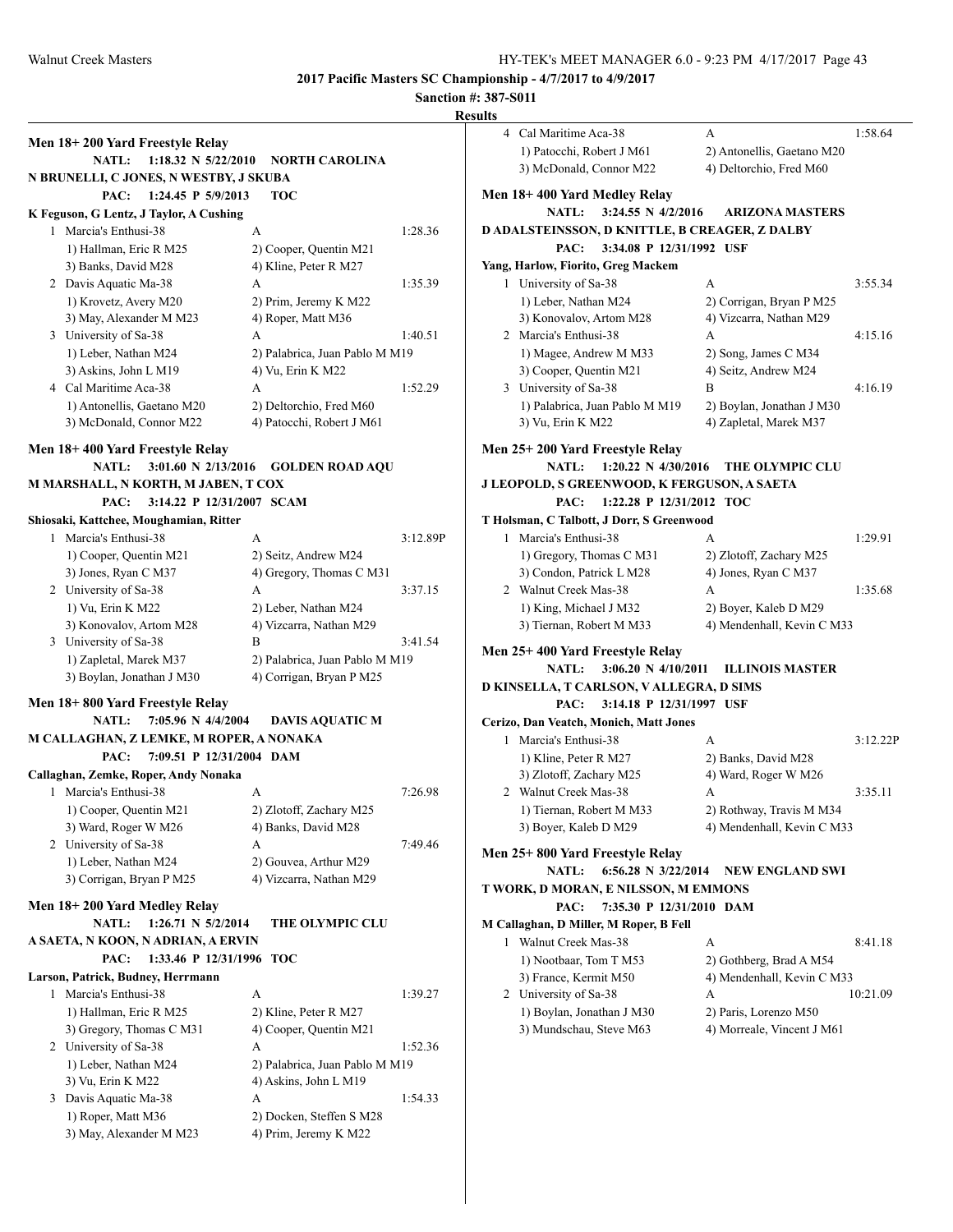**Sanction #: 387-S011**

# **Results**

| Men 25+200 Yard Medley Relay                       |                             |          |
|----------------------------------------------------|-----------------------------|----------|
| <b>NATL:</b><br>1:28.48 N 5/1/2016                 | <b>THE OLYMPIC CLU</b>      |          |
| A SAETA, J LEOPOLD, J DUNFORD, K FERGUSON          |                             |          |
| PAC: 1:32.93 P 12/31/2007 TOC                      |                             |          |
| Lee Wanie, Gary Marshall, Holsman, Scott Greenwood |                             |          |
| 1 Marcia's Enthusi-38                              | A                           | 1:42.53  |
| 1) Zlotoff, Zachary M25                            | 2) Banks, David M28         |          |
| 3) Jones, Ryan C M37                               | 4) Condon, Patrick L M28    |          |
| 2 Walnut Creek Mas-38                              | A                           | 1:49.38  |
| 1) Tiernan, Robert M M33                           | 2) King, Michael J M32      |          |
| 3) Mc Donough, Patrick D M43                       | 4) Boyer, Kaleb D M29       |          |
| 3 San Francisco Ts-38                              | A                           | 2:03.57  |
| 1) Thomas, Ryan G M37                              | 2) Wu, Long M51             |          |
| 3) Bardales, Christopher A M26                     | 4) Cunningham, Andrew J M28 |          |
| 4 University of Sa-38                              | A                           | 2:20.08  |
| 1) Boreyko, Valeriy A M63                          | 2) Frieberg, James M30      |          |
| 3) Comiran, Fernando M33                           | 4) Csillik, Lajos G M48     |          |
|                                                    |                             |          |
| Men 25+400 Yard Medley Relay                       |                             |          |
| $3:25.49 \text{ N } 4/21/2012$<br><b>NATL:</b>     | <b>ILLINOIS MASTER</b>      |          |
| C CUNNICK, T CARLSON, J CHILES, V ALLEGRA          |                             |          |
| 3:35.60 P 12/31/1992 USF<br>PAC:                   |                             |          |
| Jensen, Larson, Matt Jones, Knight                 |                             |          |
| 1 Marcia's Enthusi-38                              | A                           | 3:33.48P |
| 1) Kline, Peter R M27                              | 2) Ward, Roger W M26        |          |
| 3) Gregory, Thomas C M31                           | 4) Jones, Ryan C M37        |          |
|                                                    |                             |          |
| Men 35+200 Yard Freestyle Relay                    |                             |          |
| 1:23.32 N 5/29/2010<br><b>NATL:</b>                | <b>LONGHORN AQUATI</b>      |          |
| T BLESSING, M VAROZZA, B BAILEY, C ECKERMAN        |                             |          |
| 1:27.07 P 12/31/2001 SCSC<br>PAC:                  |                             |          |
| Chris Cavanaugh, Nunan, Cavanaugh, Franz Mortensen |                             |          |
| 1 Walnut Creek Mas-38                              | A                           | 1:34.82  |
| 1) Selinger, Ili R M43                             | 2) Mellinger, Jeff R M38    |          |
| 3) Flakoll, Jonathan D M42                         | 4) Nonaka, Andy J M37       |          |
| 2 University of Sa-38                              | A                           | 1:38.48  |
| 1) Davis, A. Mattson M53                           | 2) Davis, Bryant D M35      |          |
| 3) Dailey, Alexander D M41                         | 4) Niemi, Matthew G M43     |          |
| 3 Club Hot Tub-38                                  | A                           | 1:40.56  |
| 1) Tofanelli, Chris J M35                          | 2) Schindler, Tom H M60     |          |
| 3) Greene, Brett M39                               | 4) Kerekjarto, Tamas M37    |          |
| 4 Temescal Aquatic-38                              | A                           | 1:51.79  |
| 1) Ignatov, Alex M35                               | 2) Dalton, Michael J M62    |          |
| 3) Green, Joel A M46                               | 4) Bentley, Orin W M39      |          |
|                                                    |                             | 1:52.79  |
| 5 Marcia's Enthusi-38                              | A                           |          |
| 1) Wehmann, Todd M44                               | 2) Imai, Peter M38          |          |
| 3) Kissmann, Julian M M39                          | 4) Bar, Shahar M43          |          |
| 6 University of Sa-38                              | B                           | 1:59.08  |
| 1) Wada, Ellison R M37                             | 2) Rolando, Franco M46      |          |
| 3) Bucy, John S M38                                | 4) Zapletal, Marek M37      |          |
| 7 Marcia's Enthusi-38                              | B                           | 2:16.70  |
| 1) Chew, Thomas C M59                              | 2) Benjamin, David L M67    |          |
|                                                    | 4) Koubek, Jeffrey M46      |          |
| 3) Shook, Alic G M35                               |                             |          |

| <b>LLY</b> |                                                                            |                            |          |
|------------|----------------------------------------------------------------------------|----------------------------|----------|
|            | Men 35+400 Yard Freestyle Relay<br>$3:06.12 \text{ N } 5/30/2010$<br>NATL: |                            |          |
|            |                                                                            | <b>LONGHORN AQUATI</b>     |          |
|            | T BLESSING, M VAROZZA, B BAILEY, C ECKERMAN                                |                            |          |
|            | PAC:<br>3:24.79 P 12/31/1999 WCM                                           |                            |          |
|            | John Ring, Baker, Kerry O'Brien, Pat Duggan                                |                            |          |
|            | 1 Walnut Creek Mas-38                                                      | A                          | 3:32.98  |
|            | 1) Nonaka, Andy J M37                                                      | 2) Selinger, Ili R M43     |          |
|            | 3) Flakoll, Jonathan D M42                                                 | 4) Chao, Hector M53        |          |
|            | 2 University of Sa-38                                                      | A                          | 3:51.18  |
|            | 1) Davis, Bryant D M35                                                     | 2) Dailey, Alexander D M41 |          |
|            | 3) Wada, Ellison R M37                                                     | 4) Ferguson, Andrew G M38  |          |
|            | 3 Club Hot Tub-38                                                          | A                          | 3:59.59  |
|            | 1) Tofanelli, Chris J M35                                                  | 2) Crane, John K M65       |          |
|            | 3) Murphey, Ray W M37                                                      | 4) Greene, Brett M39       |          |
|            | 4 Marcia's Enthusi-38                                                      | A                          | 4:35.93  |
|            | 1) Ardourel, Franck S M52                                                  | 2) Benjamin, David L M67   |          |
|            | 3) Wehmann, Todd M44                                                       | 4) Imai, Peter M38         |          |
|            | Men 35+ 800 Yard Freestyle Relay                                           |                            |          |
|            | 6:56.69 N $5/4/2007$<br><b>NATL:</b>                                       | <b>TEAM TYR</b>            |          |
|            | D WEGNER, S HUBBARD, C BEACH, E HOCHSTEIN                                  |                            |          |
|            | 7:35.96 P 12/31/1998 USF<br>PAC:                                           |                            |          |
|            | Waters, Richard Garrett, Dean Panzica, Harvey                              |                            |          |
|            | 1 Walnut Creek Mas-38                                                      | A                          | 8:00.87  |
|            | 1) Nonaka, Andy J M37                                                      | 2) Selinger, Ili R M43     |          |
|            | 3) Mc Donough, Patrick D M43                                               | 4) Flakoll, Jonathan D M42 |          |
|            | 2 University of Sa-38                                                      | A                          | 8:19.31  |
|            | 1) Davis, A. Mattson M53                                                   | 2) Cardenas, Fernando M47  |          |
|            | 3) Donlon, Kevin H M38                                                     | 4) Niemi, Matthew G M43    |          |
|            | 3 Marcia's Enthusi-38                                                      | A                          | 10:42.17 |
|            | 1) Lehnert, Ahren E M43                                                    | 2) Inchausti, Robert M54   |          |
|            | 3) Foster, Jeffrey M M50                                                   | 4) Chew, Thomas C M59      |          |
|            |                                                                            |                            |          |
|            | Men 35+ 200 Yard Medley Relay                                              |                            |          |
|            | 1:34.16 N 5/10/2009<br><b>NATL:</b>                                        | <b>LONGHORN AQUATI</b>     |          |
|            | T BLESSING, T BARTEE, B BAILEY, M VAROZZA                                  |                            |          |
|            | PAC:<br>1:38.89 P 12/31/2009 WCM                                           |                            |          |
|            | R Santos, P Vanhoven, S Stahl, M Chen                                      |                            |          |
| 1          | Santa Cruz Maste-38                                                        | A                          | 1:47.81  |
|            | 1) Cole, David C M41                                                       | 2) Roberts, David M45      |          |
|            | 3) Stockwell, Zach M42                                                     | 4) Wilson, Kurt E M57      |          |
| 2          | Walnut Creek Mas-38                                                        | А                          | 1:49.18  |
|            | 1) Mellinger, Jeff R M38                                                   | 2) Nonaka, Andy J M37      |          |
|            | 3) Flakoll, Jonathan D M42                                                 | 4) Chen, Michael W M43     |          |
| 3          | University of Sa-38                                                        | А                          | 1:50.44  |
|            | 1) Niemi, Matthew G M43                                                    | 2) Dailey, Alexander D M41 |          |
|            | 3) Davis, A. Mattson M53                                                   | 4) Davis, Bryant D M35     |          |
| 4          | Temescal Aquatic-38                                                        | А                          | 2:07.42  |
|            | 1) Edgerton, Thomas M56                                                    | 2) Ignatov, Alex M35       |          |
|            | 3) Bentley, Orin W M39                                                     | 4) Dalton, Michael J M62   |          |
| 5          | University of Sa-38                                                        | B                          | 2:13.88  |
|            | 1) Wada, Ellison R M37                                                     | 2) Rolando, Franco M46     |          |
|            | 3) Bucy, John S M38                                                        | 4) Zapletal, Marek M37     |          |
| 6          | Club Hot Tub-38                                                            | А                          | 2:15.21  |
|            | 1) Schindler, Tom H M60                                                    | 2) Anderson, Travers M37   |          |
|            |                                                                            |                            |          |

3) Tofanelli, Chris J M35 4) Crane, John K M65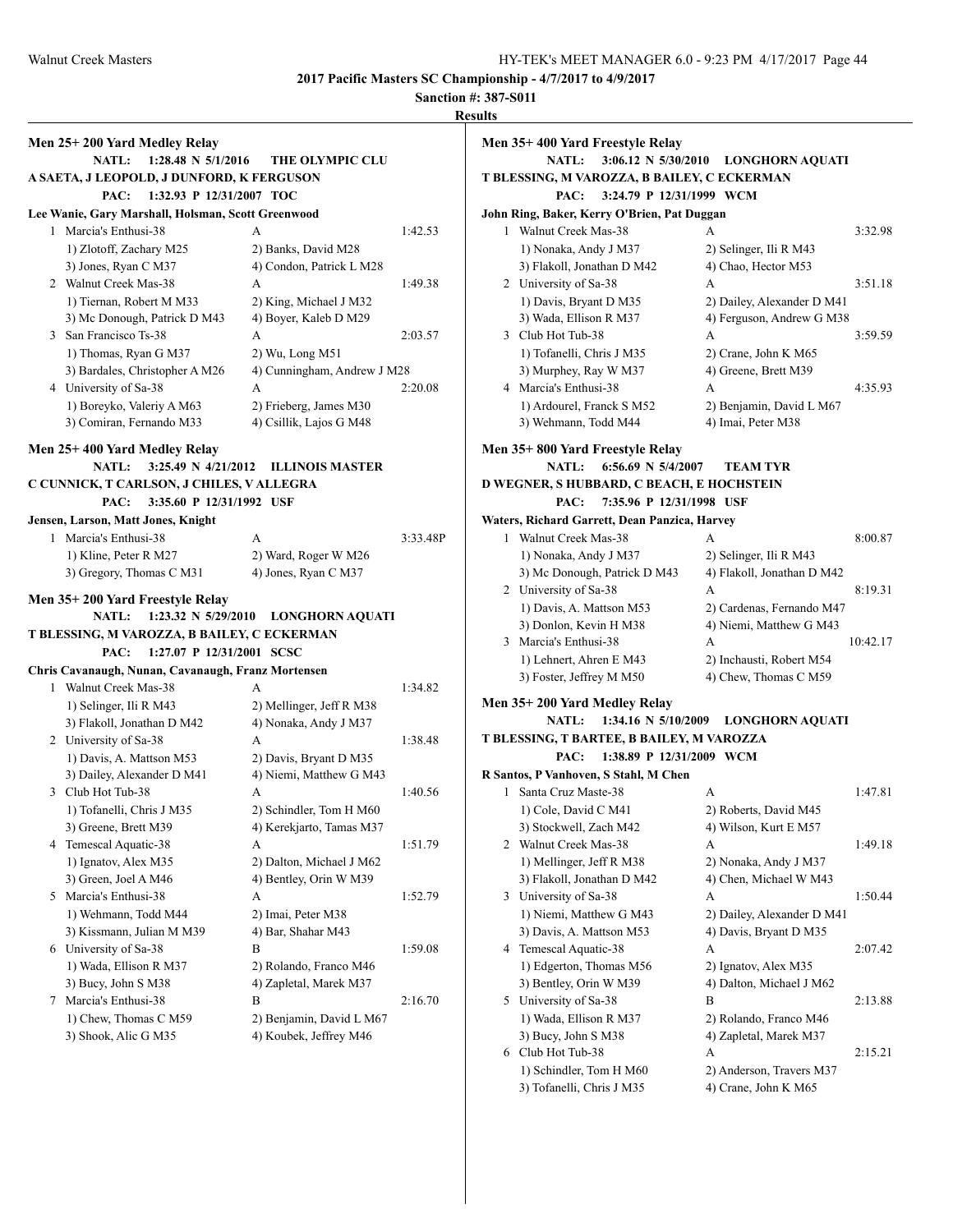## **Sanction #: 387-S011**

| (Men 35+200 Yard Medley Relay)                  |                                |
|-------------------------------------------------|--------------------------------|
| 7 Marcia's Enthusi-38                           | A<br>2:19.16                   |
| 1) Sanchez, Juan M M43                          | 2) Imai, Peter M38             |
| 3) Wehmann, Todd M44                            | 4) Fearn, Jonathan K M42       |
| 8 Marcia's Enthusi-38                           | B<br>2:29.92                   |
| 1) Benjamin, David L M67                        | 2) Bar, Shahar M43             |
| 3) Hertzer, Keith M43                           | 4) Koubek, Jeffrey M46         |
| Men 35+400 Yard Medley Relay                    |                                |
| NATL:<br>3:28.46 N 3/5/2009                     | <b>LONGHORN AQUATI</b>         |
| A RASMUSSEN, T BARTEE, T BLESSING, M VAROZZA    |                                |
| PAC:<br>3:36.59 P 4/18/2010                     | <b>WCM</b>                     |
| H Chao, R J Santos, K W Tittle, R Busquets      |                                |
| 1 Walnut Creek Mas-38                           | 4:04.31<br>A                   |
| 1) Mellinger, Jeff R M38                        | 2) Nonaka, Andy J M37          |
| 3) Flakoll, Jonathan D M42                      | 4) Mc Donough, Patrick D M43   |
| 2 Club Hot Tub-38                               | A<br>4:30.16                   |
| 1) Schindler, Tom H M60                         | 2) Murphey, Ray W M37          |
| 3) Greene, Brett M39                            | 4) Tofanelli, Chris J M35      |
| 3 University of Sa-38                           | A<br>4:35.93                   |
| 1) Dailey, Alexander D M41                      | 2) Wada, Ellison R M37         |
| 3) Davis, Bryant D M35                          | 4) Ferguson, Andrew G M38      |
| 4 Marcia's Enthusi-38                           | A<br>5:12.74                   |
| 1) Wehmann, Todd M44                            | 2) Inchausti, Robert M54       |
| 3) Hertzer, Keith M43                           | 4) Imai, Peter M38             |
| Men 45+200 Yard Freestyle Relay                 |                                |
| $1:27.70 \text{ N } 5/4/2008$<br><b>NATL:</b>   | <b>ARIZONA MASTERS</b>         |
| JOHN SMITH, AL JAEGERS, PAUL HAFNER, PAUL SMITH |                                |
| PAC:<br>1:31.98 P 12/31/1997 TOC                |                                |
| R Strand, T Birnie, C Yourd, S Clark            |                                |
| 1 Marcia's Enthusi-38                           | A<br>1:40.59                   |
| 1) Parker, Aron M46                             | 2) Eason, Bill P M49           |
| 3) Dooley, Paul D M48                           | 4) Collazos, Daniel F M47      |
| 2 Walnut Creek Mas-38                           | A<br>1:44.96                   |
| 1) Ottati, Dean M56                             | 2) Halbrecht, Kenneth A M56    |
| 3) Gronert, Karsten M51                         | 4) Heaney, Michael P M50       |
| 3 University of Sa-38                           | 1:47.51<br>A                   |
| 1) Sarrafzadeh, David A M51                     | 2) Harrington, Matt M45        |
| 3) Mc Bride, Patrick F M47                      | 4) Paris, Lorenzo M50          |
| 4 Marcia's Enthusi-38                           | В<br>1:56.38                   |
| 1) Foster, Jeffrey M M50                        | 2) Lopez, David M51            |
| 3) Ardourel, Franck S M52                       | 4) Ngo, Minh M45               |
| 5 Walnut Creek Mas-38                           | В<br>1:59.69                   |
| 1) France, Kermit M50                           | 2) Miller, David S M53         |
| 3) Romdhane, Bechir M53                         | 4) Carter, Paul A M48          |
|                                                 |                                |
| Men 45+400 Yard Freestyle Relay                 |                                |
| <b>NATL:</b><br>$3:18.25$ N $5/7/2010$          | <b>WILDCAT ALUMNI</b>          |
| A JAEGERS, T HARVILL, M VOLZING, D CUNNIFF      |                                |
| 3:18.25 P 12/31/2010 WAMS<br>PAC:               |                                |
| A Jaegers, T Harvill, M Volzing, D Cunniff      |                                |
| 1 Marcia's Enthusi-38                           | А<br>3:40.05                   |
| 1) Parker, Aron M46                             | 2) Collazos, Daniel F M47      |
| 3) Eason, Bill P M49                            | 4) Jegers, Daniel M47          |
| 2 Walnut Creek Mas-38                           | A<br>3:40.46                   |
| 1) Gothberg, Brad A M54                         | 2) De Boisblanc, Michael W M49 |
| 3) Stahl, Stephen A M52                         | 4) Nootbaar, Tom T M53         |

| 3  | University of Sa-38                                | A                                                     | 3:50.05 |
|----|----------------------------------------------------|-------------------------------------------------------|---------|
|    | 1) Sarrafzadeh, David A M51                        | 2) Mc Bride, Patrick F M47                            |         |
|    | 3) Cardenas, Fernando M47                          | 4) Davis, A. Mattson M53                              |         |
| 4  | Marcia's Enthusi-38                                | B                                                     | 4:49.88 |
|    | 1) Wan, Danny W M53                                | 2) Inchausti, Robert M54                              |         |
|    | 3) Ngo, Minh M45                                   | 4) Dooley, Paul D M48                                 |         |
|    | 5 University of Sa-38                              | B                                                     | 5:33.29 |
|    | 1) Burke, Bill M62                                 | 2) El-Awady, Khalid A M46                             |         |
|    | 3) Ettinger, Yoseph M57                            | 4) Rolando, Franco M46                                |         |
|    | Men 45+ 800 Yard Freestyle Relay                   |                                                       |         |
|    | 7:22.85 N 5/8/2010<br><b>NATL:</b>                 | <b>WILDCAT ALUMNI</b>                                 |         |
|    | A JAEGERS, S TRIMBLE, M VOLZING, D CUNNIFF         |                                                       |         |
|    | 7:22.85 P 12/31/2010 WAMS<br>PAC:                  |                                                       |         |
|    | A Jaegers, S Trimble, M Volzing, D Cunniff         |                                                       |         |
|    | 1 Marcia's Enthusi-38                              | A                                                     | 8:52.87 |
|    | 1) Parker, Aron M46                                | 2) Boeger, Jack M49                                   |         |
|    | 3) Eason, Bill P M49                               | 4) Lopez, David M51                                   |         |
|    | 2 Walnut Creek Mas-38                              | A                                                     | 9:18.07 |
|    | 1) Bohm, Eric C M50                                | 2) Stahl, Stephen A M52                               |         |
|    | 3) Romdhane, Bechir M53                            | 4) Heaney, Michael P M50                              |         |
| 3  | Rolling Hills Mu-38                                | A                                                     | 9:38.07 |
|    | 1) Van Boer, Eric D M62                            | 2) Erickson, Douglas B M45                            |         |
|    | 3) Maritzen, Michael A M61                         | 4) Laudenslager, Greg L M55                           |         |
|    |                                                    |                                                       |         |
|    | Men 45+200 Yard Medley Relay                       |                                                       |         |
|    | <b>NATL:</b><br>1:36.56 N 5/23/2010                | <b>GEORGIA MASTERS</b>                                |         |
|    | E ERICSON, C WEISSMAN, B BUGG, M ELLISON           |                                                       |         |
|    | 1:41.19 P 5/7/2010<br>PAC:                         | WAMS                                                  |         |
|    | A Jaegers, S Trimble, T Harvill, M Volzing         |                                                       |         |
| 1. | Marcia's Enthusi-38                                | А                                                     | 1:49.04 |
|    |                                                    |                                                       |         |
|    | 1) Eason, Bill P M49                               | 2) Parker, Aron M46                                   |         |
|    | 3) Collazos, Daniel F M47                          | 4) Jegers, Daniel M47                                 |         |
|    | 2 Walnut Creek Mas-38                              | A                                                     | 1:57.00 |
|    | 1) Ottati, Dean M56                                | 2) Gronert, Karsten M51                               |         |
|    | 3) Stahl, Stephen A M52                            | 4) Heaney, Michael P M50                              |         |
|    | 3 University of Sa-38                              | A                                                     | 2:00.14 |
|    | 1) Sarrafzadeh, David A M51                        | 2) Harrington, Matt M45                               |         |
|    | 3) Mc Bride, Patrick F M47                         | 4) Paris, Lorenzo M50                                 |         |
|    | 4 Marcia's Enthusi-38                              | В                                                     | 2:30.69 |
|    | 1) Lopez, David M51                                | 2) Ngo, Minh M45                                      |         |
|    | 3) Ardourel, Franck S M52                          | 4) Foster, Jeffrey M M50                              |         |
|    | Men 45+400 Yard Medley Relay                       |                                                       |         |
|    | <b>NATL:</b><br>3:38.41 N $4/10/2010$              | <b>TEXAS LONGHORN</b>                                 |         |
|    | N BREAZEALE, D GUTHRIE, A RASMUSSEN, M STINCHCOMBE |                                                       |         |
|    | PAC:<br>3:44.04 P 12/31/2010 WAMS                  |                                                       |         |
|    | A Jaegers, S Trimble, T Harvill, D Cunniff         |                                                       |         |
| 1  | Marcia's Enthusi-38                                | А                                                     | 4:03.97 |
|    | 1) Eason, Bill P M49                               | 2) Collazos, Daniel F M47                             |         |
|    | 3) Jegers, Daniel M47                              | 4) Parker, Aron M46                                   |         |
|    | 2 University of Sa-38                              | A                                                     | 4:20.72 |
|    | 1) Cardenas, Fernando M47                          | 2) Mc Bride, Patrick F M47                            |         |
|    | 3) Davis, A. Mattson M53                           | 4) Sarrafzadeh, David A M51                           |         |
| 3  | Marcia's Enthusi-38                                | B                                                     | 5:14.30 |
|    | 1) Lopez, David M51<br>3) Dooley, Paul D M48       | 2) Ardourel, Franck S M52<br>4) Foster, Jeffrey M M50 |         |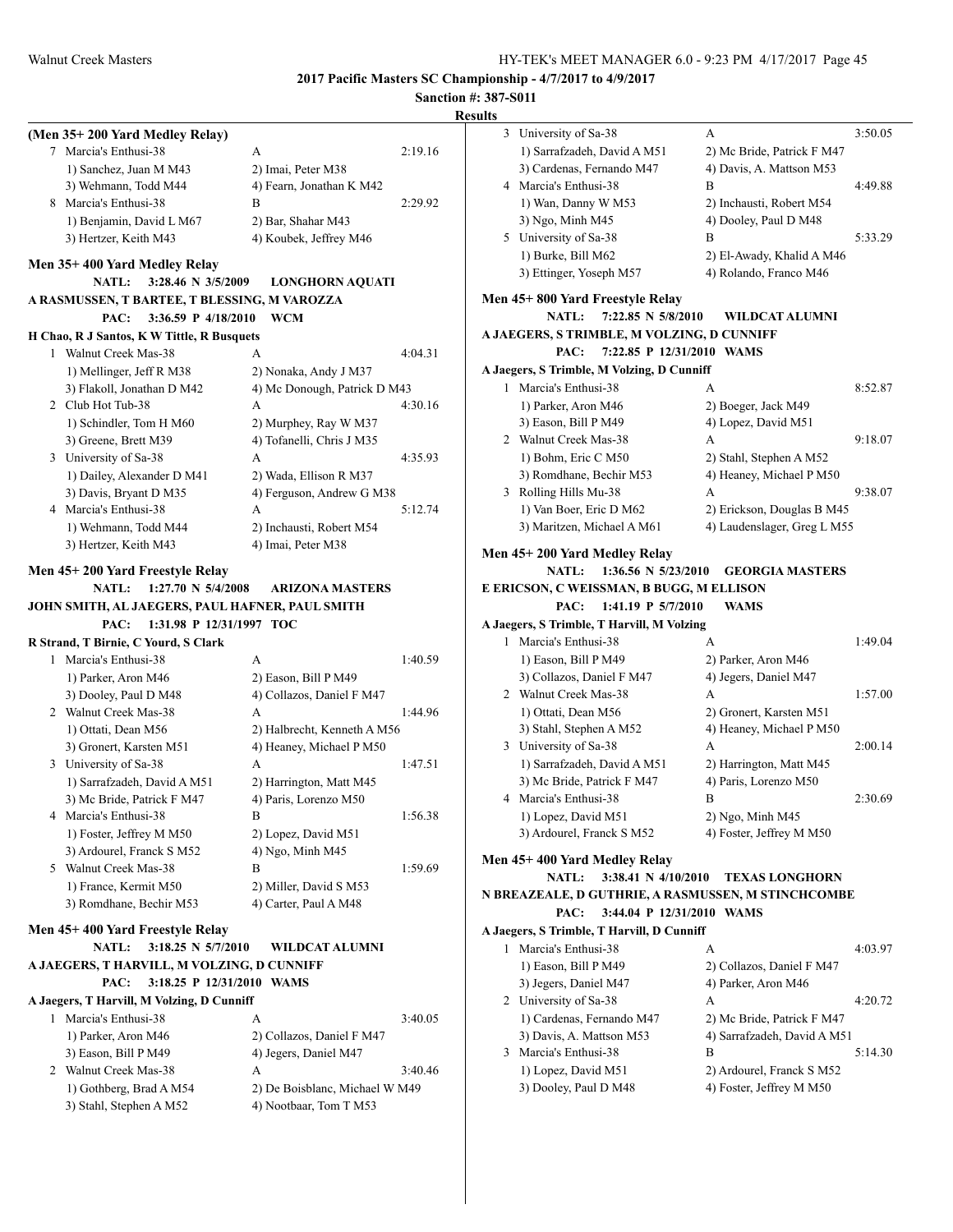|                                                    |                             |          | <b>Sanction #: 387-S011</b><br><b>Results</b>    |                                          |         |
|----------------------------------------------------|-----------------------------|----------|--------------------------------------------------|------------------------------------------|---------|
| (Men 45+400 Yard Medley Relay)                     |                             |          |                                                  |                                          |         |
| 4 University of Sa-38                              | B                           | 6:49.01  | Men 55+200 Yard Medley Relay                     |                                          |         |
| 1) Burke, Bill M62                                 | 2) El-Awady, Khalid A M46   |          |                                                  | NATL: 1:45.32 N 4/11/2009 OREGON MASTERS |         |
| 3) Mai, Ping M47                                   | 4) Ettinger, Yoseph M57     |          | W EDWARDS, A STARK, L PHILBRICK, M TENNANT       |                                          |         |
|                                                    |                             |          | PAC: 1:47.32 P 12/31/2001 TOC                    |                                          |         |
| Men 55+200 Yard Freestyle Relay                    |                             |          | T Birnie, R Strand, J Elder, S Clark             |                                          |         |
| NATL: 1:32.18 N 4/11/2009                          | <b>OREGON MASTERS</b>       |          | 1 Walnut Creek Mas-38                            | A                                        | 1:57.18 |
| M TENNANT, D BROCKBANK, W EDWARDS, L PHILBRICK     |                             |          | 1) O'Brien, Kerry L M60                          | 2) Halbrecht, Kenneth A M56              |         |
| PAC:<br>1:35.36 P 12/31/2001 TOC                   |                             |          | 3) Druz, Loren M61                               | 4) Burnett, David B M61                  |         |
| J Elder, T Birnie, R Strand, S Clark               |                             |          | 2 University of Sa-38                            | А                                        | 2:08.75 |
| 1 Walnut Creek Mas-38                              | A                           | 1:43.81  | 1) Ford, Kent P M63                              | 2) Ewing, Jack M56                       |         |
| 1) Edwards, Kenneth S M62                          | 2) Volpp, Bryan D M59       |          | 3) Mundschau, Steve M63                          | 4) Lundgren, Steven T M58                |         |
|                                                    | 4) Guadagni, Peter M M62    |          | 3 Marcia's Enthusi-38                            | А                                        | 2:16.95 |
| 3) Burnett, David B M61                            |                             |          |                                                  |                                          |         |
| 2 Davis Aquatic Ma-38                              | A                           | 1:47.53  | 1) Small, Stephen A M64                          | 2) Coombs, Craig J M56                   |         |
| 1) Smith, N. Douglas M55                           | 2) Kahn, Stuart L M63       |          | 3) Tsugawa, Peter M59                            | 4) Cramer, Steven J M59                  |         |
| 3) Woodruff, David L M60                           | 4) McPherson, Andrew M M70  |          | Men 55+400 Yard Medley Relay                     |                                          |         |
| 3 Marcia's Enthusi-38                              | A                           | 1:56.85  | NATL: 3:57.13 N 3/28/2015 CMS                    |                                          |         |
| 1) Coombs, Craig J M56                             | 2) Small, Stephen A M64     |          | C PETERSEN, G SCOTT, M MANN, K ANDERSON          |                                          |         |
| 3) Cramer, Steven J M59                            | 4) Tsugawa, Peter M59       |          | PAC:<br>4:17.31 P 4/18/2010 MAAC                 |                                          |         |
| 4 University of Sa-38                              | A                           | 2:03.22  |                                                  |                                          |         |
| 1) Ford, Kent P M63                                | 2) Ewing, Jack M56          |          | D N Farrand, D L Ryerson, R R Jones, A Wickman   |                                          |         |
| 3) Mundschau, Steve M63                            | 4) Lundgren, Steven T M58   |          | 1 Walnut Creek Mas-38                            | A                                        | 4:26.44 |
| 5 Santa Rosa Maste-38                              | A                           | 2:24.92  | 1) Ottati, Dean M56                              | 2) Halbrecht, Kenneth A M56              |         |
| 1) Dailey, Michael K M67                           | 2) Rust, David J M70        |          | 3) Edwards, Kenneth S M62                        | 4) Cool, David S M56                     |         |
| 3) Stupfel, Norman E M84                           | 4) Morales, John R M59      |          | 2 University of Sa-38                            | А                                        | 5:11.54 |
|                                                    |                             |          | 1) Ford, Kent P M63                              | 2) Lundgren, Steven T M58                |         |
| Men 55+400 Yard Freestyle Relay                    |                             |          | 3) Mundschau, Steve M63                          | 4) Gregor, Eugene C M56                  |         |
| NATL: 3:28.26 N 3/28/2015 CMS                      |                             |          | 3 Marcia's Enthusi-38                            | А                                        | 5:29.57 |
| K ANDERSON, M MANN, C PETERSEN, G SCOTT            |                             |          | 1) Bauer, David L M61                            | 2) Coombs, Craig J M56                   |         |
| 3:48.89 P 4/5/2013<br>PAC:                         | <b>DAM</b>                  |          | 3) Tsugawa, Peter M59                            | 4) Small, Stephen A M64                  |         |
| M Evans, C Zais, W Henderson, A McPherson          |                             |          | 4 Tuolumne County-38                             | А                                        | 5:52.83 |
| 1 Walnut Creek Mas-38                              | A                           | 3:59.88  | 1) Carter, Lawrence A M68                        | 2) Smith, Kirby L M70                    |         |
| 1) Bell, Gordon E M64                              | 2) Burnett, David B M61     |          | 3) Gass, Matthew E M59                           | 4) Johnson, Gary A M66                   |         |
| 3) Edwards, Kenneth S M62                          | 4) Halbrecht, Kenneth A M56 |          |                                                  |                                          |         |
| 2 University of Sa-38                              | A                           | 4:38.13  | Men 65+200 Yard Freestyle Relay                  |                                          |         |
| 1) Ford, Kent P M63                                | 2) Lundgren, Steven T M58   |          | <b>NATL:</b><br>$1:40.07 \text{ N } 5/10/2009$   | <b>SAN DIEGO SWIM</b>                    |         |
| 3) Mundschau, Steve M63                            | 4) Gregor, Eugene C M56     |          | M FRESHLEY, PANDERSEN, V VAN BAALEN, K LODWIG    |                                          |         |
| 3 Marcia's Enthusi-38                              | A                           | 4:39.85  | PAC:<br>1:45.63 P 12/31/2012 WCM                 |                                          |         |
| 1) Coombs, Craig J M56                             | 2) Tsugawa, Peter M59       |          | J Smyers, R Olson, C Dennis, J DeLacy            |                                          |         |
| 3) Bauer, David L M61                              | 4) Small, Stephen A M64     |          | Walnut Creek Mas-38                              | A                                        | 1:55.03 |
|                                                    |                             |          | 1) Olson, Robert H M72                           | 2) Smyers, Jesse B M70                   |         |
| Men 55+800 Yard Freestyle Relay                    |                             |          | 3) DeLacy, James R M70                           | 4) Williams, Michael J M67               |         |
| NATL: 7:42.24 N 3/29/2015 CMS                      |                             |          | 2 University of Sa-38                            | А                                        | 2:05.28 |
| M MANN, C PETERSEN, G SCOTT, K ANDERSON            |                             |          | 1) Dahlin, Duke M68                              | 2) Kunihara, Daniel S M65                |         |
| PAC: 8:44.18 P 12/31/2012 WCM                      |                             |          | 3) Mortimer, Niland B M66                        | 4) Sapirstein, Julian B M67              |         |
| Gordon Bell, Kerry O'Brien, Mal Jester, Loren Druz |                             |          | 3 Tuolumne County-38                             | А                                        | 2:10.34 |
| 1 Walnut Creek Mas-38                              | A                           | 8:28.19P | 1) Jacobus, Greg M65                             | 2) Smith, Kirby L M70                    |         |
| 1) Cool, David S M56                               | 2) O'Brien, Kerry L M60     |          | 3) Fogarty, Peter L M66                          | 4) Todd, Richard T M75                   |         |
| 3) Boatwright, David E M55                         | 4) Druz, Loren M61          |          | 4 University of Sa-38                            | С                                        | 2:36.48 |
| 2 University of Sa-38                              | A                           | 10:52.04 | 1) Moore, Michael W M66                          | 2) Freeman, Dale C M73                   |         |
| 1) Coad, David M58                                 | 2) Gregor, Eugene C M56     |          | 3) Andrews, Bryan W M65                          | 4) Powers, Patrick V M72                 |         |
| 3) Young, Stephen L M58                            | 4) Ettinger, Yoseph M57     |          |                                                  |                                          |         |
|                                                    |                             |          | Men 65+400 Yard Freestyle Relay                  |                                          |         |
|                                                    |                             |          |                                                  | NATL: 3:48.65 N 4/16/2016 VENTURA COUNTY |         |
|                                                    |                             |          | <b>G GRUBER, J MC CONICA, H KERNS, B ROLLINS</b> |                                          |         |
|                                                    |                             |          | PAC:<br>4:07.37 P 4/5/2013                       | <b>WCM</b>                               |         |
|                                                    |                             |          | C Dennis, J Smyers, J DeLacy, M Piazza           |                                          |         |
|                                                    |                             |          | 1 Tuolumne County-38                             | A                                        | 4:55.23 |
|                                                    |                             |          | 1) Fairfield, David M M77                        | 2) Jacobus, Greg M65                     |         |
|                                                    |                             |          |                                                  |                                          |         |
|                                                    |                             |          | 3) Fogarty, Peter L M66                          | 4) Todd, Richard T M75                   |         |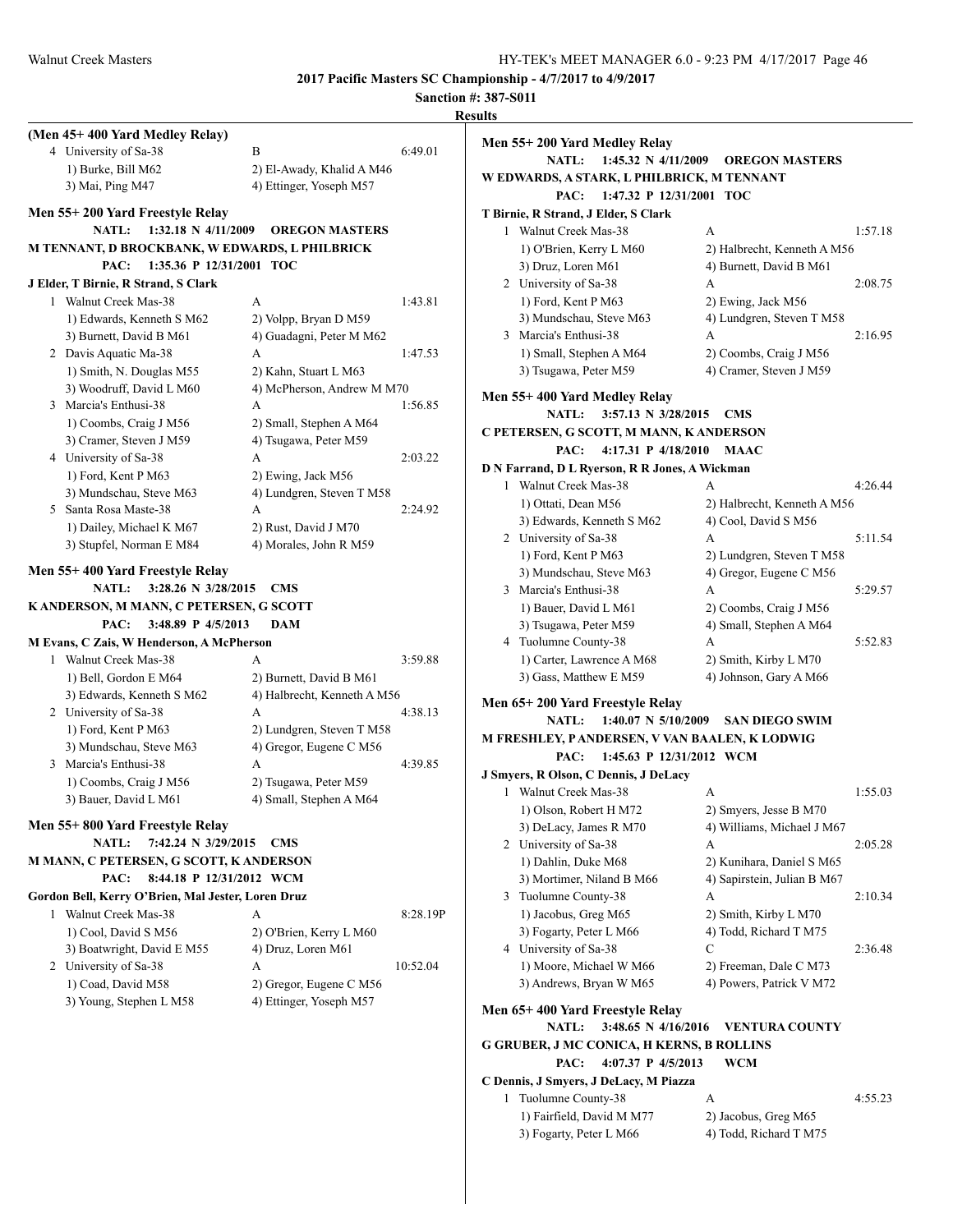## **Sanction #: 387-S011**

|                                                            | Sanction #: 38'                                  |                |
|------------------------------------------------------------|--------------------------------------------------|----------------|
|                                                            |                                                  | <b>Results</b> |
| (Men 65+400 Yard Freestyle Relay)<br>2 University of Sa-38 | A<br>5:04.83                                     |                |
| 1) Andrews, Bryan W M65                                    | 2) Mortimer, Niland B M66                        |                |
| 3) Dahlin, Duke M68                                        | 4) Sapirstein, Julian B M67                      |                |
| 3 Walnut Creek Mas-38                                      | 5:26.97<br>A                                     |                |
| 1) Olson, Robert H M72                                     | 2) Boscovich, Harold O M74                       |                |
| 3) Lane, Ed V M77                                          | 4) Bledsoe, Dennis R M77                         |                |
| 4 University of Sa-38                                      | B<br>6:58.58                                     |                |
| 1) Grohe, William E M83                                    | 2) Wiscomb, Lance M71                            |                |
| 3) Murray, Ed M67                                          | 4) Gelfond, Michael M66                          |                |
| Men 65+800 Yard Freestyle Relay                            |                                                  |                |
| 8:32.89 N 4/17/2016<br><b>NATL:</b>                        | <b>VENTURA COUNTY</b>                            |                |
| <b>J MC CONICA, B ROLLINS, H KERNS, G GRUBER</b>           |                                                  |                |
| PAC:<br>11:10.42 P 12/31/2008 WCM                          |                                                  |                |
| Robert Mayo, Emory Haworth, Lane, Jim Perilman             |                                                  |                |
| 1 University of Sa-38                                      | 11:45.79<br>A                                    |                |
| 1) Dahlin, Duke M68                                        | 2) Andrews, Bryan W M65                          |                |
| 3) Mortimer, Niland B M66                                  | 4) Sapirstein, Julian B M67                      |                |
| Men 65+200 Yard Medley Relay                               |                                                  |                |
| 1:51.58 N 5/10/2009<br><b>NATL:</b>                        | <b>SAN DIEGO SWIM</b>                            |                |
| V VAN BAALEN, PANDERSEN, K LODWIG, M FRESHLEY              |                                                  |                |
| PAC:<br>2:05.82 P 4/5/2013                                 | <b>WCM</b>                                       |                |
| D Bledsoe, J Smyers, J DeLacy, C Dennis                    |                                                  |                |
| 1 Tamalpais Aquati-38                                      | A<br>2:00.81P                                    |                |
| 1) Burns, Richard M73                                      | 2) Meyerhoff, Rick M70                           |                |
| 3) Holt, Tate M65                                          | 4) Bernard, Alan D M67                           |                |
| 2 Walnut Creek Mas-38                                      | 2:10.42<br>A                                     |                |
| 1) Williams, Michael J M67                                 | 2) Smyers, Jesse B M70                           |                |
| 3) DeLacy, James R M70                                     | 4) Olson, Robert H M72                           |                |
| 3 University of Sa-38                                      | 2:23.27<br>A                                     |                |
| 1) Dahlin, Duke M68                                        | 2) Kunihara, Daniel S M65                        |                |
| 3) Mortimer, Niland B M66                                  | 4) Sapirstein, Julian B M67                      |                |
| 4 Tuolumne County-38                                       | A<br>2:31.97                                     |                |
| 1) Todd, Richard T M75<br>3) Jacobus, Greg M65             | 2) Smith, Kirby L M70<br>4) Fogarty, Peter L M66 |                |
|                                                            |                                                  |                |
| Men 65+400 Yard Medley Relay                               |                                                  |                |
| <b>NATL:</b>                                               | 4:21.08 N 4/17/2016 VENTURA COUNTY               |                |
| <b>J MC CONICA, B ROLLINS, H KERNS, G GRUBER</b>           |                                                  |                |
| PAC:<br>4:42.13 P 12/31/2012 WCM                           |                                                  |                |
| C Dennis, J Smyers, J DeLacy, R Olson                      |                                                  |                |
| 1 University of Sa-38<br>1) Andrews, Bryan W M65           | A<br>5:27.14                                     |                |
|                                                            | 2) Kunihara, Daniel S M65                        |                |
| 3) Dahlin, Duke M68<br>2 Tuolumne County-38                | 4) Sapirstein, Julian B M67<br>5:39.46<br>A      |                |
| 1) Todd, Richard T M75                                     | 2) Fogarty, Peter L M66                          |                |
|                                                            | 4) Fairfield, David M M77                        |                |
|                                                            |                                                  |                |
| 3) Jacobus, Greg M65                                       |                                                  |                |
| 3 Walnut Creek Mas-38                                      | A<br>5:44.24                                     |                |
| 1) Williams, Michael J M67<br>3) DeLacy, James R M70       | 2) Olson, Robert H M72<br>4) Morner, Stan F M82  |                |

|    | Men 75+ 200 Yard Freestyle Relay                           |                                                            |         |
|----|------------------------------------------------------------|------------------------------------------------------------|---------|
|    | <b>NATL:</b><br>1:57.74 N 4/11/2014                        | GOLD COAST MAST                                            |         |
|    | A MORROW, D MCINTYRE, A HAMADA, D PAINTER                  |                                                            |         |
|    | PAC:<br>2:13.83 P 4/18/2010                                | <b>WCM</b>                                                 |         |
|    | D L Brown, N E Stupfel, S F Morner, R W Mayo               |                                                            |         |
|    | 1 Walnut Creek Mas-38                                      | A                                                          | 2:57.64 |
|    | 1) Silvey, Rick M75                                        | 2) Lane, Ed V M77                                          |         |
|    | 3) Morner, Stan F M82                                      | 4) Nieman, Frank M84                                       |         |
|    | 2 University of Sa-38                                      | А                                                          | 3:45.49 |
|    | 1) Danielson, Bob D M87                                    | 2) Galvin, Barry T M83                                     |         |
|    | 3) Grohe, William E M83                                    | 4) Kline, Howard J M84                                     |         |
|    | Men 75+200 Yard Medley Relay                               |                                                            |         |
|    | 2:17.11 N 4/12/2014<br><b>NATL:</b>                        | SARASOTA Y SHAR                                            |         |
|    | B JONES, M SANGUILY, J SMITH, T VERTH                      |                                                            |         |
|    | PAC:<br>2:49.11 P 4/5/2013                                 | WCM                                                        |         |
|    | D Brown, N Stupfel, S Morner, S Pedder                     |                                                            |         |
|    | 1 Walnut Creek Mas-38                                      | A                                                          | 3:09.49 |
|    | 1) Bledsoe, Dennis R M77                                   | 2) Morner, Stan F M82                                      |         |
|    | 3) Silvey, Rick M75                                        | 4) Mayo, Robert W M83                                      |         |
|    |                                                            |                                                            |         |
|    | Mixed 18+ 200 Yard Freestyle Relay                         |                                                            |         |
|    | 1:24.76 N 5/2/2014<br>NATL:                                | <b>THE OLYMPIC CLU</b>                                     |         |
|    | N ADRIAN, K RAATZ, K KASTES, A ERVIN<br>1:29.92 P 4/5/2013 |                                                            |         |
|    | PAC:                                                       | <b>TOC</b>                                                 |         |
|    | M Malasky, F O'Donnell-McCa, K Raatz, A Cushing            |                                                            |         |
|    | 1 Walnut Creek Mas-38                                      | А                                                          | 1:36.81 |
|    | 1) Yamamoto, Margaret W23                                  | 2) Mahgoub, Abdallah E M18                                 |         |
|    | 3) James, Brandon M20                                      | 4) Agostino, Kirsten A W29                                 |         |
|    | 2 University of Sa-38                                      | А                                                          | 1:43.07 |
|    | 1) Corrigan, Bryan P M25                                   | 2) Reese, DeLorean M W33                                   |         |
|    | 3) Boylan, Jonathan J M30                                  | 4) Weber, Hannah W24                                       |         |
|    | 3 Sierra Marlins S-38                                      | A                                                          | 1:55.61 |
|    | 1) Winterrowd, Dan M66                                     | 2) Guthrie, Sally K W67                                    |         |
|    | 3) Curtin, Janice A W49                                    | 4) Jordan, Steven M M22                                    |         |
|    | 4 Salinas Valley A-38                                      | A                                                          | 2:15.15 |
|    | 1) Braff, Hunter W20                                       | 2) Khieu, Kevin K M19<br>4) Pulido-Ojeda, Marcus-Alexand M |         |
|    | 3) Diaz, Alma W19                                          |                                                            |         |
|    | Mixed 18+ 400 Yard Freestyle Relay                         |                                                            |         |
|    |                                                            | NATL: 3:14.92 N 4/29/2016 CLUB TRIBE ALUM                  |         |
|    | K GALLAGHER, K LOUGHRAN, K GRIER, G MIZERAK                |                                                            |         |
|    | PAC:<br>3:25.18 P 12/31/1992 USF                           |                                                            |         |
|    | Greg Mackem, Sadler, Wicklund, Yang                        |                                                            |         |
| 1  | Walnut Creek Mas-38                                        | A                                                          | 3:40.10 |
|    | 1) Yamamoto, Margaret W23                                  | 2) Zamanian, Alison H W46                                  |         |
|    | 3) Mahgoub, Abdallah E M18                                 | 4) James, Brandon M20                                      |         |
|    | 2 University of Sa-38                                      | A                                                          | 3:56.07 |
|    | 1) Chan, Kristie H W22                                     | 2) Figueroa, J.J. M30                                      |         |
|    | 3) Ford, Magdelena M W26                                   | 4) Gouvea, Arthur M29                                      |         |
|    | 3 Sierra Marlins S-38                                      | А                                                          | 4:12.85 |
|    | 1) Perez, Fred J M55                                       | 2) Guthrie, Sally K W67                                    |         |
|    | 3) Curtin, Janice A W49                                    | 4) Jordan, Steven M M22                                    |         |
| 4  | Marcia's Enthusi-38                                        | А                                                          | 4:52.08 |
|    | 1) Magee, Andrew M M33                                     | 2) Song, James C M34                                       |         |
|    | 3) Cohen, Rivkah W28                                       | 4) Vernon, Rachel V W30                                    |         |
| 5. | Rolling Hills Mu-38                                        | А                                                          | 5:14.92 |
|    | 1) Maritzen, Michael A M61                                 | 2) Houts, Jennifer W51                                     |         |

3) Stompe, Michael D M22 4) Tevis, Maggie H W69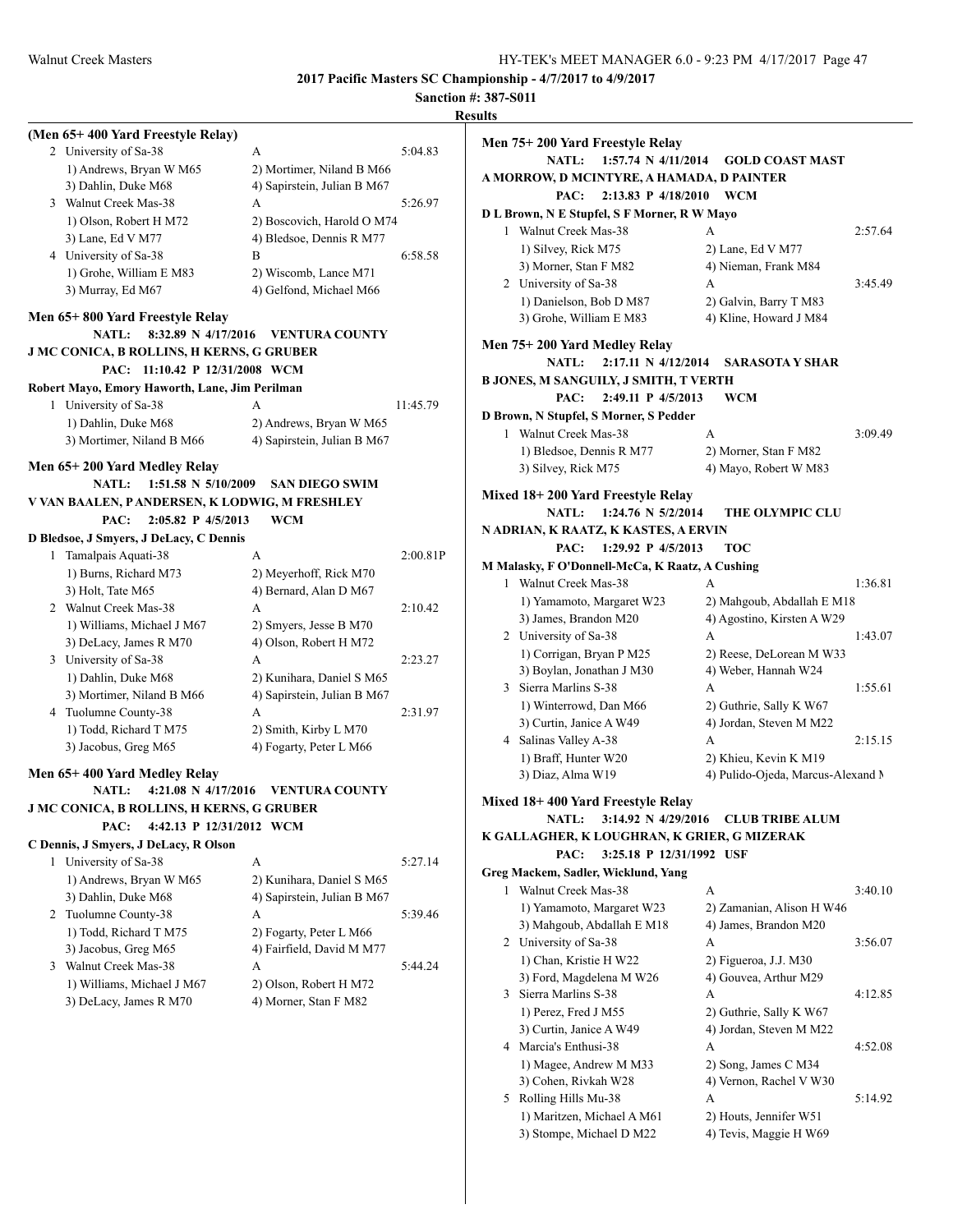| Mixed 18+200 Yard Medley Relay                          |                                                   |         |                    |
|---------------------------------------------------------|---------------------------------------------------|---------|--------------------|
| <b>NATL:</b><br>1:35.89 N 4/30/2016                     | THE OLYMPIC CLU                                   |         |                    |
| A SAETA, C BABCOCK, A SENKO, M STIPE                    |                                                   |         |                    |
| 1:39.06 P 12/31/2011 TOC<br>PAC:                        |                                                   |         | Mix                |
| F O'Donnell-McCar, G Marshall, B Bishop, S Gree         |                                                   |         |                    |
| 1 Walnut Creek Mas-38                                   | A                                                 | 1:53.71 | A SA               |
| 1) Ward, Lisa A W53                                     | 2) Agostino, Kirsten A W29                        |         |                    |
| 3) Mahgoub, Abdallah E M18                              | 4) James, Brandon M20                             |         | B C I              |
| 2 Davis Aquatic Ma-38                                   | A                                                 | 2:02.11 |                    |
| 1) Krovetz, Hannah W23                                  | 2) Garforth, Emma W49                             |         |                    |
| 3) Krovetz, Ted M50                                     | 4) Krovetz, Avery M20                             |         |                    |
| 3 Salinas Valley A-38                                   | A                                                 | 2:44.27 | Mix                |
| 1) Pulido-Ojeda, Marcus-Alexand M 2) Khieu, Kevin K M19 |                                                   |         |                    |
| 3) Braff, Hunter W20                                    | 4) Diaz, Alma W19                                 |         | <b>JRI</b>         |
| --- University of Sa-38                                 | A                                                 | DQ      |                    |
| 1) Weber, Hannah W24                                    | 2) Corrigan, Bryan P M25                          |         |                    |
| 3) Reese, DeLorean M W33                                | 4) Boylan, Jonathan J M30                         |         | J Bo               |
| Mixed 18+400 Yard Medley Relay                          |                                                   |         |                    |
| <b>NATL:</b><br>$3:41.71 \text{ N } 3/29/2009$          | <b>RED TIDE OF NYC</b>                            |         |                    |
| K GARY, N WERNER, K MOUGHTY, J FAIN                     |                                                   |         |                    |
| PAC:<br>3:51.46 P 12/31/2009 TVM                        |                                                   |         | Mix                |
| C Droubay, M Stephens, A Conway, L White                |                                                   |         |                    |
| 1 University of Sa-38                                   | A                                                 | 4:22.03 | M G                |
| 1) Gouvea, Arthur M29                                   | 2) Ford, Magdelena M W26                          |         |                    |
| 3) Figueroa, J.J. M30                                   | 4) Chan, Kristie H W22                            |         | FO'                |
| 2 Davis Aquatic Ma-38                                   | A                                                 | 4:22.74 |                    |
| 1) Krovetz, Hannah W23                                  | 2) Mohn, Jennifer L W25                           |         |                    |
| 3) May, Alexander M M23                                 | 4) Iwamoto, Satori M30                            |         |                    |
| 3 Davis Aquatic Ma-38                                   | B                                                 | 4:39.99 |                    |
| 1) Prim, Jeremy K M22                                   | 2) Russell, Jane E W53                            |         |                    |
| 3) Docken, Steffen S M28                                | 4) Loomis, Caroline W53                           |         |                    |
| 4 Walnut Creek Mas-38                                   | A                                                 | 4:55.19 |                    |
|                                                         |                                                   |         |                    |
|                                                         |                                                   |         |                    |
| 1) Boyer, Kaleb D M29                                   | 2) Nonaka, Andy J M37                             |         |                    |
| 3) Ongerth, Ann Michelle W42                            | 4) Arechy, Likiren M23                            |         |                    |
| Mixed 25+200 Yard Freestyle Relay                       |                                                   |         |                    |
| <b>NATL:</b><br>1:28.83 N 4/29/2016                     | <b>THE OLYMPIC CLU</b>                            |         |                    |
| C BURCKLE, K KASTES, O'DONNELL-MCCARTH, A SAETA         |                                                   |         |                    |
| 1:30.31 P 12/31/2009 TOC<br>PAC:                        |                                                   |         |                    |
| T Holsman, L Welting, K Lyon, S Greenwood               |                                                   |         |                    |
| 1 Davis Aquatic Ma-38                                   | A                                                 | 1:44.84 |                    |
| 1) Iwamoto, Satori M30                                  | 2) Mohn, Jennifer L W25                           |         |                    |
| 3) Docken, Steffen S M28                                | 4) Hernandez, Sarah M W32                         |         |                    |
| 2 Marcia's Enthusi-38                                   | A                                                 | 1:45.97 |                    |
| 1) Magee, Andrew M M33                                  | 2) Harris, Kim A W25                              |         |                    |
| 3) Johnson, Clare B W27                                 | 4) Gerry, Benjie M27                              |         |                    |
| 3 Walnut Creek Mas-38                                   | A                                                 | 1:46.07 |                    |
| 1) Rothway, Travis M M34                                | 2) Chen, Michael W M43                            |         |                    |
| 3) Lawrence, Laura A W37                                | 4) Keeler, Susan E W38                            |         |                    |
| 4 San Ramon Valley-38                                   | A                                                 | 1:55.13 |                    |
| 1) Jessop, Andrew M M34                                 | 2) Johnson, Michelle W40                          |         |                    |
| 3) Sohrabi, Sohrab M50                                  | 4) Smith, Angela R W42                            |         |                    |
| 5 University of Sa-38                                   | A                                                 | 1:56.31 |                    |
| 1) Ford, Magdelena M W26<br>3) Keizer, Christa A W27    | 2) Farley, Patrick A M25<br>4) Figueroa, J.J. M30 |         | Mix<br>K G<br>Roth |

|   | 6 Marcia's Enthusi-38                              | B                           | 1:57.92  |
|---|----------------------------------------------------|-----------------------------|----------|
|   | 1) Nishizawa, Yuri W32                             | 2) Vickers, Zach M30        |          |
|   | 3) Sroka, Nicole W33                               | 4) Song, James C M34        |          |
|   | Mixed 25+ 400 Yard Freestyle Relay                 |                             |          |
|   | 3:16.12 N 4/29/2016<br><b>NATL:</b>                | <b>THE OLYMPIC CLU</b>      |          |
|   | A SAETA, O'DONNELL-MCCARTH, K KASTES, C BURCKLE    |                             |          |
|   | 3:23.66 P 4/18/2010<br>PAC:                        | <b>TVM</b>                  |          |
|   | <b>B C Holm, LA White, C L Droubay, A M Conway</b> |                             |          |
|   | 1 Marcia's Enthusi-38                              | A                           | 6:21.21  |
|   | 1) Gibbons, Kevin Y M32                            | 2) Huse, Green W49          |          |
|   | 3) Bennett, Sue W54                                | 4) Mariscal, Richard M54    |          |
|   | Mixed 25+800 Yard Freestyle Relay                  |                             |          |
|   | 7:25.46 N 4/4/2004<br><b>NATL:</b>                 | <b>ILLINOIS MASTER</b>      |          |
|   | J RIDGE, N DAY, P ELDER, M KELLER                  |                             |          |
|   | PAC:<br>7:41.32 P 12/31/1991                       | <b>WCM</b>                  |          |
|   | J Boegman, K Cooley, S Shand, G Remmert            |                             |          |
|   | 1 Marcia's Enthusi-38                              | A                           | 11:37.98 |
|   | 1) Song, James C M34                               | 2) Koo, Constance W32       |          |
|   | 3) Vernon, Rachel V W30                            | 4) Tsugawa, Peter M59       |          |
|   | Mixed 25+200 Yard Medley Relay                     |                             |          |
|   | 1:35.20 N $4/26/2015$<br><b>NATL:</b>              | <b>ARIZONA MASTERS</b>      |          |
|   | M GREVERS, A GREVERS, T DEBERRY, C VORRASI         |                             |          |
|   | 1:37.59 P 12/31/2012 TOC<br>PAC:                   |                             |          |
|   | F O'Donnell-McCar, E Gans, E Reilly, S Greenwoo    |                             |          |
|   | 1 Marcia's Enthusi-38                              | A                           | 2:01.67  |
|   | 1) Magee, Andrew M M33                             | 2) Gerry, Benjie M27        |          |
|   | 3) Harris, Kim A W25                               | 4) Condon, Laura M W31      |          |
|   | 2 San Francisco Ts-38                              | А                           | 2:03.57  |
|   | 1) Thomas, Ryan G M37                              | 2) Wu, Long M51             |          |
|   | 3) Bardales, Christopher A M26                     | 4) Cunningham, Andrew J M28 |          |
| 3 | San Ramon Valley-38                                | A                           | 2:11.79  |
|   | 1) Smith, Angela R W42                             | 2) Peck, Julie N W40        |          |
|   | 3) Jessop, Andrew M M34                            | 4) Sohrabi, Sohrab M50      |          |
|   | 4 Marcia's Enthusi-38                              | B                           | 2:12.27  |
|   | 1) Johnson, Clare B W27                            | 2) Song, James C M34        |          |
|   | 3) Sroka, Nicole W33                               | 4) Vickers, Zach M30        |          |
|   | 5 University of Sa-38                              | А                           | 2:12.42  |
|   | 1) Farley, Patrick A M25                           | 2) Ford, Magdelena M W26    |          |
|   | 3) Figueroa, J.J. M30                              | 4) Keizer, Christa A W27    |          |
|   | Mixed 25+ 400 Yard Medley Relay                    |                             |          |
|   | <b>NATL:</b><br>3:45.13 N 4/25/2010                | <b>RED TIDE OF NYC</b>      |          |
|   | K GARY, N WERNER, T SHPAIZER, D LIPPIN             |                             |          |
|   | 3:48.74 P 12/31/1997 USF<br>PAC:                   |                             |          |
|   | Rothkoff, Mortenson, Cerivo, Matt Jones            |                             |          |
|   | 1 Marcia's Enthusi-38                              | A                           | 3:53.01  |
|   | 1) Condon, Laura M W31                             | 2) Banks, David M28         |          |
|   | 3) Dahle, Jillian M W26                            | 4) Zlotoff, Zachary M25     |          |
|   | 2 Walnut Creek Mas-38                              | A                           | 4:11.71  |
|   | 1) Tiernan, Robert M M33                           | 2) Rothway, Travis M M34    |          |
|   | 3) Gaudinier, Lindsay E W27                        | 4) Lawrence, Laura A W37    |          |
|   | 3 Club Hot Tub-38                                  | А                           | 4:57.23  |
|   | 1) Marullo, Rachel W33                             | 2) Janney, Richard H M58    |          |
|   | 3) Neoh, Sheree W52                                | 4) Crane, John K M65        |          |
|   | 4 Marcia's Enthusi-38                              | B                           | 6:31.16  |
|   | 1) Koo, Constance W32                              | 2) Vernon, Rachel V W30     |          |
|   | 3) Gibbons, Kevin Y M32                            | 4) Mariscal, Richard M54    |          |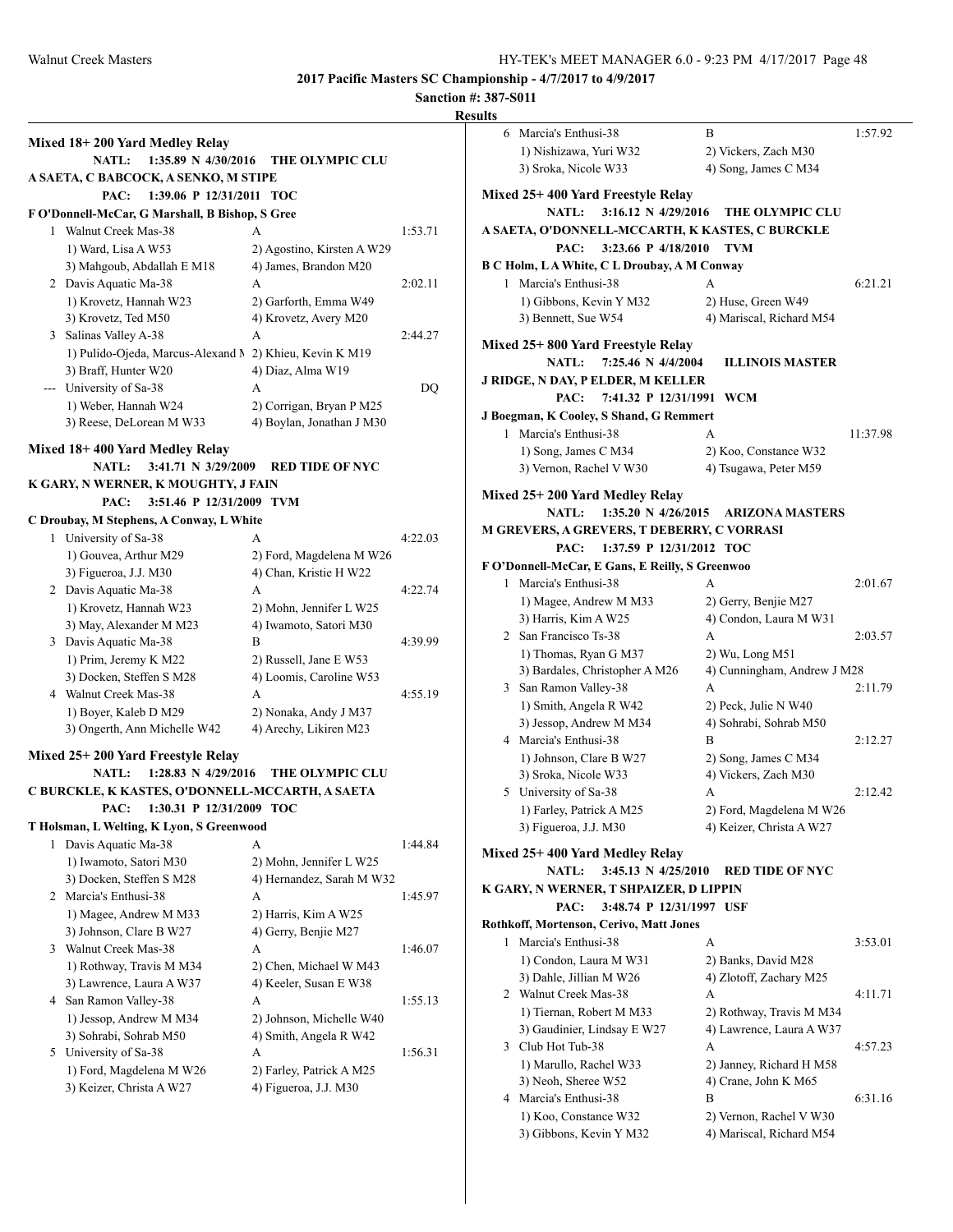**Sanction #: 387-S011**

| Mixed 35+200 Yard Freestyle Relay<br>$1:30.17 \text{ N } 4/25/2004$<br><b>NATL:</b><br>K GARNIER, S VON DER LIPPE, J SMITH, P SMITH | <b>ROCKY MOUNTAIN</b>           |         | Mixed 35+800 Yard Freestyle Relay<br>L DILLMANN, J RIDGE, R KURZA, M KELLER | NATL: 7:24.36 N 4/17/2005 ILLINOIS MASTER |
|-------------------------------------------------------------------------------------------------------------------------------------|---------------------------------|---------|-----------------------------------------------------------------------------|-------------------------------------------|
| 1:34.18 P 12/31/2001 WCM<br>PAC:                                                                                                    |                                 |         | PAC:                                                                        | 7:44.80 P 12/31/1999 WCM                  |
| Middleton, Vidal, Roemer, David Boatwright                                                                                          |                                 |         | K O'Brien, M Curran, P Duggan, L Vidal                                      |                                           |
| 1 Ouick Silver Swi-38                                                                                                               | A                               | 1:51.15 | 1 Davis Aquatic Ma-38                                                       | A                                         |
| 1) Bogart, Robert M38                                                                                                               | 2) Keighley, Carole L W53       |         | 1) Roper, Matt M36                                                          | 2) Russell, Jane E W53                    |
| 3) Yuen, Matt M57                                                                                                                   | 4) Sterzer, Robin W52           |         | 3) Phalen, Jennifer R W52                                                   | 4) Finley, Curtis M M63                   |
| 2 Rolling Hills Mu-38                                                                                                               | A                               | 1:54.47 | 2 University of Sa-38                                                       | A                                         |
| 1) Van Boer, Eric D M62                                                                                                             | 2) Laudenslager, Greg L M55     |         | 1) Chin, Jian W W53                                                         | 2) Nishimoto, Amber D W                   |
| 3) Houts, Jennifer W51                                                                                                              | 4) McCullough, Juliette B W35   |         | 3) Mai, Ping M47                                                            | 4) Mc Bride, Patrick F M4                 |
| 3 Tuolumne County-38                                                                                                                | A                               | 1:58.15 | 3 Marcia's Enthusi-38                                                       | A                                         |
| 1) Gass, Matthew E M59                                                                                                              | 2) Philpott, Patti H W46        |         | 1) Gloystein, James E M66                                                   | 2) Manickam-Shirley, Mira                 |
| 3) Hieb-Stock, Lisa M W37                                                                                                           | 4) McIlroy, Paul F M51          |         | 3) Robinson, Mary W42                                                       | 4) Rentschler, Randy T M:                 |
| 4 Davis Aquatic Ma-38                                                                                                               | A                               | 1:59.05 |                                                                             |                                           |
| 1) Waterson, Kevin M37                                                                                                              | 2) Phalen, Jennifer R W52       |         | Mixed 35+200 Yard Medley Relay                                              |                                           |
| 3) Weinman, Michal Sue W53                                                                                                          | 4) Krovetz, Ted M50             |         | NATL: 1:39.85 N 5/22/2010                                                   | <b>COLORADO MASTI</b>                     |
| 5 Marcia's Enthusi-38                                                                                                               | B                               | 2:05.09 | S HART, M EISENHUTH, C O'SULLIVAN, C SAPPEY                                 |                                           |
| 1) Lehnert, Ahren E M43                                                                                                             | 2) Starlight, April L W35       |         | PAC:                                                                        | 1:43.99 P 12/31/2009 WCM                  |
| 3) Lindahl, Sarah W40                                                                                                               | 4) Hertzer, Keith M43           |         | J Fusari, R Santos, S Stahl, A Zamanian                                     |                                           |
| 6 Marcia's Enthusi-38                                                                                                               | A                               | 2:07.58 | 1 Almaden Masters-38                                                        | A                                         |
| 1) Sanchez, Juan M M43                                                                                                              | 2) Starr, Monica K W43          |         | 1) Soe, Jeanette G W52                                                      | 2) Kirk, Eleanore L W52                   |
| 3) Clarke, Sunne A W42                                                                                                              | 4) Fearn, Jonathan K M42        |         | 3) Gibson, Ben M48                                                          | 4) Watkins, Julie K W41                   |
| 7 Walnut Creek Mas-38                                                                                                               | A                               | 2:13.33 | 2 Tuolumne County-38                                                        | A                                         |
| 1) Ongerth, Ann Michelle W42                                                                                                        | 2) Hansel, Neila W41            |         | 1) Stock, Kyle K M43                                                        | 2) Hieb-Stock, Lisa M W3                  |
| 3) Jorgensen, Ryan M43                                                                                                              | 4) Leffingwell, Jason A M37     |         | 3) McIlroy, Paul F M51                                                      | 4) Philpott, Patti H W46                  |
| 8 University of Sa-38                                                                                                               | A                               | 2:34.79 | 3 Marcia's Enthusi-38                                                       | A                                         |
| 1) Rafter, Kevin M M43                                                                                                              | 2) Mai, Ping M47                |         | 1) Chew, Thomas C M59                                                       | 2) Starr, Monica K W43                    |
| 3) Campbell, Martha C W68                                                                                                           | 4) Nishimoto, Amber D W38       |         | 3) Clarke, Sunne A W42                                                      | 4) Kissmann, Julian M M3                  |
|                                                                                                                                     |                                 |         | 4 Marcia's Enthusi-38                                                       | B                                         |
| Mixed 35+400 Yard Freestyle Relay                                                                                                   |                                 |         | 1) Maxwell, Irving E M67                                                    | 2) Lehnert, Ahren E M43                   |
| $3:26.42 \text{ N } 4/29/2016$<br><b>NATL:</b>                                                                                      | NORTH CAROLINA                  |         | 3) Lindahl, Sarah W40                                                       | 4) Starlight, April L W35                 |
| H STEWART, E BRAUN, K LINDAUER, V FLETCHER                                                                                          |                                 |         | 5 University of Sa-38                                                       | А                                         |
| 3:32.87 P 4/18/2010 WCM<br>PAC:                                                                                                     |                                 |         | 1) Campbell, Martha C W68                                                   | 2) Nishimoto, Amber D W                   |
| D M Santos, A E Salmeen, G L Patterson, M Chen                                                                                      |                                 |         | 3) Mai, Ping M47                                                            | 4) Rafter, Kevin M M43                    |
| 1 Davis Aquatic Ma-38                                                                                                               | A                               | 4:12.22 |                                                                             |                                           |
| 1) Roper, Matt M36                                                                                                                  | 2) Chow, Jackie I W38           |         | Mixed 35+400 Yard Medley Relay                                              |                                           |
| 3) Belluomini, Melanie C W39                                                                                                        | 4) Waterson, Kevin M37          |         | <b>NATL:</b>                                                                | 3:48.70 N 4/19/2009 WALNUT CREEK M        |
| 2 Marcia's Enthusi-38                                                                                                               | A                               | 4:27.53 | D SANTOS, R SANTOS, A ZAMANIAN, D BOATWRIGHT                                |                                           |
| 1) Flynn, Elizabeth A W37                                                                                                           | 2) Clarke, Sunne A W42          |         | PAC:                                                                        | 3:48.70 P 12/31/2009 WCM                  |
| 3) Hertzer, Keith M43                                                                                                               | 4) Fearn, Jonathan K M42        |         | D Santos, R Santos, A Zamanian, D Boatwright                                |                                           |
| 3 Walnut Creek Mas-38                                                                                                               | A                               | 4:29.06 | 1 Davis Aquatic Ma-38                                                       | A                                         |
| 1) France, Kermit M50                                                                                                               | 2) Chin McCormick, Melissa A W3 |         | 1) Chow, Jackie I W38                                                       | 2) Muir, Scott M43                        |
| 3) Mc Donough, Patrick D M43                                                                                                        | 4) Ongerth, Ann Michelle W42    |         | 3) Roper, Matt M36                                                          | 4) Garforth, Emma W49                     |
| 4 Tuolumne County-38                                                                                                                | A                               | 4:42.01 | 2 Marcia's Enthusi-38                                                       | А                                         |
| 1) Stock, Kyle K M43                                                                                                                | 2) Philpott, Patti H W46        |         | 1) Cavalli, Christina W49                                                   | 2) Ngo, Minh M45                          |
| 3) Hieb-Stock, Lisa M W37                                                                                                           | 4) Gass, Matthew E M59          |         | 3) Clarke, Sunne A W42                                                      | 4) Fearn, Jonathan K M42                  |
| 5 Marcia's Enthusi-38                                                                                                               | B                               | 5:16.04 | 3 Tuolumne County-38                                                        | A                                         |
| 1) Lehnert, Ahren E M43                                                                                                             | 2) Cavalli, Christina W49       |         | 1) Stock, Kyle K M43                                                        | 2) Hieb-Stock, Lisa M W3                  |
| 3) Mullin, Joseph M40                                                                                                               | 4) Espinosa, Rebecca W46        |         | 3) Philpott, Patti H W46                                                    | 4) Garretson, Bob O M84                   |
|                                                                                                                                     |                                 |         | 4 Marcia's Enthusi-38                                                       | <sub>B</sub>                              |

**LA, M KELLER PAC: 7:44.80 P 12/31/1999 WCM L** Vidal 1 Davis Aquatic Ma-38 A 9:48.43 2) Russell, Jane E W53 4) Finley, Curtis M M63 2 A 10:40.91 2) Nishimoto, Amber D W38 4) Mc Bride, Patrick F M47 A 12:28.53 2) Manickam-Shirley, Mira W38 4) Rentschler, Randy T M56 e**lay NATL: 1:39.85 N 5/22/2010 COLORADO MASTER JLLIVAN, C SAPPEY PAC: 1:43.99 P 12/31/2009 WCM J Fusari, R Santos, S Stahl, A Zamanian** 1 Almaden Masters-38 A 2:10.94 2) Kirk, Eleanore L W52 4) Watkins, Julie K W41 2 Tuolumne County-38 A 2:24.81 2) Hieb-Stock, Lisa M W37 4) Philpott, Patti H W46 3 Marcia's Enthusi-38 A 2:28.74 2) Starr, Monica K W43 4) Kissmann, Julian M M39 4 Marcia's Enthusi-38 B 2:48.63 2) Lehnert, Ahren E M43 4) Starlight, April L W35 5 University of Sa-38 A 2:54.23 2) Nishimoto, Amber D W38 4) Rafter, Kevin M M43 **NATL: 3:48.70 N 4/19/2009 WALNUT CREEK MA NIAN, D BOATWRIGHT PAC: 3:48.70 P 12/31/2009 WCM D** Boatwright 1 Davis Aquatic Ma-38 A 4:36.75 2) Muir, Scott M43 4) Garforth, Emma W49 2 Marcia's Enthusi-38 A 5:46.37 2) Ngo, Minh M45 4) Fearn, Jonathan K M42 3 Tuolumne County-38 A 6:19.53 2) Hieb-Stock, Lisa M W37 4) Garretson, Bob O M84

4 Marcia's Enthusi-38 B 7:18.04

1) Bennett, Sue W54 2) Gloystein, James E M66 3) Lehnert, Ahren E M43 4) Espinosa, Rebecca W46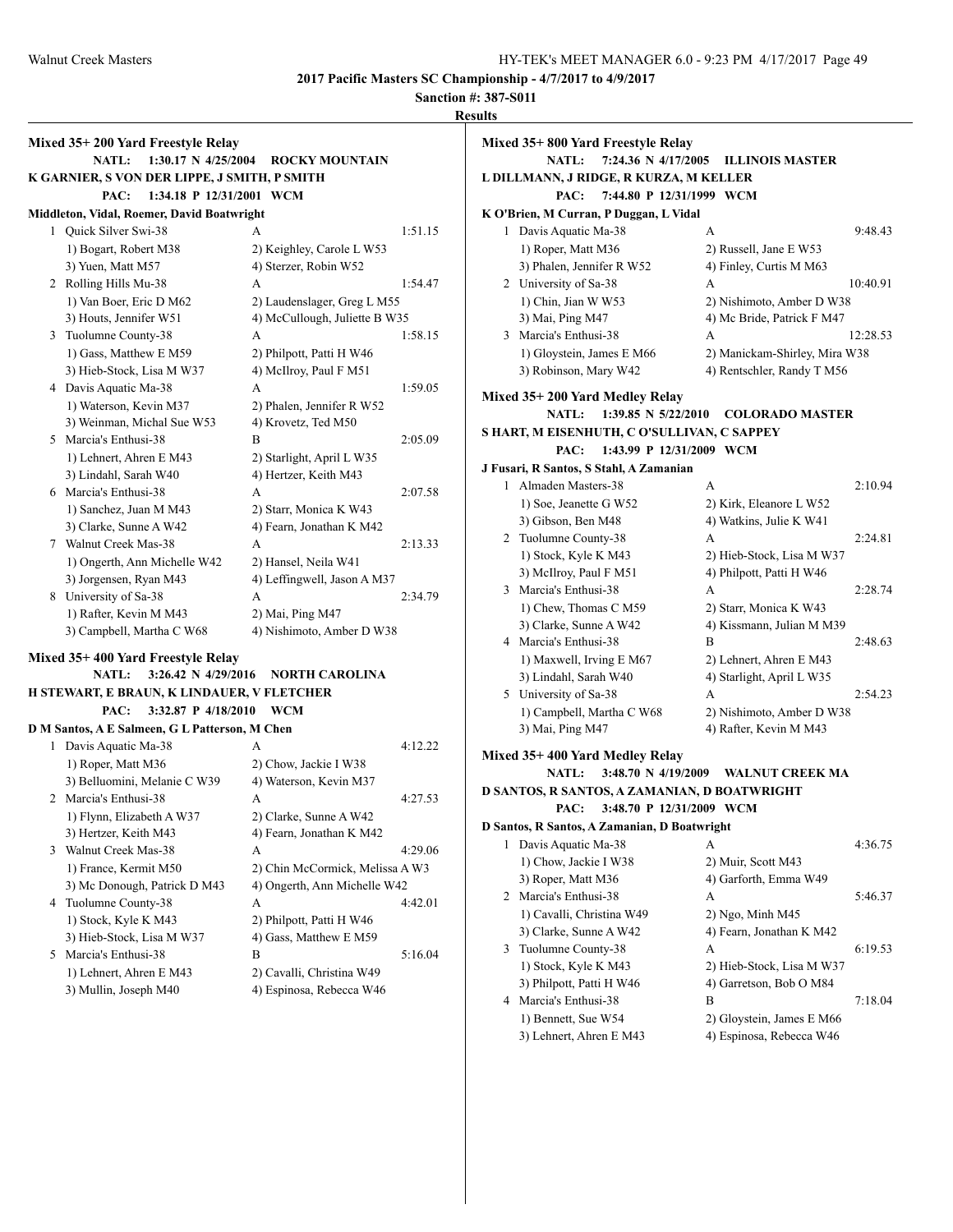|                                                    |                                     | Resu     |
|----------------------------------------------------|-------------------------------------|----------|
| Mixed 45+200 Yard Freestyle Relay                  |                                     |          |
| <b>NATL:</b><br>1:34.48 N 5/4/2008                 | <b>ARIZONA MASTERS</b>              |          |
| J SMITH, M BAILEY, S ROLLINS, P SMITH              |                                     |          |
| PAC:<br>1:38.30 P 12/31/2010 WCM                   |                                     |          |
| Greg Remmert, Lisa Ward, BJ Henry, Stephen Stahl   |                                     |          |
| 1 Walnut Creek Mas-38                              | А                                   | 1:43.38  |
| 1) De Boisblanc, Michael W M49                     | 2) Zamanian, Alison H W46           |          |
| 3) Ward, Lisa A W53                                | 4) Stahl, Stephen A M52             |          |
| 2 Walnut Creek Mas-38                              | B                                   | 1:49.01  |
| 1) Bohm, Eric C M50                                | 2) Rogers, Lori J W46               |          |
| 3) Dewey, Vicky S W54                              | 4) Gothberg, Brad A M54             |          |
| 3 Santa Rosa Maste-38                              | A                                   | 1:52.94  |
| 1) Pettibone, Chip M55                             | 2) Walts, Merrie E W56              |          |
| 3) Bulman, Robin A W51                             | 4) Hale, Dave M61                   |          |
| 4 University of Sa-38                              | A                                   | 2:18.06  |
| 1) Podolinsky, Elizabeth W59                       | 2) Csillik, Lajos G M48             |          |
| 3) Edler, Monica W45                               | 4) Coad, David M58                  |          |
| 5 Marcia's Enthusi-38                              | A                                   | 2:50.01  |
| 1) Espinosa, Rebecca W46                           | 2) Bennett, Sue W54                 |          |
| 3) Mariscal, Richard M54                           | 4) Mahoney, Garrett A M55           |          |
| Mixed 45+400 Yard Freestyle Relay                  |                                     |          |
| <b>NATL:</b><br>3:33.66 N 4/29/2016                | <b>NEW YORK ATHLET</b>              |          |
| C BLAZE, T GLEASON, S WAGER, K GARY                |                                     |          |
| 3:34.92 P 12/31/2008 WCM<br>PAC:                   |                                     |          |
| G Remmert, V, C McNamara, D Boatwright             |                                     |          |
| 1 Cal Maritime Aca-38                              | A                                   | 4:35.19  |
| 1) Patocchi, Robert J M61                          | 2) Kennedy, James B M65             |          |
| 3) Bruno, Susan A W50                              | 4) Jensen, Karen W49                |          |
| 2 Marcia's Enthusi-38                              | A                                   | 4:39.61  |
| 1) Hurt, Liz W52                                   | 2) Burger, Clare P W49              |          |
| 3) Lopez, David M51                                | 4) Foster, Jeffrey M M50            |          |
| 3 Walnut Creek Mas-38                              | A                                   | 5:32.83  |
| 1) Appel, Pamela J W60                             | 2) Morner, Stan F M82               |          |
| 3) Parrish, Karen W60                              | 4) Romdhane, Bechir M53             |          |
|                                                    |                                     |          |
| Mixed 45+800 Yard Freestyle Relay                  |                                     |          |
| <b>NATL:</b>                                       | 7:51.33 N 4/17/2009 WALNUT CREEK MA |          |
| D BOATWRIGHT, C O'BRIEN, M CURRAN, B GOTHBERG      |                                     |          |
| PAC: 7:51.33 P 12/31/2009 WCM                      |                                     |          |
| D Boatwright, C O'Brien, M Curran, B Gothberg      |                                     |          |
| 1 Cal Maritime Aca-38                              | A                                   | 10:59.75 |
| 1) Jensen, Karen W49                               | 2) Deltorchio, Fred M60             |          |
| 3) Bruno, Susan A W50                              | 4) Kennedy, James B M65             |          |
| Mixed 45+200 Yard Medley Relay                     |                                     |          |
| <b>NATL:</b><br>1:44.02 N $5/4/2008$               | <b>ARIZONA MASTERS</b>              |          |
| J SMITH, G MILLS, S ROLLINS, M BAILEY              |                                     |          |
| PAC:<br>1:50.35 P 12/31/2009 WCM                   |                                     |          |
| Hector Chao, Lisa Ward, Tom Nootbaar, Paula Roemer |                                     |          |
| Santa Rosa Maste-38<br>1                           | А                                   | 2:06.97  |
| 1) Walts, Merrie E W56                             | 2) Bulman, Robin A W51              |          |
| 3) Wilson, Todd M52                                | 4) Pettibone, Chip M55              |          |
| 2 Marcia's Enthusi-38                              | A                                   | 3:00.20  |
| 1) Mariscal, Richard M54                           | 2) Hurt, Liz W52                    |          |
| 3) Mahoney, Garrett A M55                          | 4) Espinosa, Rebecca W46            |          |
|                                                    |                                     |          |
|                                                    |                                     |          |

|   | Mixed 45+ 400 Yard Medley Relay                                      |                                                    |          |
|---|----------------------------------------------------------------------|----------------------------------------------------|----------|
|   | <b>NATL:</b><br>4:00.80 N $5/2/2004$                                 | <b>OREGON MASTERS</b>                              |          |
|   | K ANDRUS-HUGHES, P ALLENDER, C CRABBE, M TENNANT                     |                                                    |          |
|   | PAC:<br>4:14.07 P 12/31/2009 SRM                                     |                                                    |          |
|   | J Morales, H Hafner, S Nowack, W Schenstrom<br>1 Walnut Creek Mas-38 | А                                                  | 4:22.40  |
|   | 1) Chao, Hector M53                                                  | 2) Ward, Lisa A W53                                |          |
|   | 3) Zamanian, Alison H W46                                            | 4) De Boisblanc, Michael W M49                     |          |
|   | 2 Davis Aquatic Ma-38                                                | A                                                  | 5:02.86  |
|   | 1) Johnson, Gregory S M60                                            | 2) Phalen, Jennifer R W52                          |          |
|   | 3) Krovetz, Ted M50                                                  | 4) Roberts, Julie E W53                            |          |
| 3 | Rolling Hills Mu-38                                                  | A                                                  | 5:11.34  |
|   | 1) Van Boer, Eric D M62                                              | 2) Laudenslager, Greg L M55                        |          |
|   | 3) Houts, Jennifer W51                                               | 4) Tevis, Maggie H W69                             |          |
|   | 4 Cal Maritime Aca-38                                                | A                                                  | 5:13.87  |
|   | 1) Patocchi, Robert J M61                                            | 2) Kennedy, James B M65                            |          |
|   | 3) Trevisan, Cynthia S W51                                           | 4) Jensen, Karen W49                               |          |
|   | <b>Mixed 55+ 200 Yard Freestyle Relay</b>                            |                                                    |          |
|   | 1:40.97 N 4/13/2014<br><b>NATL:</b>                                  | <b>SARASOTA Y SHAR</b>                             |          |
|   | <b>J GROSELLE, T HEDRICK, N KRYKA, D DOYLE</b>                       |                                                    |          |
|   | 1:43.00 P 12/31/2009 TAM<br>PAC:                                     |                                                    |          |
|   | Richard Burns, Judy Eisenman, Laura Val, Tate Holt                   |                                                    |          |
|   | 1 Walnut Creek Mas-38                                                | A                                                  | 1:43.41  |
|   | 1) Heim-Bowen, Suzanne M W58                                         | 2) Bilich, Bonnie M W59                            |          |
|   | 3) Druz, Loren M61                                                   | 4) Boatwright, David E M55                         |          |
|   | 2 Marcia's Enthusi-38                                                | A                                                  | 2:13.95  |
|   | 1) Haufler, Susan L W59                                              | 2) Rentschler, Randy T M56                         |          |
|   | 3) Johnson, Julie W59                                                | 4) Gloystein, James E M66                          |          |
| 3 | Tuolumne County-38                                                   | A                                                  | 2:58.29  |
|   | 1) Wivell, Toni M W80                                                | 2) Birdsall, Connie L W71                          |          |
|   | 3) Johnson, Gary A M66                                               | 4) Welsh, Stuart J M60                             |          |
|   | Mixed 55+ 400 Yard Freestyle Relay                                   |                                                    |          |
|   | <b>NATL:</b><br>3:48.60 N $4/1/2012$                                 | <b>PLANO WETCATS</b>                               |          |
|   | T BARTON, J GOODING, L MORRISON, K MACCURDY                          |                                                    |          |
|   | PAC:<br>3:59.27 P 4/18/2010                                          | <b>TAM</b>                                         |          |
|   | R Burns, L B Val, J A Eisenman, K A Frost Jr                         |                                                    |          |
| 1 | Walnut Creek Mas-38                                                  | A                                                  | 3:57.45P |
|   | 1) Bilich, Bonnie M W59                                              | 2) O'Brien, Charlene A W60                         |          |
|   | 3) Cool, David S M56                                                 | 4) Druz, Loren M61                                 |          |
|   | 2 Walnut Creek Mas-38<br>1) Ottati, Dean M56                         | B                                                  | 5:09.15  |
|   | 3) Dibley, Allison M W55                                             | 2) Thursby, Nancy L W69<br>4) O'Brien, Kerry L M60 |          |
|   |                                                                      |                                                    |          |
|   | Mixed 55+ 800 Yard Freestyle Relay                                   |                                                    |          |
|   | <b>NATL:</b><br>8:34.48 N 4/21/2013                                  | UCLA BRUIN MAST                                    |          |
|   | B MAGIT, J COOK, P O'KEEFFE, V HIBBEN                                |                                                    |          |
|   | PAC:<br>8:54.85 P 12/31/2009 TAM                                     |                                                    |          |
|   | R Burns, K Frost, L Val, L Shoenberger                               |                                                    |          |
| 1 | Marcia's Enthusi-38                                                  | A                                                  | 14:47.22 |
|   | 1) Small, Stephen A M64                                              | 2) Coombs, Craig J M56                             |          |
|   | 3) Armstrong, Judy K W69                                             | 4) Jacobs, Lois A W73                              |          |
|   | 2 University of Sa-38<br>1) Spaulding, Denise M W61                  | A<br>2) Niccolls, Dorothy J W63                    | 15:31.33 |
|   | 3) Williams, Syd M61                                                 | 4) Powers, Patrick V M72                           |          |
|   |                                                                      |                                                    |          |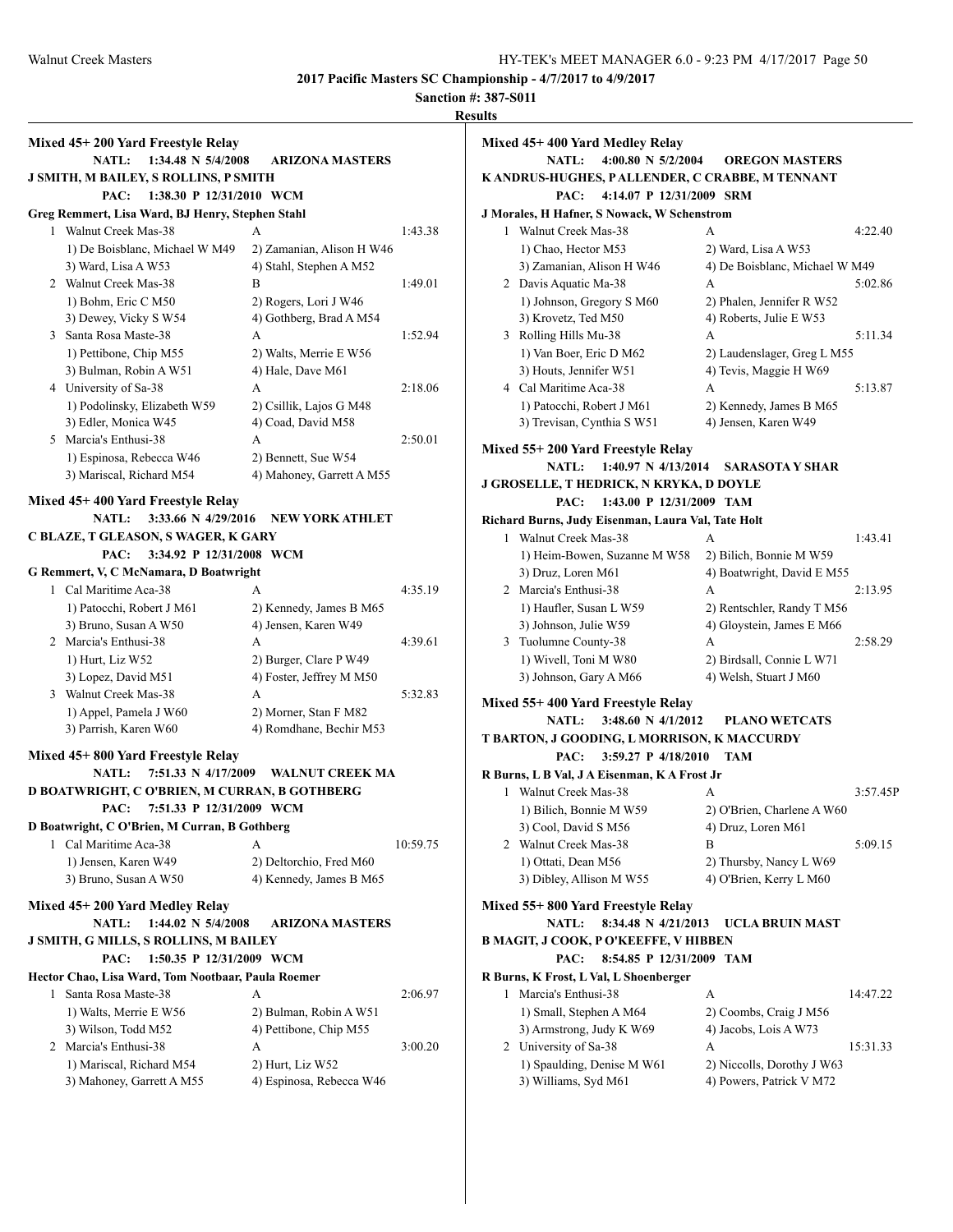|   | Mixed 55+200 Yard Medley Relay                                               |                              |              |
|---|------------------------------------------------------------------------------|------------------------------|--------------|
|   | $1:52.96 \text{ N } 4/26/2015$<br><b>NATL:</b>                               | <b>PUGET SOUND MAS</b>       |              |
|   | Z COURTNEY, R COLELLA, D GRAHAM, C DAVIS<br>PAC:<br>1:56.64 P 12/31/2009 TAM |                              |              |
|   | R Burns, K Frost, L Val, J Eisenman                                          |                              |              |
|   | 1 Walnut Creek Mas-38                                                        | A                            | 1:58.60      |
|   | 1) Bilich, Bonnie M W59                                                      | 2) Volpp, Bryan D M59        | ľ            |
|   | 3) Edwards, Kenneth S M62                                                    | 4) Heim-Bowen, Suzanne M W58 |              |
|   | 2 Davis Aquatic Ma-38                                                        | A                            | I<br>2:09.92 |
|   | 1) Kahn, Mary J W57                                                          | 2) Swenor, Gary D M62        |              |
|   | 3) Smith, N. Douglas M55                                                     | 4) Sprouse, Cecily W60       | I            |
|   | 3 Davis Aquatic Ma-38                                                        | B                            | 2:30.26      |
|   | 1) Jwaideh, Dara N W61                                                       | 2) Woodruff, David L M60     |              |
|   | 3) Kahn, Stuart L M63                                                        | 4) Craig, Cary A W59         |              |
|   | 4 Marcia's Enthusi-38                                                        | A                            | 2:44.39      |
|   | 1) Haufler, Susan L W59                                                      | 2) Johnson, Julie W59        |              |
|   | 3) Rentschler, Randy T M56                                                   | 4) Gloystein, James E M66    |              |
|   | 5 University of Sa-38                                                        | A                            | 3:10.94      |
|   | 1) Buzolich, Marilyn J W62                                                   | 2) Dunn, Audrey J W63        |              |
|   | 3) Powers, Patrick V M72                                                     | 4) Young, Stephen L M58      |              |
|   | 6 Tuolumne County-38                                                         | A                            | 3:37.38      |
|   | 1) Johnson, Gary A M66                                                       | 2) Kessel, Karen W67         | ľ            |
|   | 3) Welsh, Stuart J M60                                                       | 4) Wivell, Toni M W80        |              |
|   | Mixed 55+400 Yard Medley Relay                                               |                              | I            |
|   | 4:17.57 N 3/31/2012<br><b>NATL:</b>                                          | <b>PLANO WETCATS</b>         |              |
|   | T BARTON, K MACCURDY, J GOODING, L MORRISON                                  |                              | J            |
|   | PAC:<br>4:22.67 P 12/31/2009 TAM                                             |                              |              |
|   | R Burns, K Frost, L Val, J Eisenman                                          |                              |              |
|   | 1 Walnut Creek Mas-38                                                        | A                            | 4:33.59      |
|   | 1) Bilich, Bonnie M W59                                                      | 2) Volpp, Bryan D M59        |              |
|   | 3) O'Brien, Kerry L M60                                                      | 4) O'Brien, Charlene A W60   |              |
|   |                                                                              |                              |              |
|   | Mixed 65+200 Yard Freestyle Relay                                            |                              |              |
|   | <b>NATL:</b><br>1:53.76 N 5/10/2009                                          | <b>OREGON MASTERS</b>        |              |
|   | JOY WARD, ROBERT SMITH, BARBARA FRID, TOM LANDIS                             |                              |              |
|   | PAC:<br>2:03.24 P 4/5/2013                                                   | <b>TAM</b>                   |              |
|   | R Burns, L Shoenberger, N Ridout, K Frost                                    |                              |              |
|   | 1 Manatee Aquatic-38                                                         | А                            | 2:13.17      |
|   | 1) Shaps, Ruth Y W69                                                         | 2) Levinson, Alan M65        | ľ            |
|   | 3) Alderson, Tom M65                                                         | 4) Caso, Susie A W70         |              |
|   | 2 Walnut Creek Mas-38                                                        | A                            | I<br>3:09.65 |
|   | 1) Boscovich, Harold O M74                                                   | 2) Mayo, Robert W M83        |              |
|   | 3) Taub, Pamela A W66                                                        | 4) Nakell, Linda C W65       | Ι            |
|   | Mixed 65+400 Yard Freestyle Relay                                            |                              |              |
|   | <b>NATL:</b><br>4:19.23 N 3/11/2017                                          | <b>PALM BEACH MAST</b>       |              |
|   | <b>D QUIGGIN, B JOHNSTON, F HARE, L CHILDS</b>                               |                              |              |
|   | 4:40.54 P 4/13/2015<br>PAC:                                                  | <b>WCM</b>                   |              |
|   | M Alexander, M Hill, J DeLacy, C Dennis                                      |                              |              |
|   | 1 Manatee Aquatic-38                                                         | А                            | 5:03.18      |
|   | 1) Alderson, Tom M65                                                         | 2) Mc Partland, Peg K W74    | ľ            |
|   | 3) Levinson, Alan M65                                                        | 4) Shaps, Ruth Y W69         |              |
|   | 2 Walnut Creek Mas-38                                                        | А                            | I<br>5:10.12 |
|   | 1) Hill, Marcia M W72                                                        | 2) Scott, Stephanie I W70    |              |
|   | 3) Williams, Michael J M67                                                   | 4) DeLacy, James R M70       | I            |
| 3 | Davis Aquatic Ma-38                                                          | A                            | 5:34.10      |
|   | 1) Deacon, Ted S M67                                                         | 2) McPherson, Andrew M M70   |              |
|   | 3) Westergaard, Leslie M W74                                                 | 4) Iwamoto, Mizuho W69       |              |
|   |                                                                              |                              |              |

| 4                                         | Tuolumne County-38                               | A                         | 6:07.72  |  |
|-------------------------------------------|--------------------------------------------------|---------------------------|----------|--|
|                                           | 1) Carter, Robin M W66                           | 2) Parola, Sheryl A W68   |          |  |
|                                           | 3) Smith, Kirby L M70                            | 4) Carter, Lawrence A M68 |          |  |
| 5                                         | Tuolumne County-38                               | В                         | 7:10.97  |  |
|                                           | 1) Garretson, Bob O M84                          | 2) White, Susan E W74     |          |  |
|                                           | 3) Birdsall, Connie L W71                        | 4) Johnson, Gary A M66    |          |  |
|                                           | Mixed 65+ 800 Yard Freestyle Relay               |                           |          |  |
|                                           | <b>NATL:</b><br>9:46.58 N 3/10/2017              | <b>PALM BEACH MAST</b>    |          |  |
|                                           | L CHILDS, B JOHNSTON, F HARE, D QUIGGIN          |                           |          |  |
|                                           | PAC: 10:59.95 P 12/31/1999 WCM                   |                           |          |  |
|                                           | Donna Monroe, Ann Hirsch, Robert Mayo, Don Brown |                           |          |  |
| 1                                         | Tamalpais Aquati-38                              | А                         | 9:30.28N |  |
|                                           | 1) Burns, Richard M73                            | 2) Val, Laura B W65       |          |  |
|                                           | 3) Shoenberger, Linda R W69                      | 4) Bernard, Alan D M67    |          |  |
|                                           | 2 University of Sa-38                            | B                         | 15:58.87 |  |
|                                           | 1) Freeman, Dale C M73                           | 2) Campbell, Martha C W68 |          |  |
|                                           | 3) Delaney, Barbara W70                          | 4) Gelfond, Michael M66   |          |  |
|                                           | 3 University of Sa-38                            | А                         | 17:52.13 |  |
|                                           | 1) Petro, Susan W66                              | 2) Snape, William J M73   |          |  |
|                                           | 3) Grohe, William E M83                          | 4) Kulla, Morgan L W65    |          |  |
|                                           | Mixed 65+200 Yard Medley Relay                   |                           |          |  |
|                                           | $2:06.22 \text{ N } 5/10/2009$<br><b>NATL:</b>   | <b>SAN DIEGO SWIM</b>     |          |  |
|                                           | B JORDAN, P ANDERSEN, K LODWIG, J MARR           |                           |          |  |
|                                           | 2:26.68 P 12/31/1993 LAVM<br>PAC:                |                           |          |  |
|                                           | J McCann, J Richards, D Sehorn, B Bennett        |                           |          |  |
| 1                                         | Tuolumne County-38                               | А                         | 2:31.97  |  |
|                                           | 1) Todd, Richard T M75                           | 2) Smith, Kirby L M70     |          |  |
|                                           | 3) Jacobus, Greg M65                             | 4) Fogarty, Peter L M66   |          |  |
|                                           | 2 Manatee Aquatic-38                             | A                         | 2:32.25  |  |
|                                           | 1) Shaps, Ruth Y W69                             | 2) Levinson, Alan M65     |          |  |
|                                           | 3) Alderson, Tom M65                             | 4) Mc Partland, Peg K W74 |          |  |
| 3                                         | Davis Aquatic Ma-38                              | A                         | 2:59.65  |  |
|                                           | 1) Munn, Susan L W78                             | 2) Frankel, Thomas H M75  |          |  |
|                                           | 3) McPherson, Andrew M M70                       | 4) Dugan, Betty L W75     |          |  |
| 4                                         | University of Sa-38                              | А                         | 4:38.94  |  |
|                                           | 1) Allen, Gloria W76                             | 2) Freeman, Dale C M73    |          |  |
|                                           | 3) Andrews, Bryan W M65                          | 4) Melamed, Ann W65       |          |  |
|                                           | Mixed 65+ 400 Yard Medley Relay                  |                           |          |  |
|                                           | NATL:<br>5:20.49 N 4/1/2007                      | <b>SAN DIEGO SWIM</b>     |          |  |
|                                           | <b>B JORDAN, B BEST, M FRESHLEY, G CLIFFORD</b>  |                           |          |  |
|                                           | PAC:<br>5:39.28 P 12/31/1999 WCM                 |                           |          |  |
|                                           | Don Brown, Nieman, Ann Hirsch, Donna Monroe      |                           |          |  |
| 1                                         | Davis Aquatic Ma-38                              | A                         | 6:26.73  |  |
|                                           | 1) Westergaard, Leslie M W74                     | 2) Frankel, Thomas H M75  |          |  |
|                                           | 3) McPherson, Andrew M M70                       | 4) Farley, Nancy E W65    |          |  |
|                                           | 2 University of Sa-38                            | A                         | 9:21.60  |  |
|                                           | 1) Voorhees, Margaret S W88                      | 2) Mortimer, Niland B M66 |          |  |
|                                           | 3) Wiscomb, Lance M71                            | 4) Bensu, Janet L W84     |          |  |
|                                           | Mixed 75+ 400 Yard Freestyle Relay               |                           |          |  |
|                                           | 5:55.27 N 4/17/2010<br><b>NATL:</b>              | <b>WALNUT CREEK MA</b>    |          |  |
| D BROWN, N STUPFEL, J ALEXANDER, D MONROE |                                                  |                           |          |  |
| PAC:<br>5:55.27 P 4/18/2010<br>WCM        |                                                  |                           |          |  |
|                                           | D L Brown, N E Stupfel, J E Alexander, D Monroe  |                           |          |  |
|                                           | 1 Davis Aquatic Ma-38                            | A                         | 6:20.23  |  |
|                                           | 1) Frankel, Thomas H M75                         | 2) Dugan, Betty L W75     |          |  |
|                                           | 3) Munn, Susan L W78                             | 4) Norris, Robert F M78   |          |  |